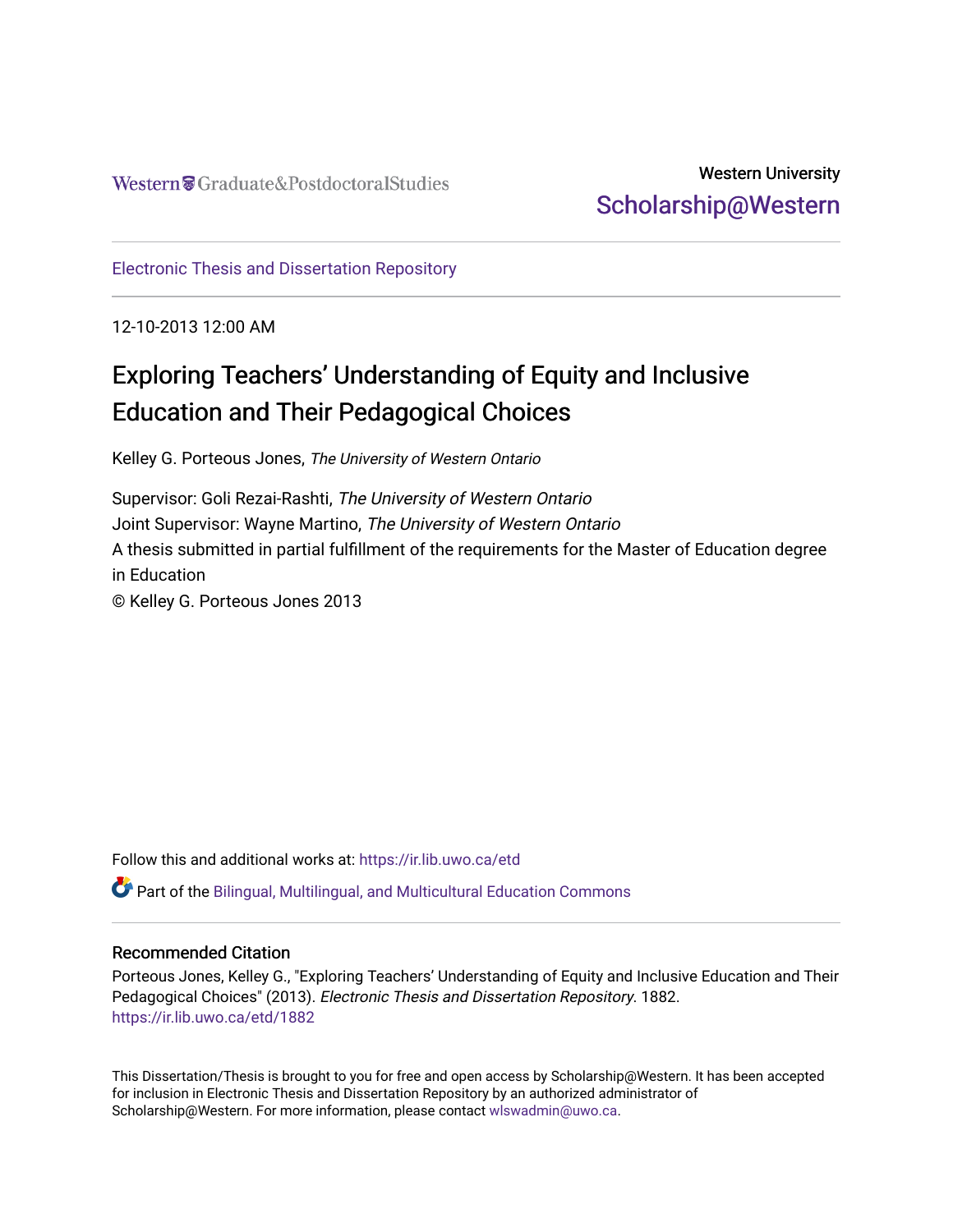#### Exploring Teachers' Understanding of Equity and Inclusive Education and Their Pedagogical Choices

(Thesis format: Monograph)

by

Kelley Porteous Jones

Graduate Program in Education

A thesis submitted in partial fulfillment of the requirements for the degree of Master of Education

The School of Graduate and Postdoctoral Studies The University of Western Ontario London, Ontario, Canada

© Kelley Porteous Jones, 2014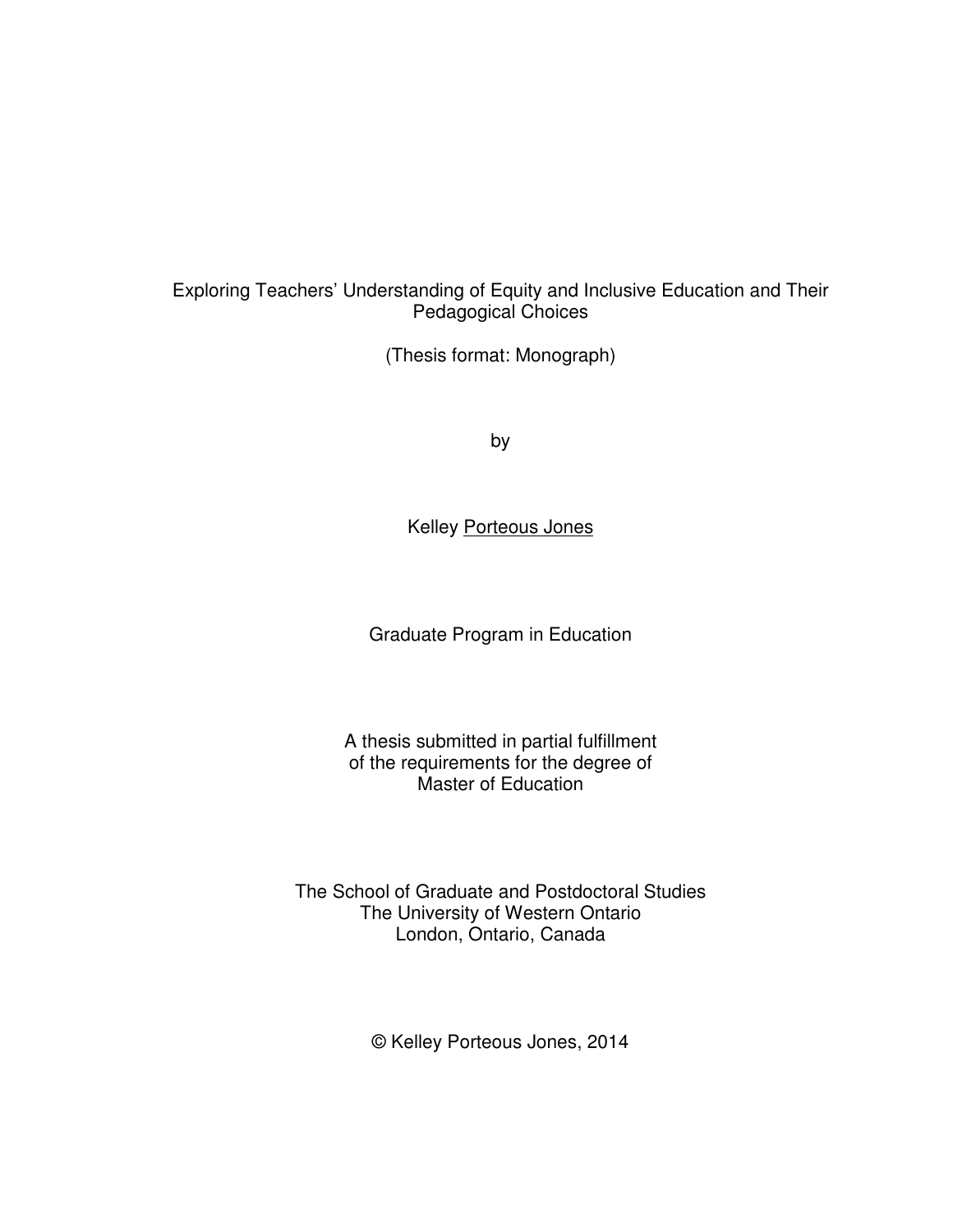## Abstract

This thesis investigates how teaching in a low-diversity school environment affects equity education. The theoretical frameworks as elaborated by Banks with regards to critical multiculturalism and Kumashiro's approach to anti-oppressive education underpin the analysis. Four Ontario elementary teachers participated in semi-structured interviews. The purpose was to examine their decisions when teaching about equity and how they arrived at those decisions. By drawing on their experiences and viewpoints, the perceptions and practices of these participants were analyzed. Consistent with teachers in high-diversity environments, these teachers in low-diversity classrooms taught about equity when they saw a student need. Since they did not encounter certain visible differences in their local communities, they were likely to miss teaching more broadly about diversity. The research findings point to a need for anti-racist/antioppressive and multicultural education for teachers in all learning environments, not just in urban schools where there tends to be a more diverse student population.

# Keywords

Anti-Oppressive Education; Anti-Racist Education; Diversity; Elementary Education; Equity; Equity Education; Inclusive Education; Low Diversity; Multicultural Education.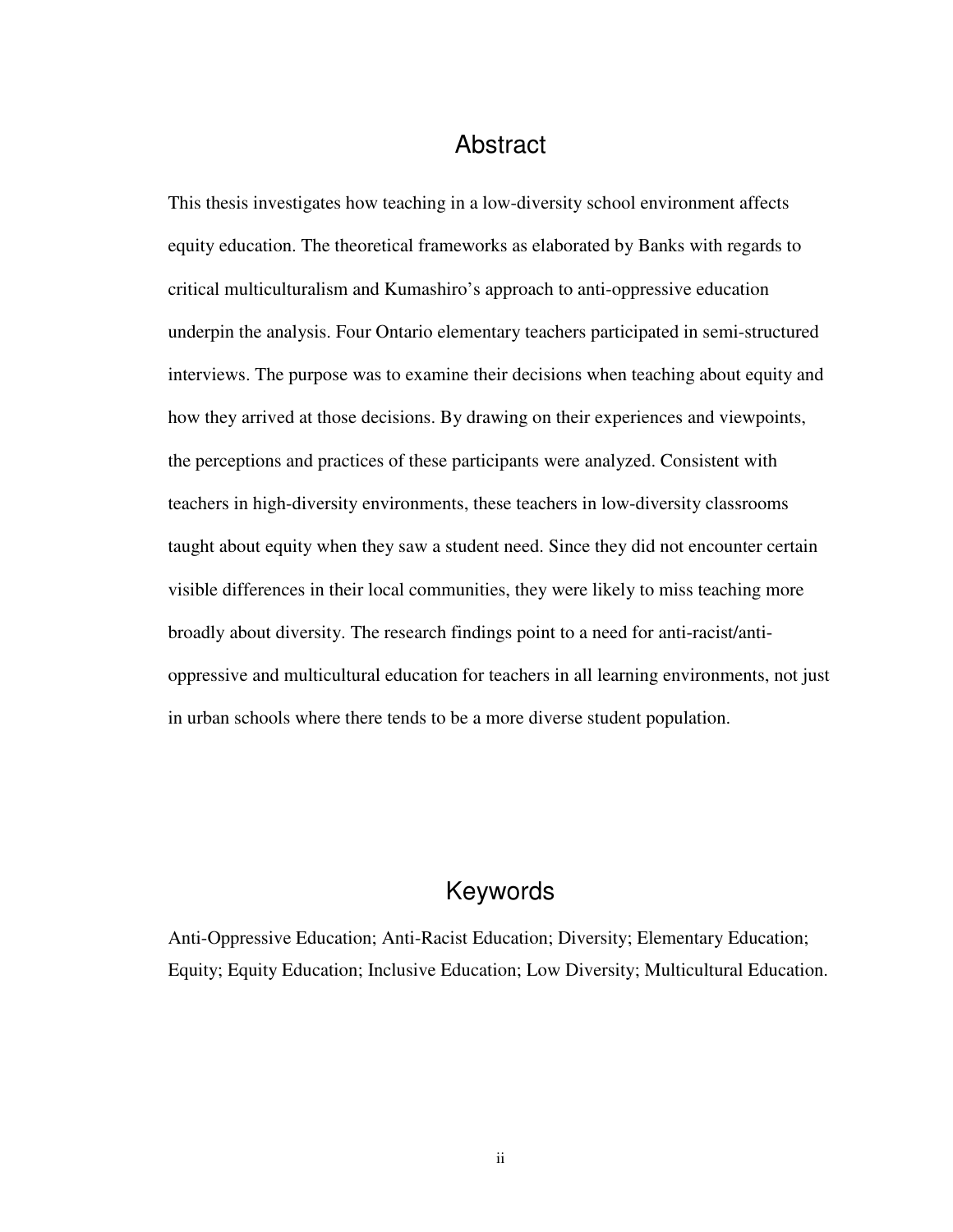# Acknowledgements

I acknowledge the assistance of my Supervisors Wayne Martino and Goli Rezai-Rashti in the writing of this thesis. Additionally, I thank my husband, Colin Jones, for his support throughout this project.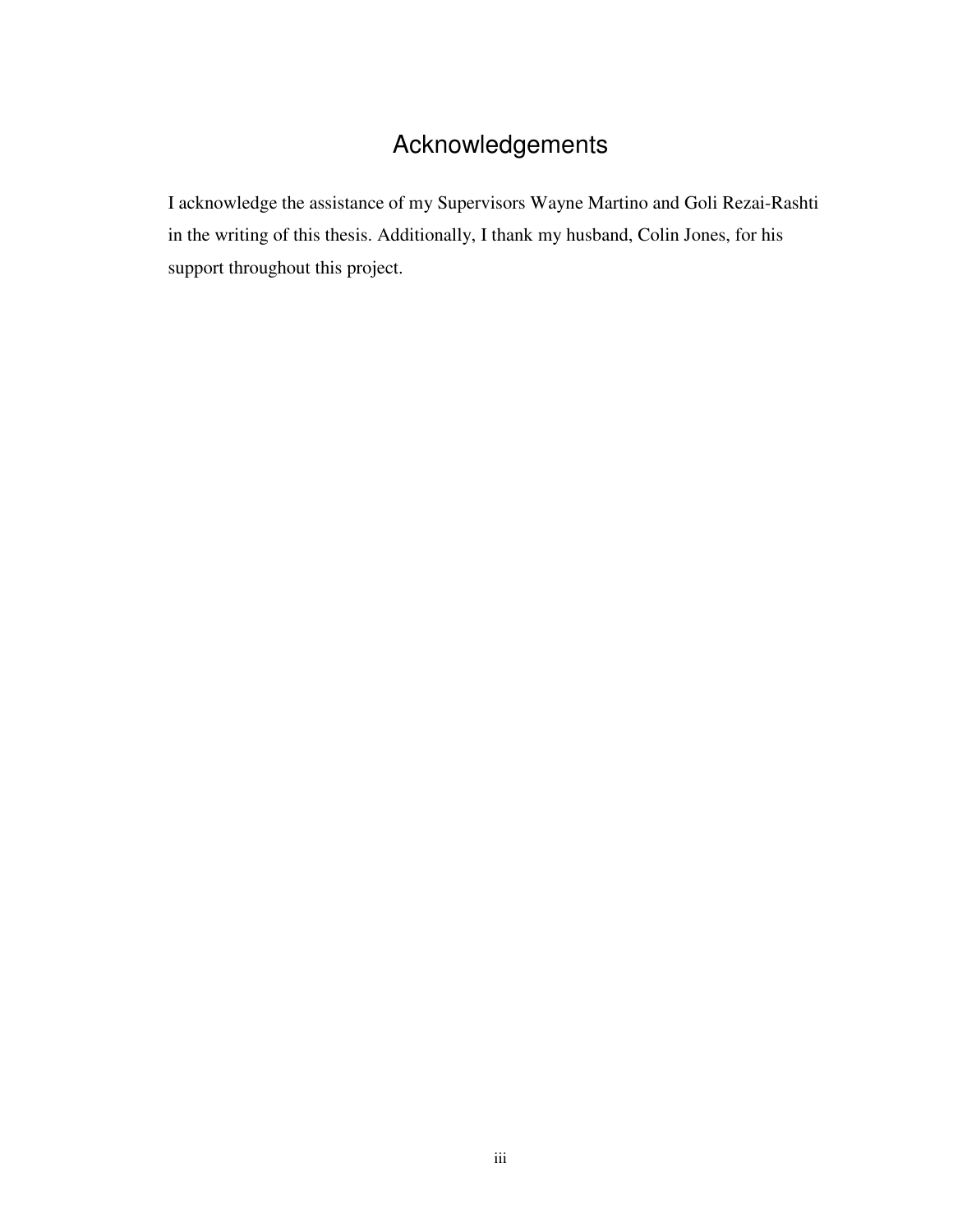# **Table of Contents**

| Education that is Critical of Privileging and 'Othering'  10 |
|--------------------------------------------------------------|
|                                                              |
|                                                              |
|                                                              |
|                                                              |
|                                                              |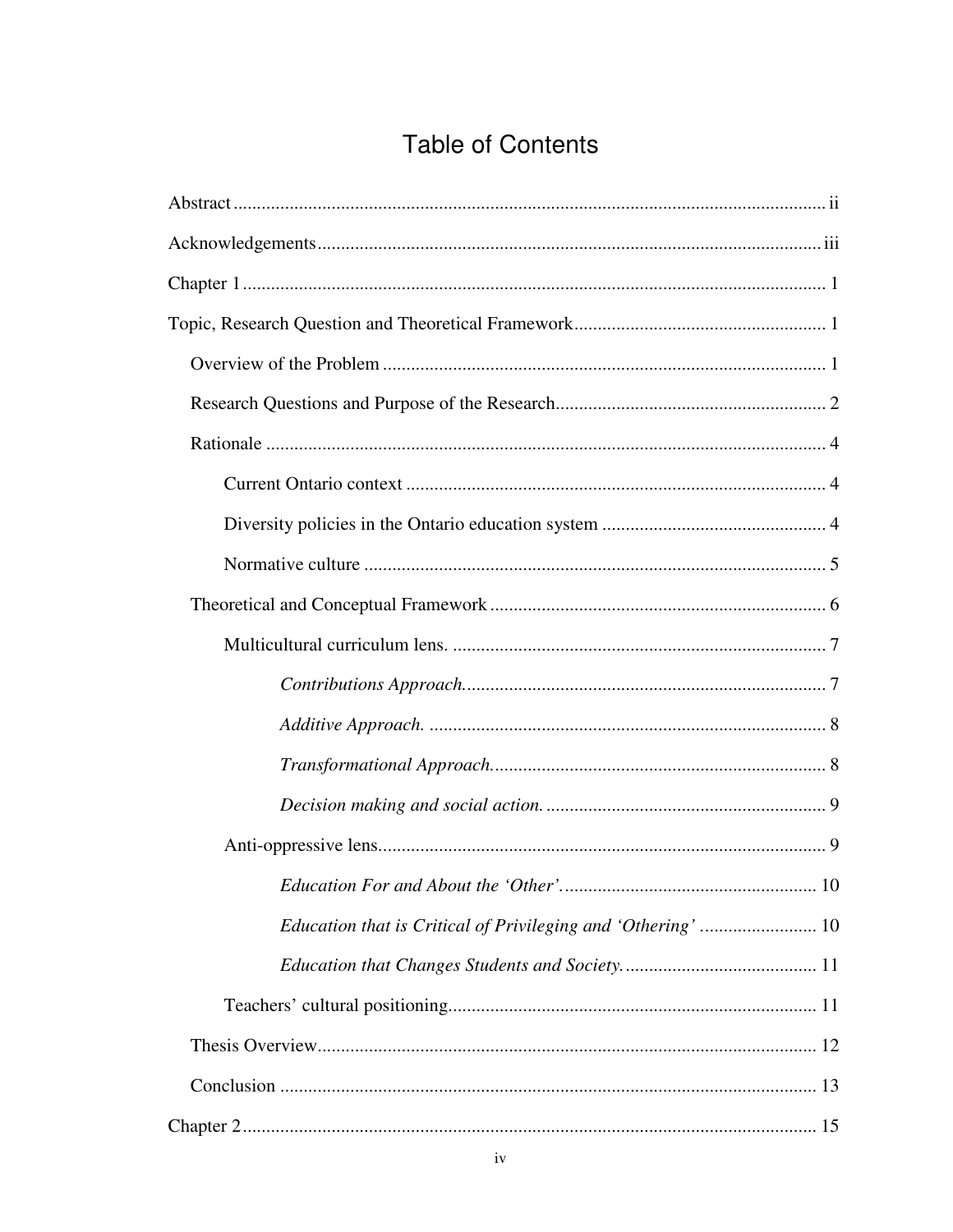| 35<br>Chapter 4. |
|------------------|
|                  |
|                  |
|                  |
|                  |
|                  |
|                  |
|                  |
|                  |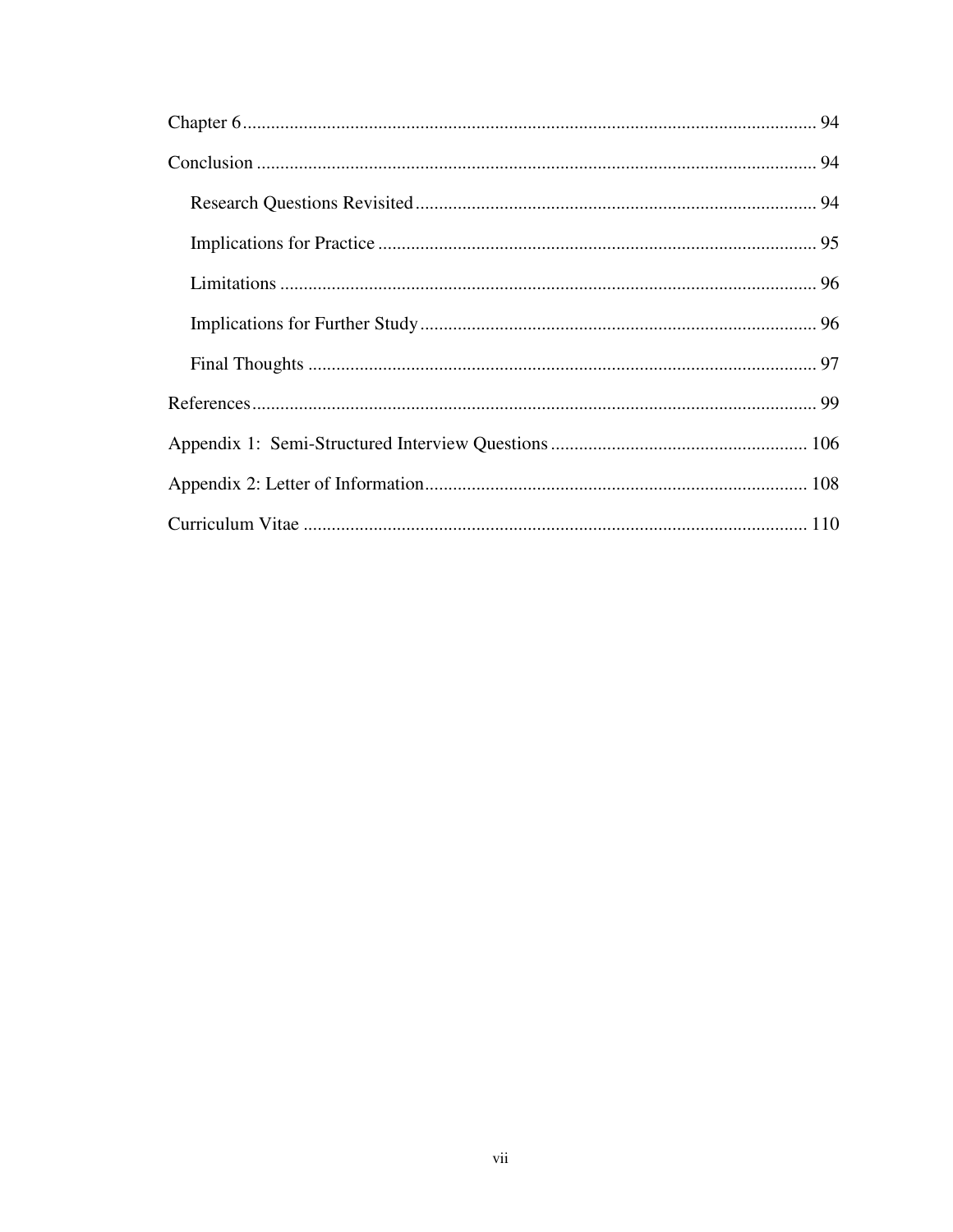## Chapter 1

## Topic, Research Question and Theoretical Framework

In this chapter I outline my personal experiences as both a student and teacher in a lowdiversity setting as a basis for grounding my research focus on teachers' perceptions and understandings of equity education. I also provide a brief history of equity policy in Ontario and draw attention to the normative culture in Ontario to further contextualize my study. The theoretical frameworks on equity education as elaborated by Banks with regards to critical multiculturalism and Kumashiro's approach to anti-oppressive education are also explained.

# Overview of the Problem

The elementary school I attended from Kindergarten through Grade Six had approximately 150 students and a seemingly homogenous population. I remember when the first family of visible ethnic minorities moved to town. I was in Grade Three, and they were from Saudi Arabia. As far as I remember, the school culture did not overtly change: We still had a Christmas concert, said the Lord's Prayer together each morning, and no attempt was made to teach us about Islam, explain why the boys' mom wore a headscarf, or even find Saudi Arabia on a map. As a new teacher, my first elementary school site was similar in many ways: Still a Christmas concert, twenty years later; few non-whites among the student population and none on staff; and an 'if-it's-not-brokedon't-fix-it' approach to inclusion.

After graduating from a rural Ontario high school, I moved to downtown Toronto to attend university. To my dismay, I discovered that I felt vaguely uncomfortable around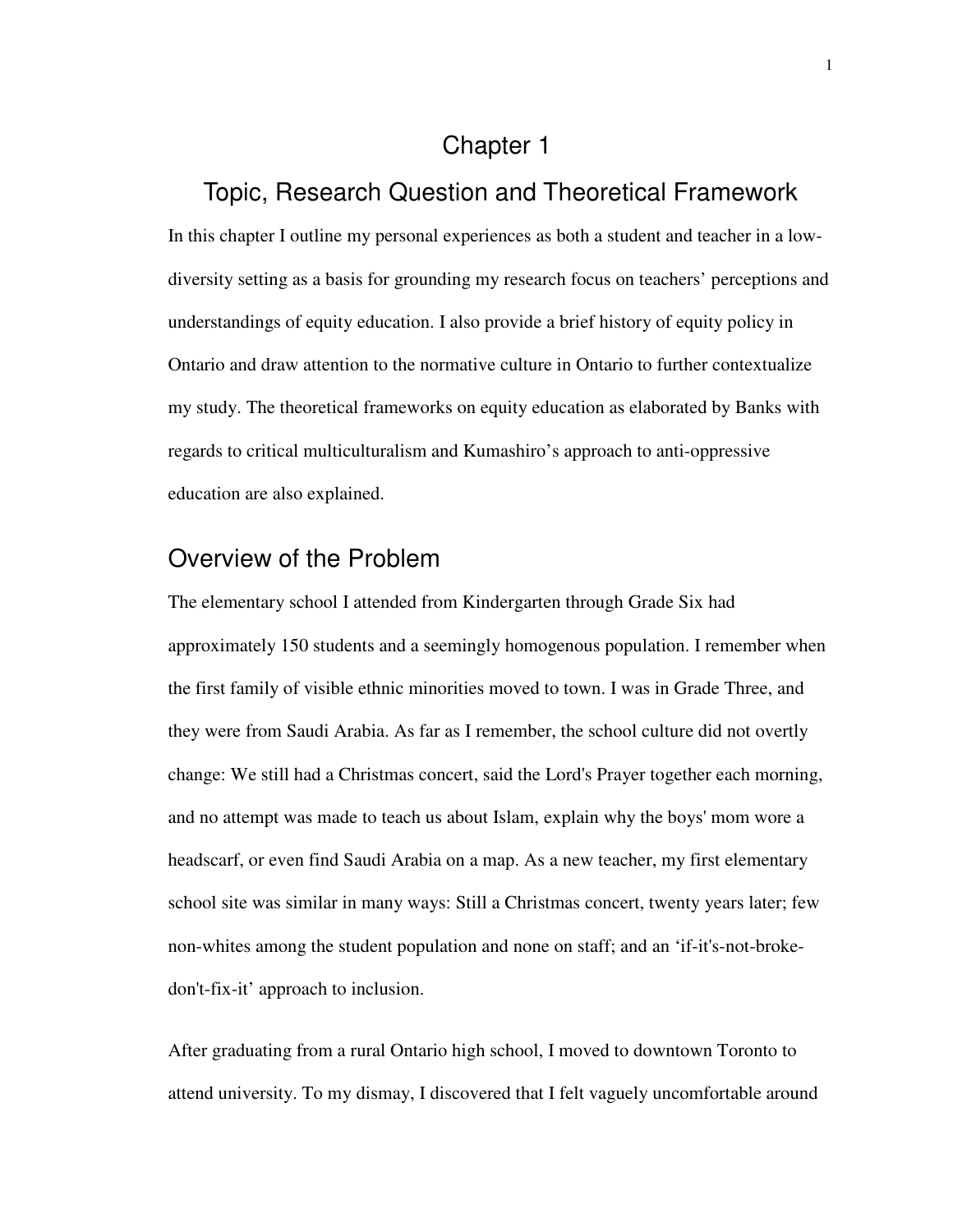non-whites. My parents consider themselves liberal, tolerant, not racist; I was raised to believe that everyone was equal - so, how could I feel this way? I became a Girl Guide leader in the city, and while holding hands in a circle at our initial meeting, realized that I was touching Black skin for the first time. I had no experience with real issues of equity, diversity, or inclusion. In most ways, I am a privileged member of the Canadian cultural majority. I am a white woman married to a man. I have a stable job and no longer worry about if I will be able to afford my next meal. I think that my elementary educational experiences could have better prepared me for the world outside our little conclave of homogeneity, and so have chosen to explore the perspectives of teachers who teach in areas similar to the one where I grew up.

Over time, public education has evolved far beyond the teaching of reading, writing, and math skills. In Ontario, Ministry of Education initiatives such as character education (2007) and equity and inclusive education (2009) have specifically placed explicit teaching of social issues into the hands of public school teachers. Since there are no explicit curriculum guidelines for addressing inclusion, teachers have a greater freedom to make personal pedagogical choices when teaching about equity and diversity than when teaching about Science, for example. Many factors, including years of teaching experience, time for instruction, school culture, and personal experience, could influence teachers' pedagogical choices.

### Research Questions and Purpose of the Research

The overarching question which informs this study is: How and why do teachers in lowdiversity classrooms teach about equity? This question can be addressed in three parts. First, what does diversity mean to the teachers involved? That is, how do they define it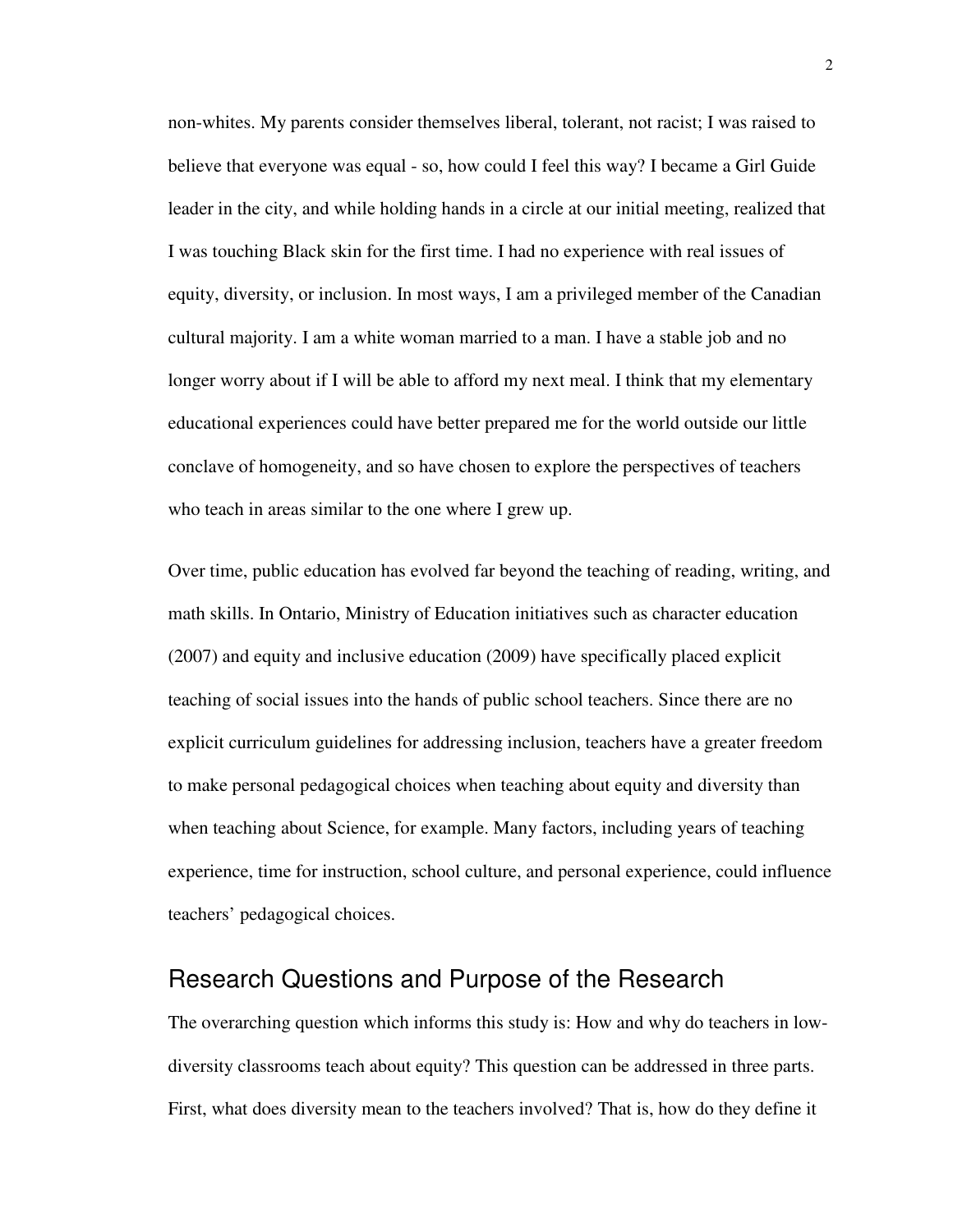and what does it mean to them? Second, how do teachers teach about equity or include equity in classroom activities? What lessons, activities, or other choices do they make which address equity? Also, what are the challenges of addressing equity? Finally, when teachers make pedagogical choices about equity education, what influences those decisions? For this study, I am specifically concerned to explore how the diversity of their student populations affects these teachers' pedagogical choices. For example, how are pedagogical choices, as they relate to addressing equity issues in schools, affected by factors such as: a) school culture; b) parental expectations; c) teachers' preexisting beliefs; d) past experiences?

The purpose of this research is to understand how teaching in a low-diversity school environment affects equity education. By low diversity, I mean a school community that is predominantly white and where differences according to sexuality, ethnicity, social class and religious diversity are not so visible. In some areas or in certain schools in Ontario, equity education may not seem important to teachers because they do not see their student population as being diverse enough to need explicit teaching about inclusivity and equity. Similarly, certain types of diversity (e.g., race, religion, culture) might exert more influence over teachers' choices than other types of diversity (e.g., sexual orientation, language). By interviewing elementary classroom teachers, I have chosen to examine if, and how, perceived student diversity affects their explicit teaching choices about inclusive education.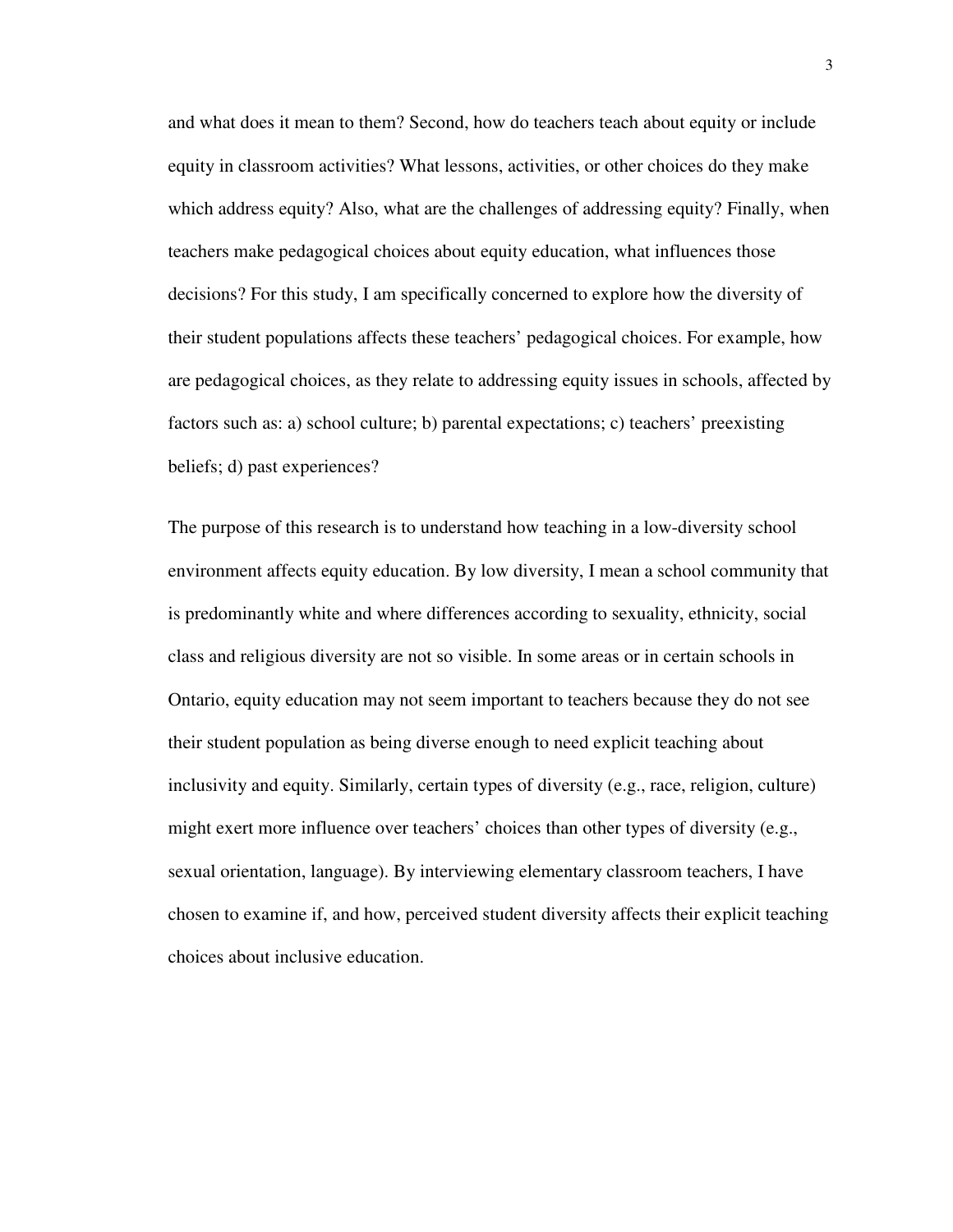# **Rationale**

#### Current Ontario context

Equity education is a part of what George Dei (1996) calls the "deep curriculum" (p. 79) which encompasses the official curriculum as well as the hidden curriculum of school culture, power relations, personal experiences of teachers and students, to name a few facets. Without a set of standard curriculum expectations on the subject, teachers regularly make essentially all of the pedagogical choices about what, how, and how much or little to teach in the area of equity education. Many factors affect those decisions, and teachers may or may not be aware of the decisions they make or their underlying reasons. As global citizens, our students will be exposed to a wide diversity of people, ideas and information during their lifetime, so by making informed, reflective pedagogical choices teachers can help guide their students to respond to current and future interactions with compassion and respect.

Currently, with the 2009 publication of *Ontario's Equity and Inclusive Education Strategy* document and its subsequent implementation, diversity and equity are at the forefront of educational policy and discourse in a way they have not been since Steven Lewis' Report on Race Relations in Ontario in 1992 (Dotzert, 1998) and the following government support document: *Antiracism and Ethnocultural Equity in School Boards* (1993). However, how do teachers in *low diversity* schools feel about these policies? Do they 'buy in' to the idea of a need for explicit instruction in equity, or do they continue to see it as someone else's problem? If so, why, and what might change about the way these policies are implemented to make them care?

#### Diversity policies in the Ontario education system

In Ontario, as elsewhere in North America, the government discourse about diversity has shifted through the years. In the context of public education, diversity issues have not consistently been addressed, or even recognized. As Harper (1997) outlines, differences have been alternately suppressed, insisted upon, denied and invited, with negative results in each case. The forced relocation of Native children to residential schools, for example, was an active suppression of diversity by government-funded schools.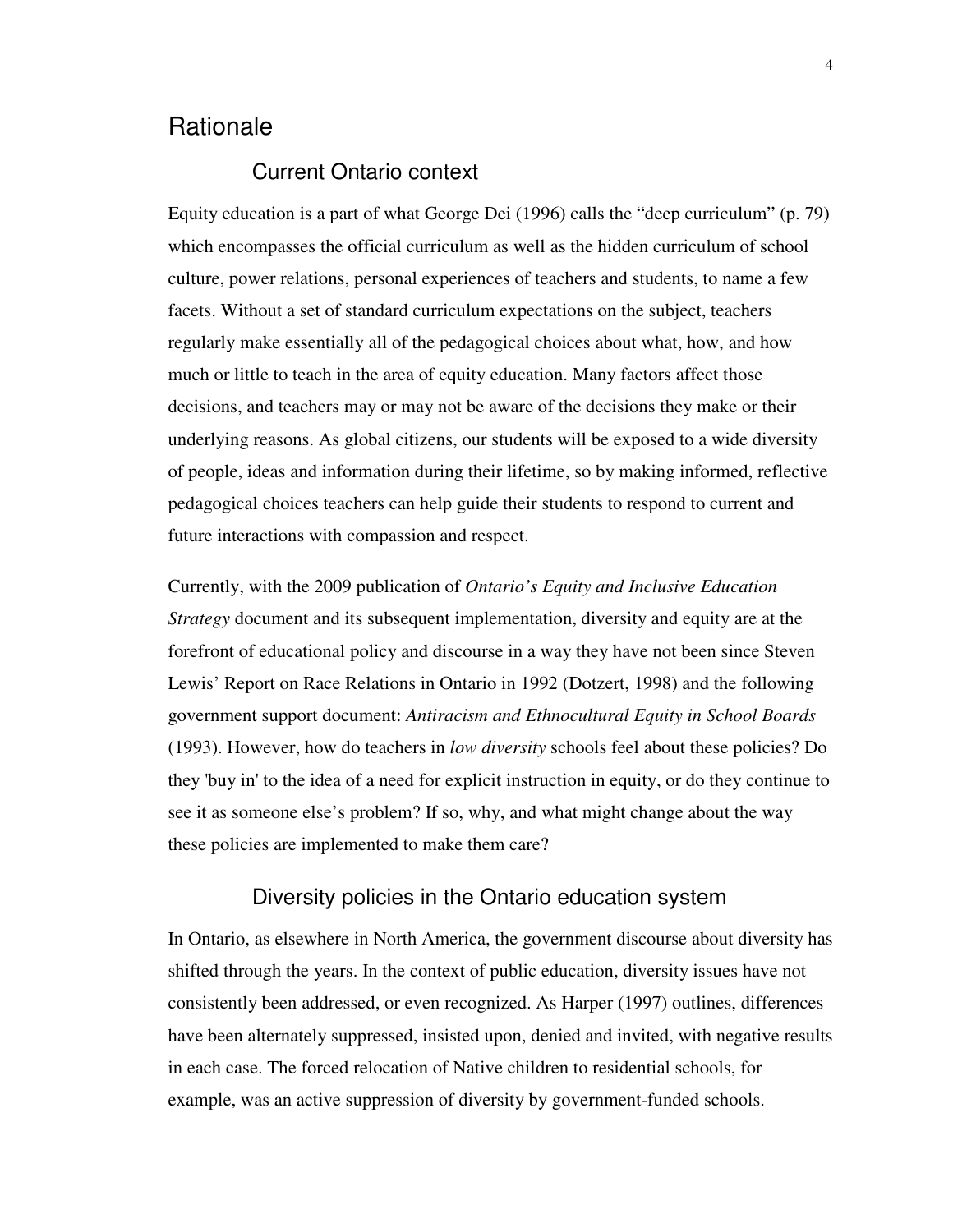Currently, religious segregation exists by the fact of the publically-funded Catholic school system boards. Parents can choose whether to send their children to a Catholic or non-Catholic school, so it is not a forced segregation, like the racial segregation policies of the past. However, it does create a situation where differences are insisted upon among children - and teachers, as "a photocopy of your current Roman Catholic baptismal certificate or your Roman Catholic Sacrament of Confirmation certificate" was listed as a required item to apply to employment postings at a Catholic school board in Ontario (WCDSB, 2010, 1). Adults holding other beliefs need not apply.

In the last 20 years, boards have been required to craft policies designed to address some of these historic, systemic inequities without long-term accountability and support (Dotzert, 1998). While these efforts have been given differing levels of consideration under different provincial governments, the current implementation timelines and explicit step-by-step plan under the Equity and Inclusive Education policy document make it clear that the time for change in Ontario is now.

#### Normative culture

The Ontario Ministry of Education is shifting the formal curriculum language by incorporating a summary of the Equity and Inclusive Education Policy in the opening section of updated curriculum documents (Ontario Ministry of Education, 2010, p. 56- 57). What affects children the most, however, is the hidden curriculum of teacher practice, that is, what is actually happening in classrooms day-to-day. Sleeter (2004) challenges us to ask what is represented in the curriculum; that is, what is the normative culture that does not have to be actively considered to be included. The normative culture is the set of "viewpoints that conserve an inequitable status quo because [they]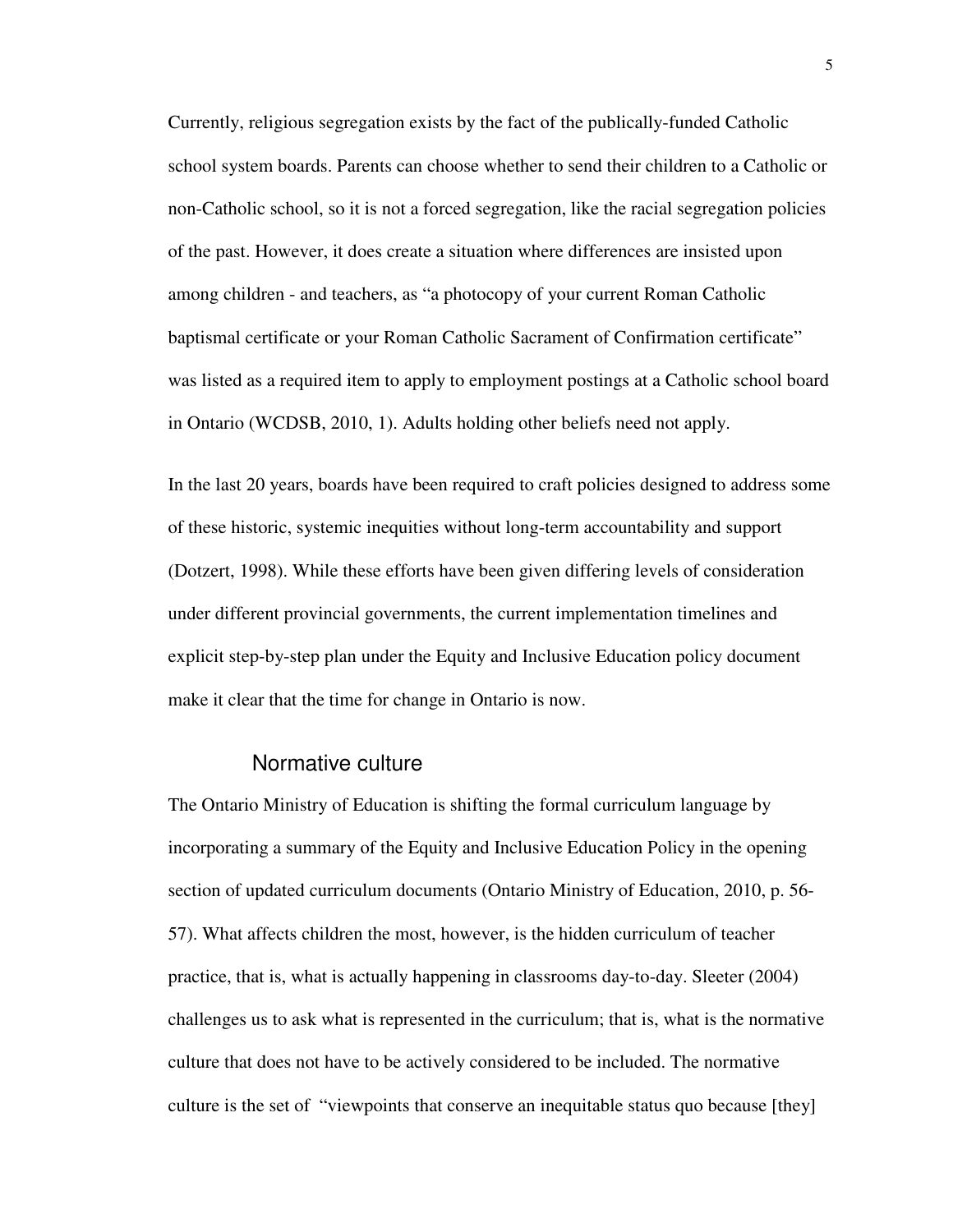are seen as unproblematic" (Darling-Hammond, 2002, p. 2). Ladson-Billings (2001) talks about teacher preparation programs as getting new educators ready to teach in a "public school way back when" (p. 3) in a "middle-income, white, English-speaking school community" (p. 99). The impact of the normalization and privilege (Gérin-Lajoie, 2008) of particular characteristics results in many individuals, teachers and students alike, being positioned as outsiders (Kumashiro, 2000).

## Theoretical and Conceptual Framework

In this research, I draw on James Banks' (1994) perspectives of the multicultural curriculum and Kevin Kumashiro's (2000) anti-oppression curriculum approaches. The first continuum - multicultural - is more finely divided, with clear examples at each stage as outlined below. I believe it will be useful to apply these particular stages to my data. Both theorists provide complementary perspectives that draw on critical insights into equity education and to how to best address it. They draw attention to how systemic issues related to race, ethnicity, social class, sexuality impact on schooling and education more broadly with the view to addressing inequality in education. Banks is concerned to provide a critical focus on multiculturalism, which draws attention to the need for anti-racist education, while Kumashiro focuses more on the question of 'Othering' and privileging as basis for thinking about equity education. Both theorists are committed to a transformative rather than a celebratory approach to addressing inclusion and diversity in education**.** Each framework acts as a focusing lens through which to view issues of equity and social justice education in schools, from different yet equally valuable angles, providing range and depth.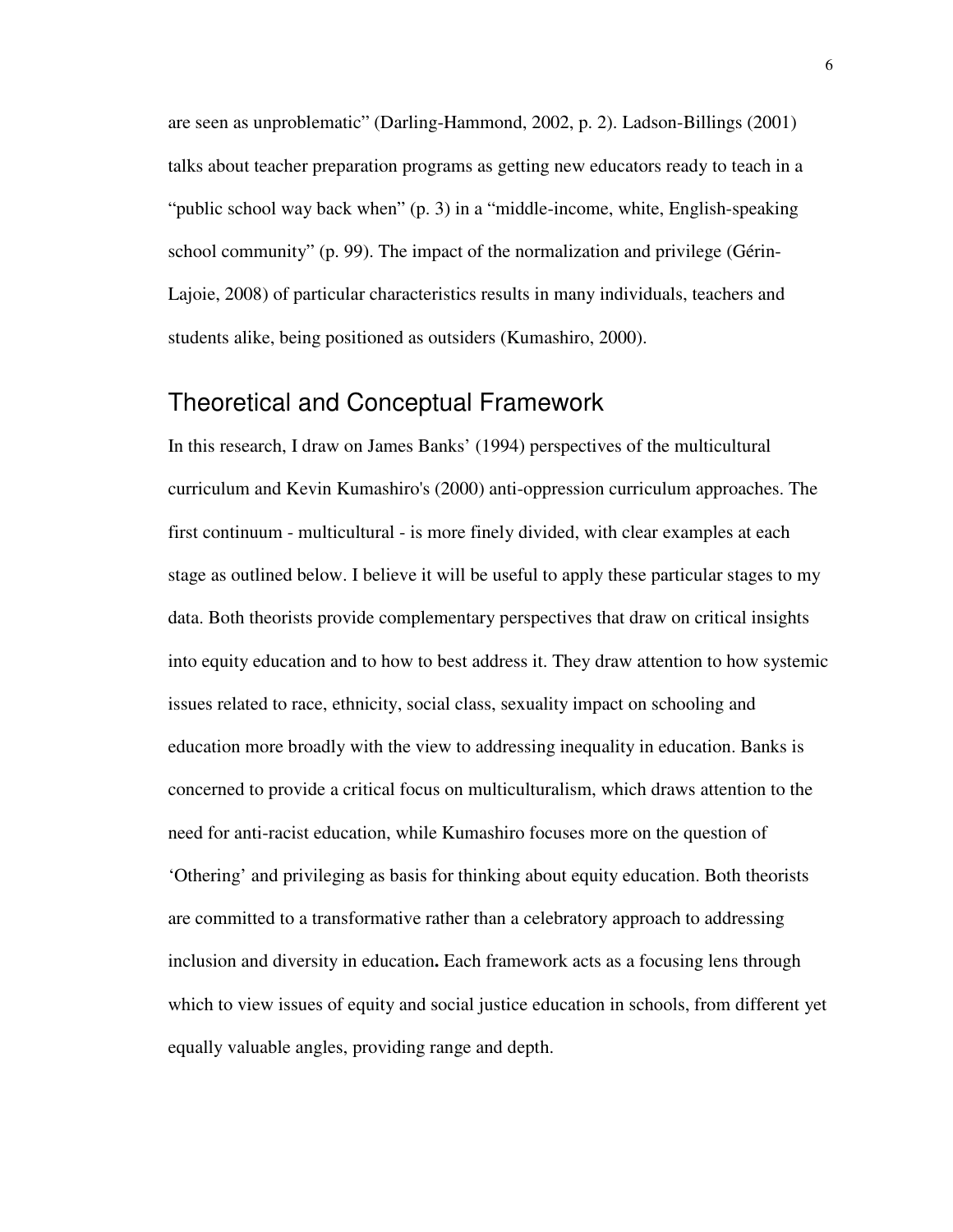#### Multicultural curriculum lens.

Teachers' pedagogical choices are grounded in the curriculum from which they teach. For equity education, one can examine the Ontario curriculum through the lens of Banks' continuum (1994). Created to describe multicultural education in the United States, the categories - contributions, additive, transformation, and social action - show a movement from a rigidly traditional curriculum to one that has the potential to transform society. I have asked my participants for specific examples of their pedagogical actions as they pertain to addressing equity education.



### Contributions Approach.

This continuum starts with the **Contributions Approach.** Here, lessons where students learn about some of the contributions made by individuals outside of the dominant culture are incorporated into the curriculum. These lessons may be chosen by an individual teacher, a school community or a district, or even be espoused by an entire nation, like Martin Luther King Jr. Day in the United States. Moving past the individual, aspects of entire cultures are included in the curriculum as an ethnic or cultural contribution. In this case, teachers and school communities acknowledge the holidays, foods, crafts or customs of one or more outsider cultures. Another example from the United States, which is also seen in Canada due to media influence, is Cinco de Mayo. One American teacher resource (Cox, 2006) suggests that students "explore and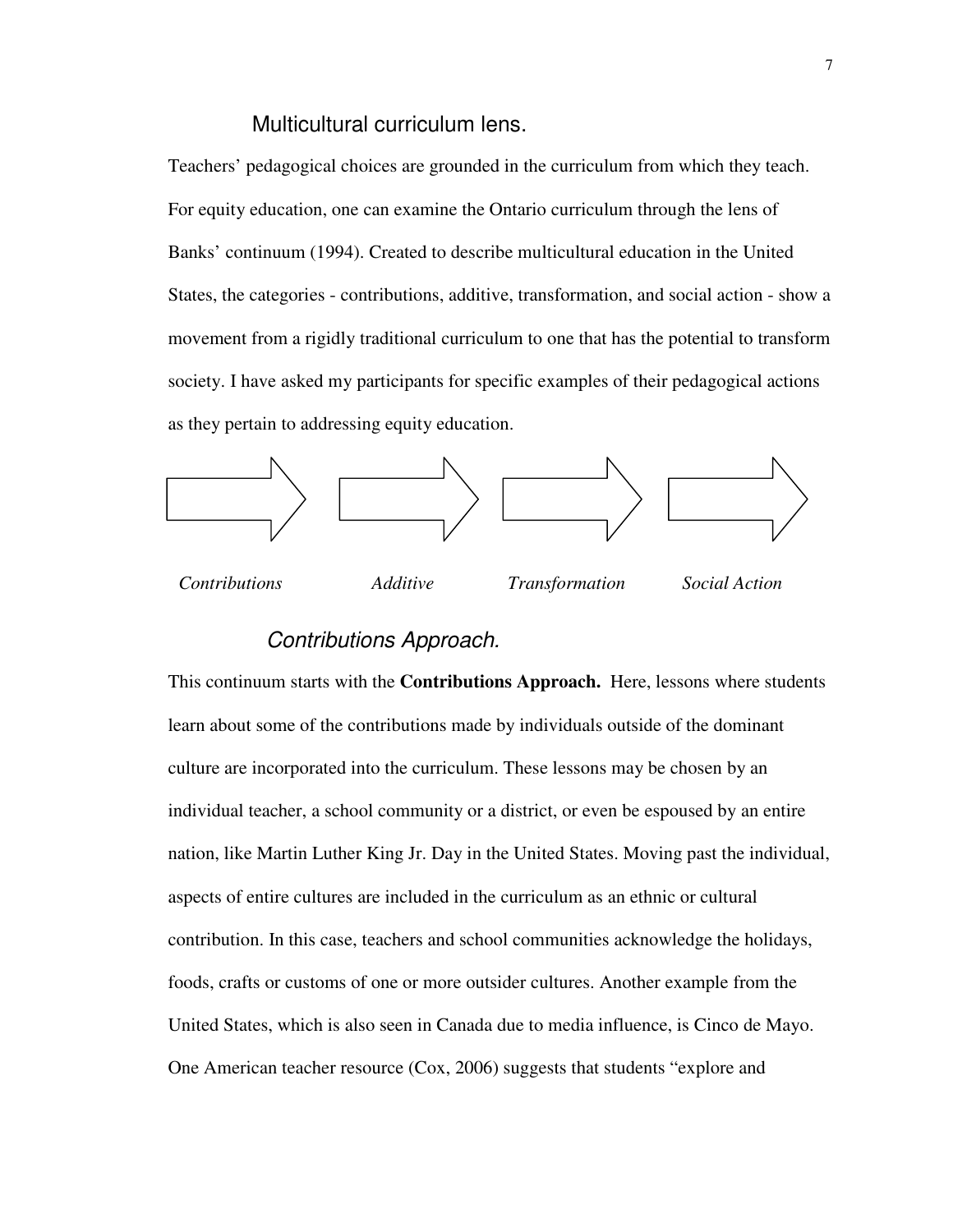celebrate the historic roots of Hispanic culture by: 1. Listening to Mariachi music; 2. Using your artistic abilities to make an authentic Mexican piñata; 3. Demonstrating your culinary skills by cooking delicious soft tacos to enjoy at our Cinco de Mayo "fiesta"!" (webpage). Dropping in a day of typical - perhaps stereotypical - Mexican activities does not challenge the large curriculum to change or rather to reflect, for example, an increasingly bilingual America.

#### Additive Approach.

Both the Contributions Approach and Banks' (1994) level two: the **Additive Approach** fall into Harper's (1997) category of 'inviting difference.' Banks (1994) describes the Additive Approach as one where "content, concepts, themes and perspectives are added to the curriculum without changing its structure" (p. 62). In Ontario elementary schools, for example, the study of modern cultures is an element of the Grade Two Social Studies curriculum (Ministry of Education, 2004), where teachers help their students to "examine the wide variety of cultures and traditions that coexist in Canada" (p. 23) and "contemporary global communities" (p. 37). This adds a multicultural flavour to their learning, without requiring teachers or students to explore anything deeper than "food, clothing, homes and games" (p. 38).

#### Transformational Approach.

Level three on Banks' continuum is the **Transformational Approach**. For this approach, the curriculum itself is challenged and changed to include a multiplicity of perspectives. Although, as I mentioned previously, this continuum was created to dialogue around multicultural education, it can be expanded to include all forms of diversity. In Ontario, all revised curriculum documents contain an "Antidiscrimination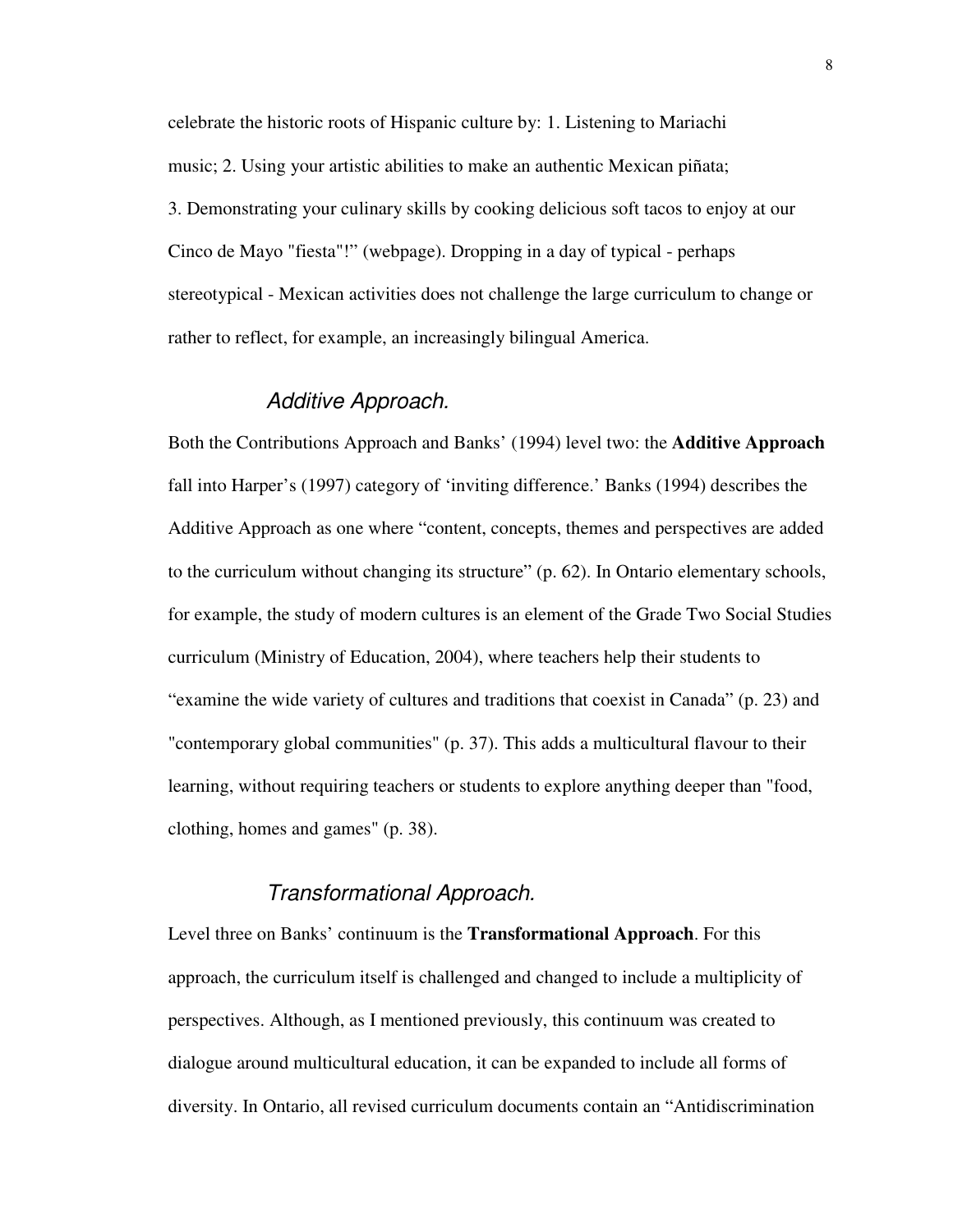Education" section. The older documents, such as Social Studies which was last revised in 2004, have sections which are quite short – only two paragraphs – compared to more recent Arts document (2009) where the same section covers a page and a half.

#### Decision making and social action.

The fourth level of Banks' continuum is decision making and social action. At this level, I think his continuum stops being about multicultural education, and becomes about anti-racist education (Rezai-Rashti, 1995). There are many ways to characterize or frame this concept. Harper (1997) describes it as critiquing difference - "to describe how and when difference is produced and treated" (p. 201) - and places it last on her continuum about Ontario government discourse. Gérin-Lajoie (2008) considers it as a move away from just meeting the needs of a particular population to "student empowerment" (p. 26). Kumashiro provides an alternative, more critical perspective which I shall also use as a lens through which I can learn more about teachers' specific pedagogical actions and challenges.

#### Anti-oppressive lens.

Kumashiro (2002) discusses four modes of education, which I shall compare to Banks. 1) Education "For the Other," 2) Education "About the Other," 3) Education that is "Critical of Privileging and Othering," and finally 4) Education that "Changes Students and Society" (p. 31). The way that Kumashiro (2000) defines the term 'Other' informs my use of the word. He uses the term to refer to "those groups that are traditionally marginalized in society" (p. 26). While Kumashiro focuses on a few specific groups, he acknowledges that this concept of 'Other' can apply to any group that has been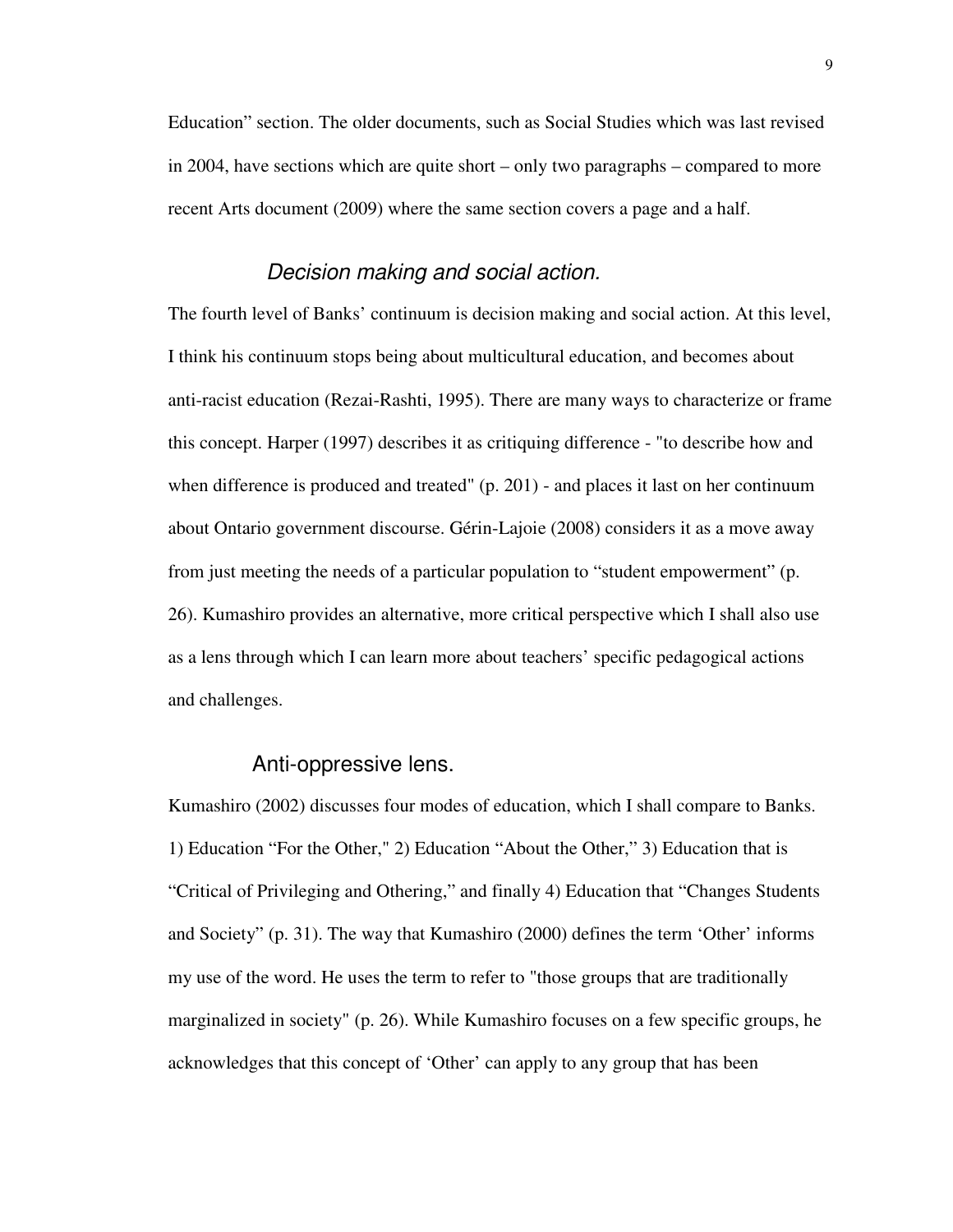oppressed or marginalized. In a similar way, I also extend several theories developed for one particular oppressed group to include any group.

#### Education For and About the 'Other'.

**Education For the 'Other'** involves simply providing spaces in schools for various minority groups so that their specific needs can be addressed. At the school level, Kumashiro (2000) describes some modern examples, like the creation of specific 'safe spaces' in schools that are labeled LGBTQ-friendly, or an ethnocultural-based club, say for Asian students. The examples he shares are all ones that I have seen or heard about taking place at the secondary school level, but not in elementary schools. I connect Kumashiro's conception of **Education About the 'Other'** with the contributions and additive approaches to curriculum, and have combined these sections in my analysis. This approach involves providing and adding specific knowledge about specific minority groups to the curriculum. Such an approach, however, as Kumashiro points out, maintains the 'Other'/norm dichotomy, but attempts to inform privileged students about the marginalized, while further reinforcing their own privileged status through a process of differentiation and repeated exposure to knowledge about the 'Other'. A downside to this strategy is the potential danger of solidifying stereotypes through a focus on the typical cases or single or limited perspectives.

#### Education that is Critical of Privileging and 'Othering' .

Where Education About the 'Other' is similar to Harper's notion of inviting difference, **Education that is Critical of Privileging and 'Othering'** is akin to the last phase described by Harper about critiquing difference. Here, Kumashiro (2000) describes educating students to critically examine not just the 'Other', but also the processes and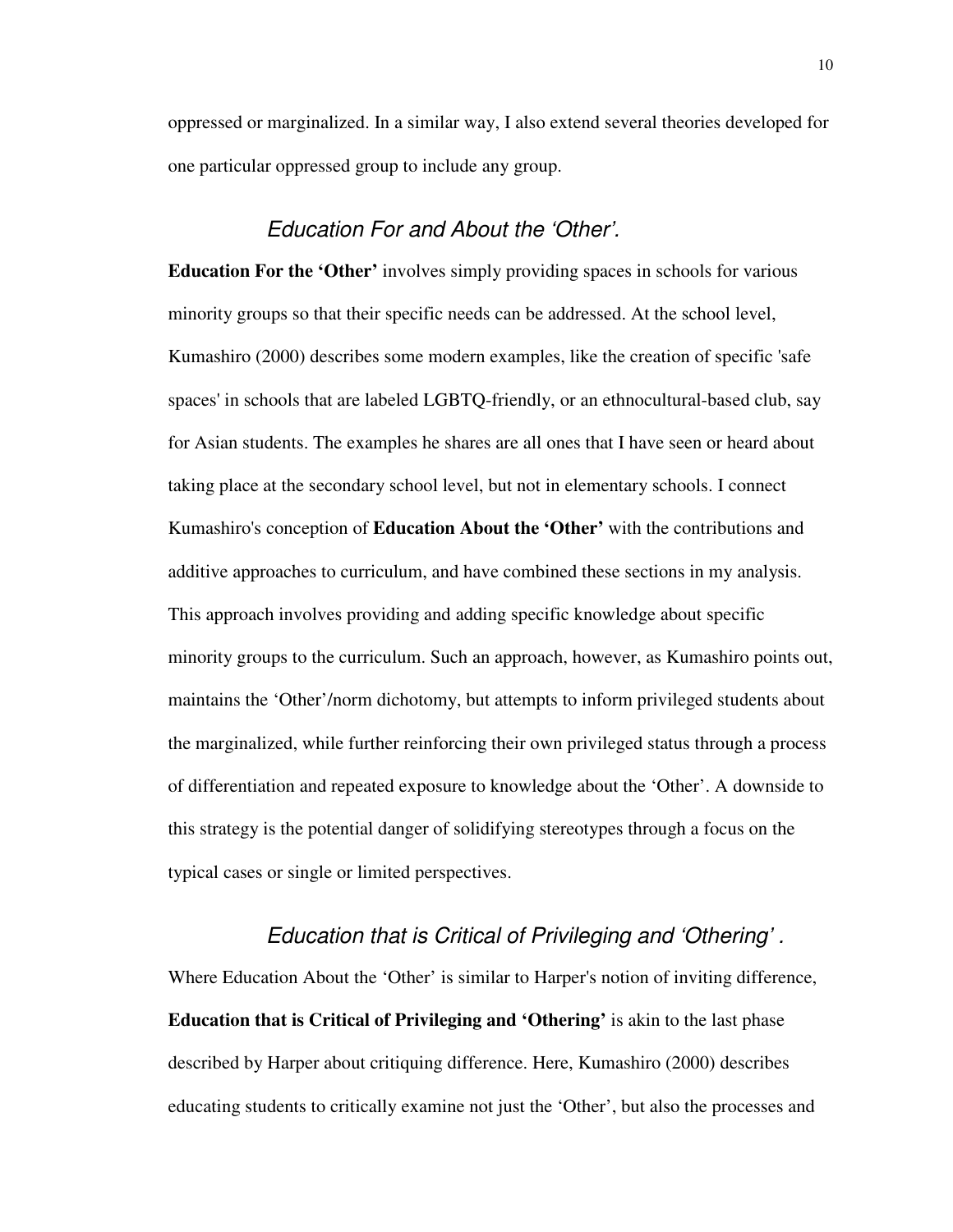outcomes of privileging the norm. Students and educators are called upon to claim their own identities - including those who are part of the privileged norm - and recognize how those identities are social constructs. In practice, this challenge requires educators and school systems to move against their historical past "complicity with oppression" (p. 36). I would expect this movement to be particularly difficult in a school where nearly the entire population is representative of at least one aspect of the privileged norm.

#### Education that Changes Students and Society.

Kumashiro's final mode of **Education that Changes Students and Society** calls on teachers to disrupt the Self/'Other' dichotomy by accepting that some of our modes of thinking are themselves oppressive. Furthermore, educators need to be aware of the hidden curriculum that they present, and critically examine their own ideas and beliefs to uncover what is hidden even to them. Kumashiro (2000) does not prescribe a system or program to help teachers move away from "appreciating diversity" to working toward social justice (Derman-Sparks & Ramsey, 2006, p. 3), but instead challenges them to change, without necessarily knowing the end result. I wonder what might inspire educators who do not see daily pressure to accept diversity to do so. Recognizing only the diversity that is right in front of you is not social justice. I believe that education for change can happen even in places that seem homogenous and not that diverse, and I have looked in my data for evidence of education for change, or reasons why it is not yet happening.

#### Teachers' cultural positioning.

Banks (1995) presents a framework for understanding teachers' cultural status in relation to the culture in which they are teaching. He outlines a double dichotomy which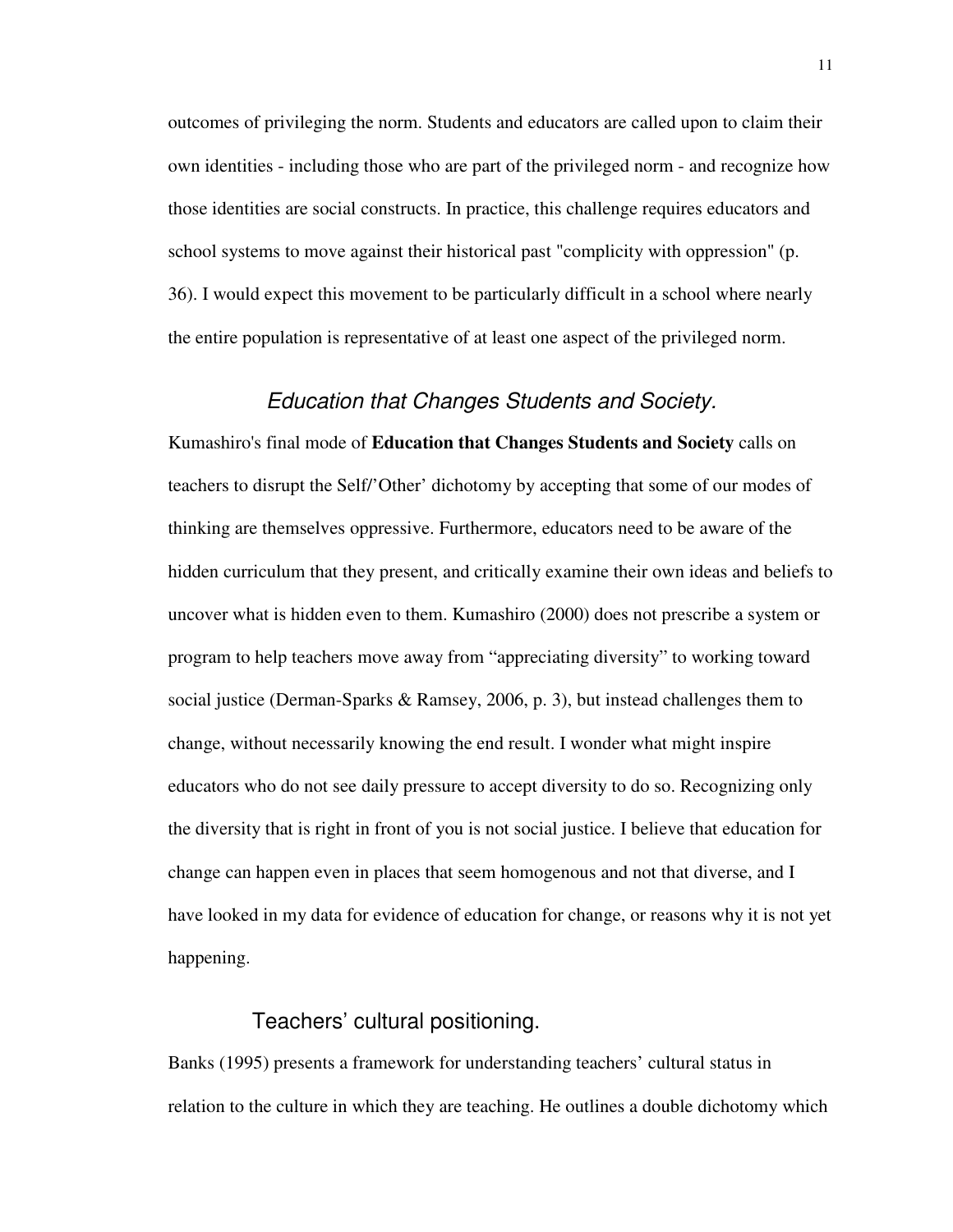describes first a teacher's origins, then their current form of acceptance by the community. Their origins are delineated as Indigenous or External: that is, are they originally from that cultural group, or from outside of it, from a different cultural group. Their current status is similarly coded as Insider or Outsider; either they have been accepted as part of the community in which they teach, or are seen by the community as separate from it. This creates four categories of teacher: Indigenous-Insider, who is both from the culture and accepted as part of it; Indigenous-Outsider, who is from the culture but, perhaps because of his or her education is no longer accepted as a member; External-Insider, someone raised outside the culture, but is now considered a member; and External-Outsider, who is from another culture and remains outside of the culture in question. I wonder if the way a teacher views themselves in relation to the students they teach according to this insider-outsider continuum will inform their pedagogical decisions.

### Thesis Overview

This thesis examines the perceptions and practices of elementary school teachers with regards to addressing diversity, equity, and inclusive education in low-diversity settings. The purpose of this research is to uncover further insights about the influences on teachers' pedagogical choices in equity education, and to explore the intersection between the teachers' personal and professional experiences.

 Chapter two summarizes the literature about equity education in both diverse communities and low-diversity areas. It also addresses other forms of diversity that are not based in ethnicity such as intellectual ability. Different philosophies of inclusive education are explored including the concept of 'colour-blindness' and the deficiency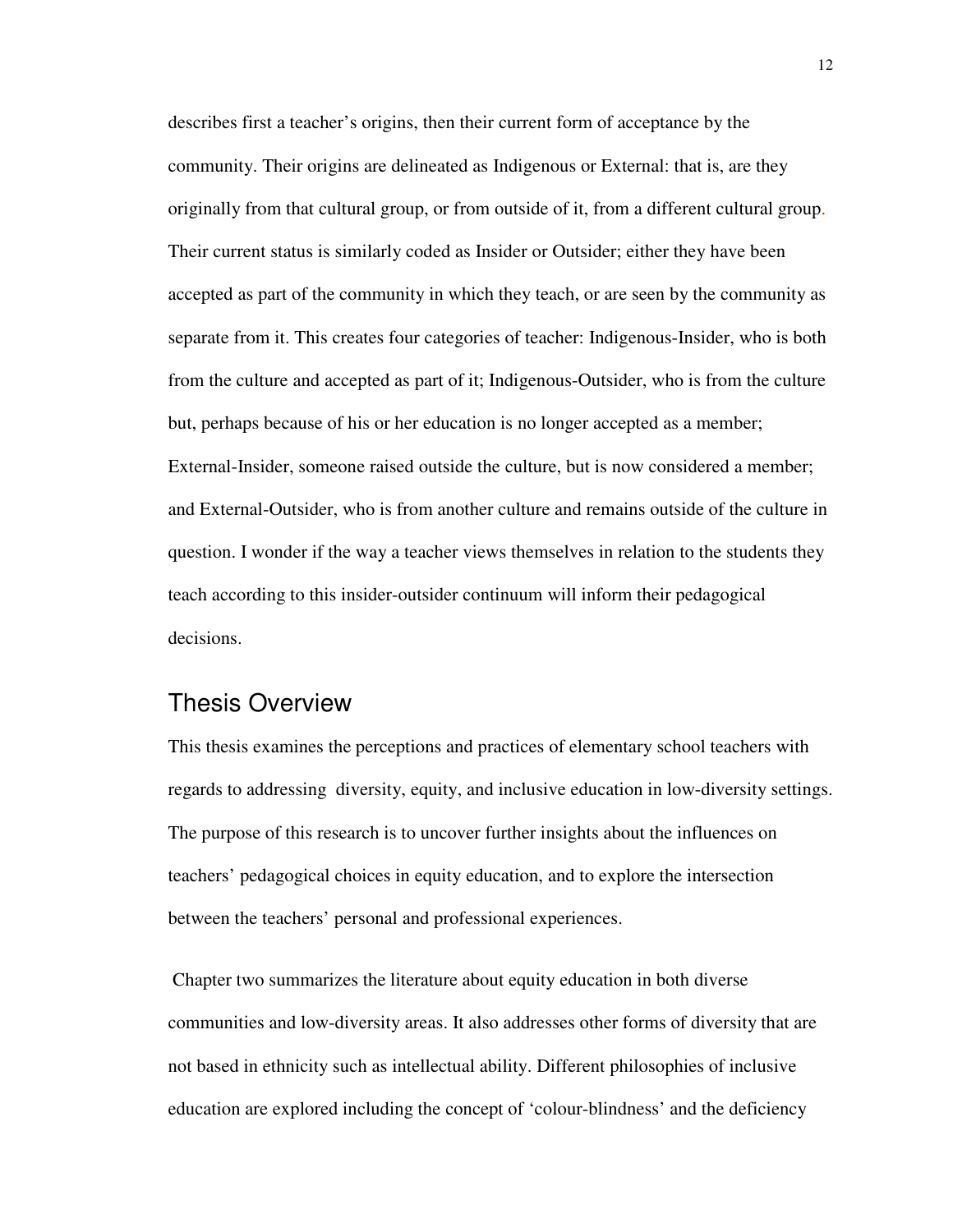orientation towards the non-normative. Finally, a summary of the theories around critical pedagogy is provided.

The methodological basis of the study is described in chapter three. The methods used to collect data, as well as the process of data analysis and sampling are discussed. Drawing on Patton (2002), and given the purpose of the study, I justify my use of semi-structured interviews used for data collection and the thematic approach to data analysis that is adopted.

The data analysis is divided across chapters four and five. Chapter four focuses on the perceptions of the four participants, their cultural positioning and background experiences, and their perspectives on issues of diversity, inclusion and equity. Chapter five presents an analysis of the participants' teaching practice from the illustrative stories they shared during their interviews. It also examines the influences on their pedagogical choices. The last chapter revisits the research questions and literature, and provides suggestions for future research as well as implications for changes in teacher practice.

## **Conclusion**

In this chapter I have described the problem of a perceived lack of equity education in low-diversity schools, and shared my personal impetus for this research, as well as another similar teacher's story from a different school board (Dotzert, 1998). I have placed current equity policy in Ontario in its historical context, and outlined the different levels on Banks' multicultural education continuum, and Kumashiro's anti-oppressive education continuum, which together form the basis of my theoretical framework and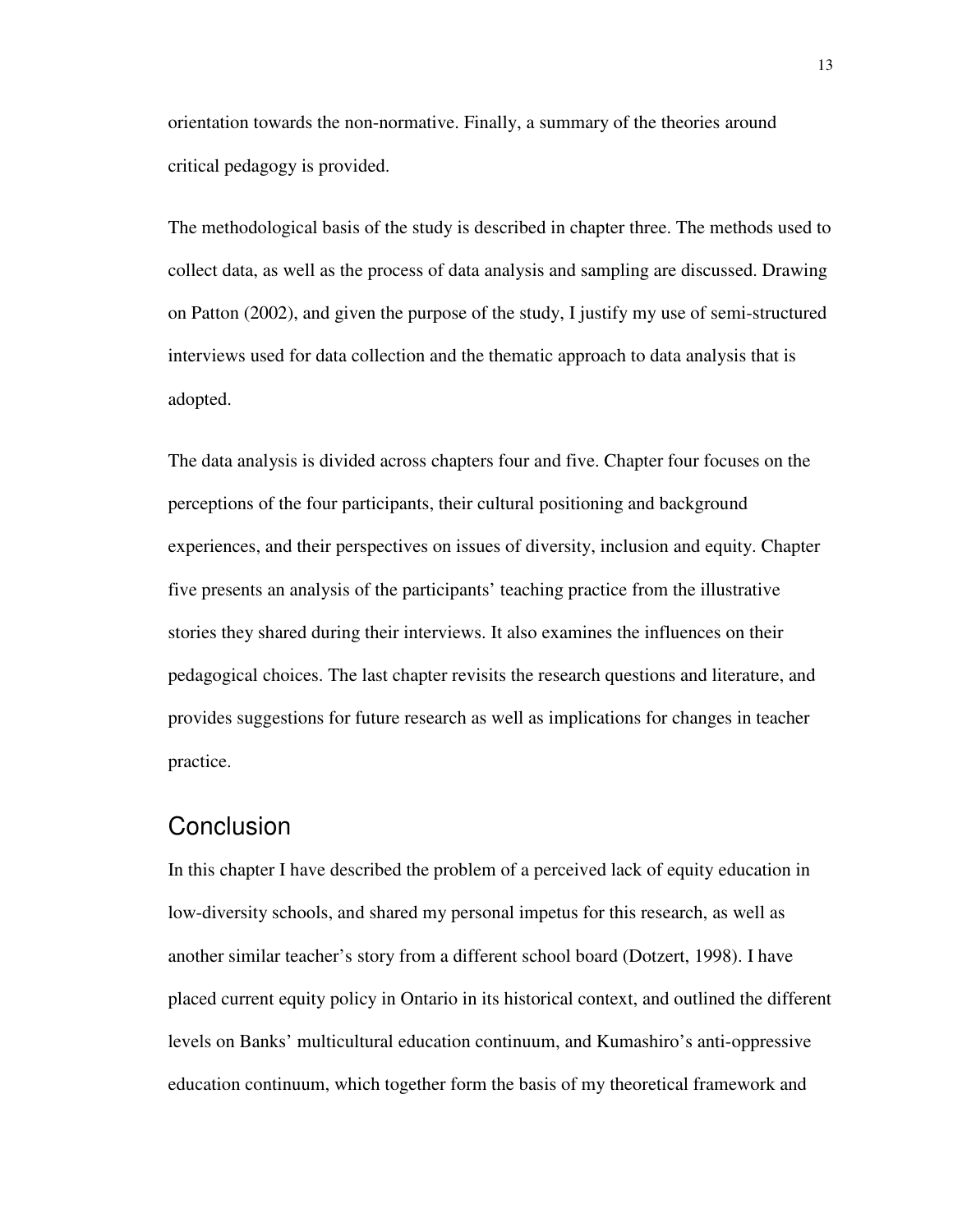inform my understanding of what it means to address equity education in low diversity school communities.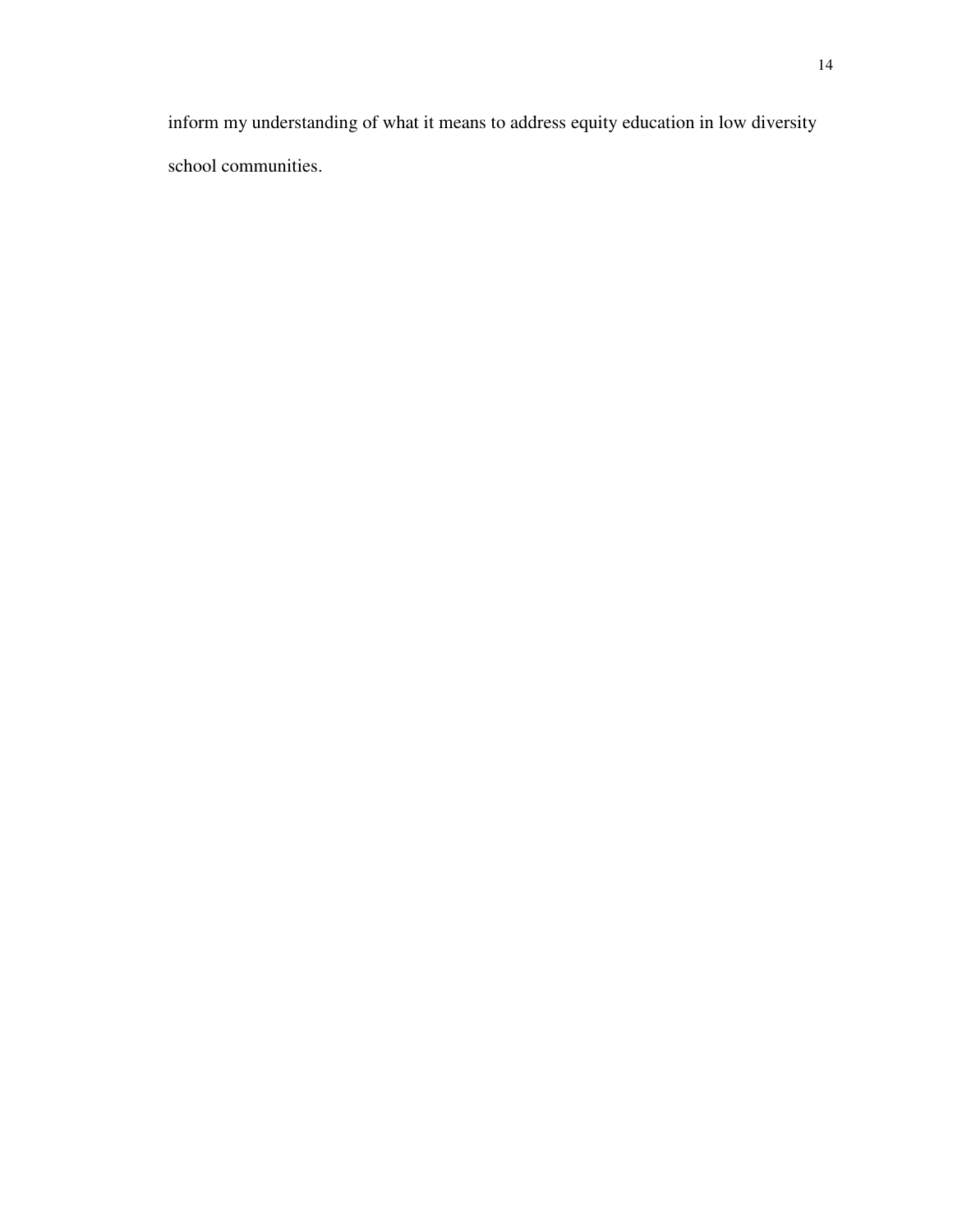# Chapter 2 Literature Review

This chapter provides a review of the significant literature relating to equity education, with a focus on incorporating inclusive pedagogical methods into schools and systems. This literature highlights a sense of societal pressure for educators to represent cultural diversity and issues of social justice for students in their teaching. Furthermore, it points to a need for teachers and systems to have honest, open conversations about challenging existing practices.

### Equity Education in Ontario: Focus on Diverse Communities

The current policy document *Ontario's Equity and Inclusive Education Strategy* (2009) suggests that our students should "see themselves reflected in their curriculum" (p. 5). This message, broadcast widely throughout the research literature on equity pedagogy and particularly to new or preservice teachers, is echoed by Ladson-Billings (2001) when she says that we should "use student culture as a basis for learning" (p. 99). Dei (1996) suggests some ways that educators could achieve this goal in his book *Anti-Racism Education: Theory and Practice*: (i) invite parents and other community members to share their knowledge and expertise; (ii) actively recruit a staff who are a "representation of a range of ethnocultural differences" (p. 34); and (iii) support students' cultures, through promoting their "events and interests" (p. 34) within the school, to specifically link their home life with school.

The rationale behind this approach is outlined in the Metropolitan Toronto School Board's video and teachers' guide *Reflections: Suggestions for an antiracist curriculum*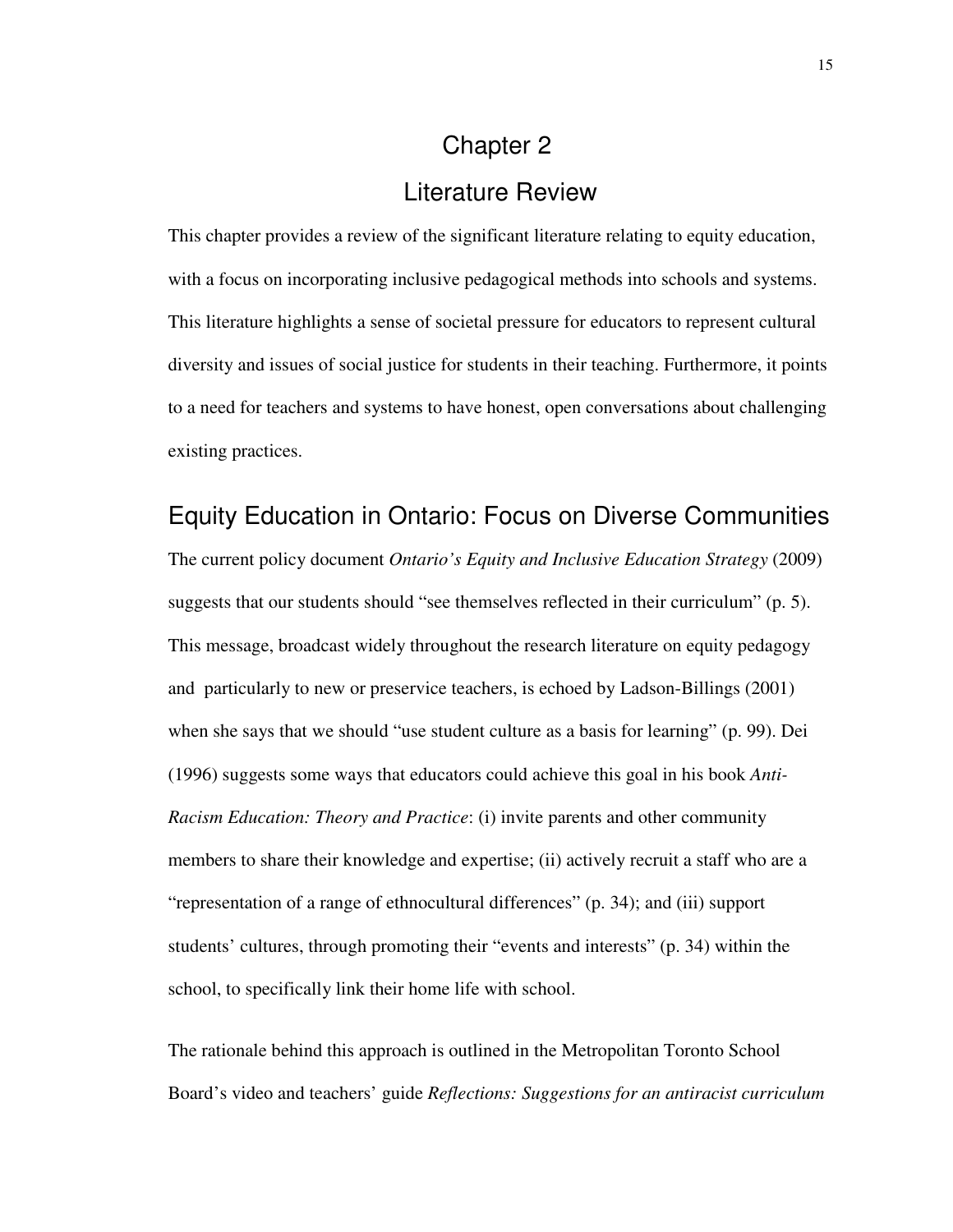(1996), which was based on the previous Ministry of Education equity policy, and therefore offers a historical perspective. This resource makes the point that teachers are facing the reality of a "racially and culturally diverse society" (p. 9) where "students from both mainstream and minority groups" (p. 9) must learn to thrive with one another for the good of society as a whole. The resource implies that diversity is or can be a problem that must be addressed by specific initiatives that are committed to bringing diverse students together and to addressing their educational needs.

Despite such suggestions and resources, Solomon & Levine-Rasky (2003) note in *Teaching for Equity and Diversity* that even teachers who work in high-diversity environments rarely plan lessons that address inclusion, or explicitly and intentionally implement equity pedagogy. In that respect, then, "an observer of Canadian teachers' classroom practices would discover a generally unsystematic, serendipitous implementation of equity education" (p. 52). Since these lessons are unplanned, there is greater disparity in the level and quality of equity education across regions and curriculum areas such as mathematics, for example. Instead of intentionally embedding equity education into regular programming, teachers tend to rely on instances where students raise the issue of equity or diversity, then capture that teachable moment to discuss student-generated content. Consequently, students in schools that are more homogenous in population, where there is a lower likelihood of blatant diversitygenerated problems, would therefore end up with a lower focus of equity-specific education and instruction. Solomon and Levine-Rasky also describe the lack of systemic focus around policies and professional development for teachers who may not see the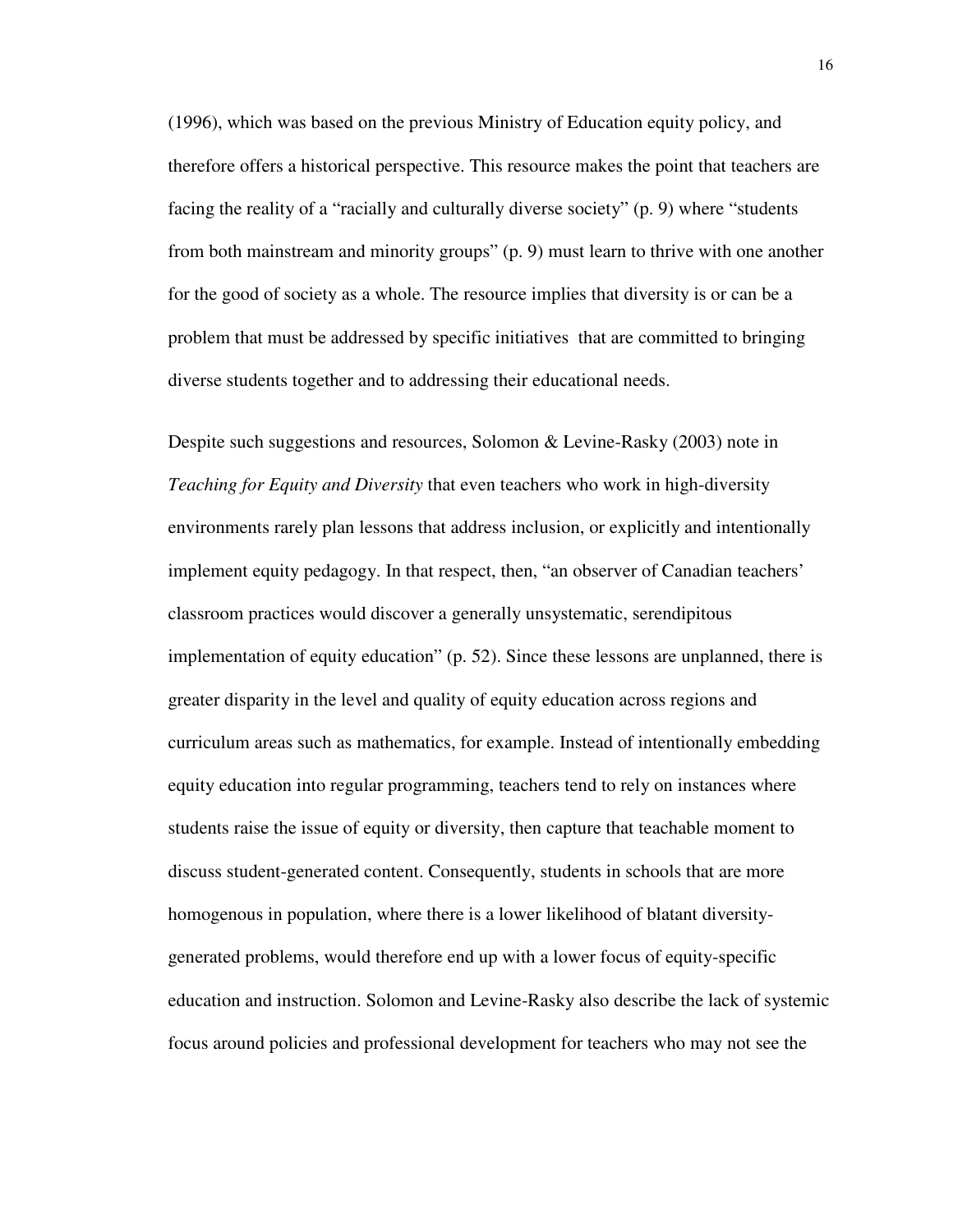need to teach for inclusion, or who may simply commit to a 'Contributions' or at most 'Additive' approach to equity and diversity education in Canada.

## Equity Education in Low-Diversity Areas

Derman-Sparks & Ramsey (2006) ask: *What if all the kids are white?*. In their book, they emphasize the importance of addressing issues around culture and bias in areas with low racial diversity, even with young primary-aged students. The main force of their argument is the imperative for teachers to prepare students to be successful in any future endeavor. In today's society and in an age of increasing globalization, that will likely mean interacting with people beyond their community of origin, even at an early age. Explicit preparation in dealing with a wide variety of ethnocultural groups may be even more necessary, depending on the kind of community the children are living in. Gaine (2005) sorts low-diversity communities into categories based on their relative location to a high-diversity area. He mainly addresses diversity in terms of race particularly as it relates to dominant white communities, but his focus on equity education is equally applicable to other facets of diversity. These low-diversity communities can be described then as adjacent, peripheral or isolated. The locations of each kind of community have different implications for the students living there in terms of their experiences with diversity issues that teachers can draw on for discussion and elaboration.

In the United States "white students are the most racially isolated or most likely to attend schools that are overwhelmingly populated by members of their own racial group" (Sleeter  $\&$  Grant, 2008, p. 27). Since this is the normative culture, there is an attitude or conception that nothing needs to be changed in those education systems or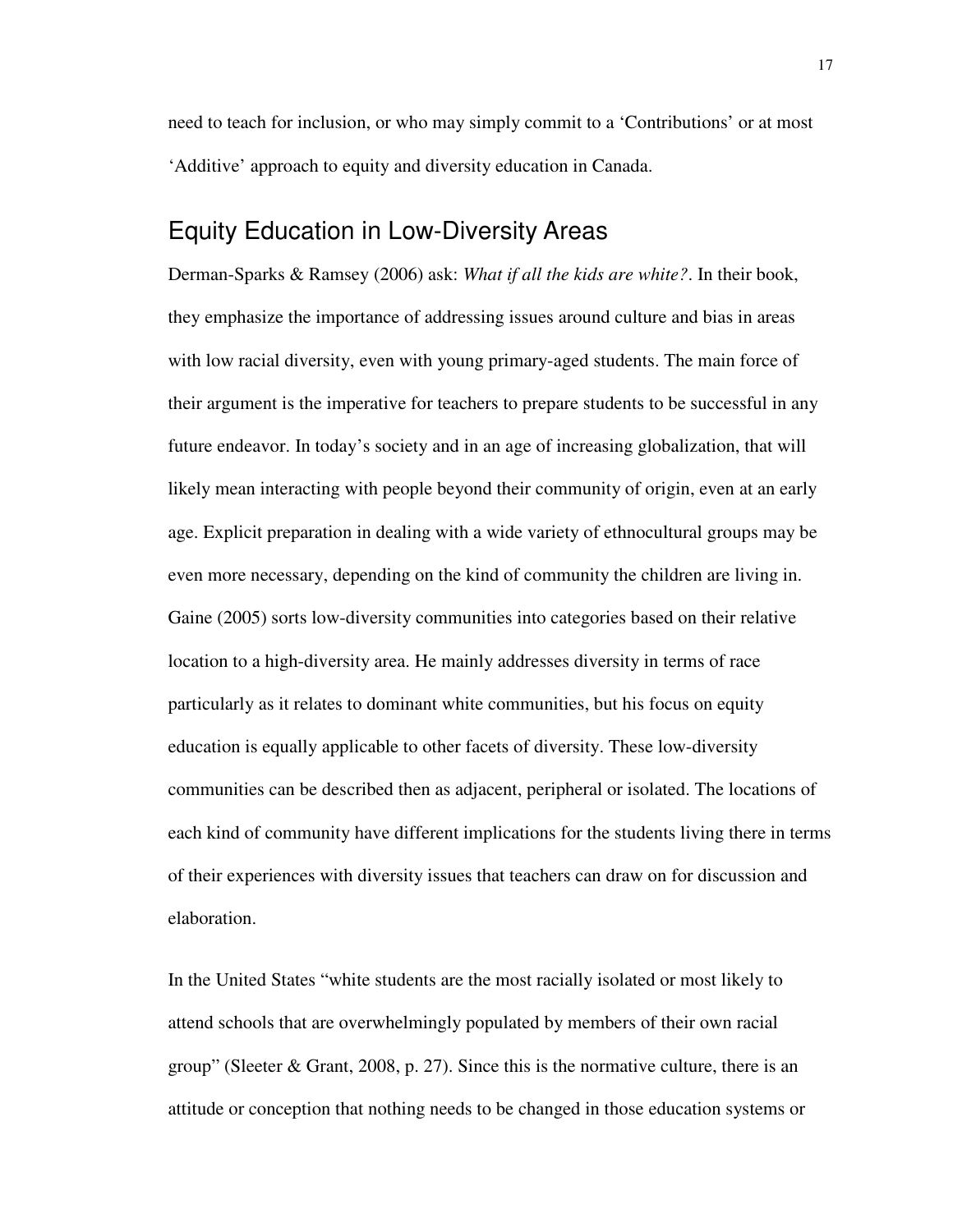that racism and cultural diversity do not need to be explicitly addressed. That mentality is echoed by Dotzert (1998), when she describes the state of equity policy in an Ontario board of education in the 1990s. She explains how the previous emphasis on equity from the Ministry of Education had faded with the shift in government in 1995. The incoming Harris government ignored the planned policy implementation deadline, and no longer supported the initiative with human or financial resources. In addition, there was not seen to be a pressing or immediate problem in the schools in that board as there were in other boards like Toronto, where there had been high-profile issues around racism. In Dotzert's rural board, creating a momentum for change around equity policy and practice was not seen as a priority for either administration or teachers.

Another example of equity issues not being seen as a priority was described by Lund (2003) through his work with self-described teacher-activists for social justice. He argued that many educators in Canada are working on an "assumed absence" (p. 4) of racism, which is negated by a more impartial look at actual system practices. In his interviews with secondary school teachers who position themselves as social justice activists, they shared that scholarly literature on equity education informs their practice, which is not the case for my non-activist participants.

## Inclusion for Intellectual Ability

While describing their philosophy of inclusive education for students with exceptionalities, Bunch and Finnegan (2009) state that: "we may all be different, but we are all more similar than different" (p. 181). Bicard and Heward (2010) hold the same position; the idea of disability, they argue, is a social construct. Consequently, teachers have a responsibility to all of their students, with or without disabilities, to treat them in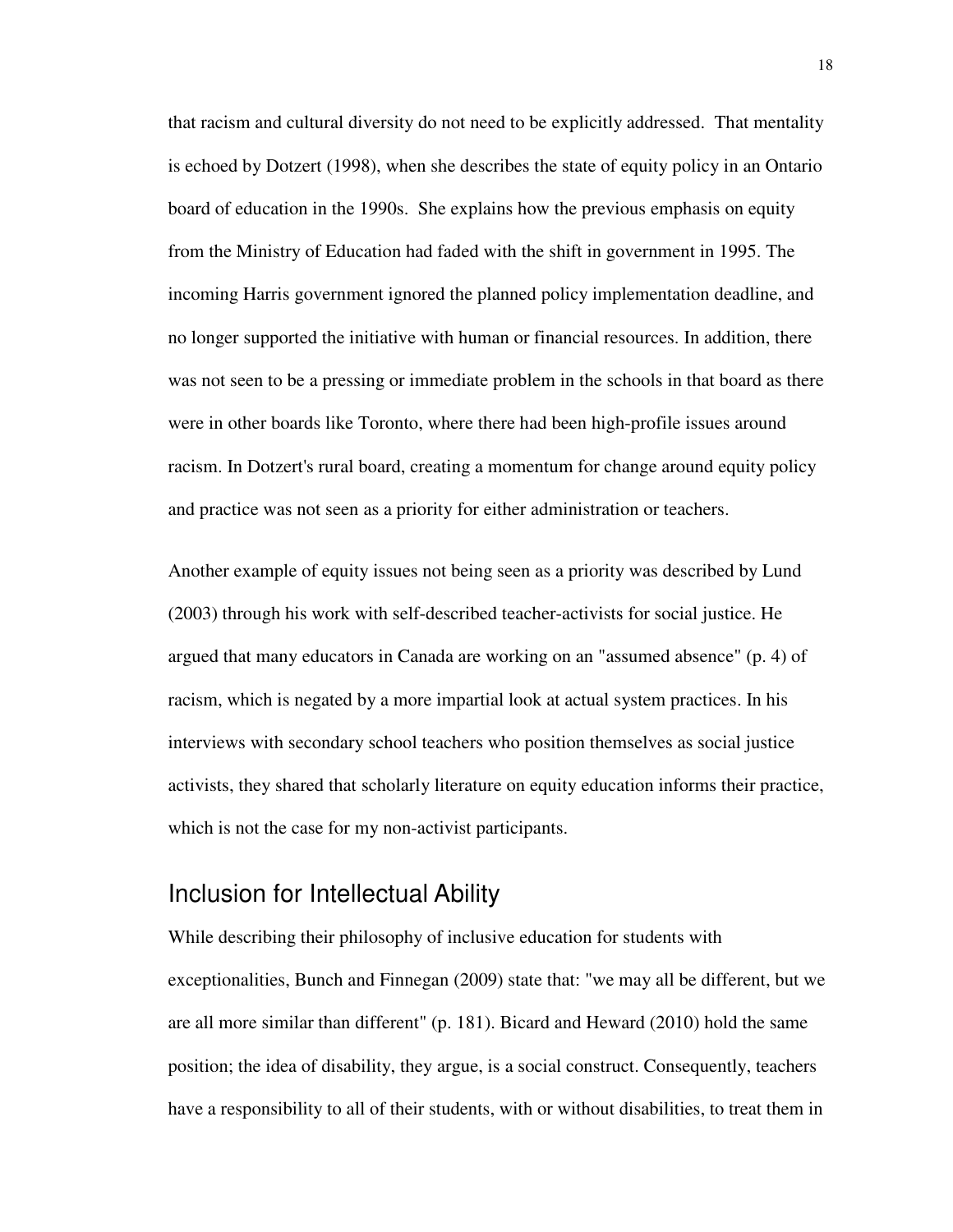a nondiscriminatory way. Specifically when a teacher's concept of a 'normal student' is constructed from an 'Othering' perspective of normal which privileges white, Anglophone, middle-class children, then students with exceptionalities are compared with that privileged norm (see Kumashiro, 2000). Bicard and Heward argue as well that even the seemingly objective tests to quantitatively determine a learning disability are based in this same perspective.

Bicard and Heward specifically outline the physical, behavioral, and cognitive disabilities which require educational interventions in order for those students receive an education with equality of outcome. When they discuss the continuum of educational placements for students with disabilities, they emphasize that the level of intervention should always be the lowest possible; that is, with the least amount of disruption from the typical school routine. In this way, schools are able to keep the most number of students in the regular classroom as much as possible, in order to help them be a successful part of their larger school society and consequently after school in the larger society as well.

Hutchinson and Martin (2012) use the term inclusion in a different way from how I use it in my own research. They define inclusion in their glossary to mean "the social value and policy that persons with disabilities are entitled to full participation in all aspects of Canadian society, including education" (p. 213). The main way in which their definition differs from the one I am using is that they focus on student inclusion based on disability only, whereas, for the purpose of this research, I have chosen to embrace a wider definition, which refers to persons along any line of difference including race, ethnicity, social class and sexual orientation. That said, much of what Hutchinson and Martin say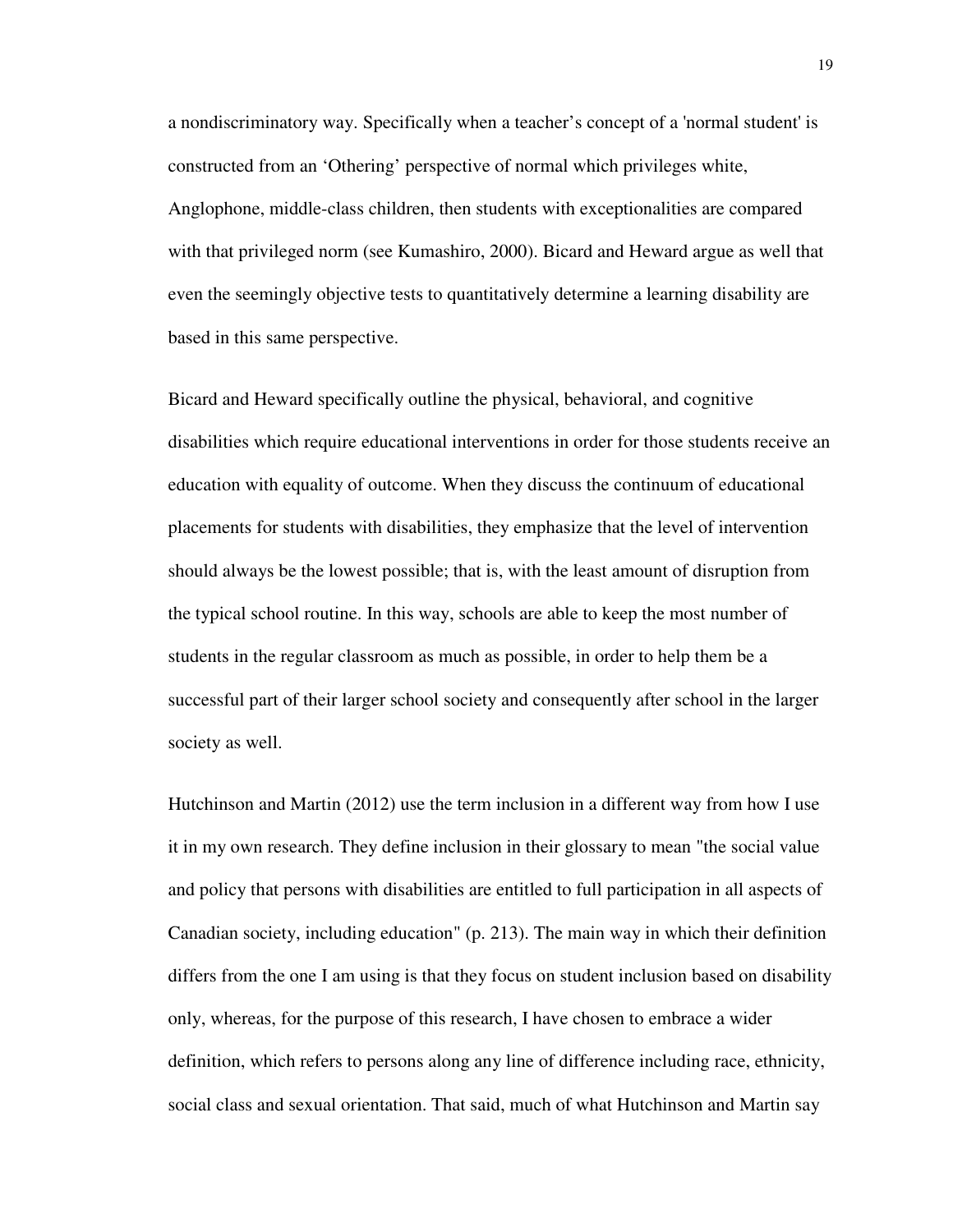about inclusion with their narrower focus on exceptional students can be drawn wider to encompass all types of diversity and inclusion in education more generally.

For example, Hutchinson and Martin explain how and why they think teachers should be agents of social change in regards to the inclusion of students with special needs. They state that one of a teacher's responsibilities is to "try to make your students comfortable with what disability is involved and minimize students' sense of disabilities as a foreign and exotic" (p. 186). Extending this concept to other facets of equity and inclusion, I conclude that it is a teacher's job to try to make students comfortable with whatever type of diversity is involved and to minimize the students' sense of difference as 'foreign' or 'exotic'; that is, to identify and expand on similarities. Hutchinson and Martin challenge teachers to inform their students about that exceptionality. Similarly, I believe that teachers should inform students about other differences. At the same time, Hutchinson and Martin believe that teachers need to support their exceptional students by treating them in a similar manner to the rest of the class. While recognizing that fairness does not mean exactly the same treatment, treating students in similar ways can increase their social status, or so Hutchinson and Martin argue.

Hutchinson and Martin also discussed the difficulties for teachers when they are trying to be an agent of change. They specifically mentioned the importance of school culture that encourages teachers to learn and try new ways of teaching together as a team, which they contend will help them become agents of change, without overwhelming feelings of stress.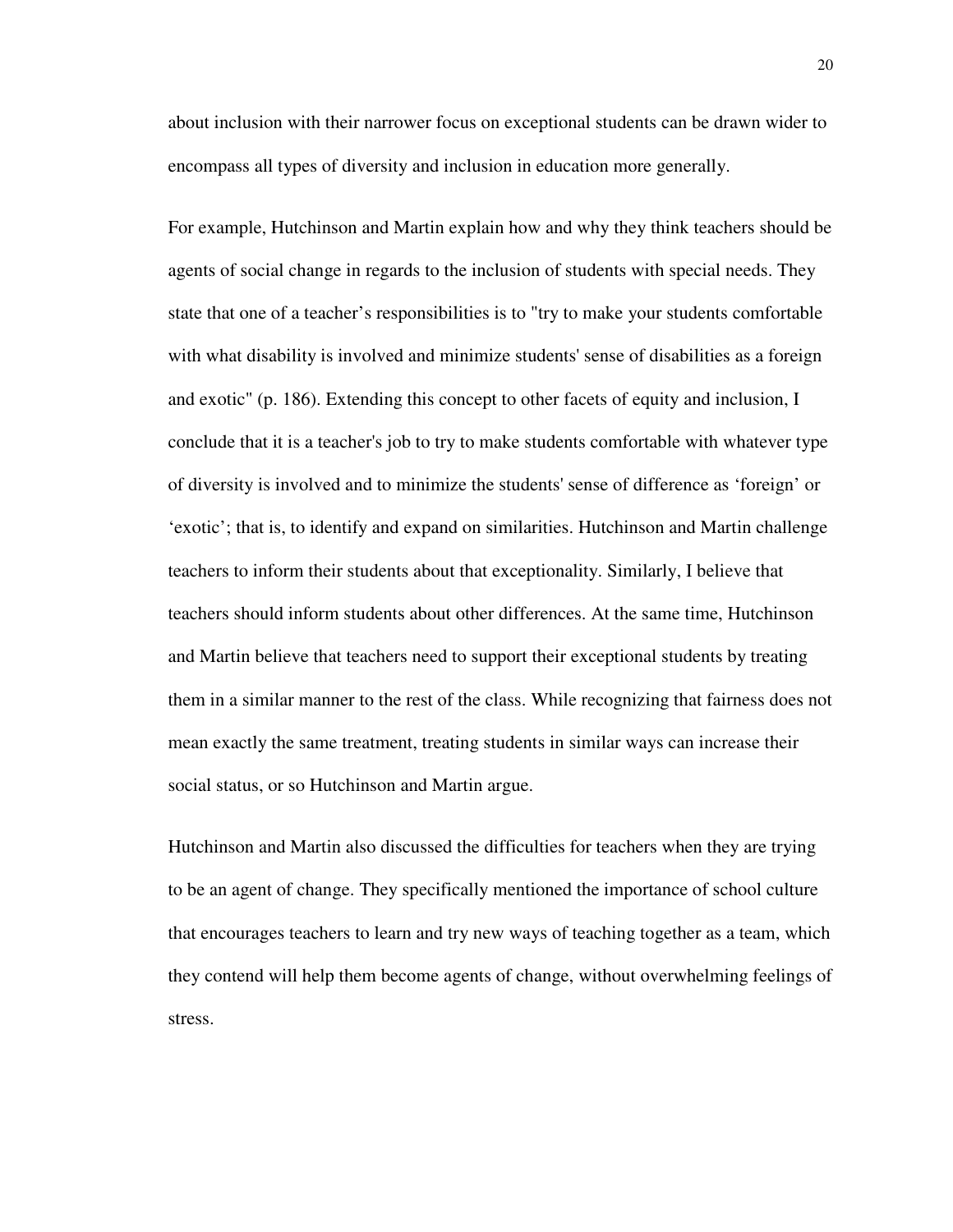## "Colour-Blindness"

Perhaps the reason that equity and inclusive education is not prioritized can be explained by a concept that was a common thread through much of the literature: 'colourblindness'. This phrase is used by teachers to mean that they treat all of their students equally, regardless of their skin colour. These teachers tend to strongly believe that they are doing the right thing by their students by being "colour-blind" (Gérin-Lajoie, 2008, p. 11; Rezai-Rashti, 1995, p. 12) and ignoring their race or ethnicity. This idea can be extended to include other forms of diversity as well, such as socio-economic status or sexual orientation. Both Sleeter (2004) and Hyland (2005) discuss the discomfort that some white teachers have when addressing issues of race. Reasons posited include the possibility of inciting guilt which results from being the dominant or normative culture, or as a result of being unaware, from not understanding what their students who have diverse ethnicities are experiencing. By 'denying' (Harper, 1997) the very apparent and obvious difference of skin colour, however, these well-intentioned teachers are denying a deep reality of their students' lives.

Schofield (2010) also outlines the problems of teachers taking a colour-blind perspective. Doing so, she argues, negates students' individual experiences and identities. However, Schofield goes on to say how continually pointing out the differences between students actually has the unintended effect of reinforcing ingroup/out-group behaviour, as well as stereotyping. This happens because of the constant focus on the differences between individuals and groups. Schofield offers suggestions on how schools can both recognize the diversities of their students, yet still foster a sense of community. She suggests bringing students together through shared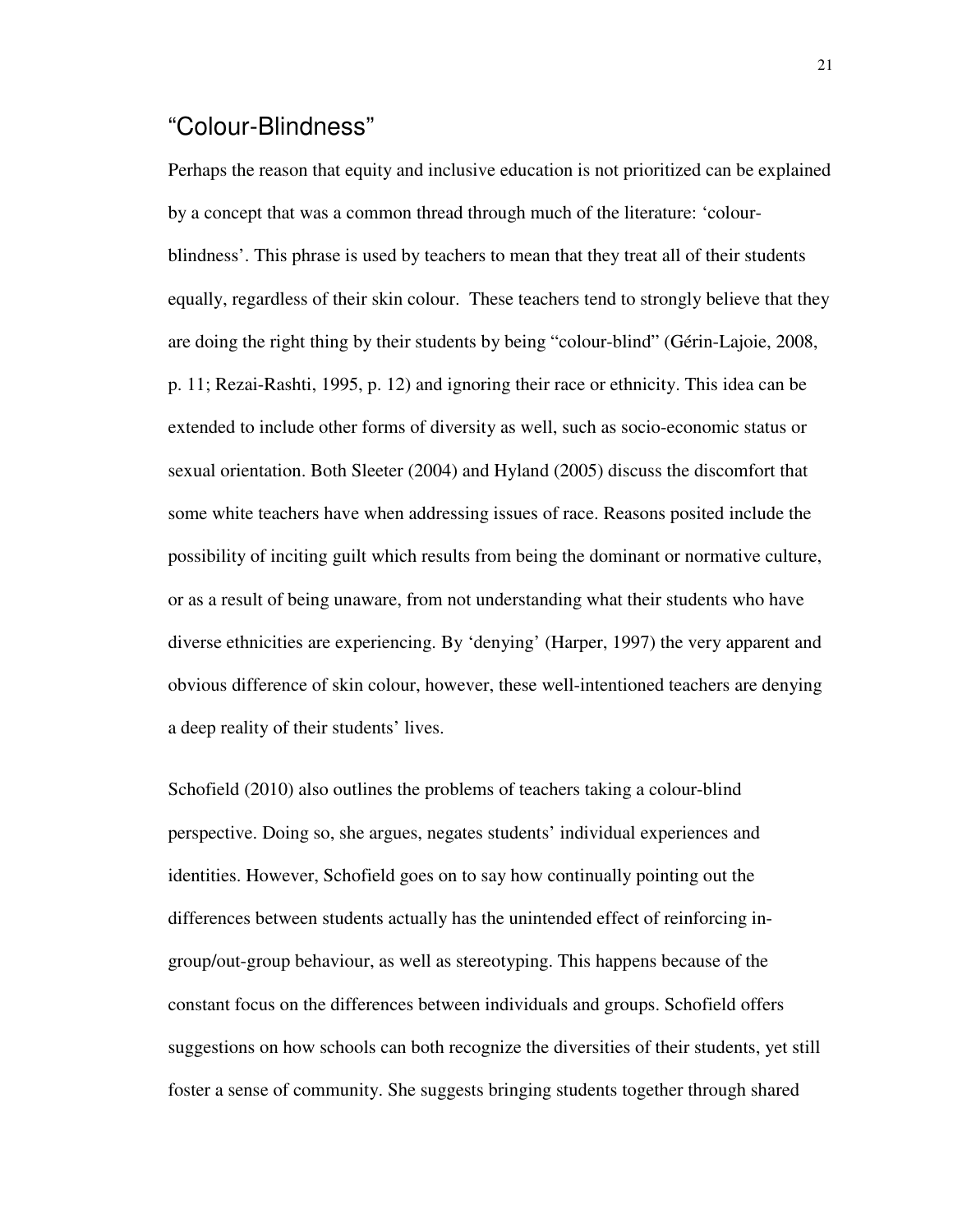experiences as members of the same school, town or city, or country. So, focusing on these shared experiences, as well as on what makes us the same, while still recognizing that lived experience of differences and diversity provides a balance to the colour-blind approach. In other words, while differences are honored, similarities are celebrated. I believe that this perspective can be applied to all the different facets of diversity, not just the ethnic diversity to which Schofield was referring.

## Deficiency Orientation

While 'colour-blind' teachers perceive diversity as irrelevant, other educators perceive it as either not a problem, or as a disadvantage. Raby (2004) describes school situations where racist actions are acknowledged, but with the negative implications of the racism either denied entirely, or written off as a joke. In this way, the racist behaviours are normalized, while the conflict is buried. 'Other' examples of silencing, or attempting to speak out through silence, are described by Stebbins (2008) in the area of sexual minority teachers and how they perceive their role within a school community; and by Upadhyay (2010) work in science education around how a teacher's own experiences of gender and culture can lead them to become teacher-activists who work to promote cultural inclusion for their students.

Sometimes the silence is the result of an underlying philosophy, either personal or institutional. Sleeter and Grant (2008) discuss the deficiency orientation, where having a non-normative ethnicity, sexuality, socio-economic status, home language, etc., is viewed as problematic. In this framework, teachers might erroneously apply statistical information about past populations at risk, for example, to negatively inform their perceptions, and by extension their expectations, of current students.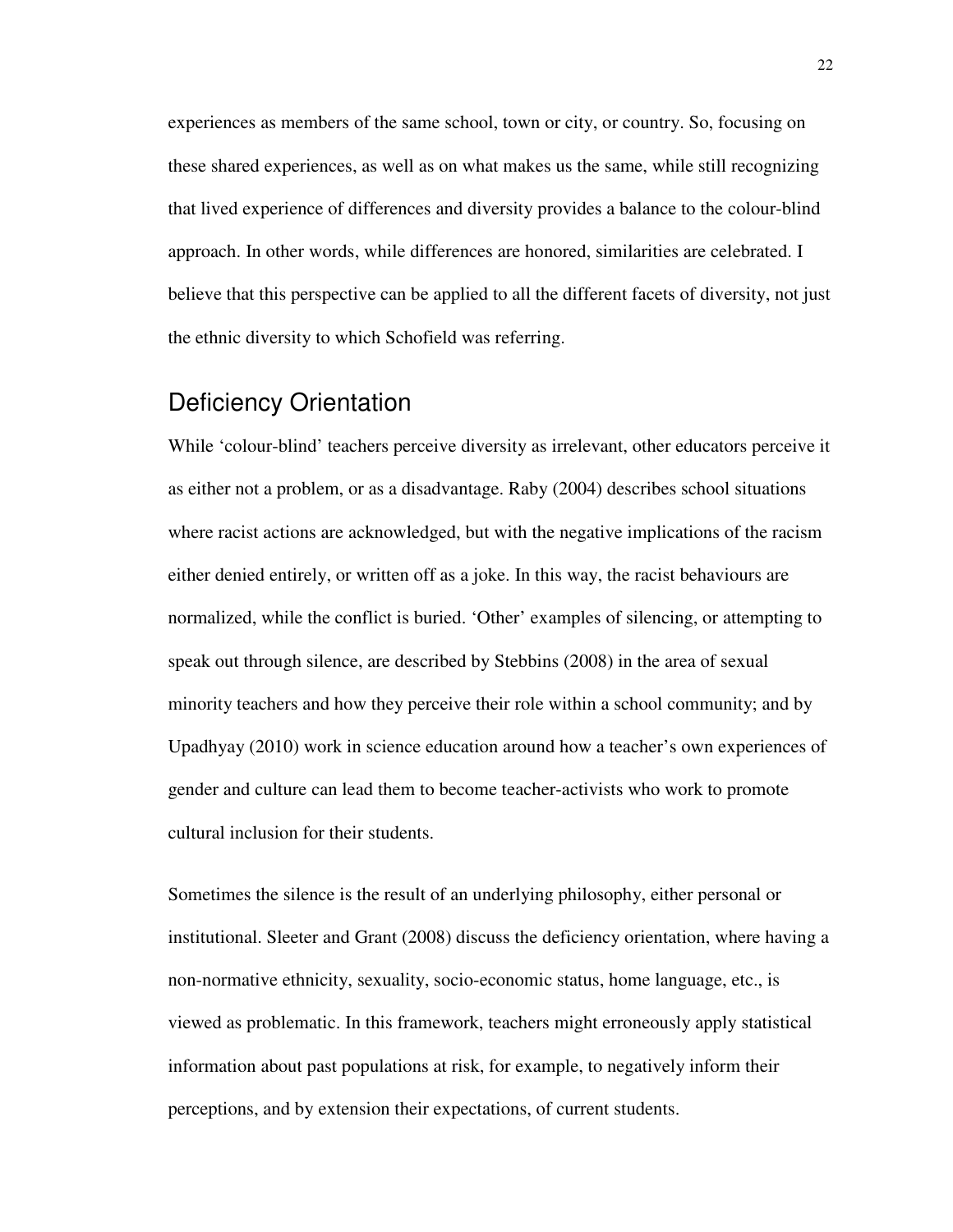## Conceptions of the 'Other'

Wood (2007) goes farther by outlining eight dichotomous ways of conceptualizing the 'Other', using either a closed- or an open-mindset. Wood lists them in this order:

- 1) monolithic/diverse;
- 2) separate/interacting;
- 3) inferior/different;
- 4) enemy/partner;
- 5) manipulative/sincere;
- 6) criticisms of the self rejected/considered;
- 7) discrimination defended/criticized;
- 8) hostility toward the other seen as cultural/problematic (p. 19).

Taking Wood's first distinction, monolithic or diverse, when looked at with a closed mindset, the 'Other' is conceptualized as a single group which does not change. This view relies heavily on the stereotypical conceptions of the 'Other'. It is contrasted with a diverse view wherein the 'Other' is seen, as part of an homogenous group, with the same kind of internal variance in opinion and responses considered to be 'normal' and expected for that particular group.

The next conceptualization, separate/interacting, is a way of positioning the 'Other', and the following three dichotomies - inferior/different and enemy/partner and manipulative/sincere - as similar. In the closed view of each, the 'Other' is seen as solely negative or not to be trusted. The open views, however, recognize the differences of the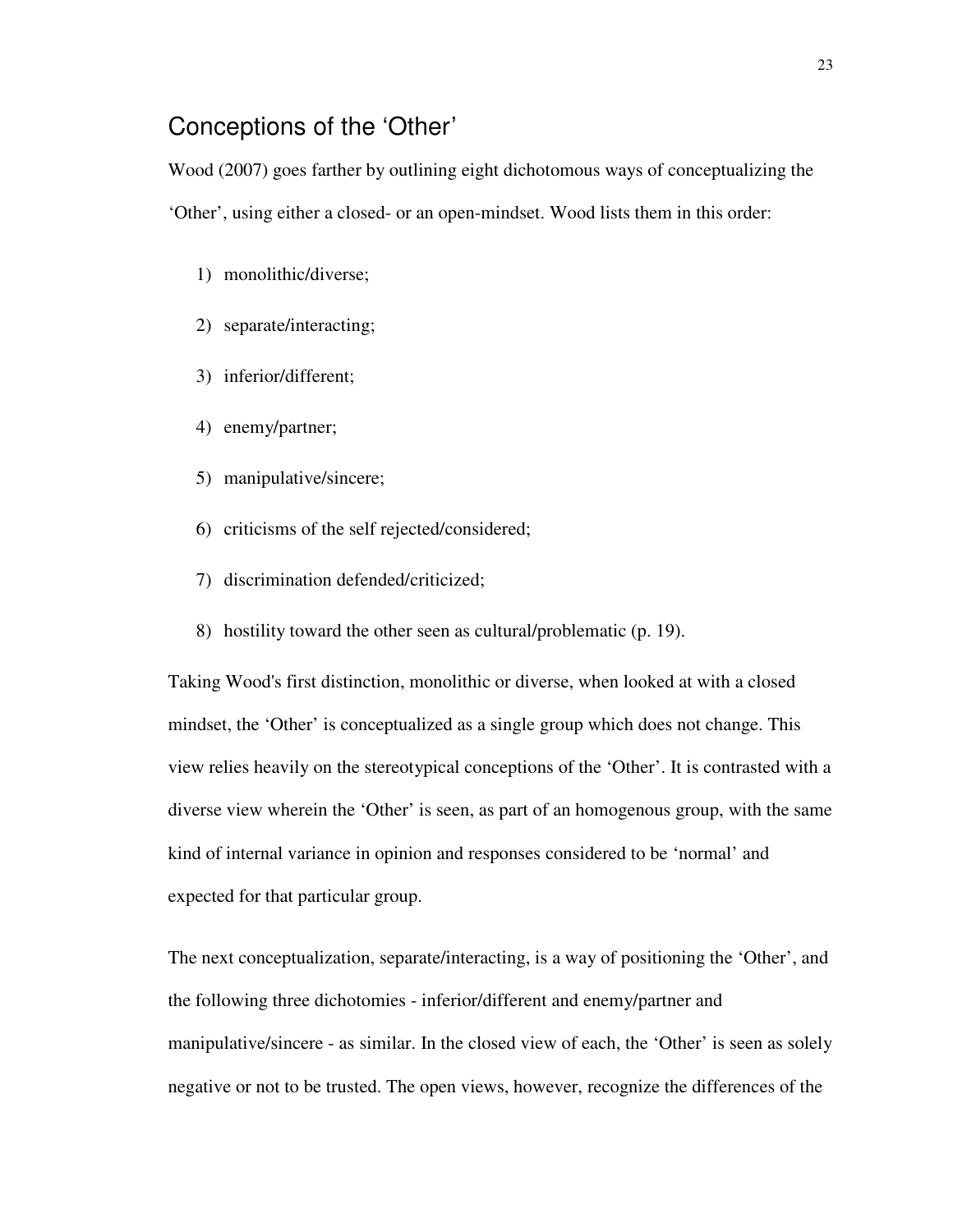'Other', but see them as a partner that could be interacted with. It also values their beliefs as sincere, even when different.

The last three ways of seeing the 'Other' have to do with the way that treatment of 'the Other' is conceptualized by the in-group. The closed viewpoints maintain that hostility and discrimination towards the 'Other' are natural and 'normal'. Criticisms made by the 'Other' are ignored out of hand. This contrasts with the open views, where critical reflection about the way the 'Other' is treated is discussed, not rejected. The viewpoints are debated, considered, and able to change.

In many ways, these eight open views of 'the Other' are themselves critical of 'Othering'. They focus on the ways in which the in-group and the out-group are similar and hold common goals, yet still maintain the reality of difference.

## Critical pedagogy

In contrast, Dei (1996) challenges educators to reconceptualize "differences into a resource" (p. 33). He argues that, rather than institutionally eliminating or ignoring the negative affect of difference, we recognize and use diversity "for the benefit of all" (p. 33). Smyth (2010) suggests that we start by "confronting...how things came to be this way" (p. 205). Here, both Dei and Smyth, along with Kumashiro (all dates), Solomon (all dates) and Rezai-Rashti (1995, also Solomon & Rezai-Rashti, 2001) argue that teaching through critical pedagogy can create real, lasting change in the education system. Actions that teachers can take to effect this change include: confronting the norms and standards of the institutions we work in, identifying our underlying philosophies and personal metaphors, and continually asking challenging questions.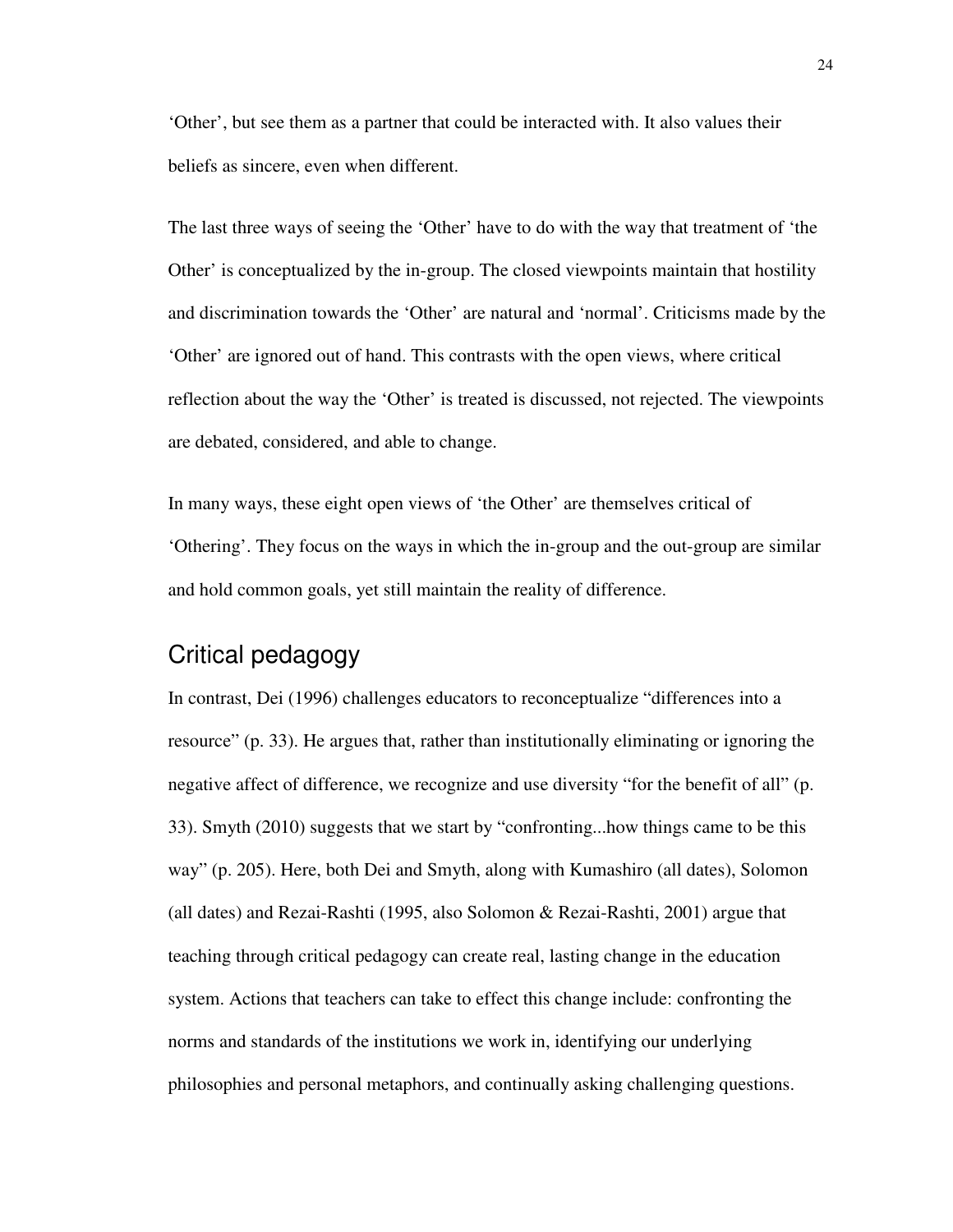Some of these challenging questions are about the distribution of power in the education system. Sekayi (2007) describes a power imbalance in an American mid-western high school. A group of African-American male students provided feedback on what they felt to be "culturally irrelevant curriculum" (p. 165). These students, described as "underachieving but capable" (p. 166), were powerless to choose the content of their curriculum. This powerlessness resulted in a disengagement with the material and, consequently, with education. Maclaren (2007) warns, however, to attend to how power is transferred. Educators who teach for 'diversity' and 'inclusion' might not be handing power to those traditionally without it. Instead, the idea of 'inclusion' might be realized as holding "hidden assumptions of assimilation" (p. 268). Here inclusion means being brought into and included as part of the existing mainstream culture, subsuming the power of minority groups, not the mainstream culture changing to incorporate a new power structure.

Similarly, May and Sleeter (2010) critique what they call "liberal multiculturalism" where the overall focus is on "getting along better" (p. 4), wherein marginalized communities more easily coexist beside higher status and higher powered communities. Indeed, if these types of communities do get along better in this fashion, it might slow down real progress in terms of power transfer. Instead, May and Sleeter argue for critical multiculturalism, which challenges unequal power structures and lived experiences. Dei, James-Wilson, and Zine (2001) call the same two camps the "variety perspective" set against the "critical perspective (p. 7). The former asks questions such as: Isn't this nice that we are all different yet all the same? While the latter asks: Who has the power, whose voices are missing, why should we add them and how can we achieve change?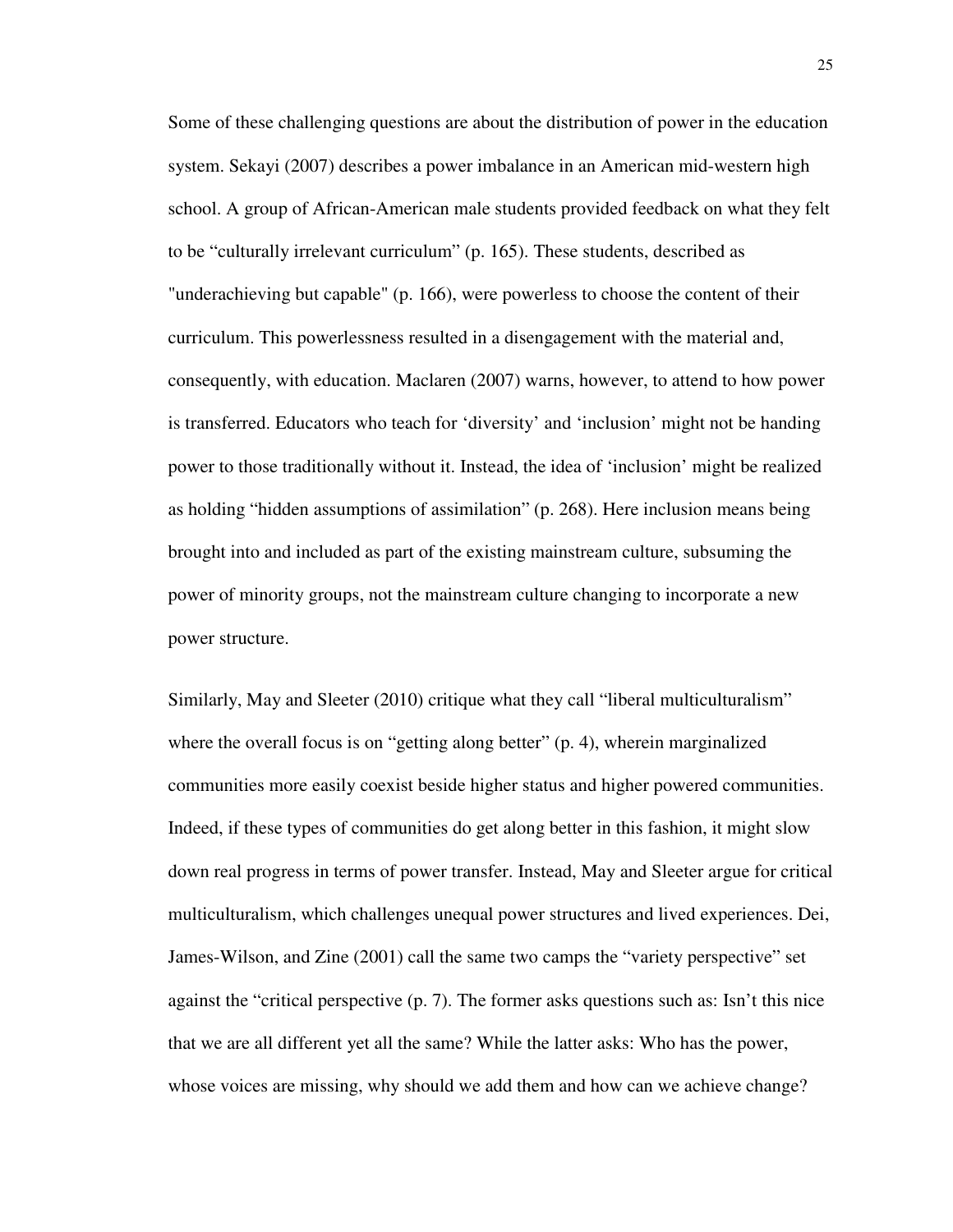# **Conclusion**

This chapter has presented an overview of relevant literature about equity education. In particular, it has shown that equity education takes different forms and holds different priorities depending on the community. The vast majority of the literature focuses on high-diversity school populations and strategies for being culturally responsive, as well as strategies for inclusion of students with intellectual disabilities. In contrast, an impetus for equity education in low-diversity communities is usually lacking, with white educators tending to describe themselves as 'colour-blind', except in the case of teacheractivists. Overall, this review draws attention to a need for further research on the impact of equity education for students who live in low-diversity areas.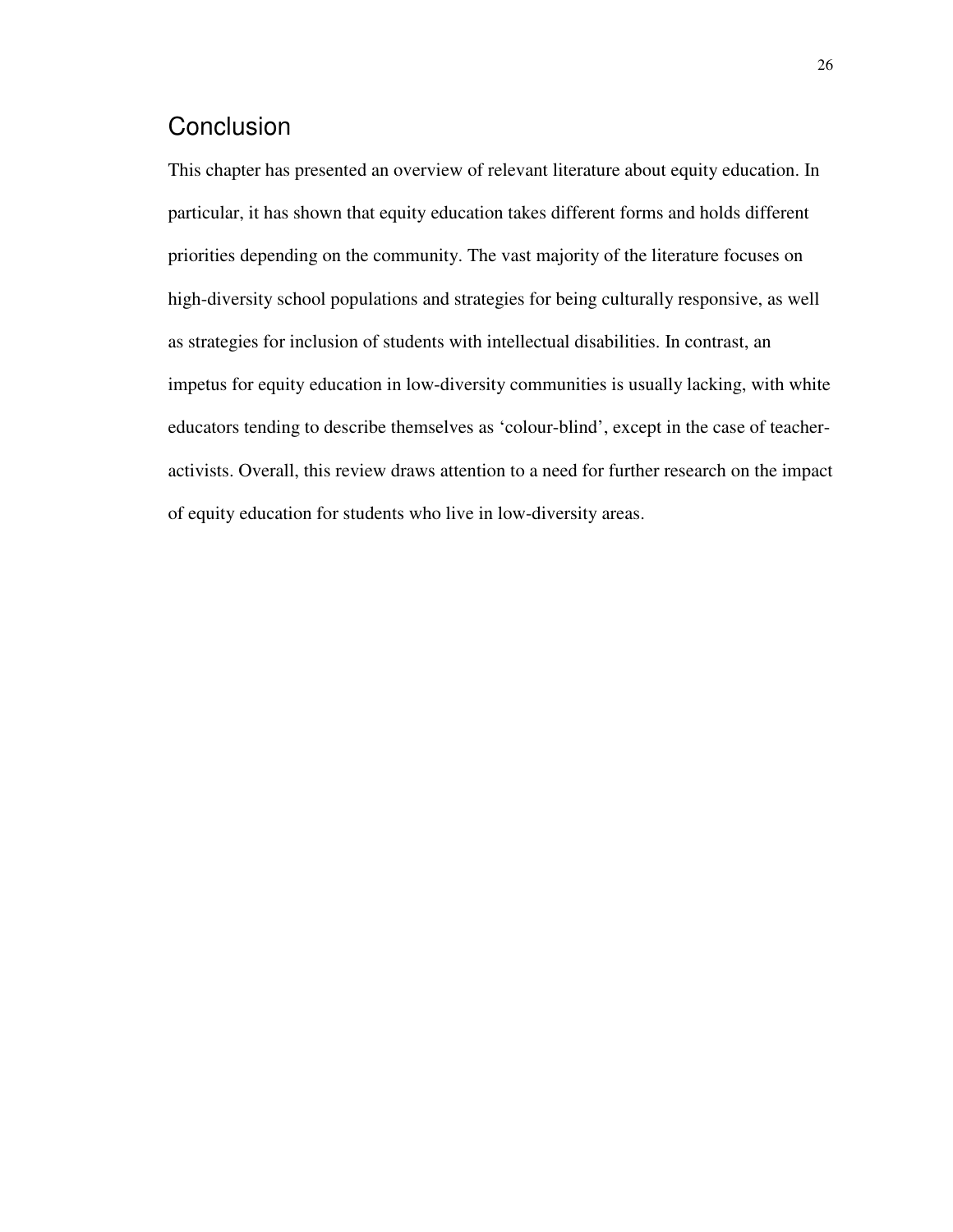# Chapter 3 Methodology

Diversity and equity can be sensitive topics, with an individual's opinions, biases and practices embedded in their personal experiences. I chose to conduct a qualitative study about teacher choices in equity education because I wanted my research participants to willingly share their ideas and insights about how their beliefs, background experiences and perceptions shape their pedagogical choices around equity education. A qualitative methodology is appropriate for this research because of my focus on building meaning from the experiences of a small number of people (Patton, 2002).

### **Overview**

In order to deeply examine the teachers' understandings and perceptions, I have chosen to use semi-structured open-ended interviews for my data collection method. As Patton (2002) explains: "the purpose of qualitative interviewing is to capture how those being interviewed view their world, to learn their terminology and judgments, and to capture the complexities of their individual perceptions and experiences" (p. 348). Since I am working from a constructivist perspective, I see my participants as "meaning makers" (Warren, 2001, p. 83). Depth is more important to me than breadth - I hope that they felt comfortable engaging deeply with the topic at hand, and felt welcome to share other issues around equity in their school environments that I did not specifically asked about. By trying to prompt for specificity and detail in participants' answers, I hoped to capture the richness of their lived experience, with a focus on generating meaning through description.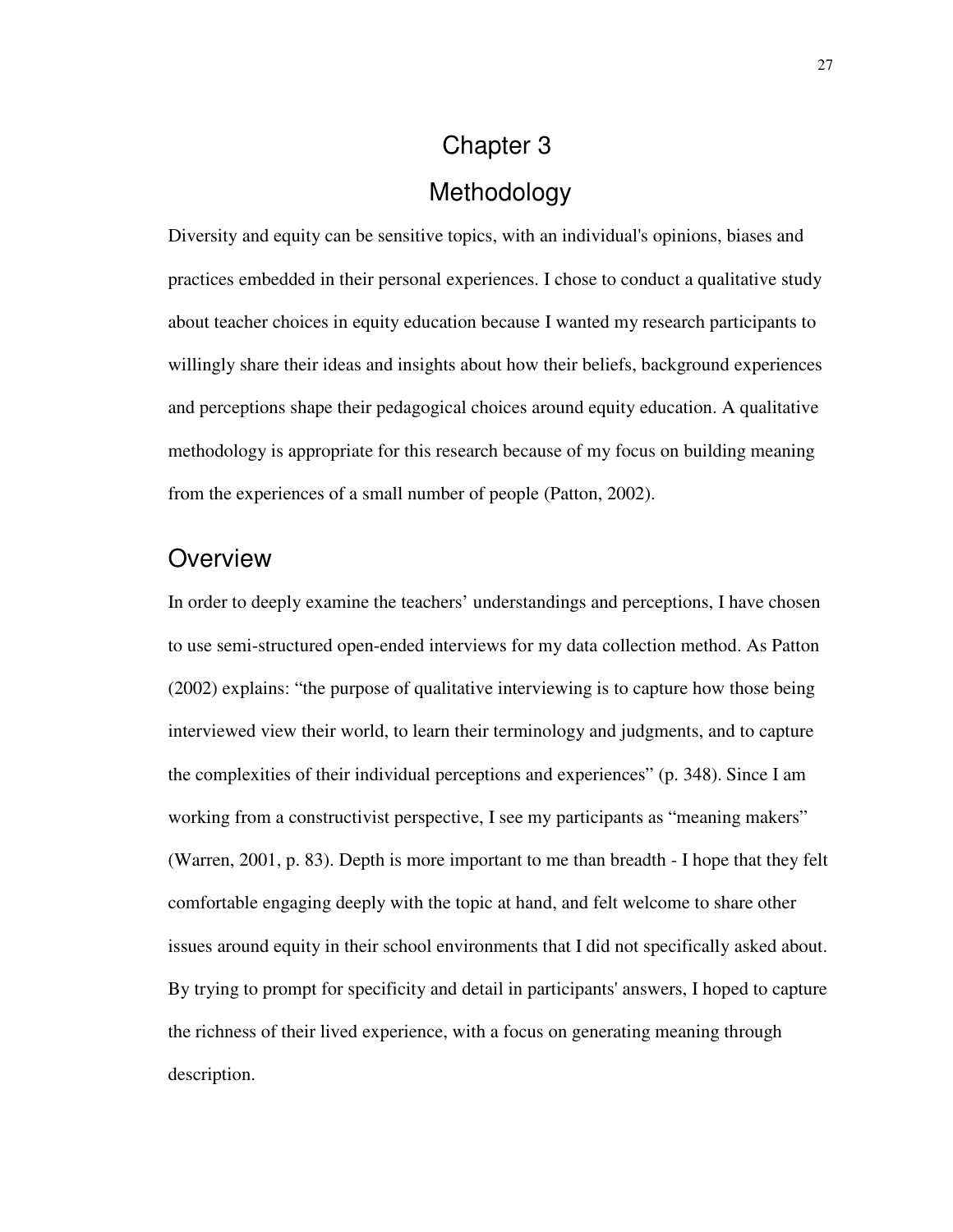When choosing the methodology, I considered whether a single case study format would be more appropriate for this topic. Instead, I chose to use semi-structured interviews for several reasons. First, I chose to pursue a more exploratory research project which called for the flexibility to include multiple perspectives of individual teachers from a range of different schools. In order to compare and contrast participants responses, I have chosen not to conduct a case study dealing with only one school or system. Furthermore, although during my search for participants, I inquired about a particular teacher or system in Ontario that would provide a case of an excellent job of high-equity awareness in low-diversity setting, I am not aware of one. Additionally, since I expect to find challenges that could be addressed by future programs or resources, I chose to survey several teachers in an in-depth way in order to potentially capture a wider range of emergent themes, trends, and possibilities to explore in the future. I believe these desired results were best achieved by qualitative interviews.

# Participant Selection

Because I was looking for teacher participants who perceived the diversity of their student population to be low, I knew that random sampling would not be appropriate. Consequently, I chose to use a different sampling procedure. Using purposeful sampling as outlined by Patton (2002), I started with a "typical case" model (as cited in Seidman, 2006, p. 52), targeting teachers in mainly rural Ontario elementary schools, in Southwestern Ontario. I began by asking my professional network for suggestions of people who had recently taught or were currently teaching in schools which they perceived to fit my profile. After some of these initial contacts expressed interest in my work, I used the snowball technique (Patton, 2002) to increase my field of potential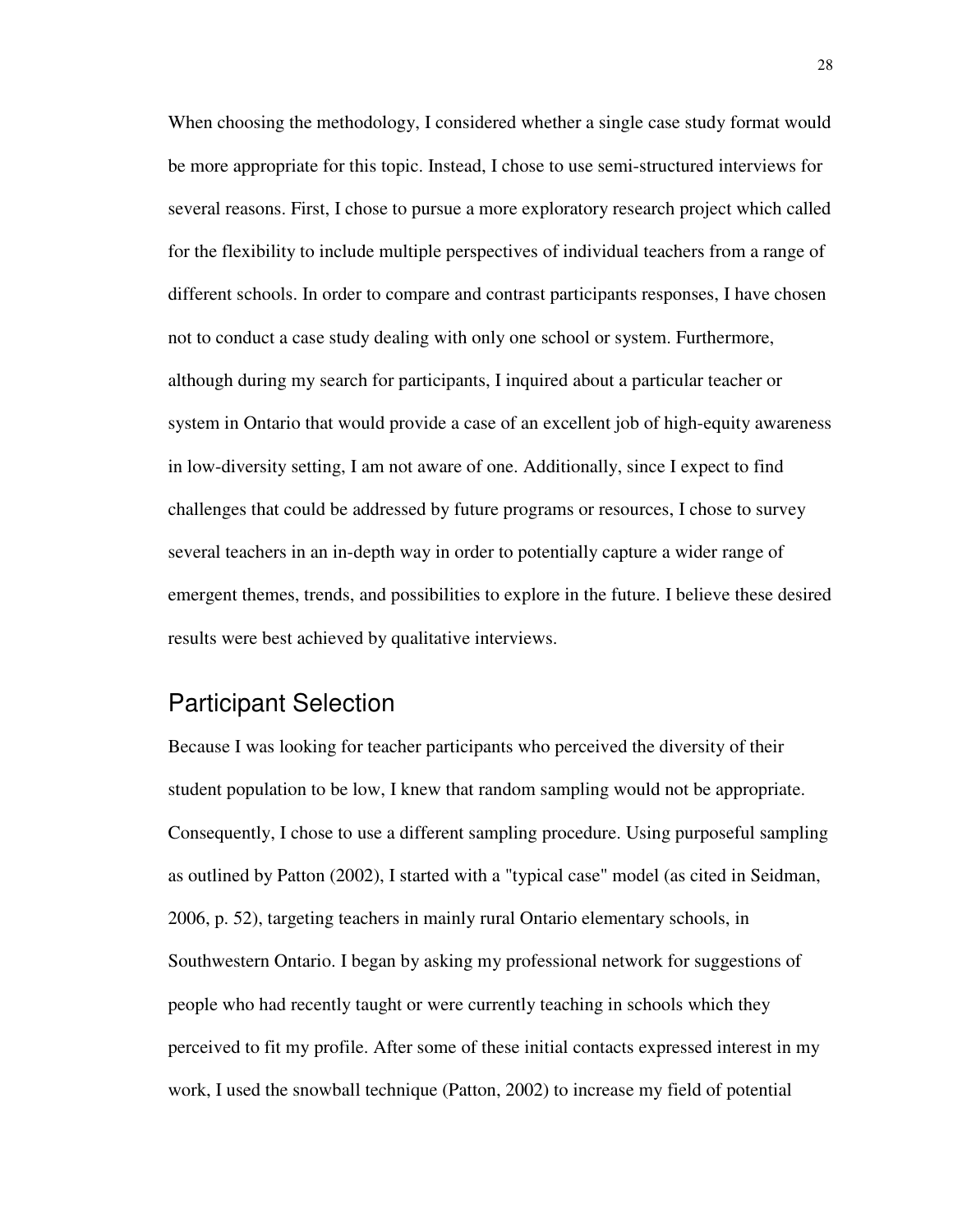participants by encouraging these teachers to suggest other teachers who might be interested as well as different elementary schools for me to contact that might fit the criteria, or for them to directly pass my information along themselves to others in their professional networks.

I understand that relying on my network to target potential participants meant that there was the potential of an extra layer of perceived diversity: that of the people in the network. However, for the purposes of this research, the perception of my network generally matched the perception of the teachers. As well, the worst case scenario was that someone was recommended that did not agree that their student population had low diversity, in which case the potential participant simply excused themselves from the study. Since a large, random sample was not required or appropriate for this methodology (Patton, 2002), I do not believe that this potential bias harmed the plausibility of the research.

When I was given the contact information for a potential participant, I contacted them directly by email using their professional account where possible, providing them with my letter of information. Despite being given multiple ways to contact most of these participants, I chose to use their professional email account to underline the fact that I wanted their opinions as professional educators rather than general members of society. Throughout the process from initial contact right through to the follow-up interviews, I continued to position these interviews as an inquiry into teachers' specialized viewpoints about diversity, equity and inclusion, and tried to be clear about that focus with my participants so they fully understood the scope and purpose of what they had agreed to be involved in (Patton, 2002).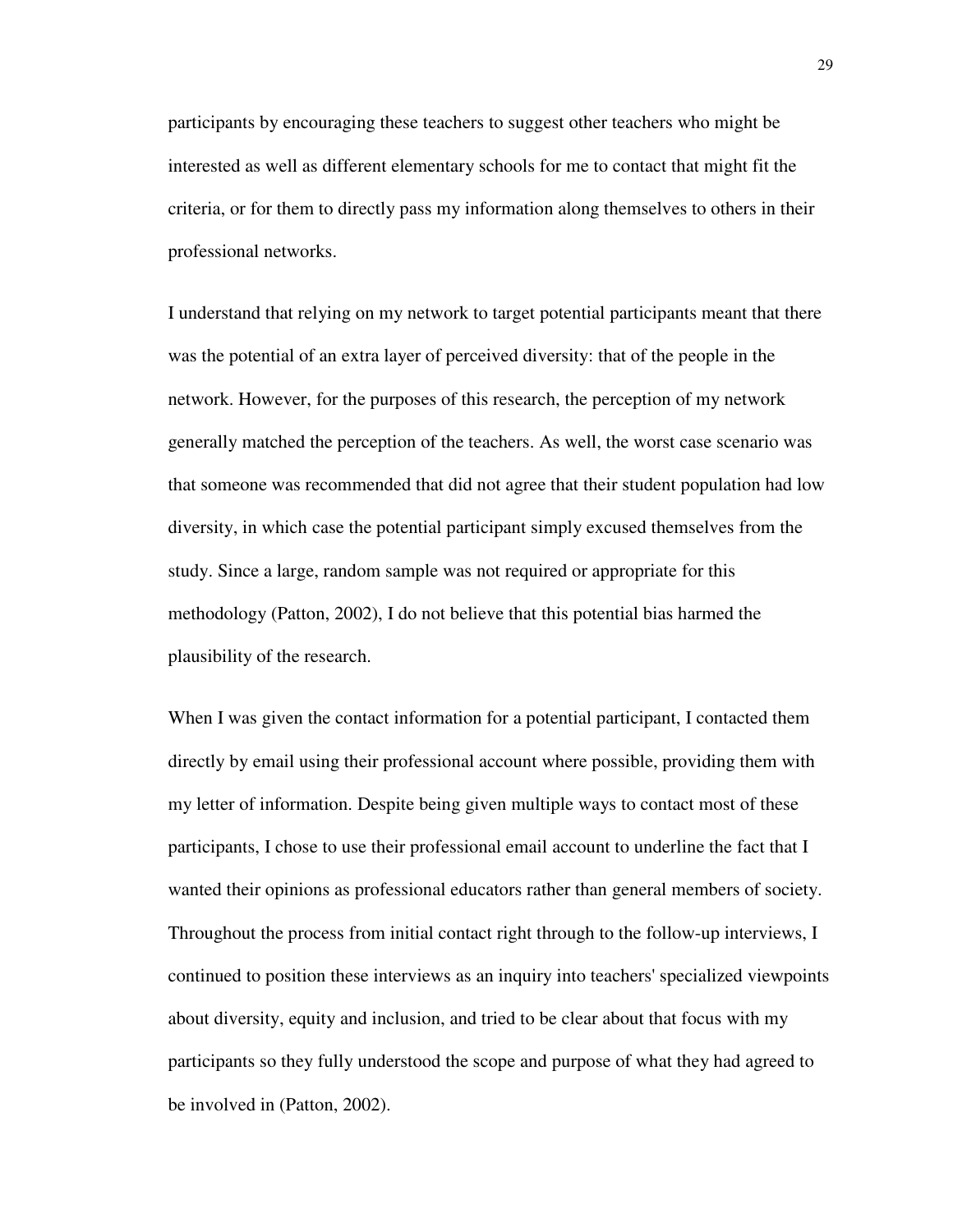Informed consent is crucial to the qualitative research process (Patton, 2002). To inform participants of potential concerns and their role in the study they each received clear information explaining the scope and aims of the study in the participant's letter (Appendix 3). I initially had over a dozen teachers express interest and eleven agree to be interviewed. When I tried to schedule a particular time for their actual interviews, however, I was surprised and frustrated by the fact that all but one of this first group of volunteers backed out. When explaining their reasons for withdrawing, three separate teachers stated that they didn't know what they would talk about because equity and diversity didn't really apply to them. I widened my search to include low-diversity schools that were not necessarily the type I had initially considered (i.e., mostly white and rural, like the school I myself had attended), including those run by Native band councils, as well as to include interested non-classroom teachers. Eventually, I interviewed four Ontario teachers who were currently teaching in schools that they perceived to have low levels of diversity.

To protect the identity of the participants, they were invited to select pseudonyms for themselves, as well as for any colleagues they mentioned, which were transcribed into the raw data. I gave the participants the option to select their own pseudonym rather than assigning one because I recognize that self-identity plays a role in issues of equity and diversity (Kumashiro, 2002; Stebbins, 2008). In the cases where the participants chose not to select a pseudonym, I chose one which I felt was reflective of their generation and place of birth, in order to help my readers maintain a sense of reality when reviewing the analysis.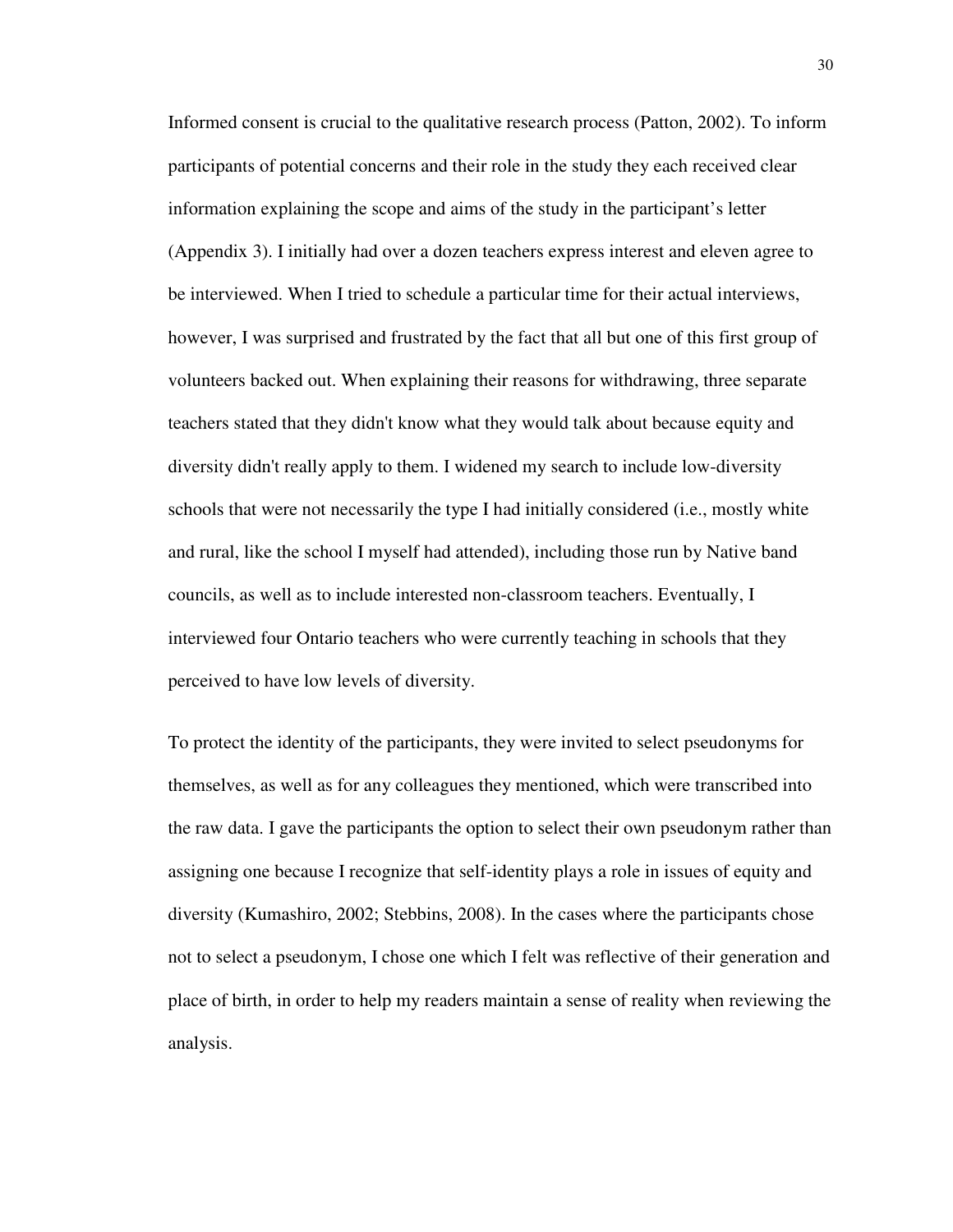# Data Collection

Using a semi-structured interview format, I interviewed four teachers for approximately one hour each (For a list of interview questions, please see Appendix 1.). The questions were intentionally structured to move from more basic to more complex, as well as from more general to more personal. I hoped that, as the interview progressed, the participants would feel more comfortable with me and with the interview itself, and that their heightened comfort level would then result in greater openness and depth. As Patton (2002) explains, open-ended questions allow the respondents to express their thoughts and ideas in their own words and phrasing, which in turn provides the researcher with a more accurate picture of the participants' views and experiences. Accordingly, I chose to use semi-structured rather than fixed-response interviews to allow for greater freedom for the participants to answer as they saw fit. Because the themes and trends of my analysis would emerge from the interviews, I wanted to ensure that I did not miss something of importance simply because I did not think to ask that particular question. Similarly, I hoped that the participants would be more open discussing this potentially challenging topic if the interview was more conversational and less rigid and formal. I was concerned that a fixed-response interview style may come across as an inquisition or judgment on their teaching practice, which would likely stifle an open dialogue.

In order to give control and a sense of comfort to the participants, they chose the interview location; I interviewed three while they were at home, and one at her school site. With the participants' permission, the interviews were audio-recorded using an iPod with a microphone attachment, then later transcribed, which freed my attention during the interview to carefully consider unscripted follow-up questions and to observe and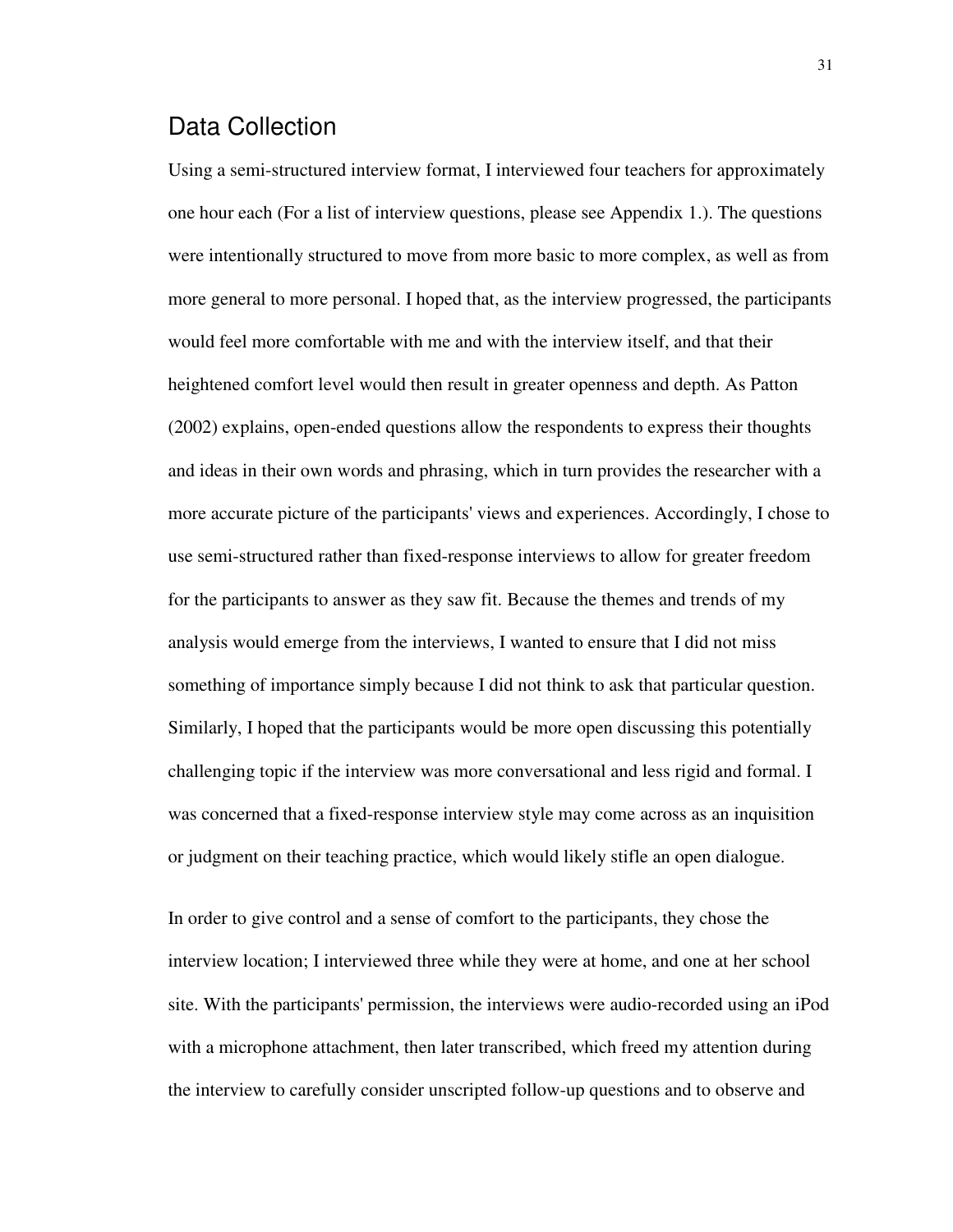note participant behaviours such as body language and vocal tone (Patton, 2002). Additional post-interview questions were completed by phone, in person, and by email, at the participants' preference. Following Patton (2002), the research participants had access to the transcribed data before, during and after the analysis process, to help minimize any misconceptions or misunderstandings I might have had from their interviews, although they did not express many concerns or ask for many revisions.

To address ethical concerns around the data collection, all electronic data was stored on two of the researcher's private computers which are both password protected with separate passwords. Furthermore, the participants' identifying data, used for contact purposes, was stored on one computer while the research containing the pseudonyms was stored separately. If identifying data was accidentally recorded, I removed all details which may cause the teachers to be recognizable within my study during transcriptions. All paper copies of the transcribed interviews are kept in a locked filing cabinet in the researcher's house and will be destroyed after two years.

### Data Analysis

After the interviews were transcribed, I went through my interview notes and added from-the-moment details such as body language, length of pauses, and vocal tone (Seidman, 2006). I next analyzed the transcripts for trends, common threads and connections to the literature. Using coding procedures based on those outlines by Seidman (2006), Bogden & Biklen (2007) and Ayres (2008), I labeled each interview passage with its theme or themes, with the goal of making thematic connections among participants and to the research literature. Emergent trends across participants, as well as key points that the teachers themselves emphasized within their own interviews, were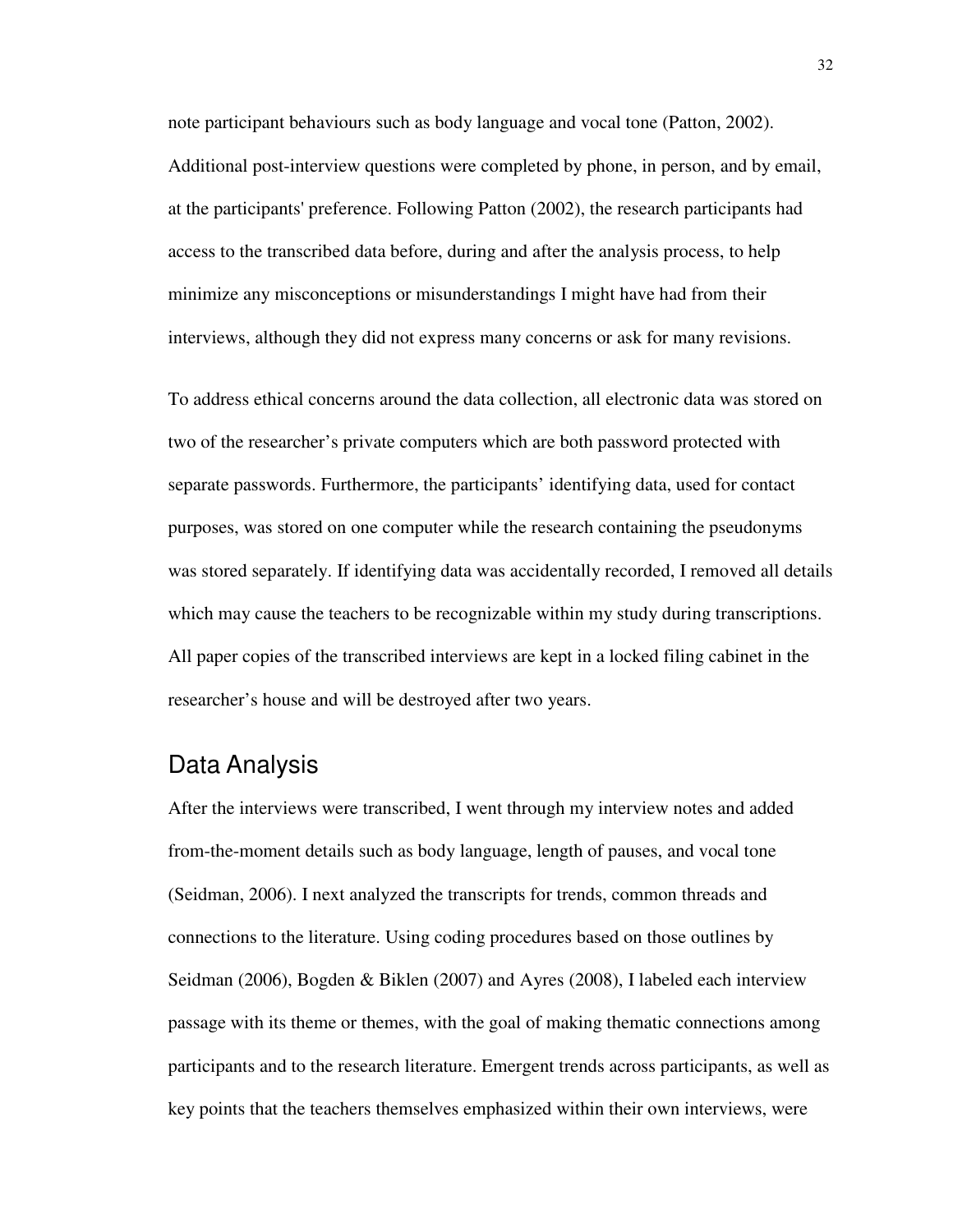noted. At times, either further research into the existing literature or follow-up questions were necessary to expand the meaning and gain a deeper understanding into the participant's intent.

As well as focusing on these emergent themes, I also followed my theoretical and conceptual framework, by coding the interviews using both Banks' multicultural education continuum and Kumashiro's anti-oppression continuum to identify what kind of lessons were being taught and what kinds of other interactions were occurring. Similarly, I looked for evidence of teachers' cultural positioning in relation to their student population using Banks' criteria.

# **Limitations**

This study is limited in geographic scope: Southern Ontario. It represents the personal lived experiences of just four elementary teachers in a particular place and time, and as such is not generalizable across a wider population or location. Furthermore, since the participants were willing to give their time for these interviews, their viewpoints may not be reflective of other teachers in their school or in similar schools, as being willing to participate in such an interview process may be indicative of an atypical personal interest in the area of equity and diversity.

However, as generalizability was not a goal of this research, the story and analysis of these particular teachers' lived experiences is informative in and of itself.

Another limitation comes from the data collection method. While I believe qualitative interviews were a good choice for this study, a completely open interview about equity may have created a different data set by allowing the participants the freedom to fully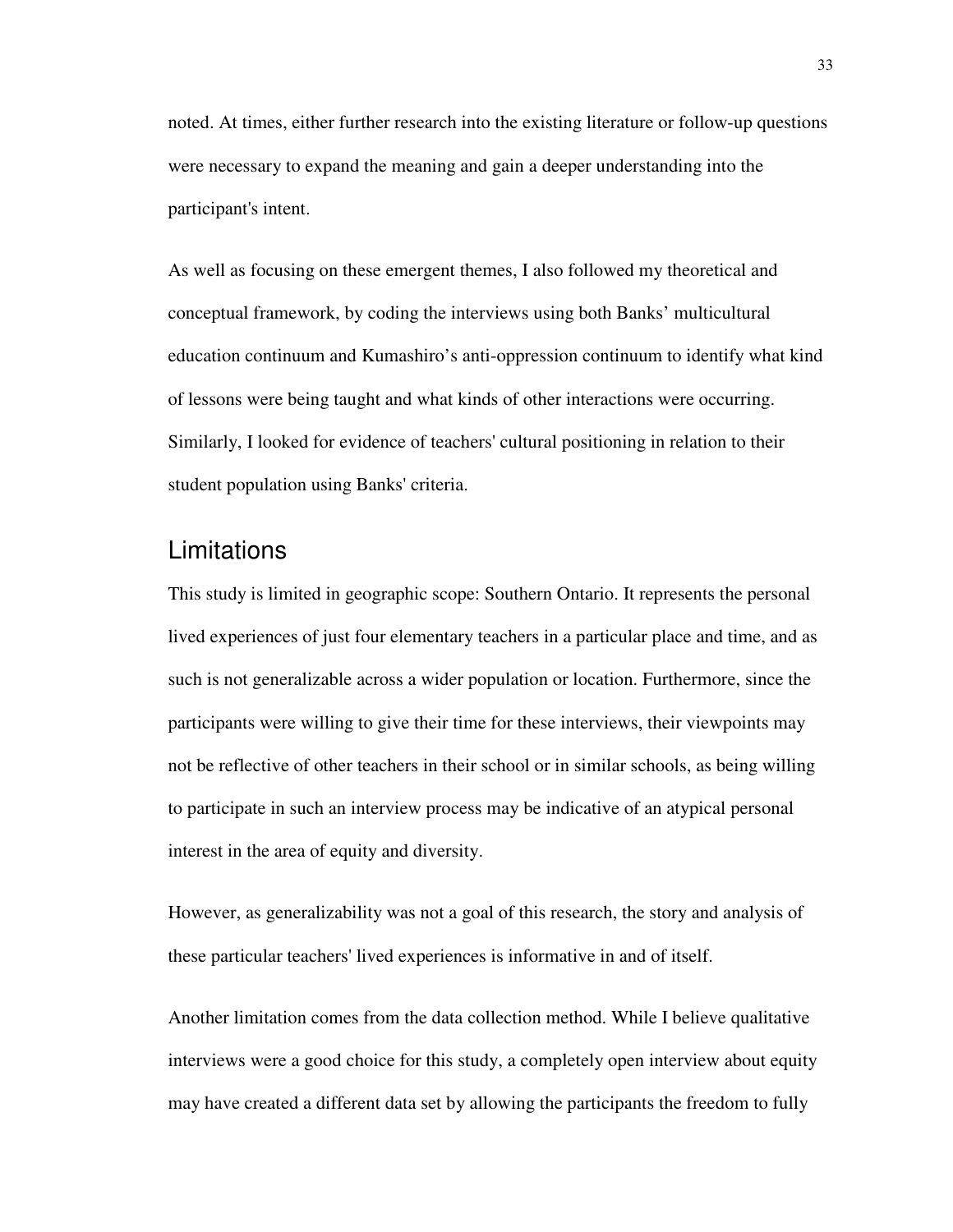express their own conceptions about equity, diversity and inclusion. However, semistructured interviews will also allow me to access "comparable data across subjects" (Bogden & Biklen, 2007, p. 97). As a new researcher, having a similar starting point with each participant facilitated the coding and analysis of the data. I was able to better "establish common patterns or themes" (Warren, 2001, 85) across the different participants than if I were conducting completely open-ended interviews. I believe, as do Bogden & Biklen (2007), that this analytical advantage balances the loss of access to the way the participants structure their own ideas about equity.

# **Conclusion**

In this chapter I have provided a justification for choosing to undertake a qualitative research study involving the use of semi-structured interviews. It relates to my specific interest to people-oriented inquiry (Patton, 2002), and is consistent with my concerned to provide more depth and thick description of how individual teachers are making sense of equity and social just education as it relates to their own pedagogical practices in low diversity classrooms.

The following two chapters provide a deep exploration of the participants' interviews. First, the participants are introduced separately. In Chapter Four, their perspectives and perceptions are presented, while Chapter Five focuses more on their philosophies and pedagogical practices. In both chapters, the data is organized thematically, with emergent trends presented alongside relevant themes from the literature. The participants' views and experiences are compared and contrasted, with commonalities and divergences highlighted.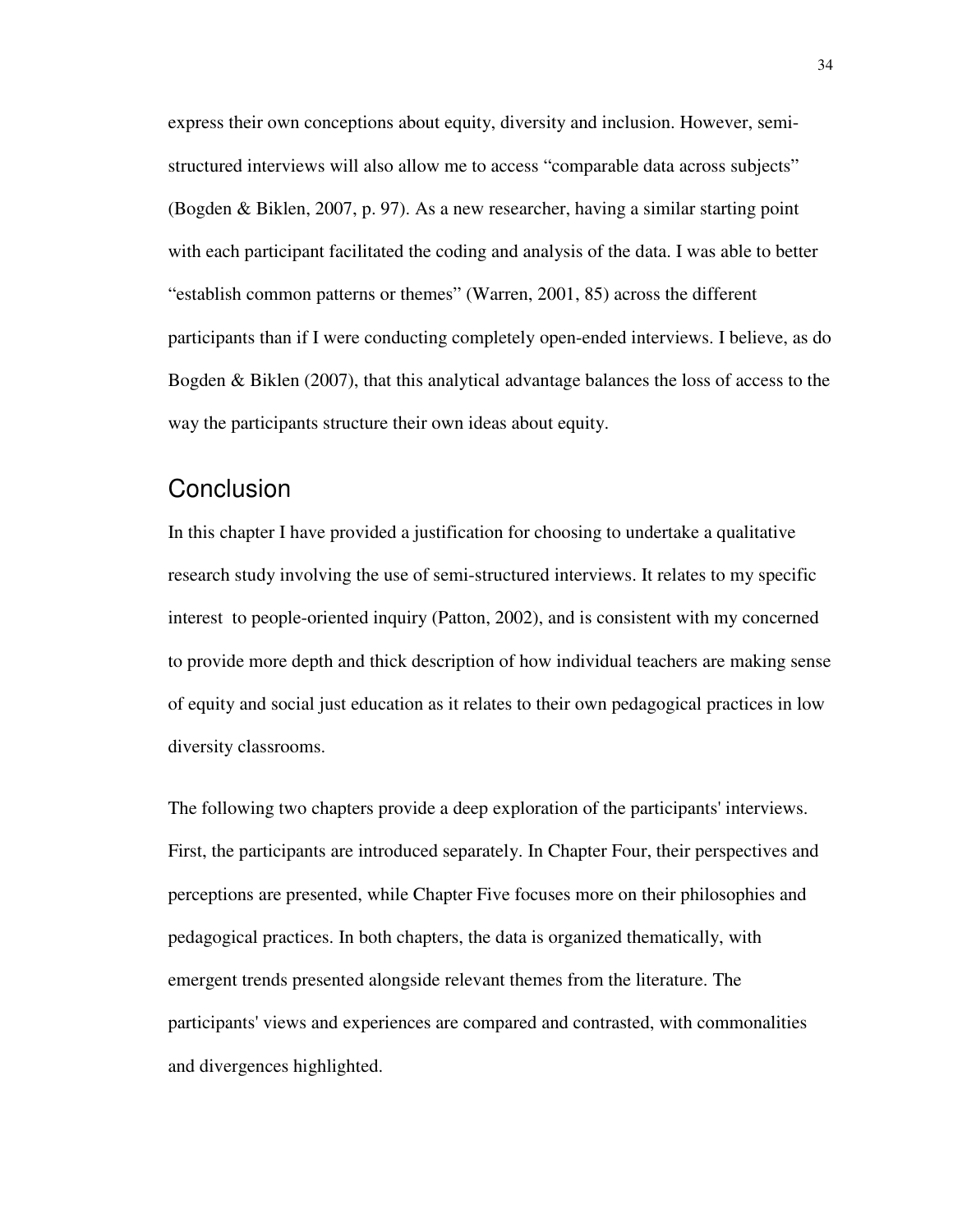# Chapter 4

# Data Analysis – Teacher Perceptions

The following two chapters will focus on the analysis of interview data. A brief description of each participants will be provided. In chapter four, Participants' perspectives and perceptions are presented. Chapter five is centred on their philosophies and pedagogical practices. The data is organized thematically and will be analyzed in relation to relevant literature. Where they highlighted personally important experiences related to equity and diversity, those are shared below as well. I have attempted to include their voices by incorporating direct quotations from our initial and follow-up interviews where appropriate throughout this data analysis, allowing them to share their views using their own words and phrasings (Patton, 2002).

# Participant Profiles

#### **Jennifer**

Jennifer is an Anglophone white woman in her thirties who originally comes from the Western United States. She immigrated to Canada as an adult, and chose teaching when she decided she wanted a career change. Jennifer attended a Faculty of Education in Ontario, achieving qualifications in Primary and Junior. Two years after graduating, she became qualified to teach in the Intermediate division as well. She has been teaching for six years, including one year teaching in her home state, and has been at her current school site for two years. Her current assignment comprises an assortment of planning time coverage including Kindergarten, as well as Media Literacy, Science, the Arts, and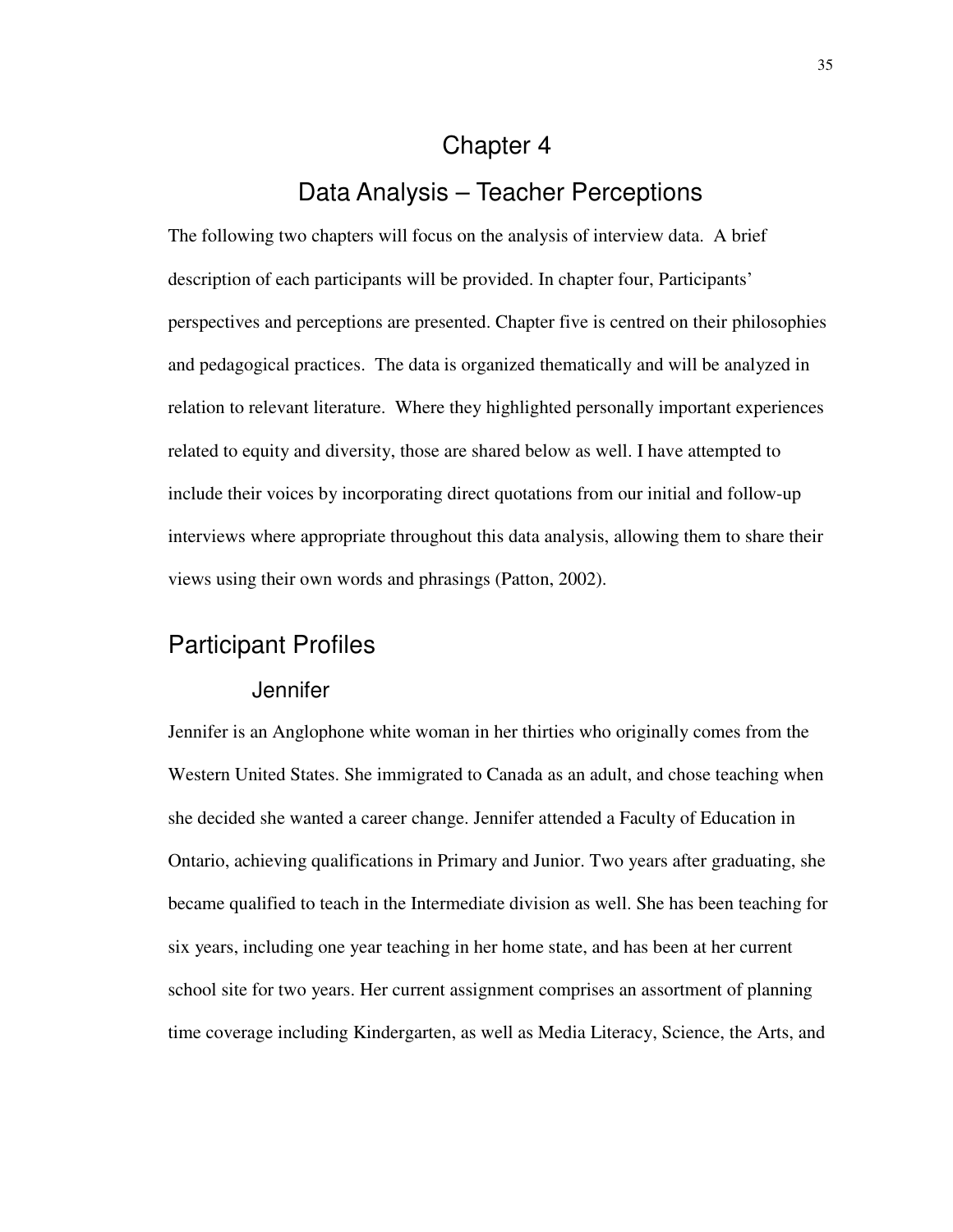Health in Grades ranging from One to Five. The school where she teaches is located in a small town of about 2 000 people, in a rural township known for its farming community.

Jennifer is open and reflective about her past experiences growing up in a diverse community. For example, just under half of the students at the high school she attended she described as being "limited English speakers," and many of her friends were Vietnamese immigrants. For Jennifer, ethnocultural diversity is her norm, and the perceived homogeneity of her current teaching location was striking to her. She expressed concern for her students, that they were somehow missing out or growing up disconnected from the larger, more diverse population that other children are just naturally exposed to by virtue of where they live.

#### Jody

Jody, an Anishnabe woman in her early thirties, has been teaching for four years at a federally-operated school run by a band council on a Native reserve, which has a total population of about 300 people. She graduated from an Ontario Faculty of Education six years ago, and first spent half a year teaching in Poland, followed by a year teaching in a fly-in community in Northern Ontario before starting at her current school site. Her school is small, holding only 17 students, most of which are in her class, which spans the grades from Grades Two to Five. Some of the students that were in Grade Two in her first year are now ready to graduate from Grade Five and move away from the school site. While there are some specialist teachers who come in on a rotating basis, the core staff is small: just the principal, Jody, and the Kindergarten/Grade One teacher, who has five students in her class.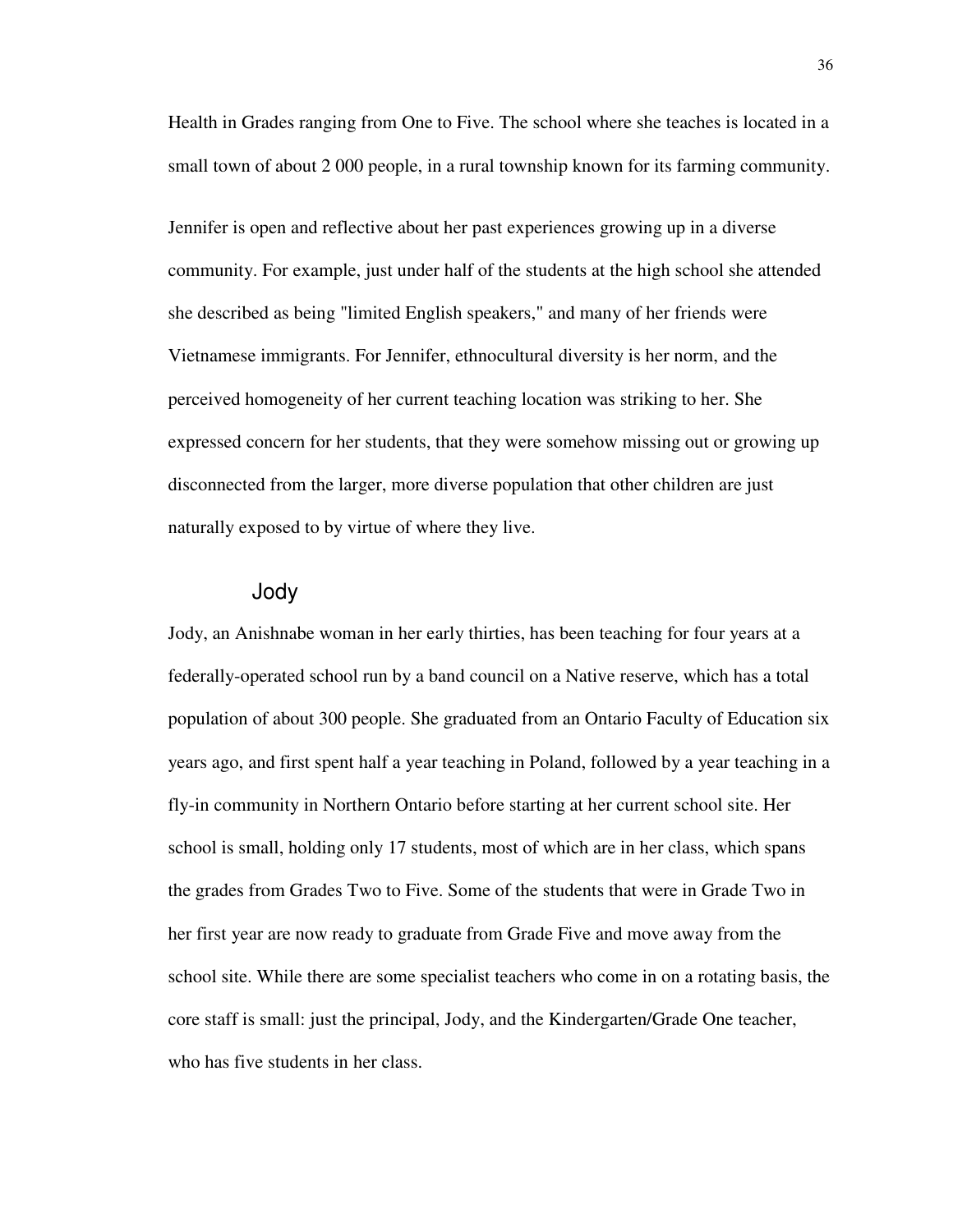Jody's early school experiences inform the way she frames her current teaching practice. Her family lived near, but not on, the reserve, and she attended public schools. She did not feel culturally included or represented in the curriculum that she taught. She shared:

There were other Native kids in the school, but we were basically a minority, and there was nothing taught to us in the regular classroom, that I can recall, that ever taught me about my culture. It was all just very 'Canadian.'

Jody majored in Native Studies during her undergraduate degree, and came away with a what she described as "a different way of looking at history and what has happened in this country." She consciously brings that perspective to her teaching practice.

#### Deborah

Deborah achieved her teaching certification in the Junior and Intermediate divisions at an Ontario Faculty of Education, and has been working as a public school teacher in Ontario for the last twenty-five years. Prior to teaching at her current school site, where she has been teaching in the Junior grades for the past 11 years, Deborah taught at another rural Ontario school in a small community about 30 minutes away from where she currently teaches. With a population of just 1500 people, that village, however, was not as diverse as the slightly larger town of about 5 000 people where she currently teaches. Although the two communities share the same low level of ethnocultural diversity, Deborah reports that her current school site has a higher proportion of students who come from families with a low socio-economic status than most other schools, as well as a great number of behaviourally challenging and intellectually challenged students. Her current assignment is as a Grade Five and Six split class teacher, and she has spent almost all of her career teaching in the Junior grades. Deborah is a white, English-speaking woman who was born and raised in Southern Ontario. She now lives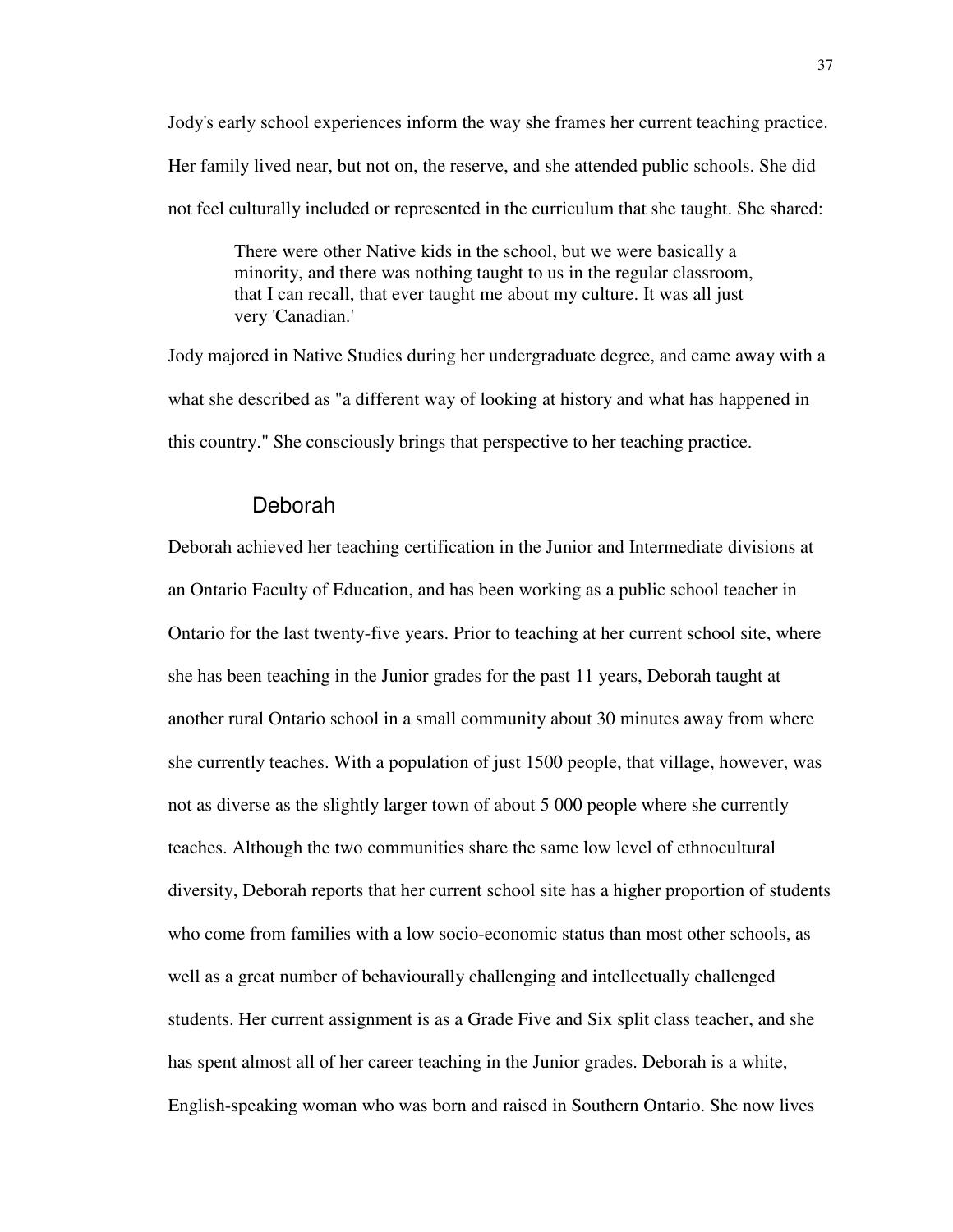in a rural area just under sixty minutes North of her school site. Deborah did not share any past experiences which she felt informed her equity teaching.

#### Tina

For Tina, teaching is a second career. She is an English-speaking, white woman in her 40s with two teenaged children. After completing her undergraduate degree part time, Tina attended one of the New York State border colleges, and received a Master of Science in Education. She was initially certified in the Primary and Junior divisions, and has since earned qualifications in Primary, Junior, and Intermediate Mathematics. Tina has been teaching for five years, all at the same school site, and has not done any occasional teaching work. Her current teaching assignment is Junior and Intermediate Core French and Grade One Media. Tina lives about 45 minutes South of her workplace, which is located in a small town with a population of about 5 000 people. Tina fondly mentioned one particular field trip experience she went on when a student herself that informed her teaching; this experience left such an impact on her that she recently repeated this special experience with a group of her own students. It will be discussed in the Multicultural Education section about the Contributions Approach.

# Cultural Positioning

Since this research seeks to better understand teachers' perceptions of the diversity of the students with which they work, I thought it would be valuable to examine how each participant perceives herself culturally, in relation to the culture of the students whom she teaches. Following Banks' (1995) conceptualization of Indigenous/External-Insider/Outsider, each of my four participants positions themselves differently along this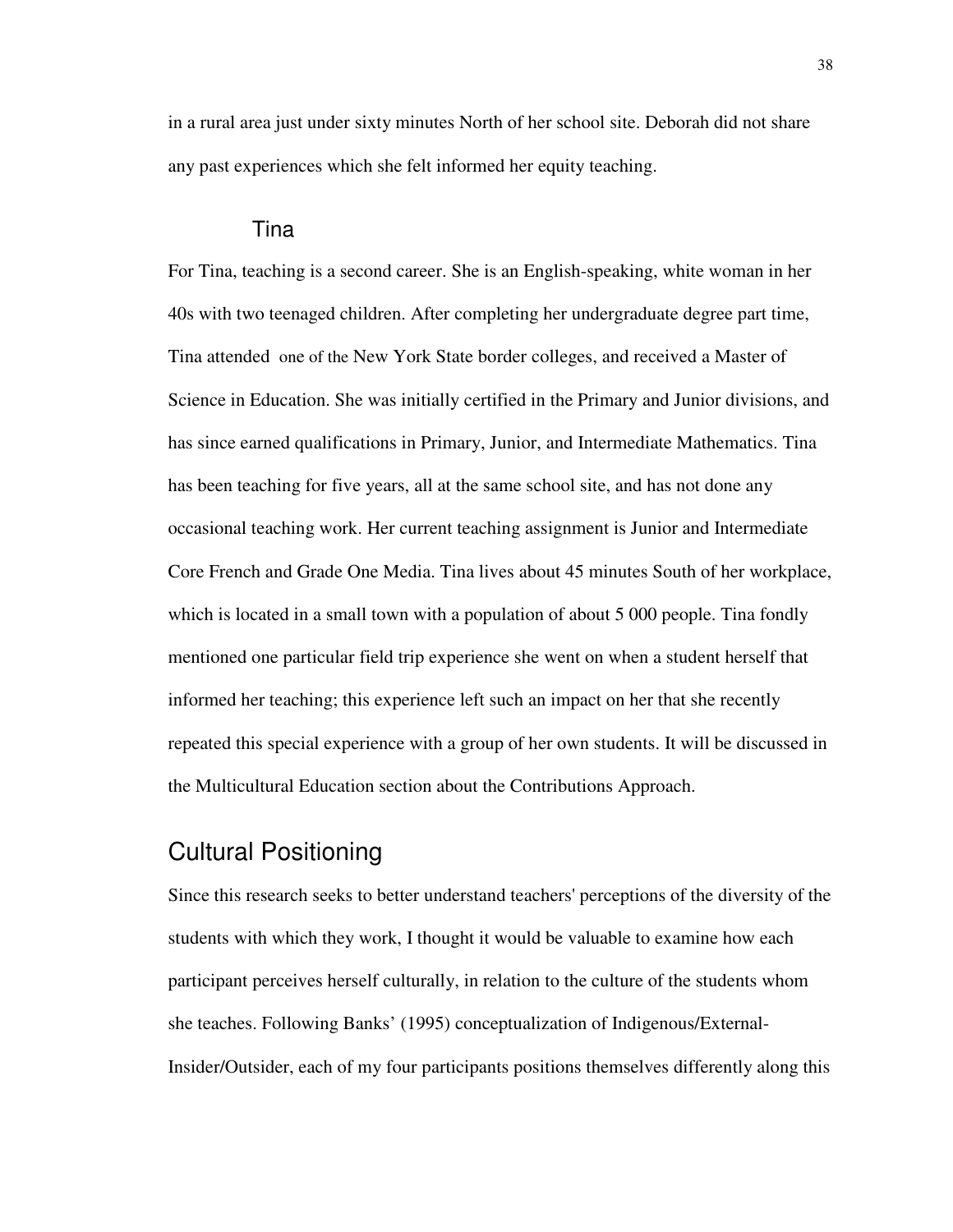double continuum. These connections and dissonances inform their teaching philosophies.

Of the four teachers, only Jody would consider herself to be an Indigenous-Insider to her small school's student population. First, she shares the same ethnocultural heritage as all of her students: She identifies as Anishanbe. In addition, although she was not raised specifically in the community where she teaches, she was raised nearby. The city where she lived and attended elementary and high school is only about half an hour away from her current school site, and is an important shopping and employment destination. Jody shared that, during her time as an elementary school student in that city, she felt like an outsider in that school's culture.

Her feelings of isolation came from being the sole Native student in her class for almost all of her elementary career. Jody reported feeling like her ethnocultural heritage and traditions "wasn't really something that [she] had access to" with one exception: Each day, an elder came to teach an optional Native language class. Those thirty minutes a day of language and other traditions became a highlight for Jody, the only space where a Native perspective was recognized within what she called a "very 'Canadian'" education.

As an adult, Jody has made the conscious choice to teach at her current school site, and explicitly refers to being an insider in this culture, in her indigenous culture. By being able to teach students who share her background - her people, as she describes it - she is able to proudly wear what she refers to as her "Anishnabe teacher culture hat." When student teaching in the public school system, as well as when teaching overseas, Jody felt like an outsider in those situations. She contrasted the way she felt when teaching in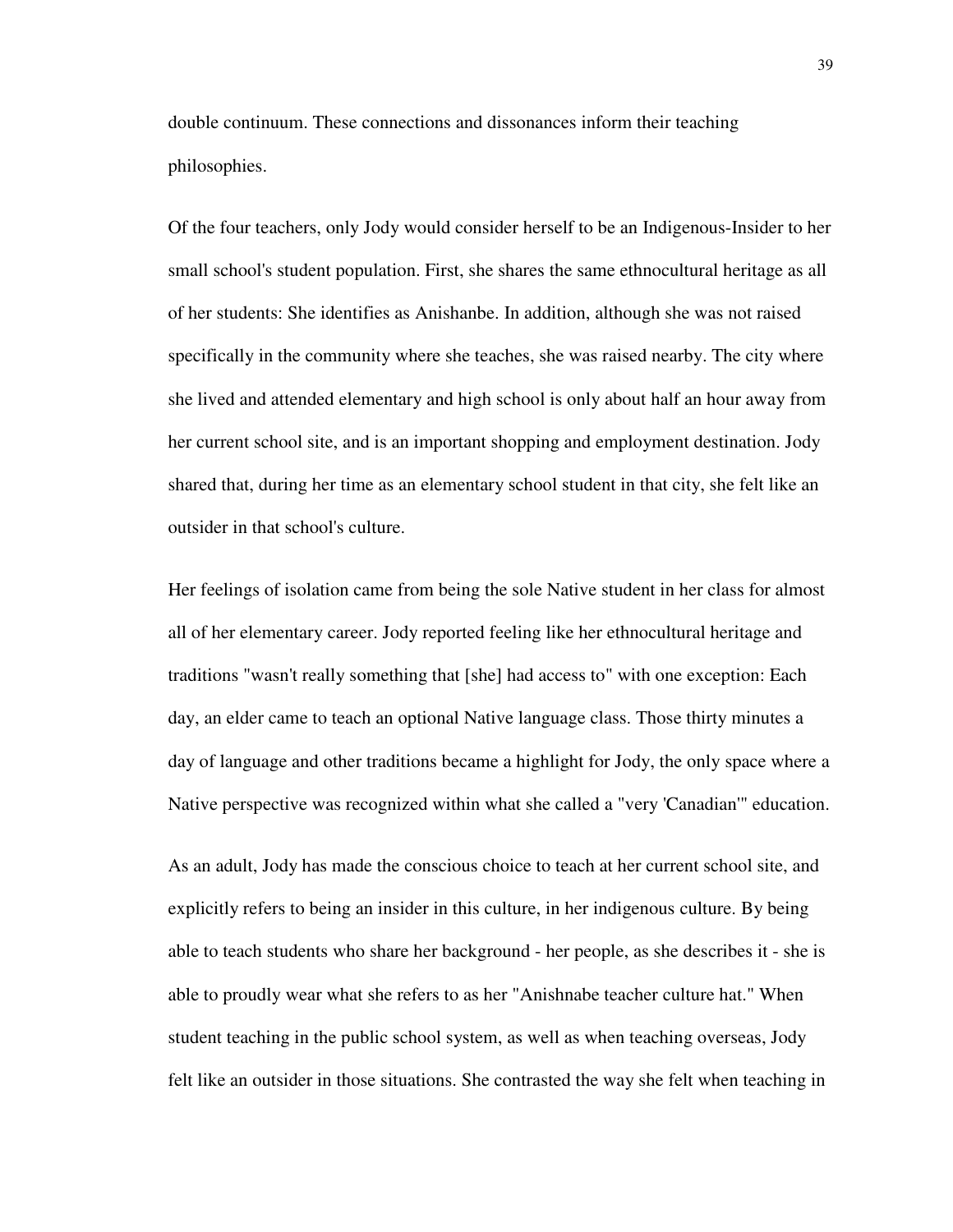a public school to teaching at her current school by using the hat metaphor. In her student teaching situation, she felt forced to take on a "Canadian general sort of teacher hat," not teaching from what she knew to be her cultural perspective. Now, she is working hard to ensure that her students are immersed in this cultural perspective in all subject areas. Jody is able to accomplish this in part because of her shared cultural heritage.

Jennifer, on the other hand, sits at the other end of both dichotomies. Her background experiences are markedly different from her students', making her External to their lived experience, and she currently positions herself as an Outsider looking in, observing and commenting on her students' lives. Through several vivid anecdotes, Jennifer repeatedly contrasted her childhood with those of her students, most of whom were born in the community where they currently live. Jennifer described that community as "homogenous" and "very religious," by which she meant Christian. Growing up in a very diverse part of a diverse state in the United States, Jennifer shared:

My high school was 45% limited English speaking. We had... many immigrants from all over the world. I didn't really think about it. You know, that's just how it was. ... I feel like having people from all over the place is what is normal.

Speaking from this perspective, she finds it difficult to imagine what it is like for her students to grow up in what she considers to be such an isolated way. She regrets that they will not experience the same kind of diversity of peoples that she did, and implies that having access to a diversity of people is a benefit which her students, by virtue of where they live, are "sadly" lacking. Although Jennifer shares some ethnocultural markers with her students, such as being white and English-speaking for example, she positions herself as External to their small-town experience.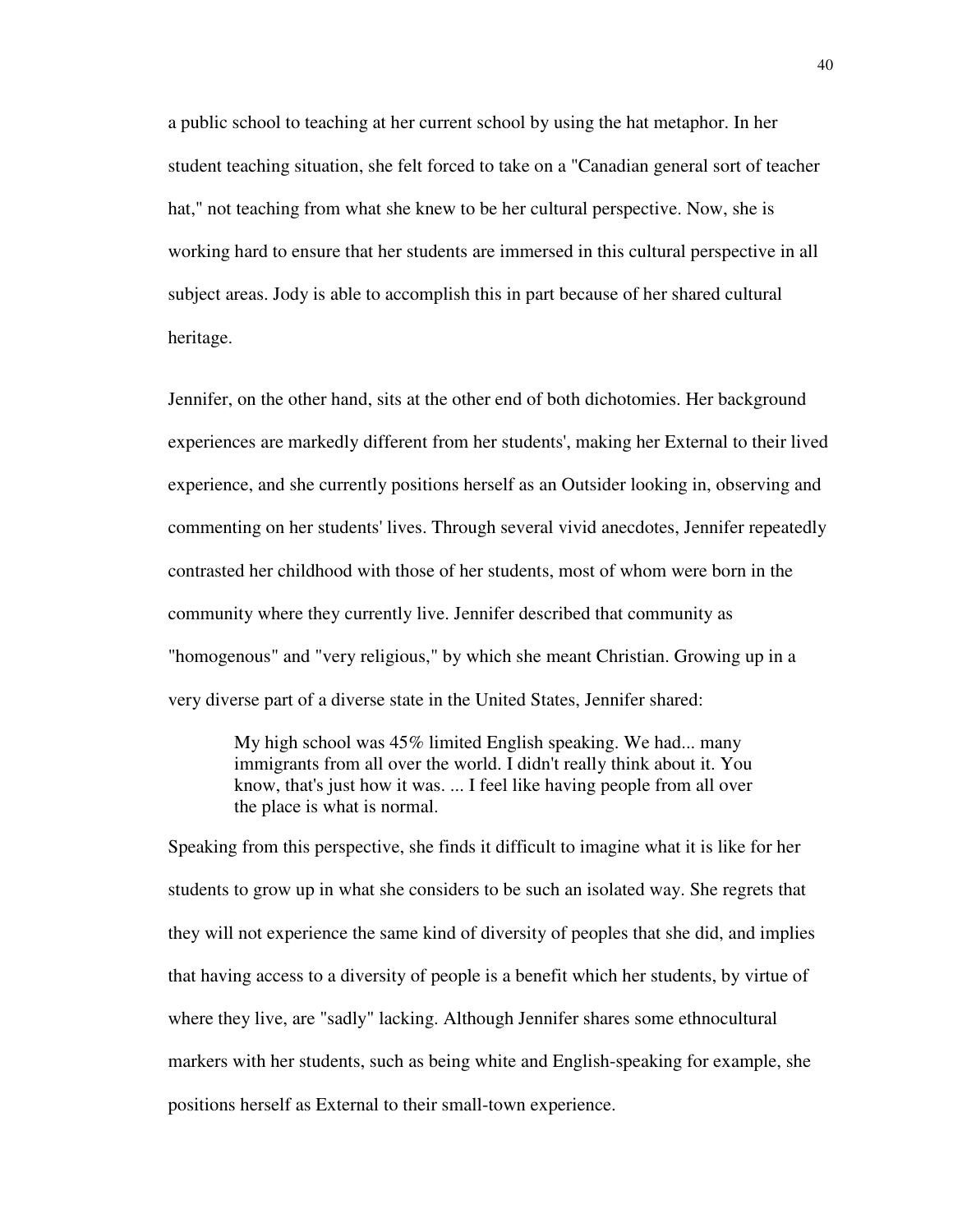Furthermore, Jennifer does not live directly in the community where she works. Although she does not have a long commute to her school's site, she is an outsider compared with the majority of the teaching staff, who she described as generally working, living, and being active participants in the small town where the school is located, or the surrounding rural district. Jennifer, on the other hand, has a one-way drive of about fifteen or twenty minutes from a larger, more diverse city, where she lives downtown near the city centre. Not only does she feel an outsider when comparing herself with the students, this seemingly small distance is just one more reason why she also expressed feelings of being isolated from the other staff members. At times while she talked, she used exclusionary, third-person language which seems to distance herself from the school, positioning herself as an outside observer.

Both Deborah and Tina fall somewhere in the middle of this continuum between Jody and Jennifer, where they do not sit at either extreme - neither specifically indigenous to that particular community nor entirely from an external location, neither an outsider nor completely accepted as an insider. Although neither of them had been raised in the town where they work, they were raised in the same province, and consequently have similar background experiences as many of their colleagues and students. In addition, both of these teachers share the same ethnocultural heritage as the majority of the students with whom they work. For example, celebrating Christian holidays is the norm for both of them, as they perceive it to be for their students, and this shows in their normalization of that practice. So, while they would not consider themselves to be strictly Indigenous to their students' community, both Deborah and Tina bring a background of more cultural similarities than differences to their students.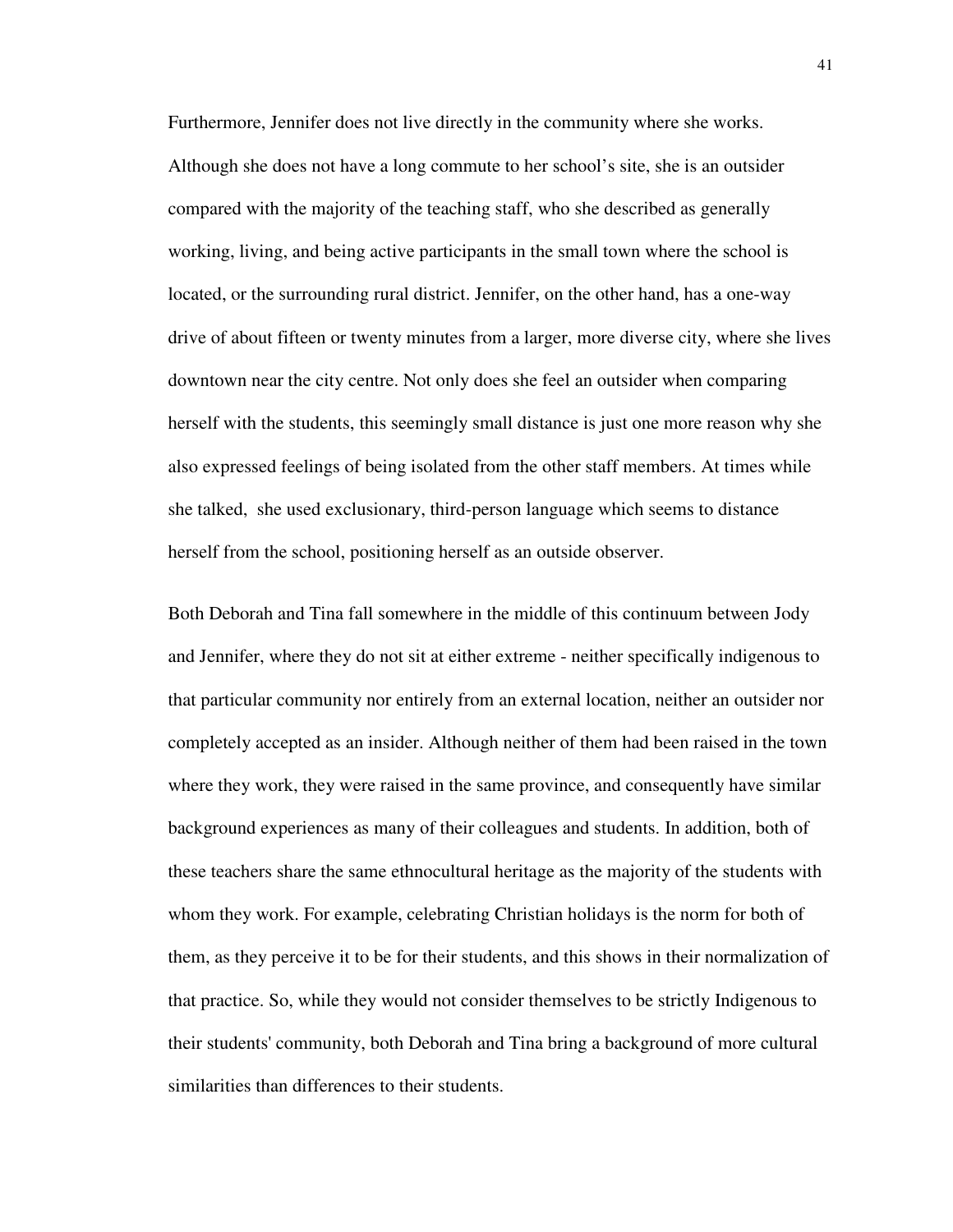When comparing themselves to their own current school populations, Deborah positions herself as more of an insider then Tina, using 'we' and 'our' as opposed to 'they' and 'them' about three times as often as Tina. Deborah has taught at her current school site for a much longer period of time: just over twice as long as Tina has taught at hers; this difference in duration may account for the seemingly deeper connection. In addition, although as mentioned Deborah does not live in the community where she teaches, and has an hour-long commute to work, she does live in a rural community which is fairly similar in composition to her school's small town. Tina's commute is slightly shorter at 45 minutes, but, in contrast, she lives in a large town just fifteen minutes from a major urban centre. Tina tends to use language that seems to be more critical of the rest of her staff, the parents, and the students. She is also able to discuss these different stakeholders' involvement in the students' learning with an outsider's viewpoint, though not as explicitly as Jennifer.

# Where the Diversity is Located

South-Central Ontario is densely populated compared to most of our country. It is therefore hard to teach in a community that Gaine (2005) would describe as truly 'isolated,' but many small towns could easily be placed in the category of 'peripheral.' The notion of 'adjacent' is more applicable to different sections or neighbourhoods within the same city, which is not the case for any of the participants. Three of the four teachers teach in communities in Southern Ontario; only Jody teaches in Central Ontario. When describing each community, they were all characterized by being a distance that was only drivable, not walkable, from a community where the teachers perceived a greater diversity to be.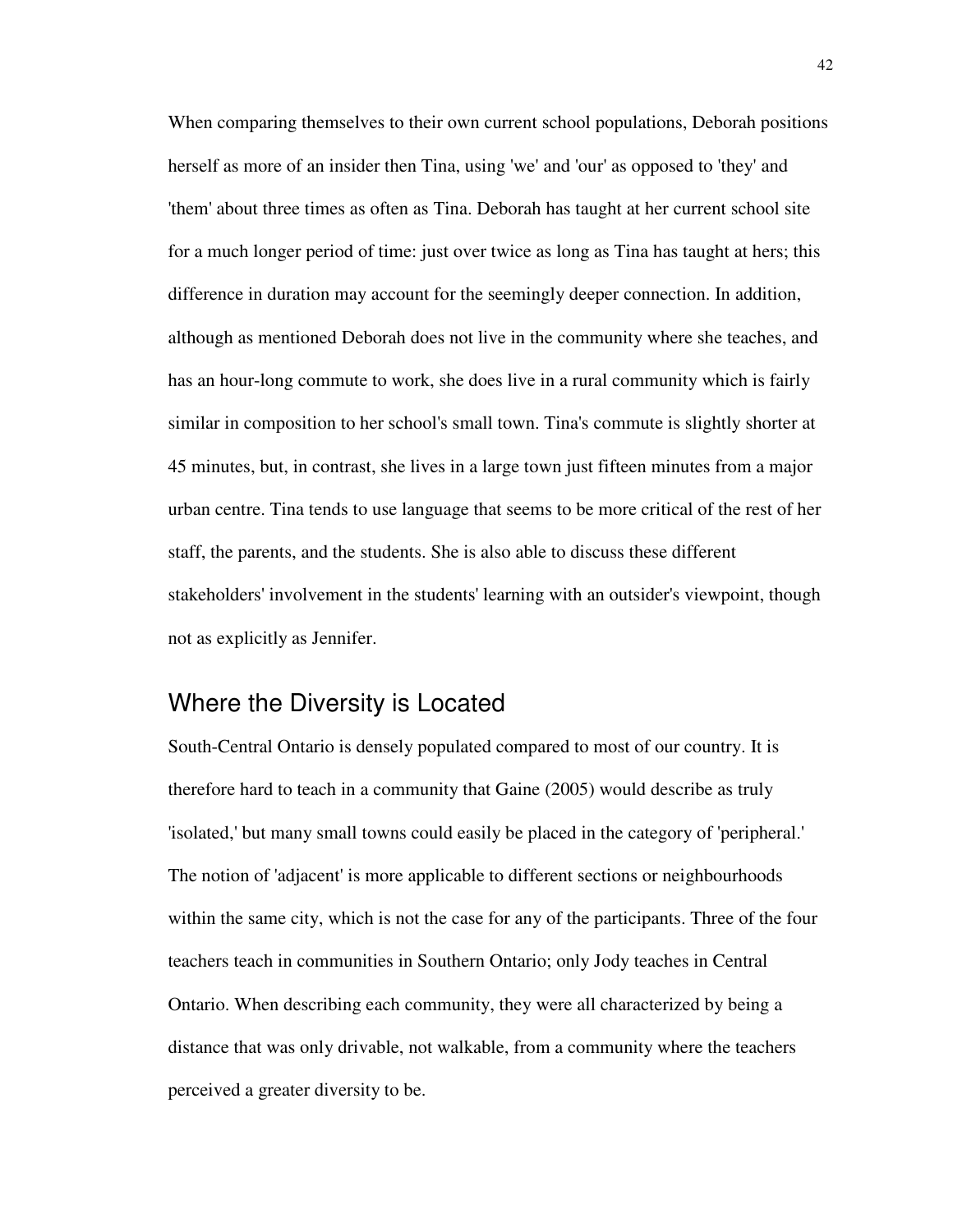Within the southern Ontario schools, Jennifer, Deborah, and Tina all compared the diversity of their school population to diversity found in other parts of their respective school boards. In particular, they each pointed out that there were obviously greater diversity in these nearby urban centers than in the towns where they taught. When talking about ethnic diversity in particular, it was interesting to note that each of the teachers compared their home community to Toronto, which in all four cases is a drive lasting several hours away from their schools. As a reference to these midsized and large cities, a trend among the teachers was to either imagine they were teaching in one of those communities, or to reflect on what it had been like during a time in the past when they were teaching or student teaching in that place. They each commented on how they would definitely be teaching differently if they were in one of those more diverse school communities instead of their current school site.

The teachers did not compare their student populations to an imaginary, prototypical city. Instead, each teacher compared the diversity in their school to a particular city located either in their school board or very close by. Not all of the cities mentioned were the geographically closest, but each had relevance to the student population, either by being their normal shopping hub or as part of the school board. Jody, for example, referenced the nearest city, which is about a thirty-minute drive away. This city is where she attended elementary school, and is the only nearby city. Jennifer compared her school population to her previous school site, located in a city about a half-hour drive away from her current school as well, where she had perceived the community to be much more diverse. She also described two other schools in a similar-sized city, a further twenty minutes away, but explained that their populations were more diverse, yet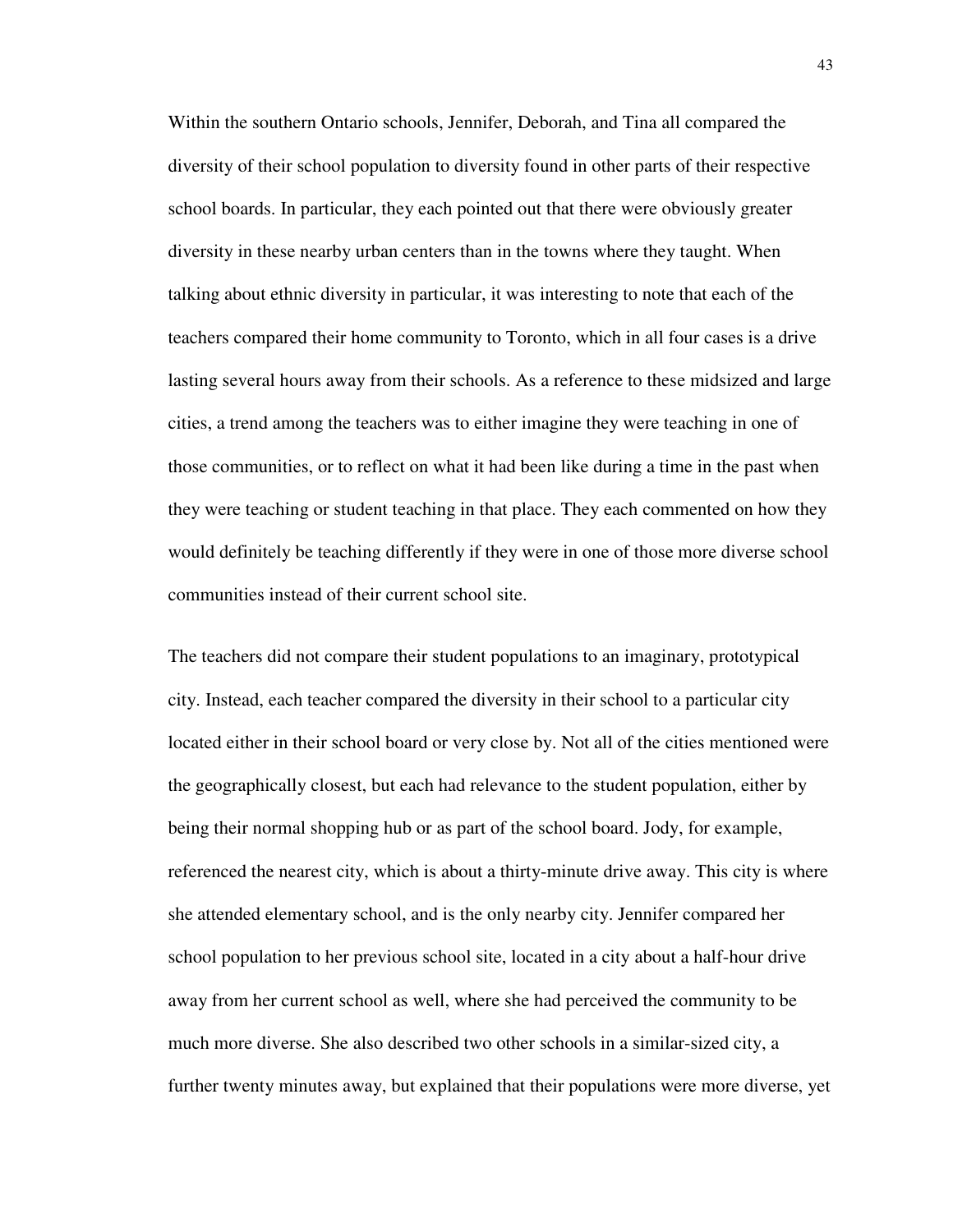different from one another because of the make-up of the neighbourhoods in which they were situated. She said, while her school had some ethnocultural diversity, it wasn't necessarily visible, and that, "I think at most of the schools in this area when there's diversity it tends to be more visible."

Deborah and Tina, who teach in the same school board, both compared their school sites to the elementary schools in general located in the largest urban centre in their board. This city is about one hour away from each of their current school sites. It is interesting to note that there are several other similar- or larger-sized cities that are also about an hour away from these schools, but they both chose the same city. It was a natural fit for the conversation, perhaps, since they were speaking as teachers, and this city is in their school board, where the other similar cities are not. Perhaps this city came to their minds because as professionals they have already had the experience of comparing their school to other schools in their board. Deborah went so far as to reference a specific community in that city where she perceived the ethnic diversity to be particularly high. The reason she gave for assuming these high levels of diversity in this community was because she knew it was adjacent to the university campus. So, here, she was making an assumption about the kinds of people that a university attracts, and subtly contrasting that with the kinds of people who choose to live in a small, more isolated community.

In contrast to the other three teachers who referred to Toronto as a city with a very different degree of diversity then their school populations, Deborah pointed out what she perceived to be a similarity between her school and some schools in Toronto. Jennifer and Deborah both expressed compassion for the few immigrant children they had, who had ended up being isolated in such a small town with low diversity, unlike most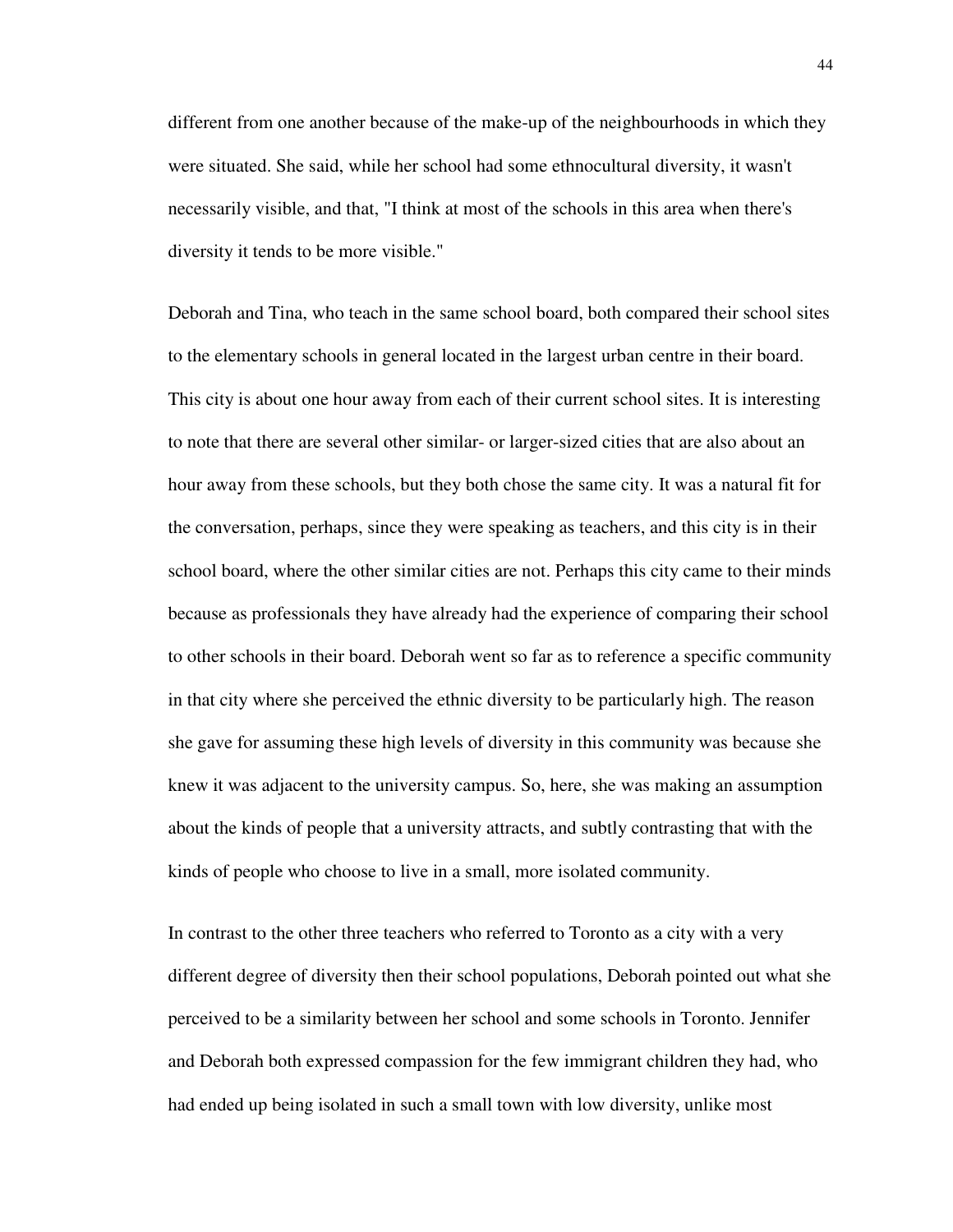immigrants who, Jennifer felt, "most of them come to Toronto, and then they might filter out to Mississauga and the neighbourhoods around it." Jody, who completed her undergraduate degree at a Toronto university, spoke with surprise when asked to compare the diversity in her school with other areas of the province: "Well, it's homogeneous I would say, compared to, you know, a Toronto school that has a very diverse population."

Deborah, while acknowledging that Toronto schools were more ethnically diverse than her own, felt that some of the needs in her school building were similar to needs that could be found in areas of Toronto that had high poverty levels. In terms of the number of students with special needs related to childhood trauma and other mental health issues, for example, she believed that her school population, although located in a small rural community, had similar levels of mental health needs and socioeconomic status diversity issues as low-income areas of Toronto or other major urban centers. In this way, she combated the stereotypical image of a pleasant rural school filled with compliant children. Instead she presented her small rural schools' population as one with high needs similar to the needs facing inner-city Toronto students, saying:

Probably within a larger city, like Metro Toronto, we'd easily fit in... Within the board, with bigger cities, we're much the same. Compared to other little towns, no, we're not the same.

Although she felt her school was lacking in ethnic diversity, the levels of other kinds of diversity were high.

The location of the diversity relative to their school sites would, according to Gaine (2005), be considered 'peripheral,' even Jennifer's, whose school site is physically closest to a large city. Part of this classification has to do with the way the inhabitants position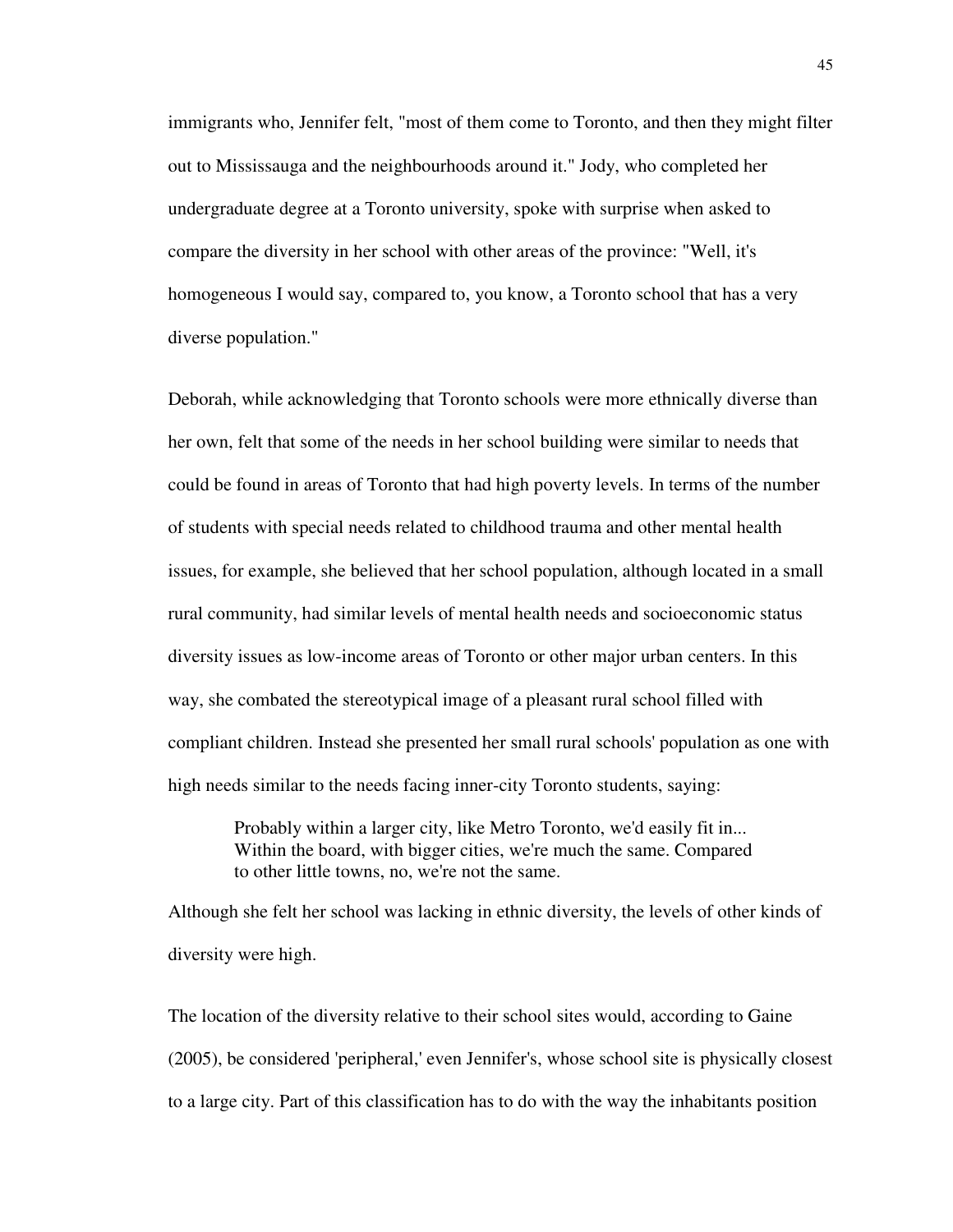themselves in relation to the more diverse communities around them. For example, a small town that is a bedroom community to a large city might feel a greater connection to and therefore impact from the diversity there, whereas a town or village a similar distance away from a different city might have little or no connection with it, particularly if it were in another county or township. Although in this research we are getting the residents' perspectives second-hand through the participants, it is a reasonable assumption. As a peripheral community, then, diversity is seen as 'someone else's problem,' which is reflected in the way the teachers described the impact of the community: there was no mention of parental or community pressure to address diversity issues.

# Initial Perceptions of Diversity, Inclusion, and Equity

A commonality across all participants was their initial perceptions of the term "diversity.' After the introductory questions about themselves and how long they had taught at their school site, each participant was asked what the term 'diversity' meant to them. Initially, they each conceptualized it as ethnocultural diversity, and throughout the interview each of them identified the label of ethnocultural diversity in their schools as low. After sharing their own definitions, the teachers were presented with a written copy of the Ministry of Education definition for diversity, which reads:

Diversity: The presence of a wide range of human qualities and attributes within a group, organization, or society. The dimensions of diversity include, but are not limited to, ancestry, culture, ethnicity, gender, gender identity, language, physical and intellectual ability, race, religion, sex, sexual orientation, and socio-economic status.

At this point, the participants tended to move their discussion focus to special education diversity, or to intellectual diversity in general, including learning styles. Each teacher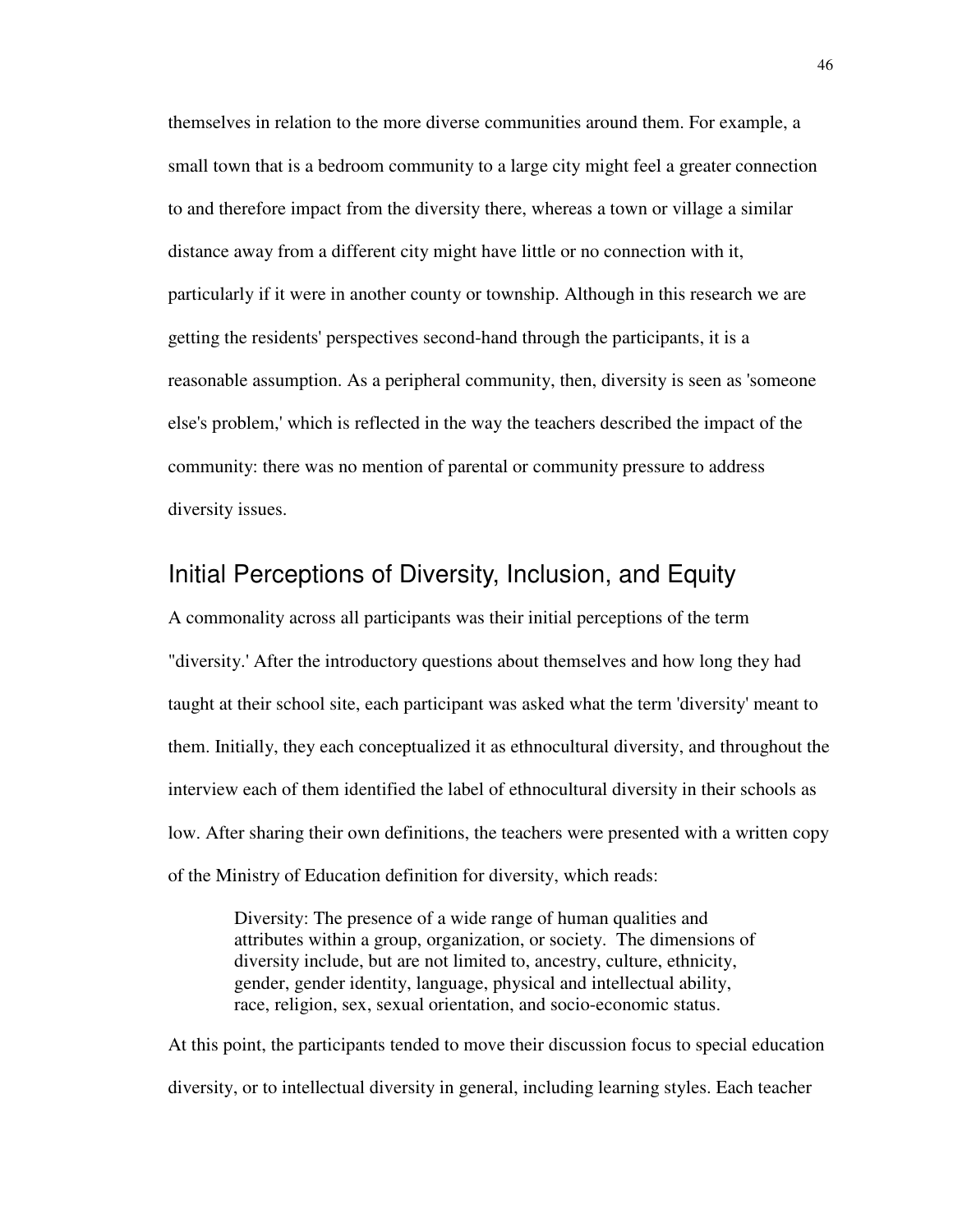believed that the intellectual diversity of their student population was higher than the ethnocultural diversity.

Of the four teachers, Tina was the only one who included other aspects of diversity in her initial definition. In addition to "backgrounds," by which she meant ethnic and religious backgrounds, Tina also initially conceptualized student diversity in terms of socio-economic status, or income levels of the students' families of origin, as well as "different learning styles," or intellectual diversity. Throughout her interview, Tina emphasized her students' socio-economic challenges. She mentioned socio-economic hardship or diversity ten separate times during her interview, twice as much as her next most commonly mentioned kind, intellectual diversity. She believes that the socioeconomic status of her students has a wide-reaching impact on her teaching practice, and consequently had included it in her understanding of student diversity.

Jody's personal definition of diversity focused on culture, and was explicitly grounded in her First Nations identity. She shared: "Diversity. From a First Nation perspective, teaching in a First Nation, diversity to me is teaching students not only about themselves, but about the larger culture and world that they live in right now." Jody went on to elaborate about the need she felt to firmly ground her students in their "distinct culture... own culture, own language and experiences" before introducing them to other cultures. When speaking about issues of culture, ethnicity and diversity, Jody took her time. She was both thoughtful and confident, and had obviously thought deeply about this subject before. After I shared the Ministry of Education definition of diversity with her (See the interview questions in Appendix One) and shared her thinking about the other aspects of diversity that were not related to ethnicity and culture, Jody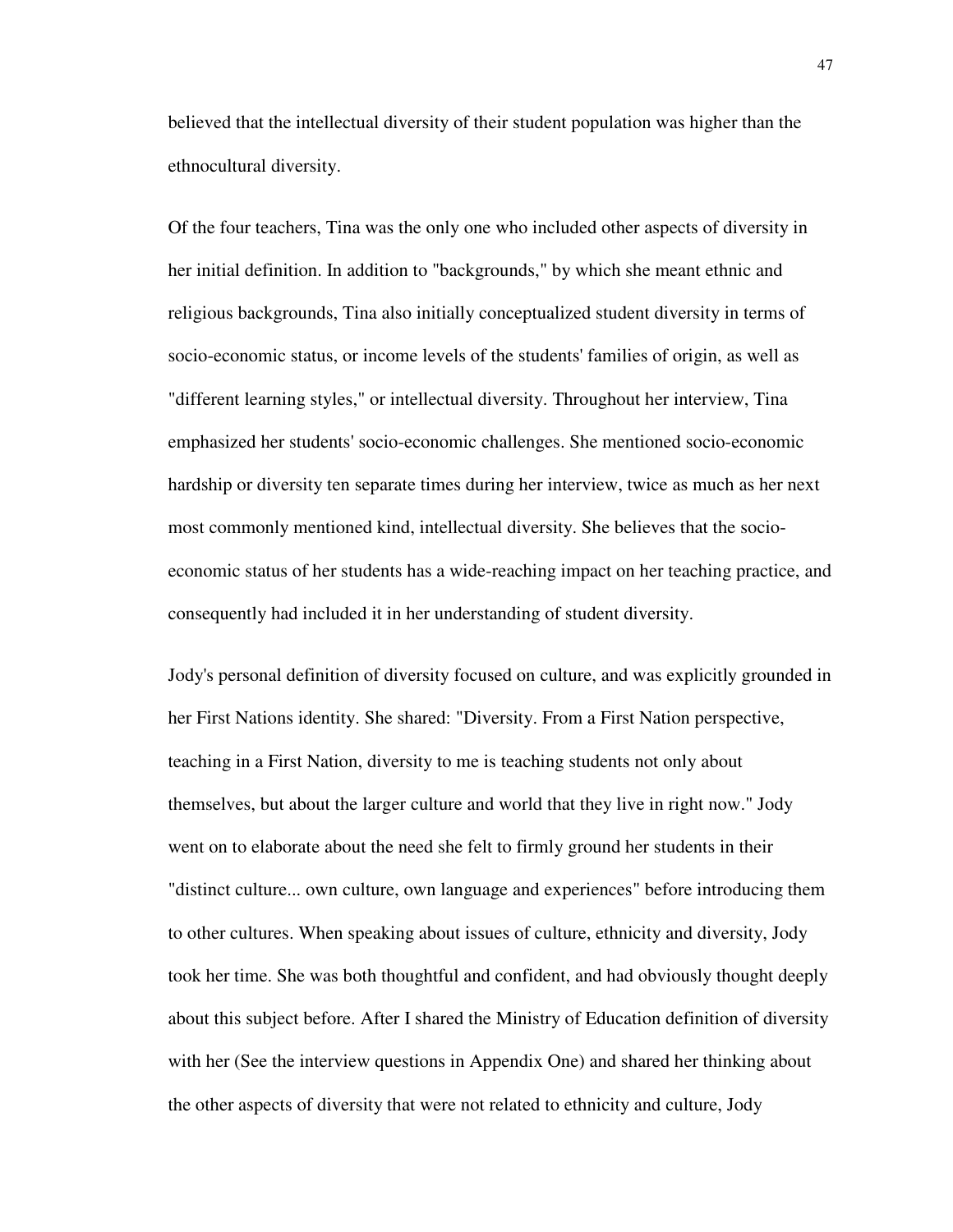commented: "I was wondering, when you were talking about diversity, if that was going to be something I could even really talk about, in that [ethnocultural] sense of the word, anyway."

At the end of Jennifer's interview, she echoed Jody's sentiment. As a result of hearing the Ministry of Education definitions and articulating her thinking through our discussion on all the different aspects of diversity, Jennifer's perspective about diversity, equity, and inclusive education had changed. At the end of her two-hour long interview, when asked if there was anything else she would like to add about her experiences with equity education, Jennifer shared: "This is actually really interesting, because I was thinking: "Oh, what are we going to talk about for an hour. We don't have any diversity at my school!" In the course of her interview, she had moved away from an understanding of diversity as tied directly to ethnicity, saying: "Generally it means to me students from a whole bunch of places all over the world of different ethnic backgrounds." She left the interview with a wider, more open view of what diversity could mean.

Deborah's view of diversity changed even before the interview began. As we were setting up, she volunteered:

> I didn't think I'd have much to say, because I didn't think about these students as being diverse at all, but I've been thinking about it some more, and they really are a diverse bunch in a lot of ways I'd never really considered.

When asked to elaborate, she explained that she had been just considering the backgrounds of her students, by which she meant their ancestral, ethnocultural backgrounds, and their visible diversity in terms of race. As she taught in a school where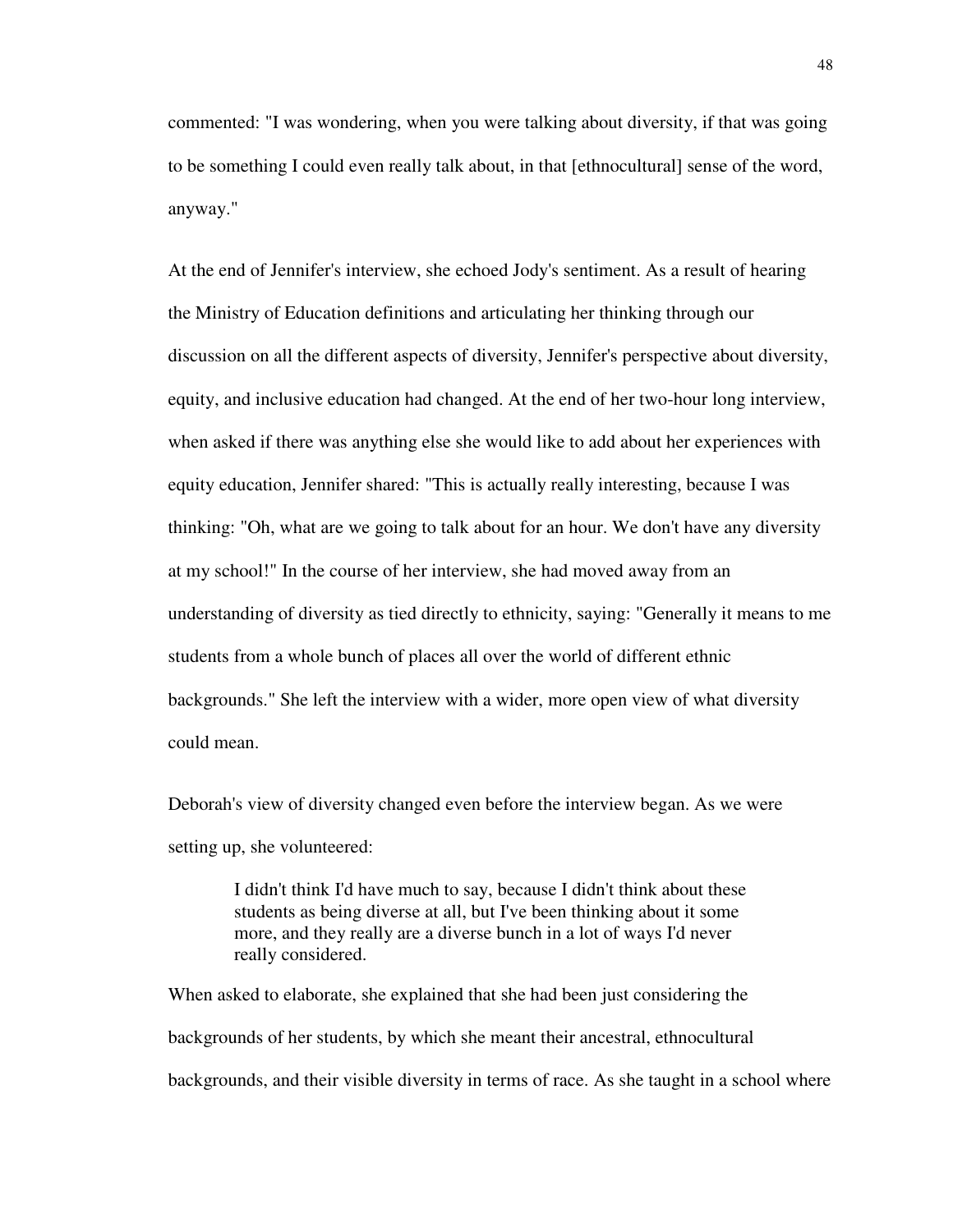the students are predominantly white, she had felt that they didn't have a lot of diversity in her community. When the interview began, Deborah was asked to share her thoughts on student diversity, and she said: "Lots of angles. To me it would be their learning styles; it would be their learning levels; it would be the backgrounds they come from culturally and economically. All of the above." Similar to Tina, she included intellectual diversity and socio-economic diversity alongside with ethnocultural diversity.

I think it is important to highlight that, in order to be eligible to participate in these interviews, these teachers had to reflect on the diversity of their student population. Since the call for participants asked for teachers who taught in schools that were "perceived to have less diversity" (See Letter of Information, Appendix 3), then these teachers essentially self-identified as teaching in schools with low diversity when they agreed to do the interviews. They all stated that the ethnocultural diversity in their schools was low, and as well, each included ethnocultural diversity in their initial definitions of diversity. Combined, these points show that ethnocultural diversity was the most salient type of diversity for these teachers. Perhaps these similar responses are a function of the visible nature of ethnic diversity: skin colour. Another possible explanation might be the history of the current Equity and Inclusive Education policies in Ontario, which arose from the *Antiracism and Ethnocultural Equity in School Boards* (1993) document. That genesis, coupled with the vast literature on multicultural education as well as media influences, might serve to make ethnicity a topic more prevalent than other equity issues in the minds of these teachers.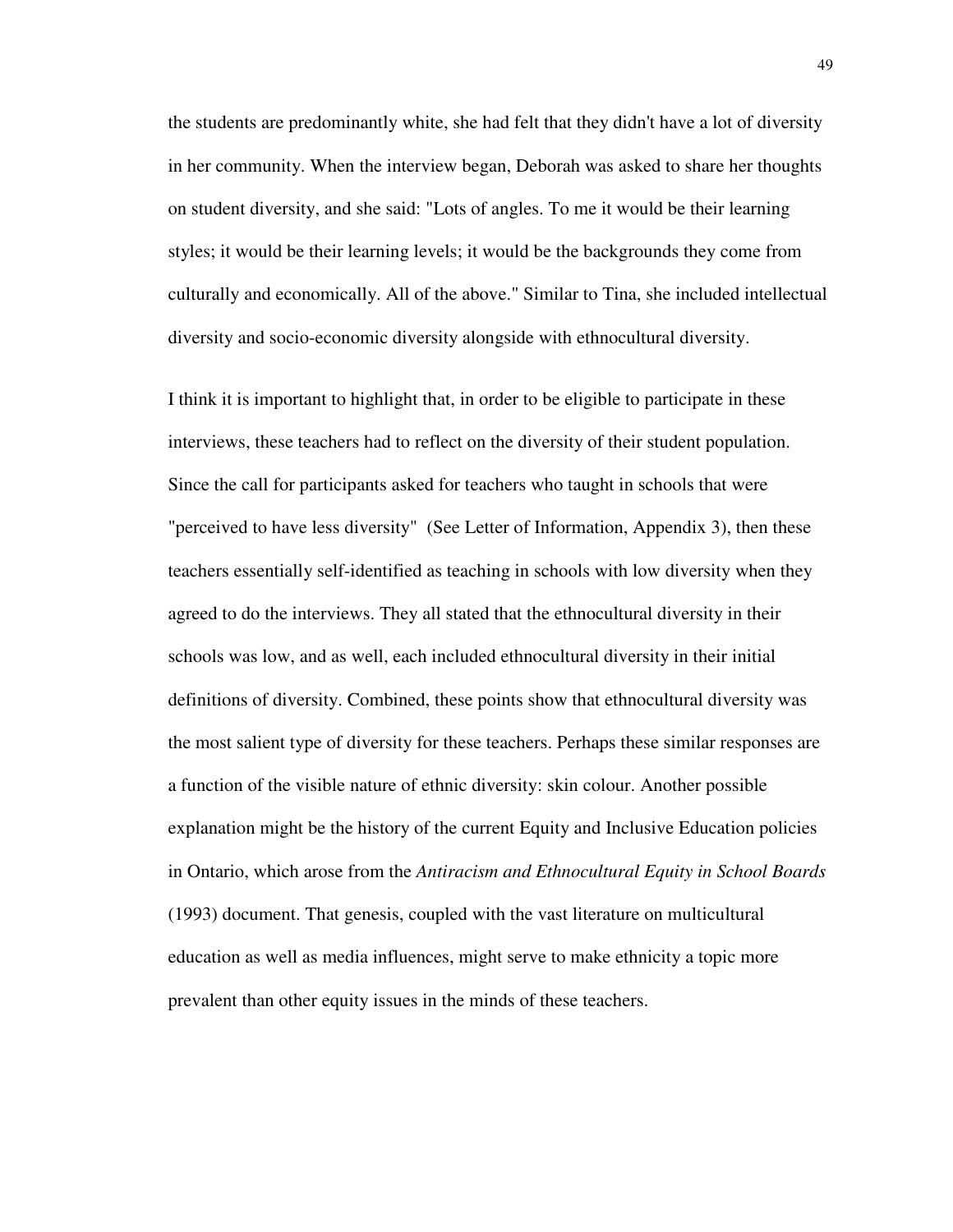### Normative Culture and Deficiency Orientation

When considering the concept of 'normative culture' for the purposes of this study, I am assuming the Canadian normative culture, as I mentioned before, to be white, Englishspeaking, Christian, straight, able-bodied and -minded, financially stable, and male (Ladson-Billings, 2001). I've restated these perceived norms here because I wish to specifically outline which were addressed by the participants and which were not. I do wonder, however, if some of the perceived "'Othering'" is a product of the participants' expectations of the conversation. That is to say, I wonder if the context of talking about diversity and equity issues cause them to position some of their statements more firmly in the Canadian normative landscape than they might have otherwise, allowing them to effectively pick out or highlight the rare examples of diversity in their student populations by contrasting them against their experienced Canadian norm of their school communities, or, in Jody's case, of her childhood's school communities.

# Gender, Gender Identity, and Sexual Orientation

To start, issues of gender were mentioned only briefly, if at all, by the participants. Tina dismissed it, saying of gender issues at her school: "Gender, well, that's the same anywhere," presenting a normative stance. Deborah, who was referring to her copy of the Ministry of Education definition of diversity, and discussing each facet of diversity in the order listed, skipped directly from 'ethnicity' to 'gender identity,' passing over gender altogether before declaring 'gender identity' as something the students will deal with during high school, not in Grade Five and Six. In this way, Deborah is positioning people with a non-normative gender identity as separate from students of the age she teachers; she implies that there is no potential for students with a non-normative gender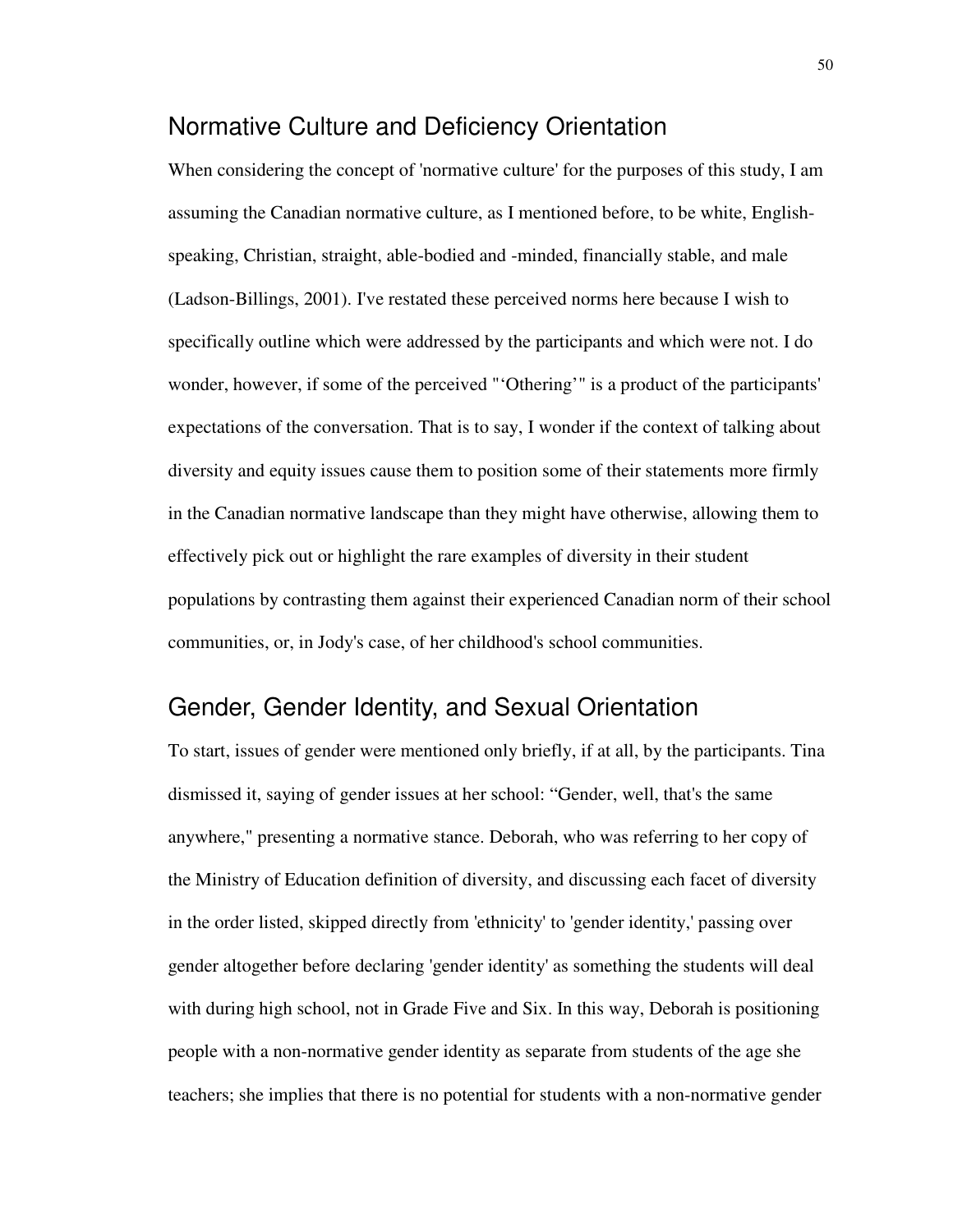identity to be a member of the class or community (Wood, 2007). As well, Jody did not mention gender at all in her interview. Jennifer stated that at her school: "We have sexually perceived boys and girls," meaning that, as far as she was aware, they had no transgendered children in her school building. 'Other' than when directly using the Ministry of Education definition of diversity to describe the diversity of their student population, gender was not addressed. There was also no mention of issues stemming from male-female power struggles, gender learning differences, and any other genderrelated matters. To me, this seems like an extension of the 'colour blindness' idea, but applied to gender and gender identity instead of race. By the participants passing over the issue so quickly and seemingly without reflection, I was reminded of Schofield (2010) describing how teachers who present a 'colour-blind' attitude are inadvertently negating the individual lived experience which stems from that reality. I believe their students' genders do in fact impact on these teachers' pedagogical choices, though they may not have thought critically about the effect of gender on their practice as a diversity issue.

Similarly, sexual orientation, was not mentioned by Deborah, Tina, or Jody in any way. Jennifer discussed it in two contexts: First, during her description of the diversity of her student population, and second, while telling about a Grade Seven and Eight Health class lesson she had taught. While describing the diversity of her student population, she suddenly shifted from talking about her students to talking about the rest of the staff, saying: "We don't, to my knowledge, have anyone out on staff, we don't have anyone with a different sexual orientation or anything like that." She then immediately returned to discussing students again, implying that issues of sexual orientation were an adult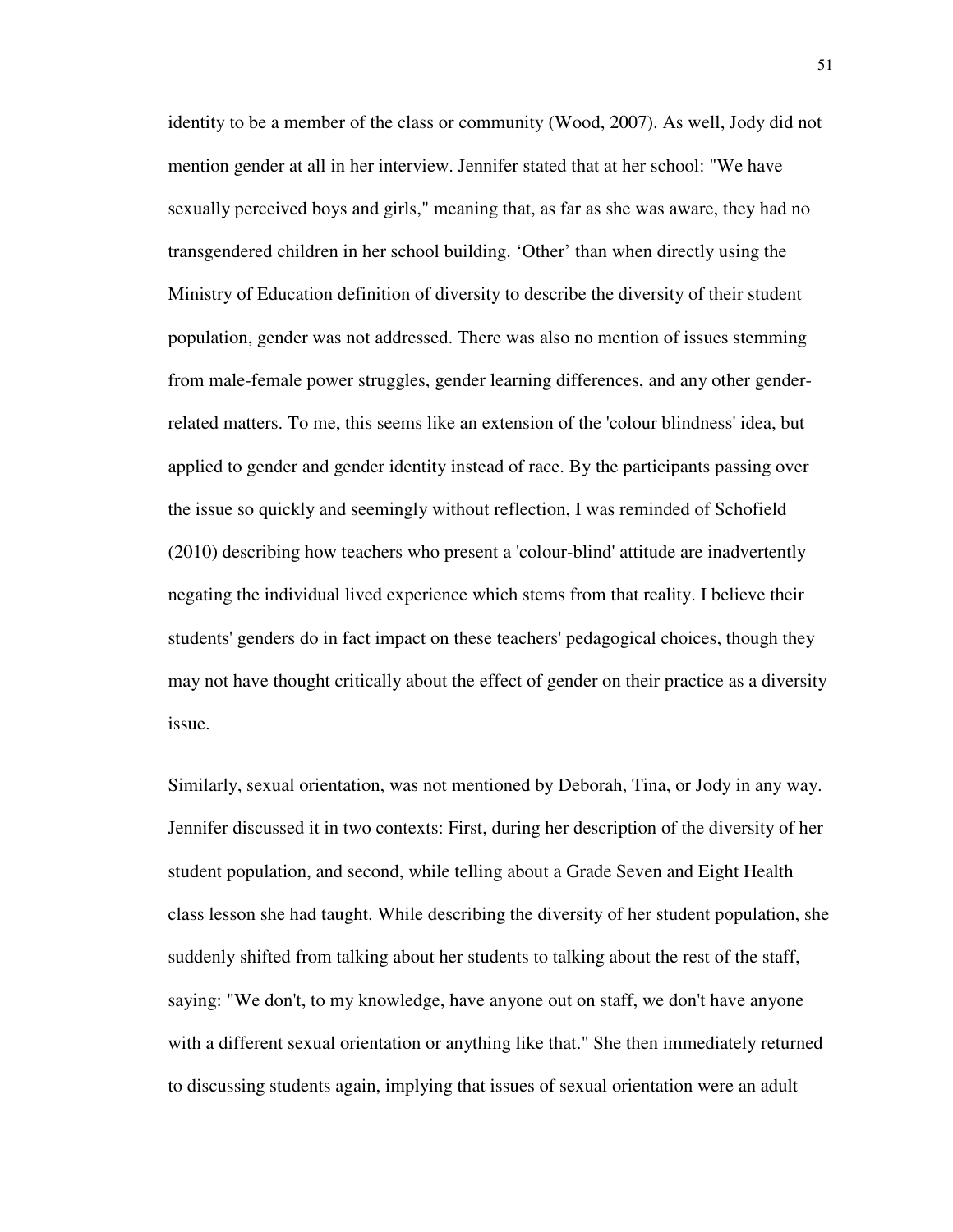issue. Also, I note her use of the word 'different,' meaning non-heterosexual, showing her sharing the normative, heterocentrist stance. This apparent attitude contrasts with the way Jennifer framed her view on LGTBQ issues later in her interview.

When she was talking about the Intermediate Health lesson she'd taught which addressed sexual orientation, Jennifer showed an open mindset, as described by Wood (2007) in the dichotomy of "discrimination defended/criticized" (p. 19). Jennifer is both criticizing and actively challenging the discriminatory attitudes she had observed in her students towards homosexuality. Jennifer explicitly stated that her students had held a normative view, and that she had tried to teach them about homosexuality: "that's not a negative thing, just a difference." In doing so, Jennifer felt she was combatting some of the students' family-learned biases as well as media portrayals, of which she said: "it's getting better, but they [homosexuals] were always portrayed as different, not normal." Jennifer seems to use the word 'different' in this context in conflicting ways, but, despite this language use, does not express homosexuality as a deficiency as defined by Sleeter and Grant (2008) when talking with her students. So, although issues of gender, gender identity, and sexual orientation were not mentioned often by the participants, each time they were brought up, it was also either stated or implied that these were issues more appropriate to address with older students.

# Language and Ethnocultural Background

According to each of the participants, all or nearly all of their students spoke English as their first language. For Jody, who had no immigrant students in her room, this norm was problematic. She believes that their traditional language, Anishnabe, was "something that's very lacking in the community. The language is a really difficult thing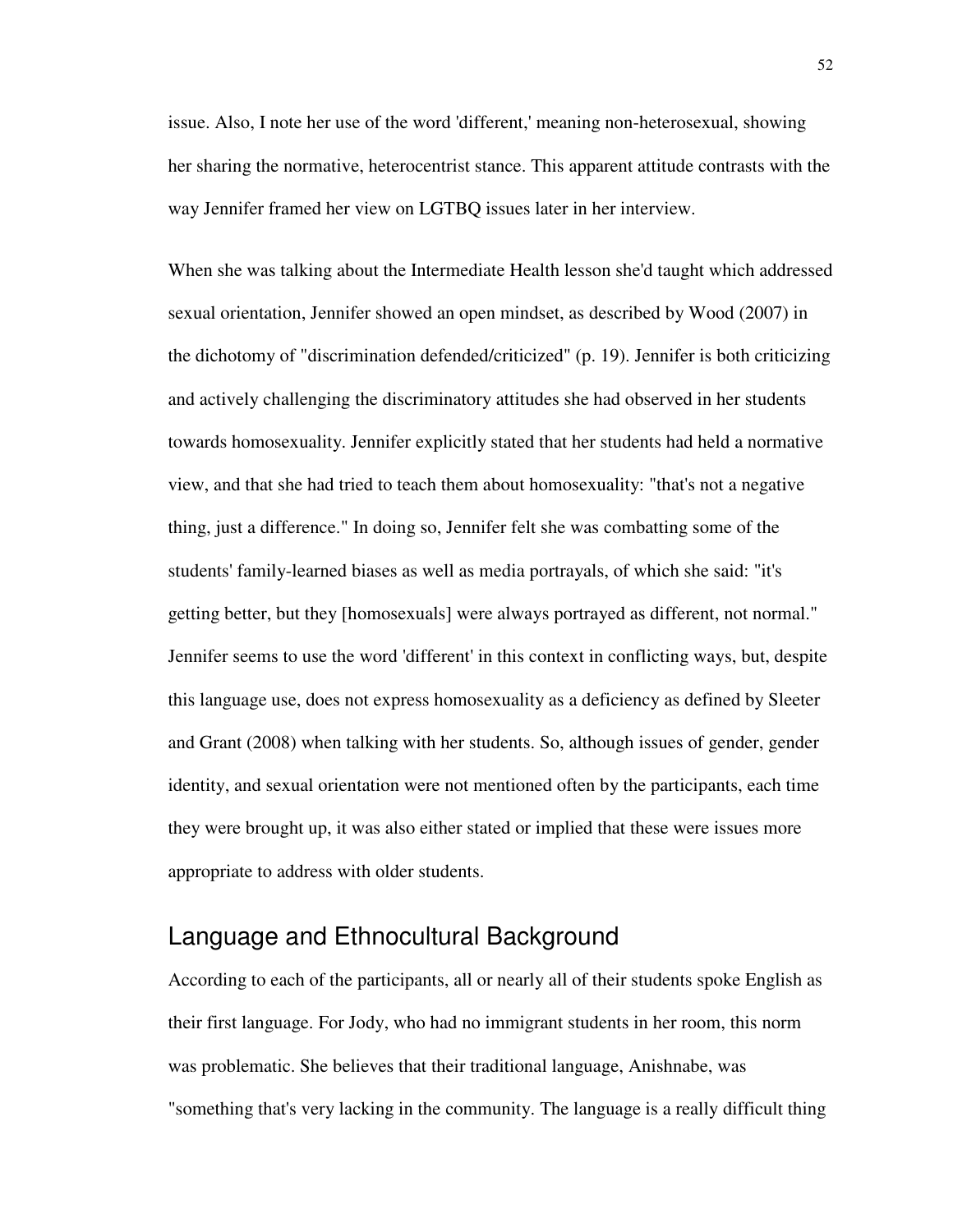for them [the students] to want to use right now, or even to appreciate or understand." Consequently, she tried to incorporate language into natural contexts in her lessons, and encouraged her students by bringing in guests and by going to traditional ceremonies where they could see the value in learning and speaking their traditional language. In this way, Jody was trying to normalize a non-English language, raising its cultural position with her students, to work against a history of outsidership (Gerin-Lajoie, 2008) and the wider cultural norm of English regularly presented to her students outside of school.

For Tina and Deborah, all of their students who were learning English as a second or third language were immigrants who were born outside of Canada. Tina casually mentioned that "there's a few ESL kids" in her school, then never returned to the topic. As a second-language teacher herself, whose main assignment is teaching Junior and Intermediate Core French, a lack of proficiency in English does not hamper the success of students in her classes; perhaps that explains her disregard for this topic. Deborah shared that when she'd first started teaching at her school site, ten years previously, there were fewer students learning English, but that this year she had three in her room. Saying that aloud seemed to surprise her, and she admitted that "I guess I always compare it to the city, and I don't see it that way," meaning that, when she compares her class to classes in the main city in her board, she feels like she has low numbers of English language learners. While Lund (2003) pointed to an institutional attitude in Canadian schools that racism didn't exist, here Deborah was working through an position that student ethnocultural diversity didn't exist. It was not that she didn't see her students exactly, but rather that in comparing the lower levels of diversity in her school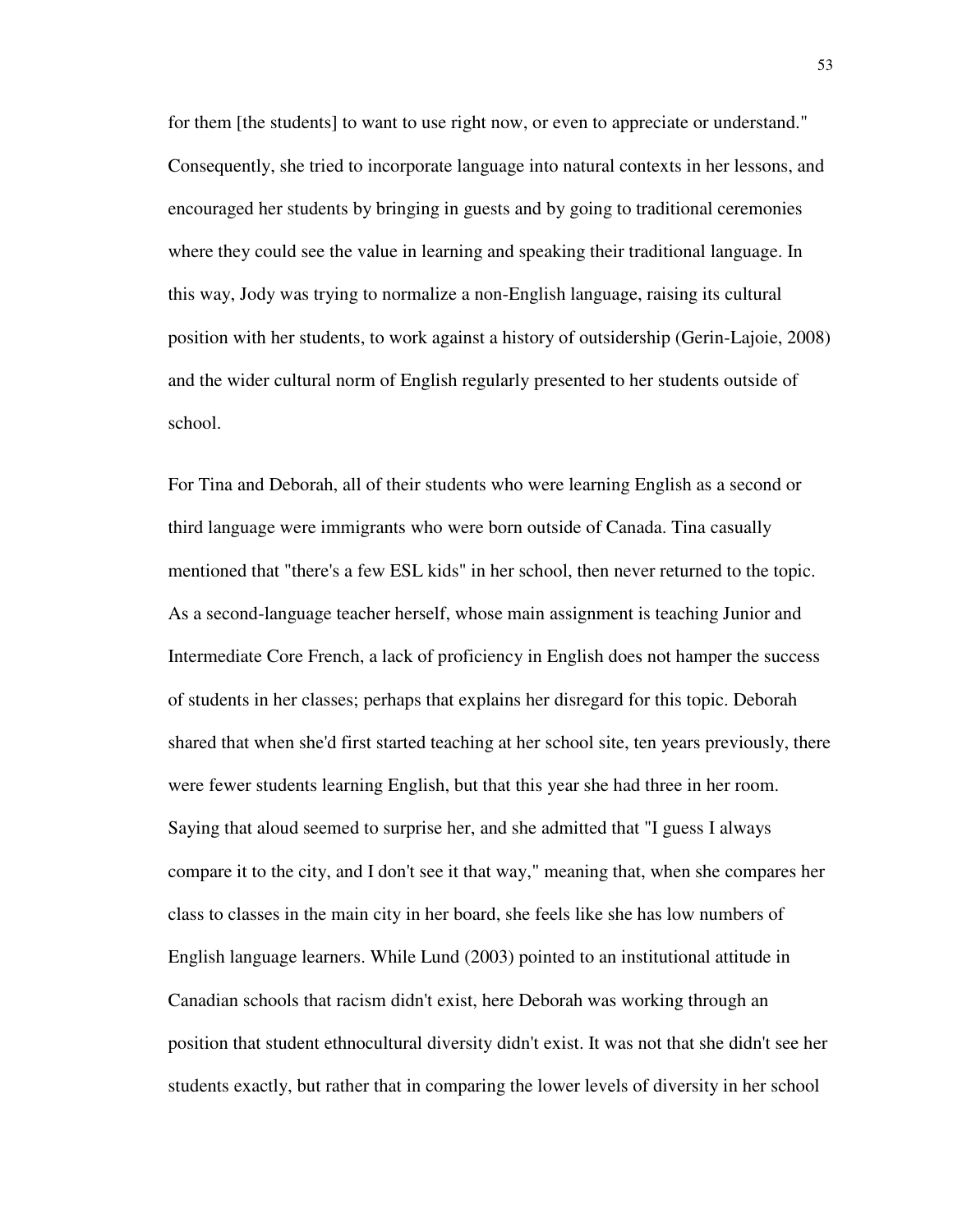with higher ones in the peripheral community nearby, she was downplaying the diversity that was present (Gaine, 2005).

Regardless of having only a few English language learners, Deborah did not present a lack of English skills as a deficit, and neither did her Canadian students. She herself was surprised that her three ELL students - one who had only lived in Canada for three months - were not made fun of, but were instead helped and supported by the rest of their classmates. She shared a possible explanation: The immigrant students had such a different life experience from the rest of her class that her white Canadian students simply could not conceptualize the vastness of the cultural differences, and consequently accepted them. This acceptance and inclusion of these few individuals, however, did not necessarily translate into a wider acceptance of 'Others,' as evidenced in their class discussions. Using Wood's (2007) dichotomy of the 'Other' as inferior/different, the immigrant students were recognized to be different but essentially the same by the Canadian students, whereas people with the same ethnicity and poor spoken English skills but whom the students didn't know were considered to be inferior.

Jennifer noticed a similar trend of acceptance in her school. A family of four children the first immigrants in the school - had moved from Portugal at the beginning of the school year knowing absolutely no English. Jennifer thought that one reason they were all doing so well was because of the other students' attitudes. She shared: "They didn't think of them [the Portuguese students] not speaking English as something that was wrong with them. They took it like: 'Oh, we can be helpful here!'" In a way, it seemed as though Jennifer was expecting her sheltered students to view these immigrant students with a deficiency orientation as described by Sleeter and Grant (2008), as she brought it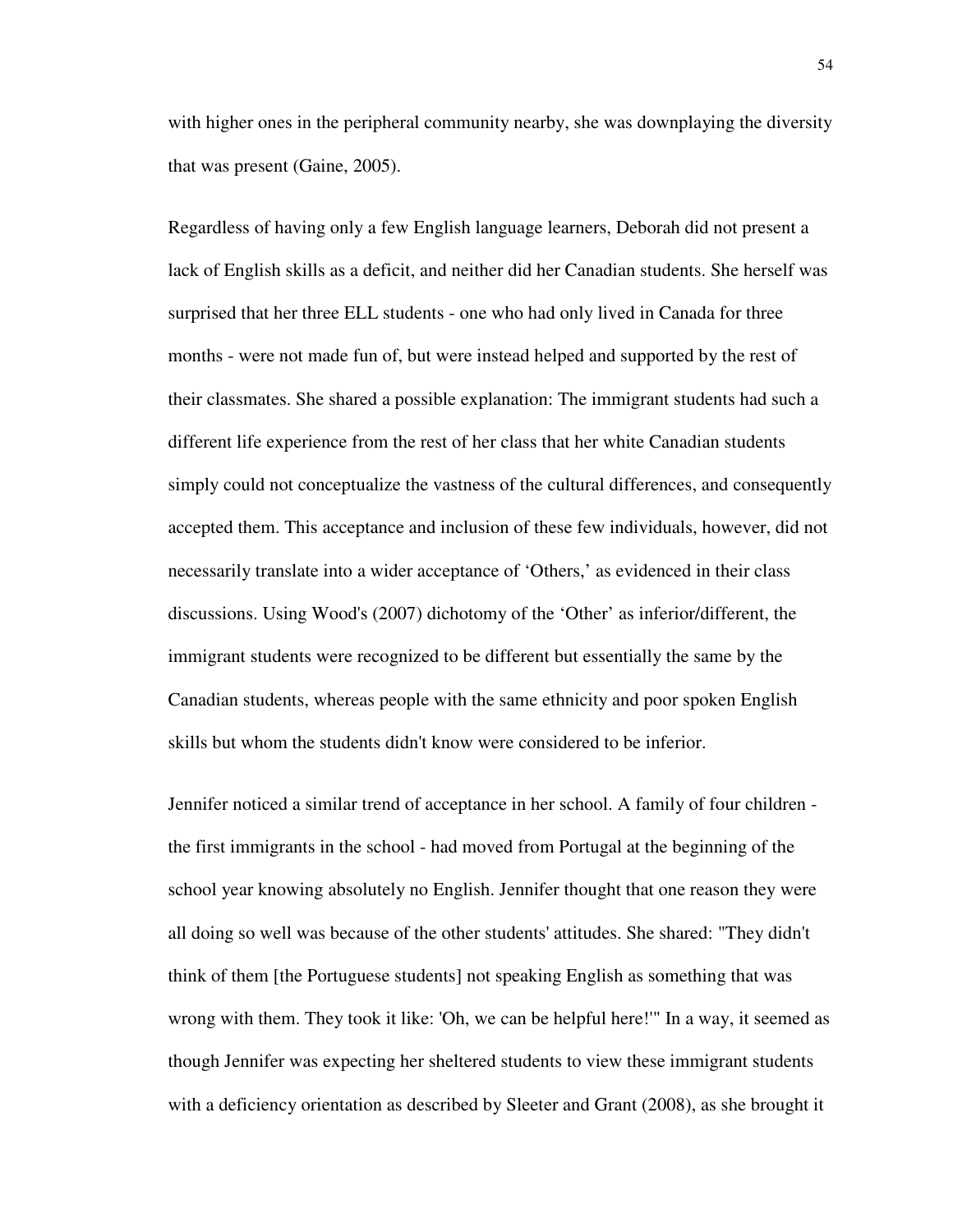up later as well, saying: "[not knowing English] wasn't a sign of weakness or anything like that to the kids, which was very heartwarming to see." Instead, she was pleasantly surprised by their inclusive welcome. Jennifer shared that she would have expected that attitude, and for the Portuguese students to be more comfortable, if they had immigrated to a place in Canada unlike her small-town school community, a larger city like Toronto "where it's not very unusual to not speak English and be from somewhere else." This surprise is just one example of how Jennifer pointed out throughout the course of our discussion the ways in which she felt her students were rooted in the normative culture. I wonder if she notices because she positions herself as an outsider.

Since the vast majority of their English language learners were new immigrants to Canada, Deborah, Jennifer, and Tina naturally connected immigration with ethnocultural difference. As a second-language teacher, Tina regularly creates themed hallway bulletin boards which are labeled with relevant vocabulary words. Tina, who did not elaborate on the English language learners in her school, explicitly and emphatically stated that, since there "isn't any diversity that way," she had no need to teach about any holidays that were not Christian, such as Christmas and Easter, or secularly Canadian, like Hallowe'en. This portion of the conversation came after I asked Tina to imagine what she would change about her teaching practice if she found herself working at a more diverse school in future. She explained that, what she would change was her practice about recognizing holidays.

"If the [increased diversity] was for race or religion, probably around certain holiday times, making the kids feel comfortable sharing about their beliefs and such. So those kids wouldn't feel like they're different per se, but that people would want to know about their culture or lifestyles and things like that."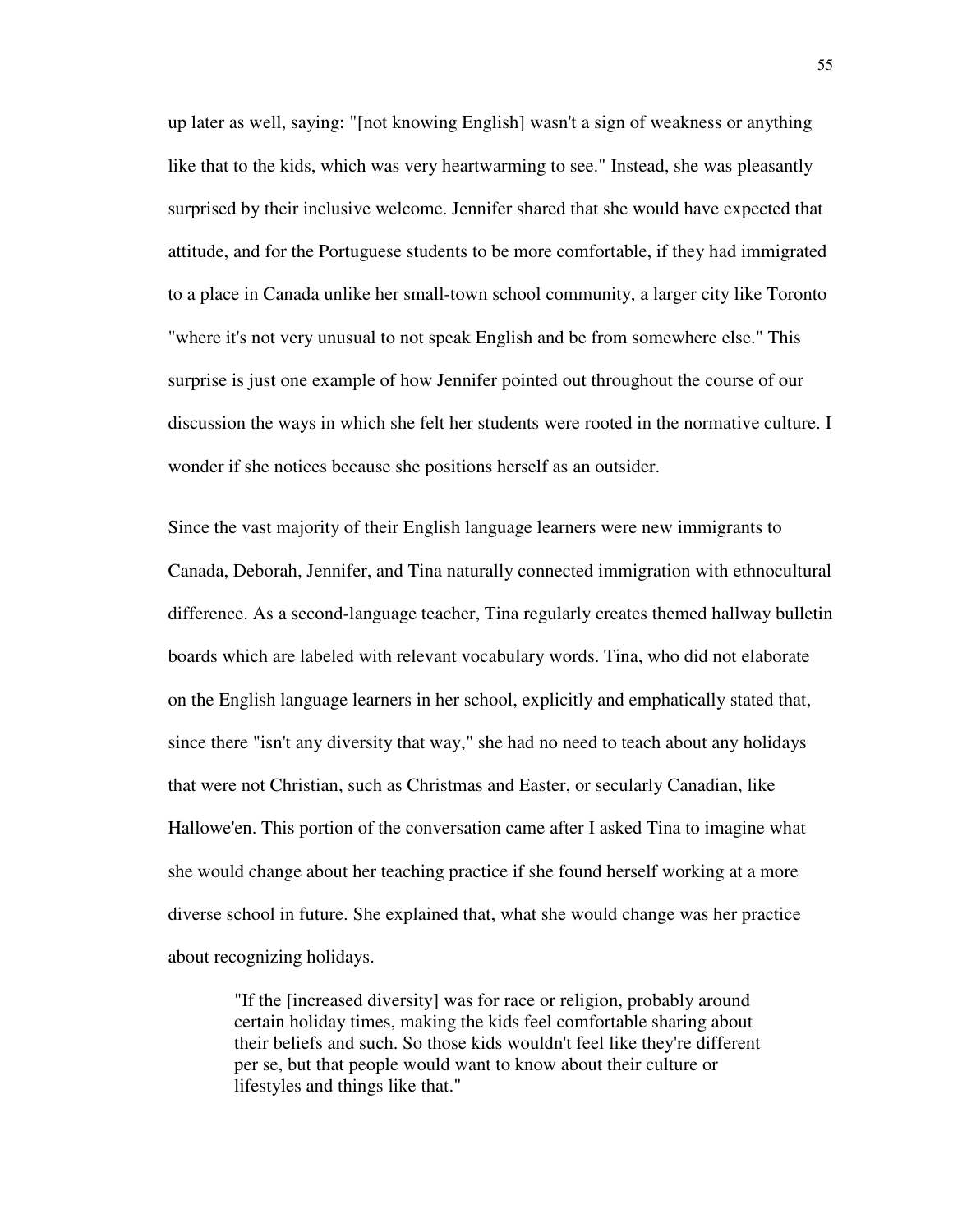By using words and phrases like 'those kids' and 'their beliefs, 'their culture' and so on, Tina is here positioning herself as normal and people with different beliefs - in this case non-Christian beliefs - as 'Other.' So, although Tina does not currently use any of Banks' (1994) or Kumashiro's (2002) modes of multicultural or anti-oppressive education, she could imagine herself working with an Contributions or Additive approach if she saw a need. This needs-based approach to equity education follows what Solomon & Levine-Rasky (2003) said was the main method of diversity education in Canada. Similarly, Deborah remarked that, while her school had called it a "Holiday Hoedown," it was still a Christmas concert in all but name, and that her school still "did Christmas." While we spoke, she laughed nervously and seemed mildly embarrassed that her school was not doing more to be inclusive.

To a greater extent than any other of the participants, Jennifer has more background experience in both living in and teaching in communities with larger amounts of ethnocultural diversity among the student population. She refers to these experiences as reasons why she has a more open, balanced viewpoint about diversity than her students or her colleagues, which she feels differs from the normative Canadian perspective. One experience in particular changed the way she thought about her own beliefs. When she was working in an alternative practicum at an outdoor centre during her Bachelor of Education year, a group of Mexican students was slated to arrive while she was there. In the preparations for their arrival, Jennifer had a certain mental set based on her previous experiences growing up in an area where Mexicans were largely migrant laborers who were seen as in a negative light, living in poverty and taking jobs because they'll work for less than the locals will. Jennifer did not discuss these expectations, and it wasn't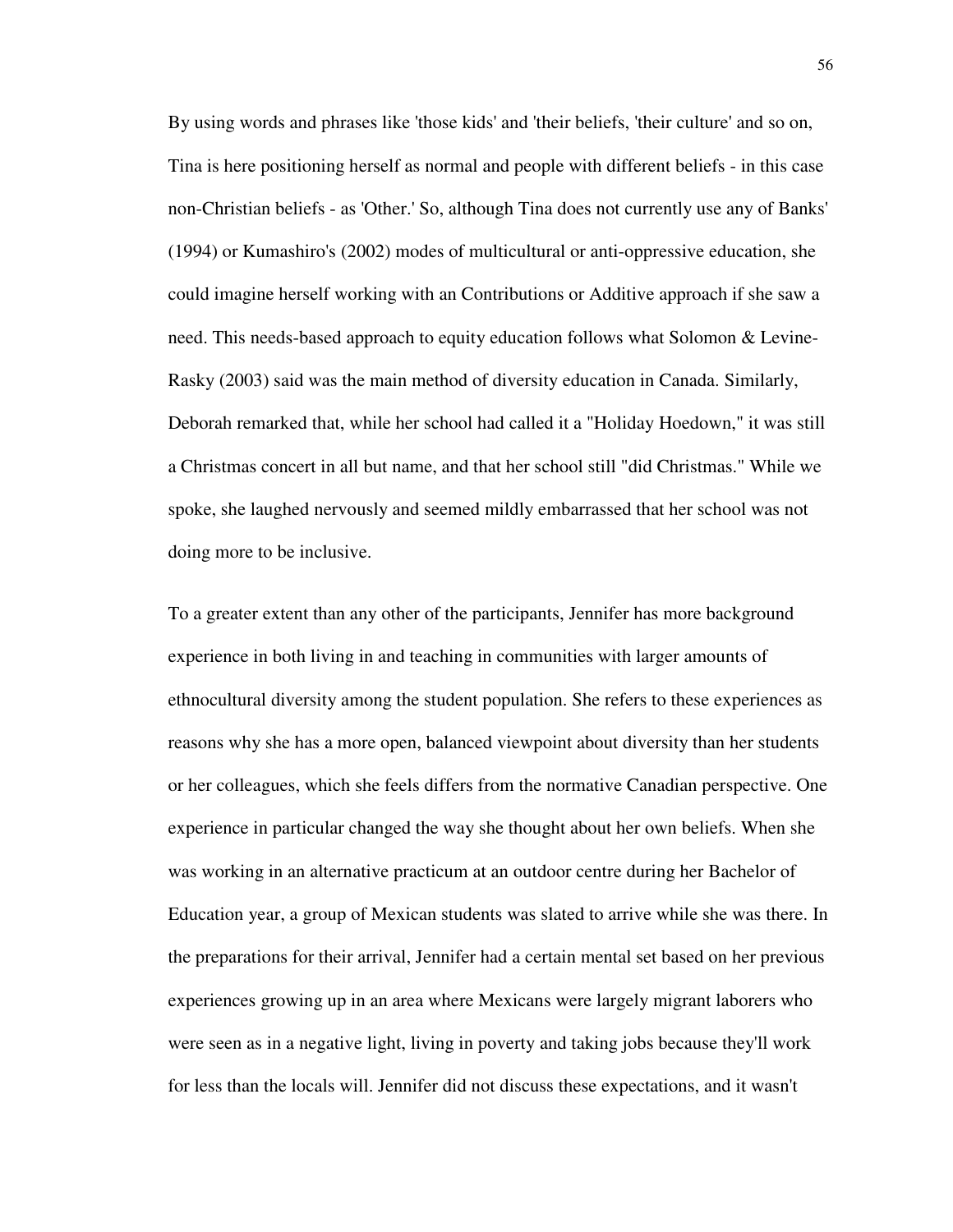until the Mexican students arrived, that she even realized how her thoughts ran contrary to her voiced beliefs about equality. She described the students in this way: "They were from Mexico City, and they were really wealthy, and I was like: 'Oh, wow.' I didn't realize how much bias was in my head about that." In a stereotypical way, she had 'Othered' Mexicans, unconsciously holding a set of explicit, deficiency-oriented beliefs. This realization challenged her sense of herself as a person who believes that "it's not that there's better people or worse people." Jennifer has been open about sharing this experience of her own inadvertent 'Othering' with her students as well as others, attempting to engage both her students and her colleagues in a conversation that, like Kumashiro (2000) describes, is Critical of Privileging and 'Othering', so that they could be aware of their own potential for 'Othering'.

Being located on a First Nations reserve, Jody's small class has no ethnocultural diversity. That said, their culture lies outside of the Canadian cultural norm. Jody, having had the experience of being 'Othered' herself at school both as a student and as a student teacher, works hard to present her own culture as normative for her class, challenging what is represented in the Ontario curriculum, what is unquestioned by many Ontario teachers (Sleeter, 2004). Instead, Jody embeds Anishnabe culture in all aspects of the curriculum: arts, math, language. She said: "They learn about themselves. They learn about their traditions and their culture at the same time that they're learning about everything else." Jody tries to present the world to her class from that perspective, so that they can be "grounded in their own culture before they can really understand others."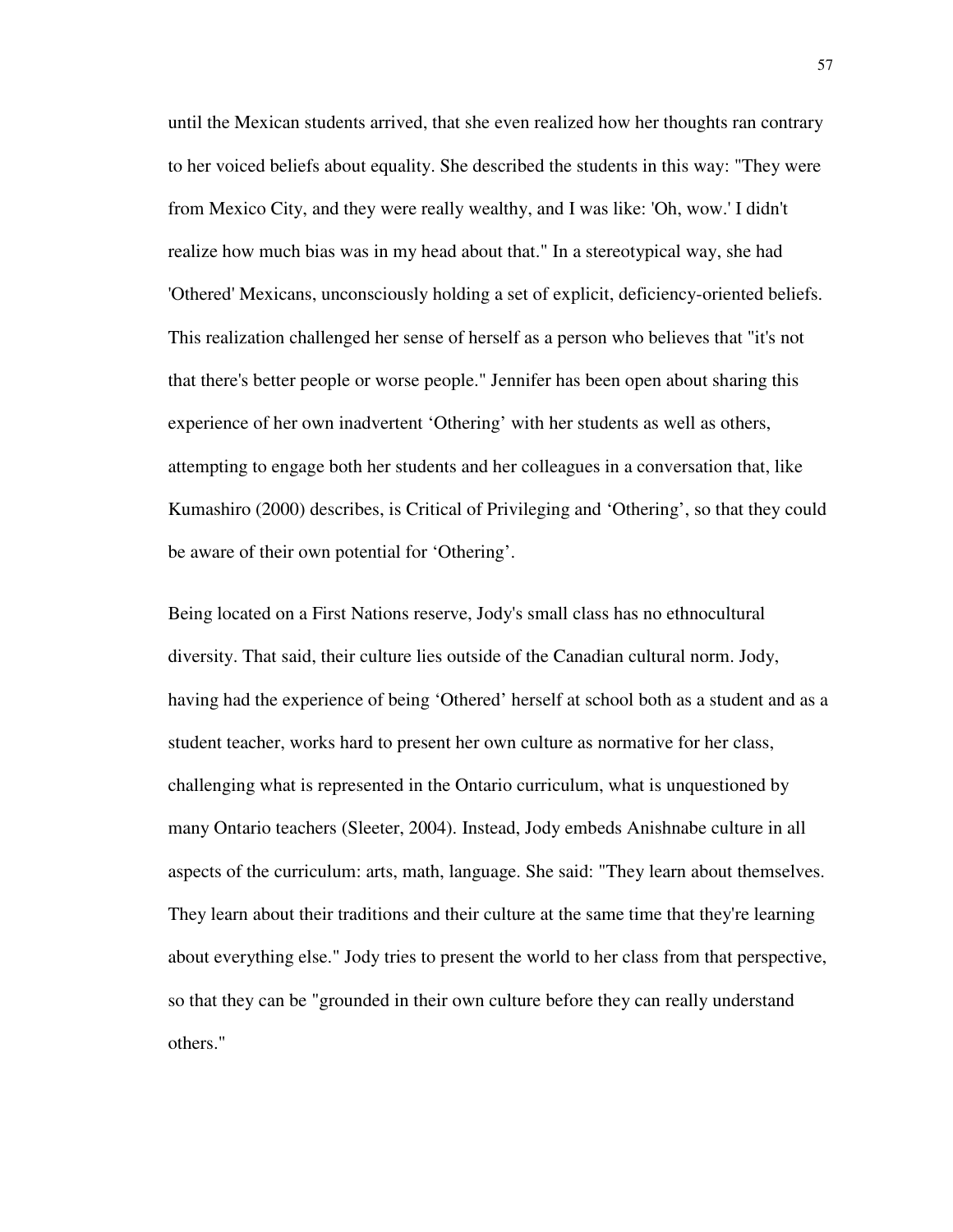### Socio-Economic Status

In terms of socio-economic status, each participant addressed issues of low or unstable financial situations. Jodi mentioned that there were not many opportunities for work on the reserve, and so consequently her community was quite transient, with many people moving to Toronto and other cities to find work. Jennifer's situation was quite different. The closest city to her school site, where she herself lives, is wealthier than other adjacent cities, and she described most of the schools in that area as "socioeconomically they're very homogenous." In this statement, she was speaking from the Canadian normative view (Ladson-Billings, 2001), as she meant that the populations in those schools were well-off. Jennifer continued to share about a demographic shift she was noticing in her school population: a new less-expensive subdivision had been built in her school's catchment area. She had heard several parents make comments with a deficiency orientation as described by Sleeter and Grant (2008) about students from that neighbourhood: "Implying that they don't have as much money and that the kids aren't well-behaved because they're from the subdivision." When asked if she had noticed anything different about the children from that subdivision, Jennifer gave an embarrassed laugh before saying, "Yes. And that's why I feel like 'oh, but you can't [make those sorts of assumptions].' None of them are horrible kids, but they stand out in the population because of the population that's there." Here, Jennifer admits that she herself holds a deficiency orientation for the students who come from a lower socioeconomic background; however, she felt uncomfortable and slightly ashamed for holding that belief. Jennifer went on to give several reasons why she thought these students from that less-expensive neighbourhood were not as easily accepted as the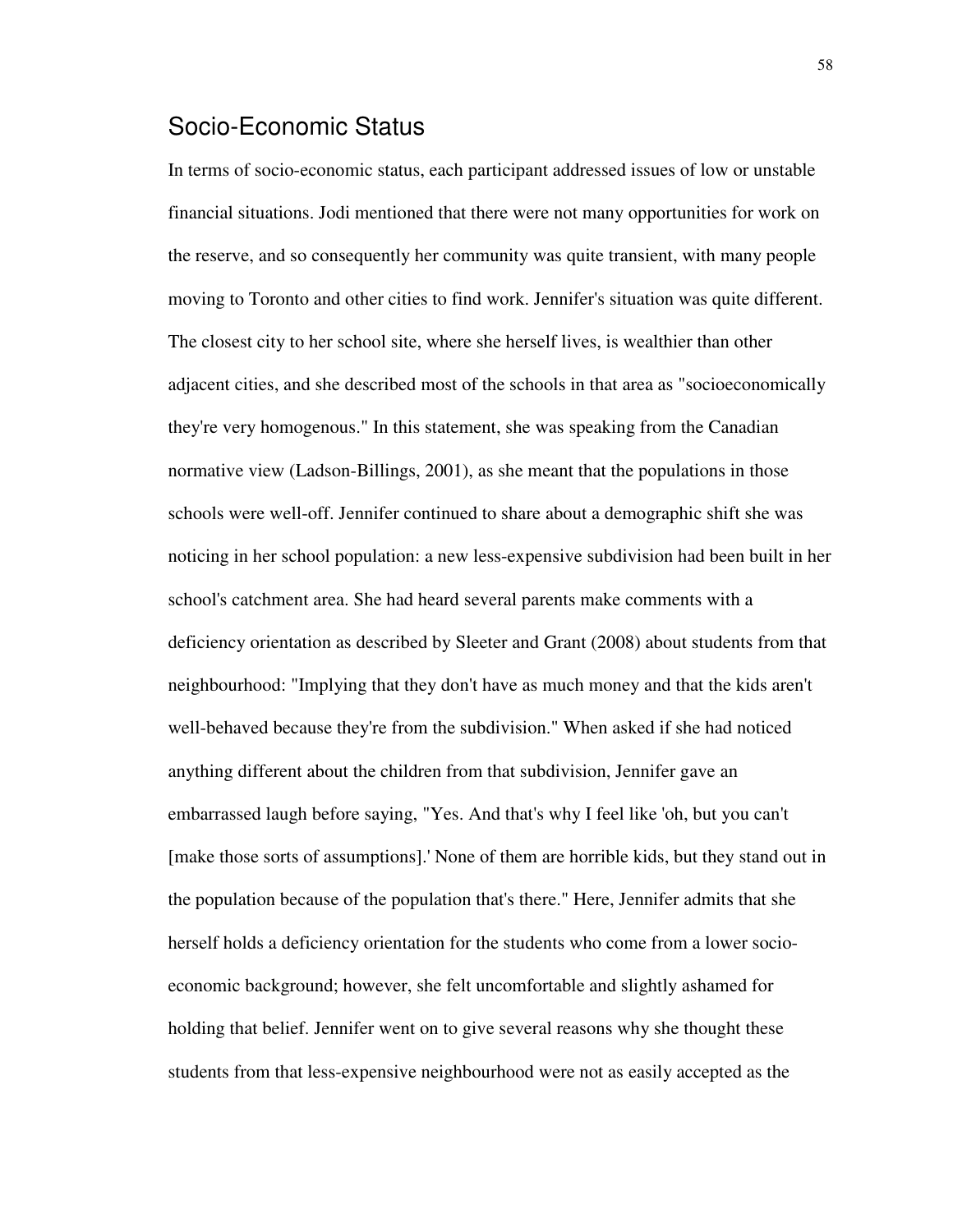immigrant students, including clothing, lunches, and household discipline, implying that the students were not up to the standards of her school in those three areas.

Tina herself held a mixed message about the socio-economic status of her student population. She sometimes described her school as mixed income, saying that the students were "coming from different levels of income in the home," but sometimes as high-poverty, saying that the school "would relate to some of the poorer areas of Toronto, or maybe far up North." I wonder if she conceptualizes the socio-economic status of her student population as diverse, or rather non-normative, and therefore different. From a deficiency perspective, Tina also connects her students' low-income status to low levels of parental support, and consequently diminished social skills and poorer attitudes towards school in general. When she was describing what would be different about her teaching if she taught in a school that was less diverse, she said, "I'm thinking there might be more parental support, and then more interest from the students in their own work, better grades all round, because they're [the students] are going to care," and that she wouldn't have to spend as much time on community-building activities, since they would have those kinds of social skills from their home backgrounds. Tina conceptualizes the other using a closed mindset, as described by Wood (2008), along the dichotomy of "inferior/different" (p. 19), making assumptions about students and families with a comparatively lower socio-economic status that imply their inferiority on other metrics that do not directly correlate with their finances.

Deborah's perspective on the socio-economic status in her school is similar to the mixed perspective of Tina. Deborah reflected: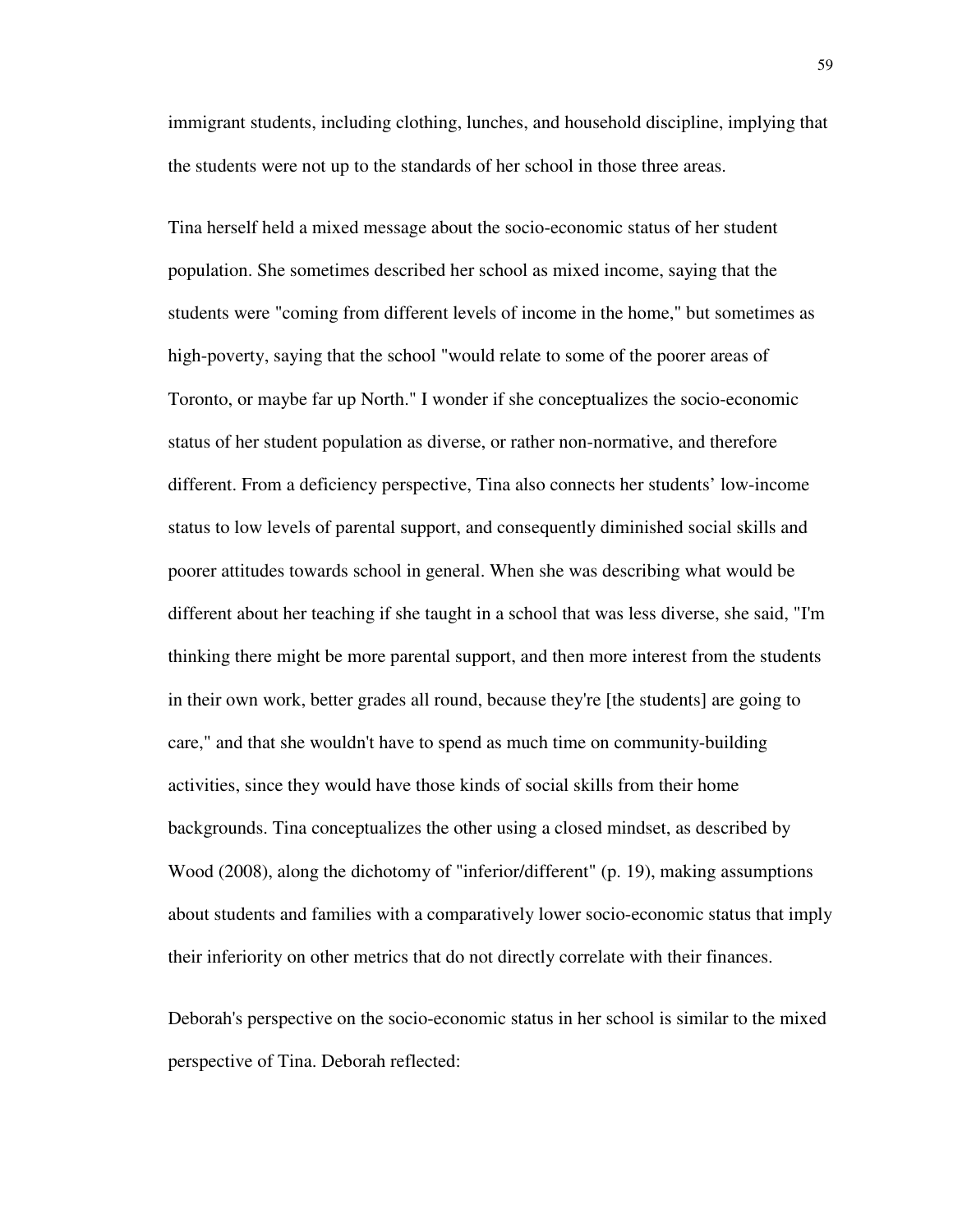I often think we're on the lower end of the totem pole, economically, and yet we have some very well-to-do families, so we run the gamut. But I think our majority are definitely low.

Again like Tina, Deborah declares that the majority of her students come from low income households, yet sees this 'majority' as 'diversity,' which I believe is a function of the non-normative status of low income. Furthermore, the order in which Deborah positioned her responses on the topics of family income and student behaviour implied that she in some measure connected her students' poor social and behaviour skills to their low socioeconomic status, a deficiency orientation.

# Diversity of Physical and Intellectual Ability

None of the participants' schools had any visible diversity of physical abilities, as far as they knew, so this aspect was passed over quickly. In contrast, all four participants spent the bulk of their time during the interviews discussing what they perceived to be the variety of intellectual abilities of their students. The participants tended not to use the language of 'intellectual' abilities, but instead favoured phrases like 'learning styles,' 'learning needs,' and 'mental health needs.' Hutchinson and Martin (2012) caution teachers against slipping into the easy use of deficit language when discussing the learning needs of their students. Although this shorthand way of speaking is part of the common teaching vernacular, none of the four participants presented a deficiency orientation when talking about their students with exceptionalities. For example, when Jody was discussing her class's intellectual diversity, she stayed away from deficit language by putting the student first and the need second, using phrases like: "Student has a central auditory processing disorder" instead of naming the disorder first or referring to the student directly by their disorder. Jennifer used similar phrasing when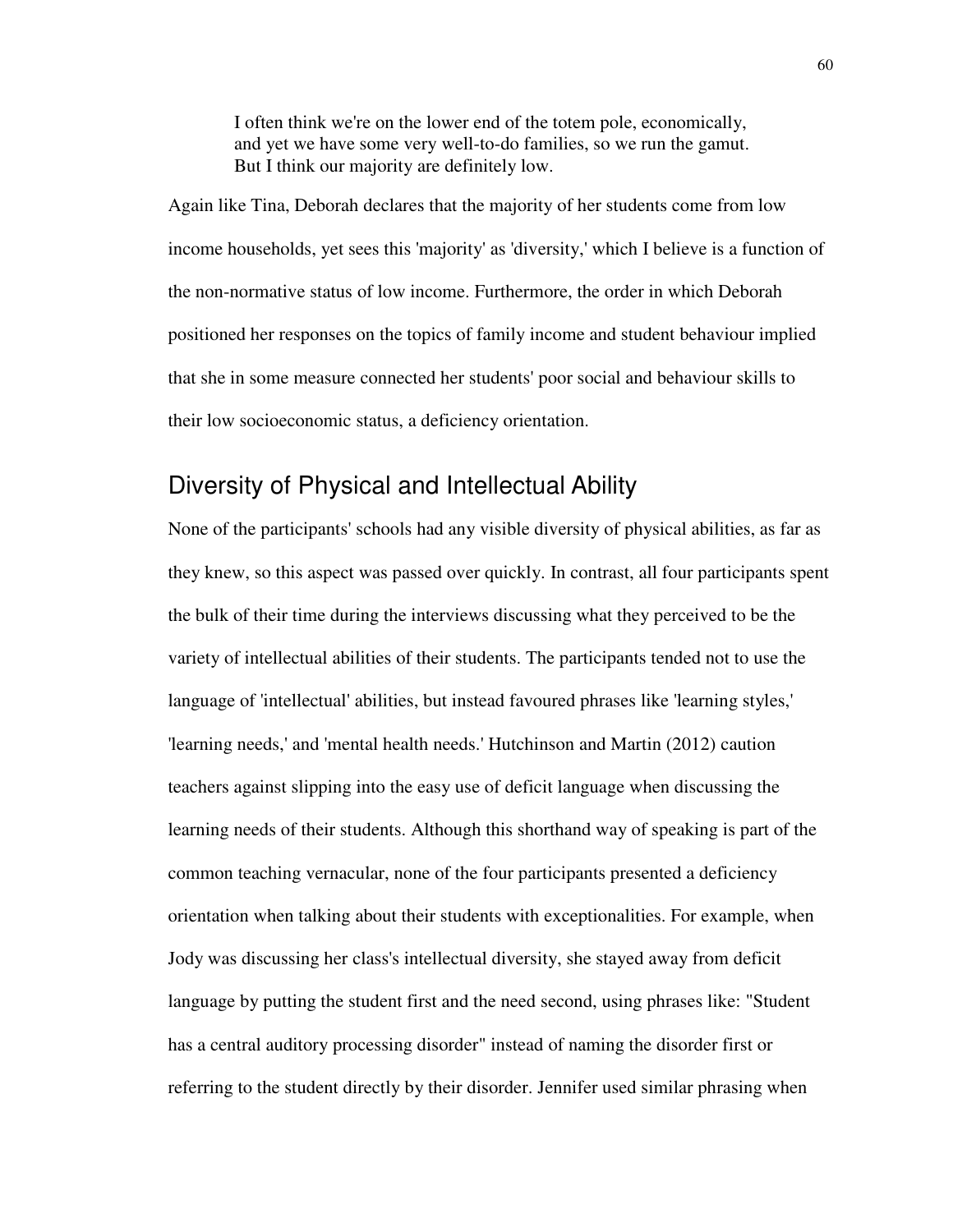talking about a kindergarten student with several challenging special needs; she also emphasized how good it was for the rest of the class to have experience with him, so they can "recognize that you communicate in a lot of other ways other than verbally to people." I think it is telling that Jody has earned all three parts of the three-part specialist Special Education additional qualification, and Jennifer and Tina both have Part One of the same qualification. Deborah is the only participant who does not have recent, formal training in Special Education; however, she does have almost five times the amount of teaching experience of any of the other three, and has recently participated in co-training in Special Education assistive technology along with one of her students. Perhaps this combination of experience and training has increased the sensitivity of all four of these teachers in this particular area.

### 'Colour-Blindness'

The participants tended not to see ethnicity as being problematized at their school, as it is in larger district school boards like Toronto (TDSB, 1996). Therefore they did not feel the need to explicitly address issues of ethnicity with their students, a position shared by many Canadian teachers according to Solomon & Levine-Rasky (2003). At the same time, three of the four did not use language that suggested they took on an active position of 'colour blindness,' Jennifer made one comment which hinted at her holding a colour-blind attitude, saying that she had taught a lesson with the specific goal of helping her students to "recognize that they're all people, that they're all the same." This comment might be seen as an example of the 'variety perspective' described by Dei, James-Wilson, and Zine (2001), where differences are recognized, but sanitized in a context of similarity. This lesson, however, was designed around the issue of socio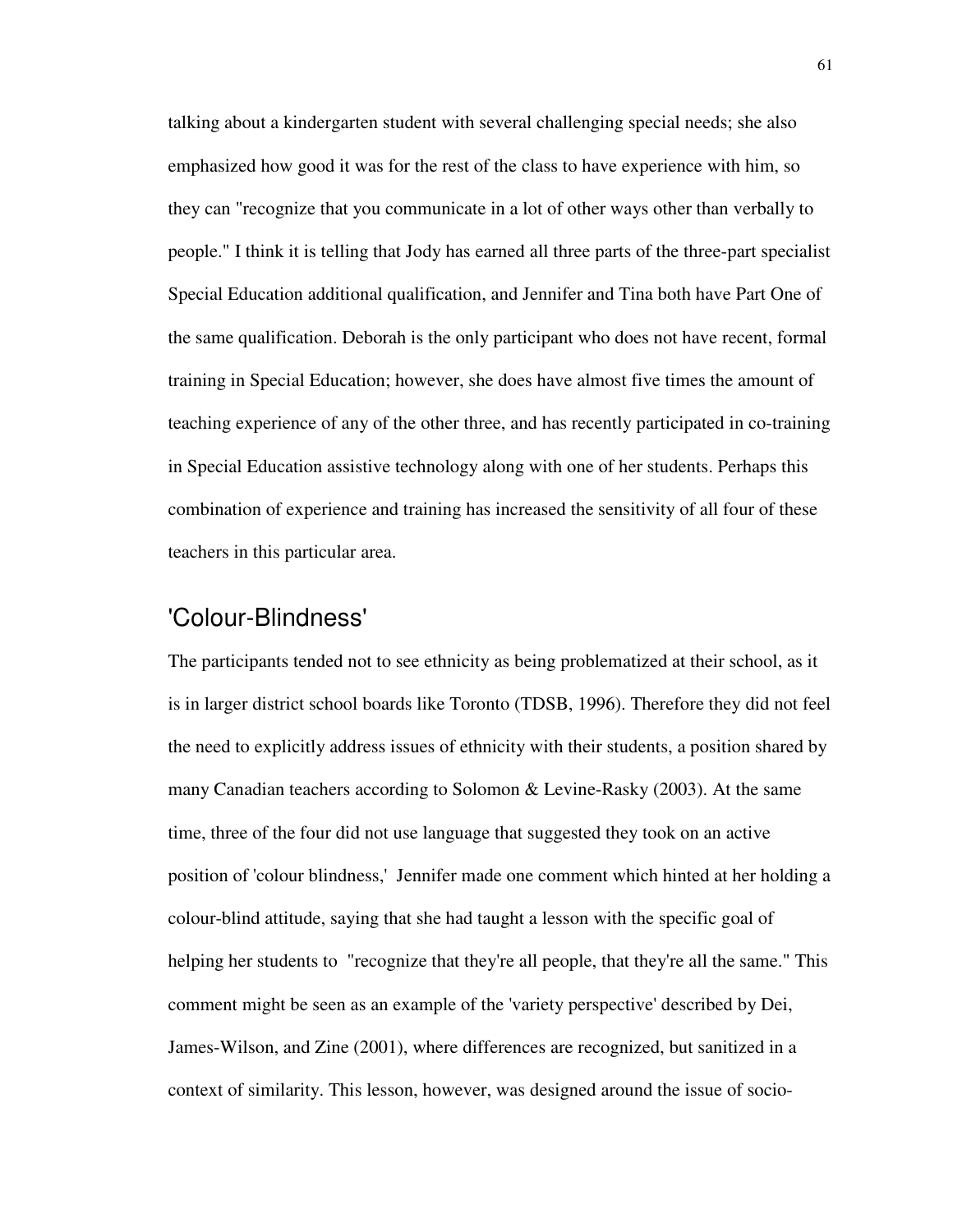economic status, not ethnicity. As well, Jennifer had felt this idea of 'haves' and 'havenots' was one her students needed to spend time discussing, in the context of removing an existing deficit orientation that she had observed in her students regarding family income levels.

Two participants, Jennifer and Deborah, seemed surprised by their students' attitudes about ethnicity. From the teacher's perspective, the students seemed to be colour blind. When Jennifer was sharing about the more-diverse school she'd taught in previously, she explained that "Ethnicity didn't appear to be an issue with the students." Her tone showed that she'd found the lack of racial tension in their interactions surprising, and gave the example that when the students picked on each other it never seemed to be along racial lines. Instead, some students "would almost joke about their ethnicity, and be like 'Well, I'm like that because I'm Philipino," positioning their difference as a mild benefit. Jennifer also included the other teachers on the staff in this discussion. She talked about their weekly Intermediate team meetings, and how she'd expected racial issues to surface. Instead, she shared:

More often than not the students brought up to 'keep an eye on' were white kids who were just part of the diverse population, but it wasn't that they were being picked on because of their ethnicity. It was just whoever or whatever the situation was with that particular student.

Using Wood's (2007) language to describe her school culture, hostility toward the other was seen as neither cultural nor problematic, but rather nonexistent.

Deborah described a similar situation at her low-diversity school site. The students don't use ethnocultural differences as ammunition when disagreeing. She explained it by saying: "They can fight amongst each other, but it's not because of what colour they are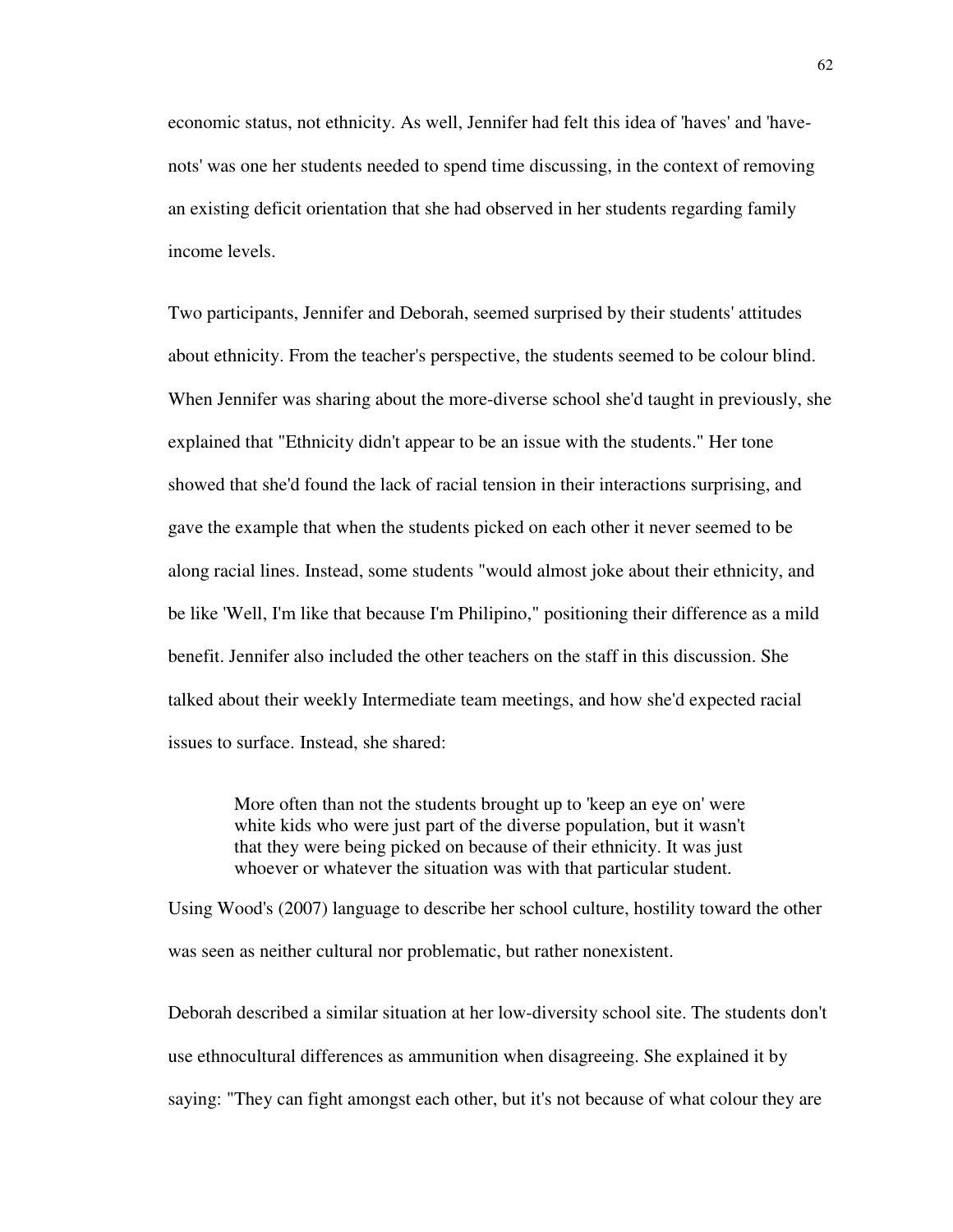or what their religion is." Deborah's tone expressed surprise, verging almost on disbelief, that even her students who were, in her opinion, socio-behaviourally immature and challenging, did not use the seemingly obviously differences between themselves and the English language learners as fodder for teasing or bullying. At Jennifer's current lessdiverse school site, she reported that same trend of student colour-blindness. When an immigrant family moved to the school, "they were embraced by the student population" and, despite not speaking English, quickly made friends which have lasted the entire school year.

Deborah attempted to explain her students' behaviour, by suggesting that the immigrant students were seen by her white students as "so different that [her Canadian students] can't relate." Consequently, it was somehow easier for the white students to ignore the differences rather than point them out. I noticed that Deborah used this language of having great 'differences' between the different ethnocultural groups that she does teach, and yet she didn't directly address those differences with her class. In fact, part of her surprise at how easily these two Korean immigrant students were accepted by her class was because she had not needed to have a discussion about their "accents, culture, where they came from, how to make them feel welcome - no." In short, she had expected her students to require teacher guidance and direction about how to accept and include these new students, because they were so different, and yet they hadn't. Again referring to Wood's dichotomies (2007), the Canadian students did not see the others as inferior, but as merely different. Because the students weren't having any problems and hadn't needed a discussion in order to behave kindly, Deborah therefore didn't have the discussion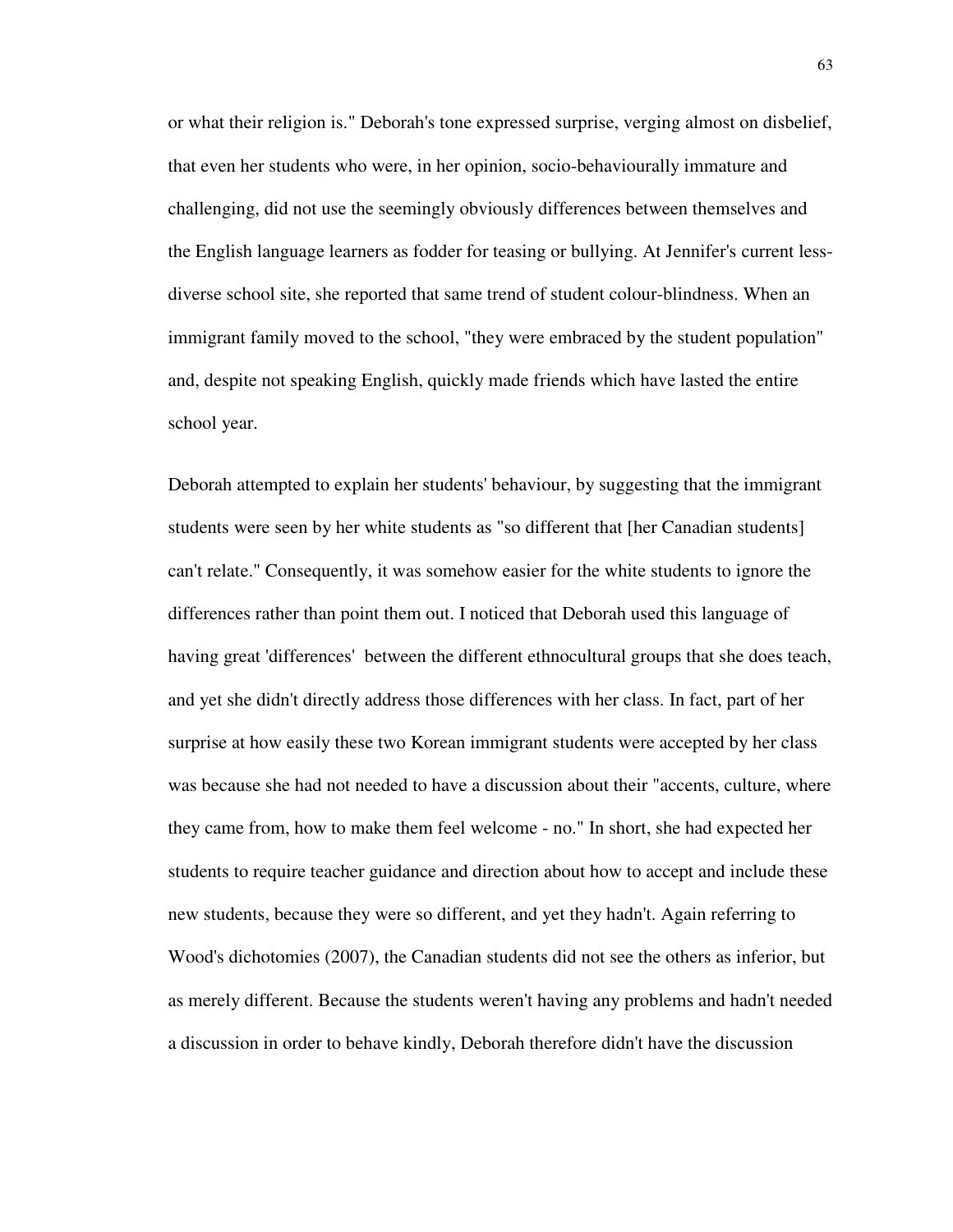about their differences at all, which is a typical course of action for Canadian teachers, according to Solomon and Levine-Rasky (2003).

While Jody did not have the opportunity to address ethnocultural differences within her class, since her students all share the same ethnocultural background, she had the explicit goal of helping her students learn to navigate the differences between cultures. She shared that much of her teaching about equity focused around lessons that left her students "better able to understand the differences between them and other people, but to also learn to appreciate other cultures as well." Once again, Jody was using Wood's dichotomy of inferior/different, working to help he students see the 'Other' outside of their small community as something different to be appreciated.

#### **Conclusions**

To the teachers involved in this research, the word 'diversity' held multiple meanings. Prior to participating in this research project, their main conceptualization of the term 'diversity' was to mean 'ethnocultural diversity,' specifically covering ethnicity, traditions, and religion. During the course of their interviews, they were given both the time and the need to consider the Ministry of Education's multi-faceted definition of diversity. This experience caused them to then use the word diversity in a wider sense, and apply it to a form of diversity they were already, as teachers, more familiar with: diversity of intellectual ability. If the teachers had not been working from this narrower definition of diversity to begin with, they may not have even seen themselves as eligible to volunteer for this study, since each of them, upon reflection, decided that they worked with a more diverse group of children than they had previously believed.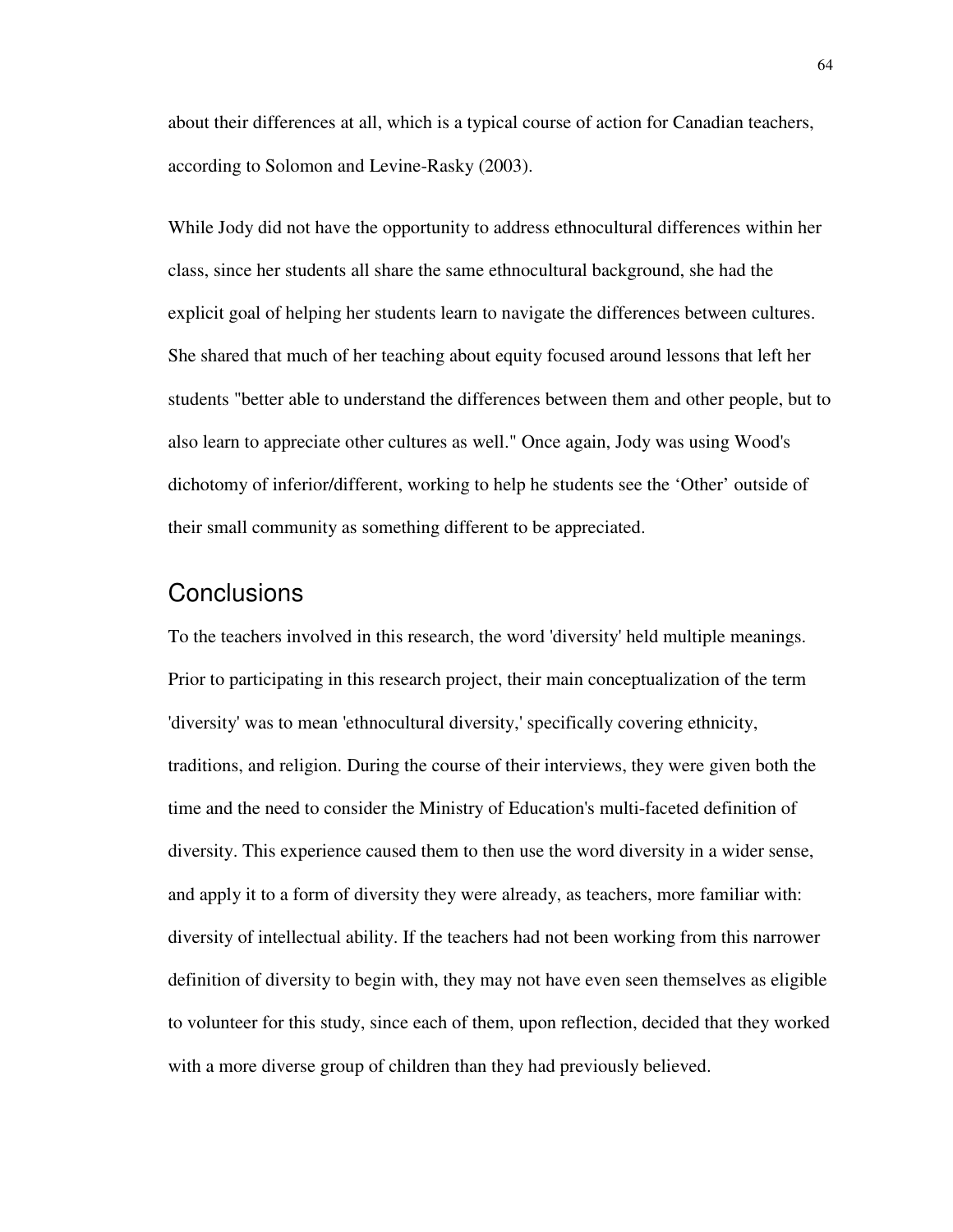# Chapter 5 Data Analysis – Teacher Practice

Teachers make a series of pedagogical choices each day, ranging from explicitly planned lessons, book and media text selection, and impromptu 'teachable moment' opportunities. This chapter focuses on an analysis of teachers' reflections and discussion of some of the specific pedagogical actions they have taken to address issues of diversity, equity, and inclusion in their classes.

# Applying Banks' Analytic Framework

Following Banks' (1995) continuum of multicultural education, in this section I seek to identify examples of the participants' teaching practices which represent a particular pedagogical approach to multicultural education. I first deal with examples from participants that are representative of a 'Contributions' approach'. This analysis of participants' reflection on their pedagogies is followed by subsequent sections which focus on 'Additive' and 'Transformational' approaches.

# Contributions Approach

The participants indicated that they were drawing on the contributions of individuals and cultures outside of the normative culture, in an attempt to challenge the ethnocultural norm.

All of the teachers identified examples of their teaching practices which involved a focus on non-normative ethnic or cultural contributions to society. Although the deeper intention of the lessons may or may not have been to increase student understanding or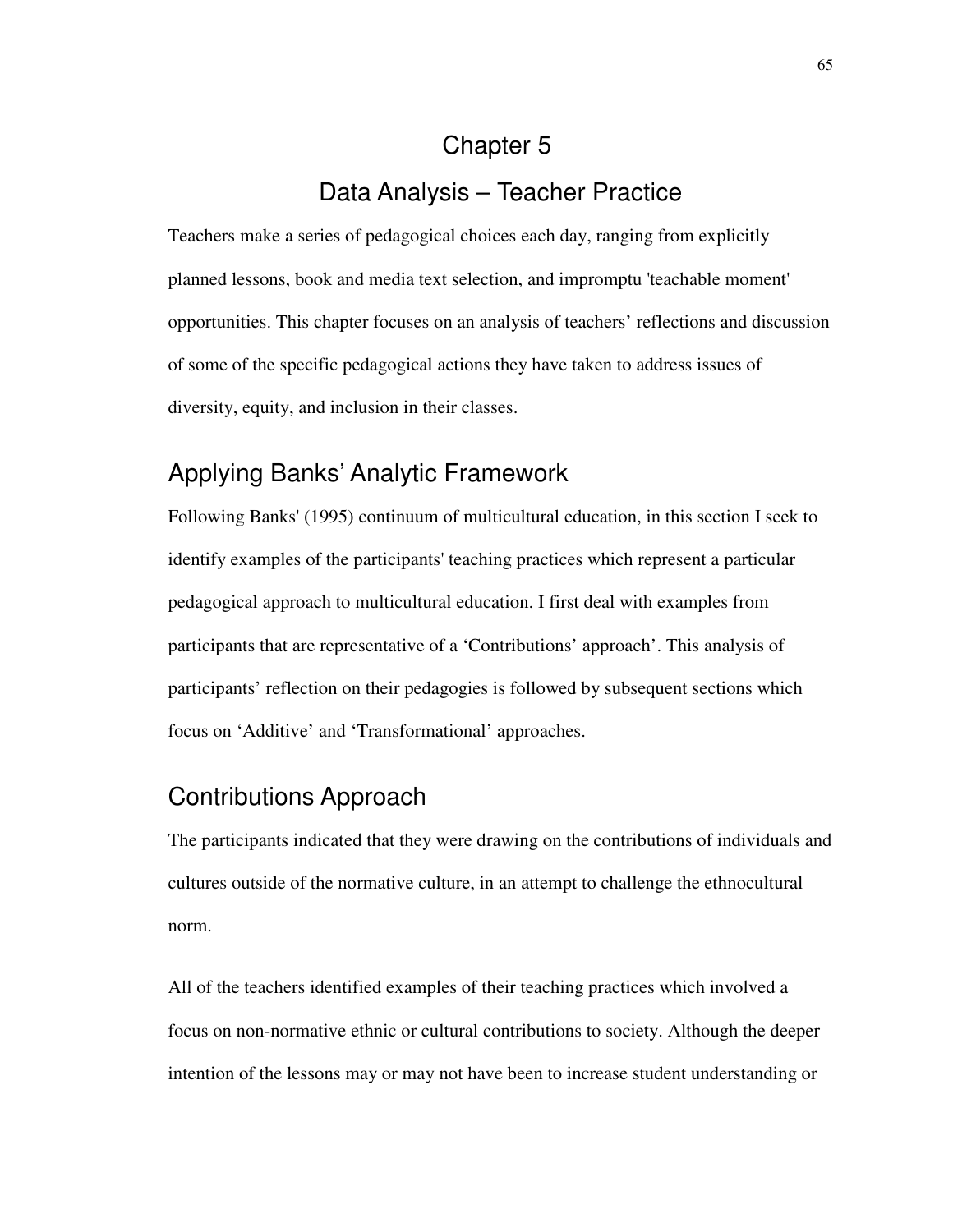awareness of equity, the participants still made pedagogical choices that they had considered to be motivated by an equity focus.

As a Core French as a Second Language teacher, it seemed natural for Tina to have shared a particular pedagogical choice that focused on French cultural contributions to society. Although she shared several in-school examples of ways that she highlighted Canadian and international French culture, including student-directed research projects, and teaching plays from cultures around the world, while embedding mini-lessons which gave details about those cultures during those units, one out-of-school field trip example stood out from the rest. Tina selected forty-five students from across her Junior and Intermediate classes that had demonstrated both an interest in the French language and the aptitude necessary for the field trip's challenge. Students spent the day out interacting solely in French. The students took a bus to a small city about an hour away from the school site, and watched a special screening of a movie in French at the local movie theatre, followed by lunch at a French restaurant. They had to order in French, and were expected to converse in French as well. Tina is not Francophone herself, and learned French as her students do: through the public school system. She shared that, as a high school French student, she had taken a similar trip, which had made quite an impact on her. She hoped that this trip that she had organized would be as memorable for her students as her own trip as a student had been for her.

When talking about some examples of influences on her pedagogical choices, Deborah discussed the way she touched on different ethnocultural celebrations throughout the year. She said: "We can talk about those, when the calendar comes up. And the principal's really cute: He'll say 'Happy Hanukkah' [on the morning announcements] or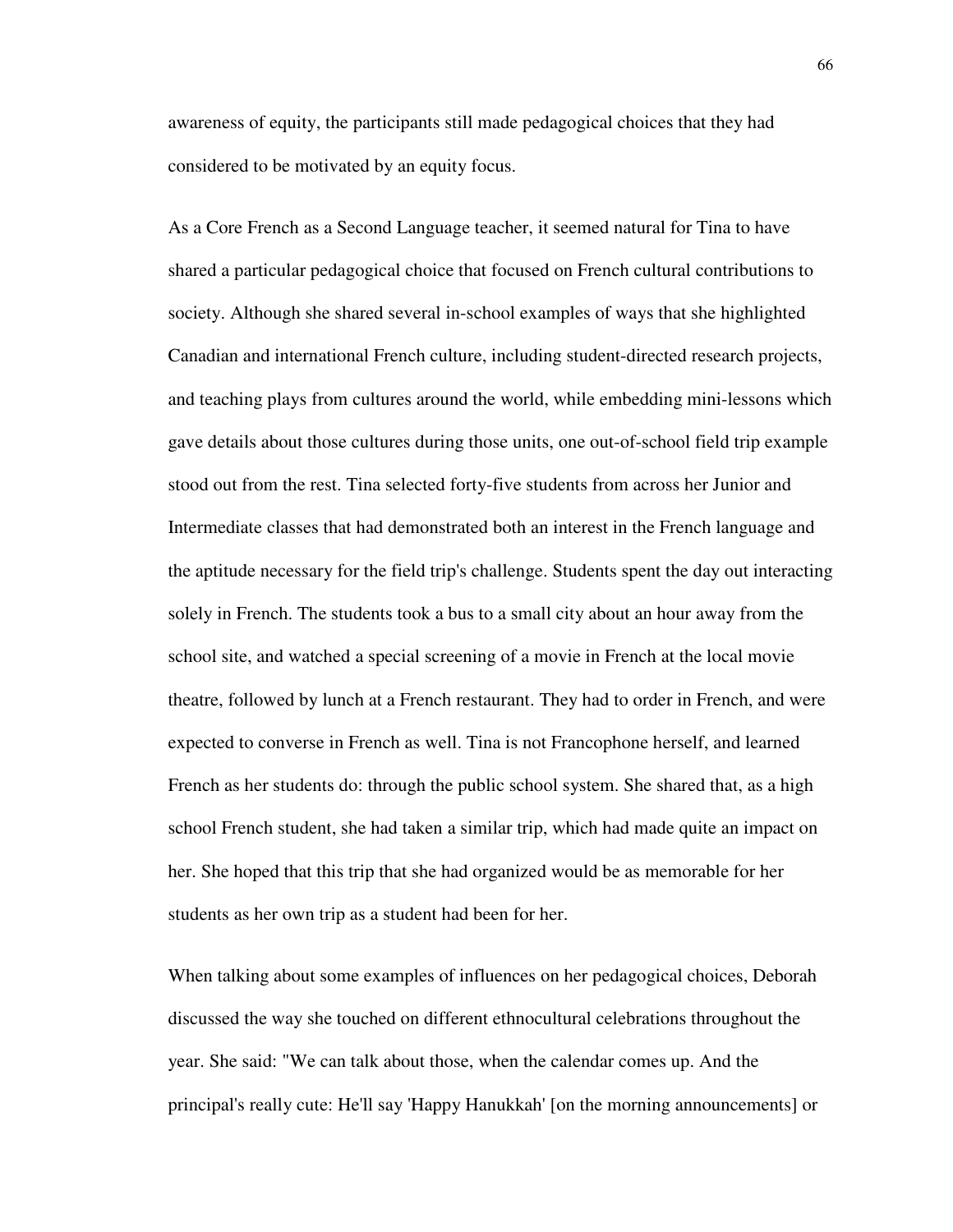whatever. We can talk about it those little ways." By using the phrase 'little ways,' Deborah seemed to be acknowledging that focusing nearly exclusively on the surface level of multicultural celebrations, without touching on the deeper significance of the holiday, diminishes the status of 'Othered' cultures in her school. Furthermore, as Banks (1994) explains, this sort of pedagogy does nothing to challenge the larger curriculum choices to reflect an integration of diverse perspectives throughout the curriculum.

Continuing on this subject, Deborah expressed regret about how the lack of ethnocultural diversity in her classroom, coupled with her students' generally impoverished understanding or awareness of non-normative cultures, meant that their classroom discussions on topics like this were unfortunately narrow and shallow. She rhetorically asked: "Where's my Jewish kid? Let's talk Hanukkah!" From this quotation I infer that Deborah was wishing that she had a need, and in some ways the ability, within her class to address a greater diversity in a way that could feel real and relevant for her students. For her and her class, the 'Other' was something separate and apart from them rather than a part of their everyday lived experiences in this predominantly white school community (Wood, 2007). However, she wished that she had the student resources – students from diverse ethnic and racial backgrounds – so that she could use their diversity, as Dei (1996) challenges, as a pedagogical resource to more immediately and meaningfully address the issue of diversity.

## Additive Approach

Jody, the teacher who identified as Anishnabe, adopted more of 'Additive' rather than 'Contributions' Approach (Banks, 1994). As a multigrade teacher, teaching Grades Two through Five in one classroom, she indicated that she had to be selective about how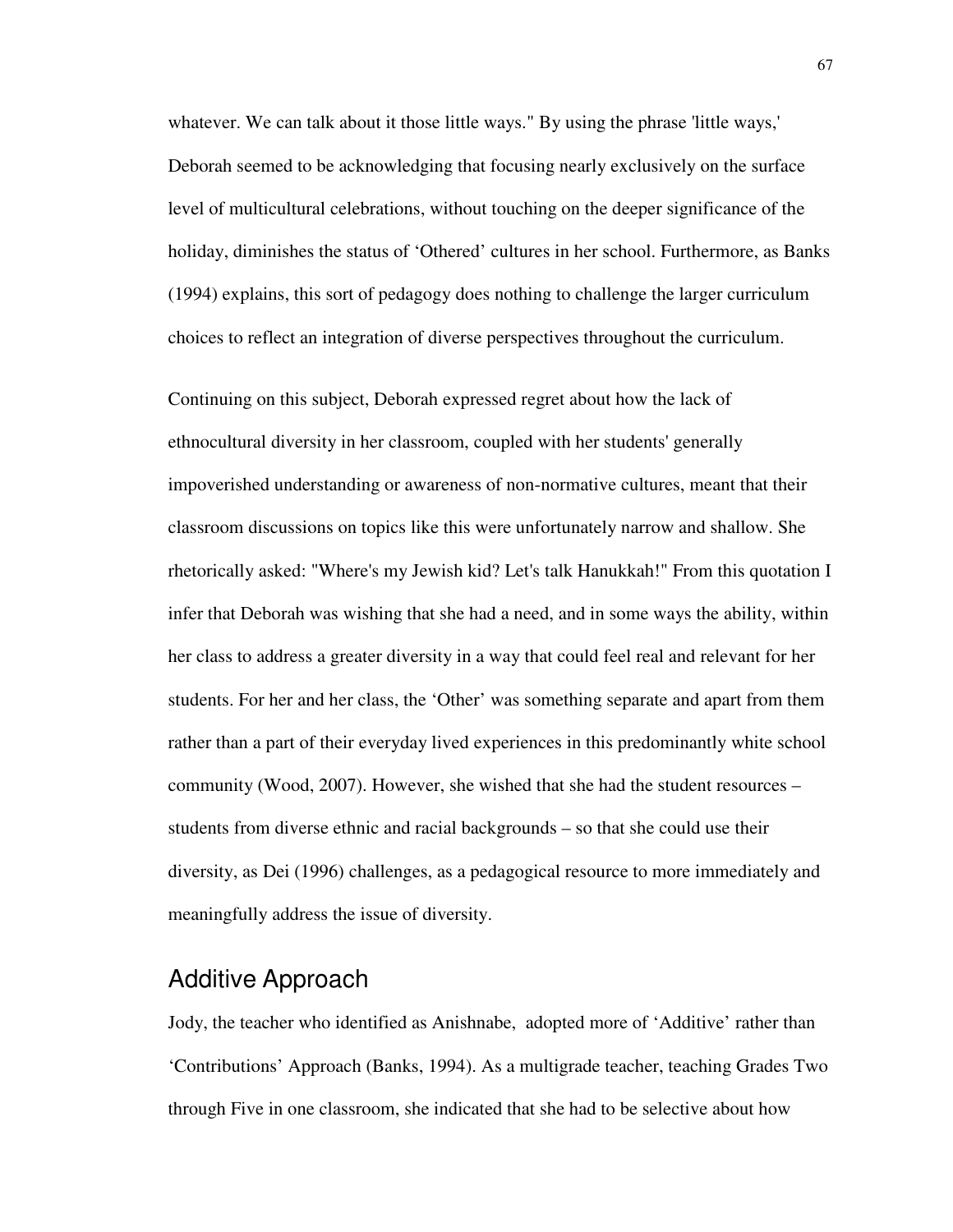much time she spends on the different portions of the Ontario curriculum. Because of her strong feelings about diversity and equity instruction, she had taken the Heritage and Citizenship strand of the Grade Two Social Studies curriculum: Traditions and Celebrations, and broken it into chunks so it could be taught in pieces over time. These lessons are part of the prescribed curriculum, but Jody had chosen to emphasize this sort of cultural study over other topics. For example, she had explicitly chosen to integrate contributions from different cultures, not only throughout the year, but also for every year that they remained in her classroom. Since she had been teaching at her current school for four years at the time of the interview, she had three students that were in Grade Two when she began, and who were then in Grade Five and ready to move to a different school building for Grade Six. Over this time, Jody had been adopting a multicultural approach to addressing cultural diversity.

Jody explained how much her class enjoyed celebrating the holidays of other cultures. For example, she structured one of her lessons around the celebration of Chinese New Year. She reasoned, "They like the celebrations, so you can understand why different people celebrate different things." I noticed that she did not describe any activities that addressed larger social issues, such as sweatshops or politics in China, for example. Instead their learning focused exclusively on cultural traditions and celebrations. There was also no mention of the history behind the cultural traditions, but rather a superficial exploration of the images, foods, crafts, and other cultural productions related to celebrating the holiday. Perhaps this was a function of the young grade level she was targeting her lessons towards. Jody did consciously steer her lessons away from the stereotypical, however, combatting the conceptualization of the 'Other' as static and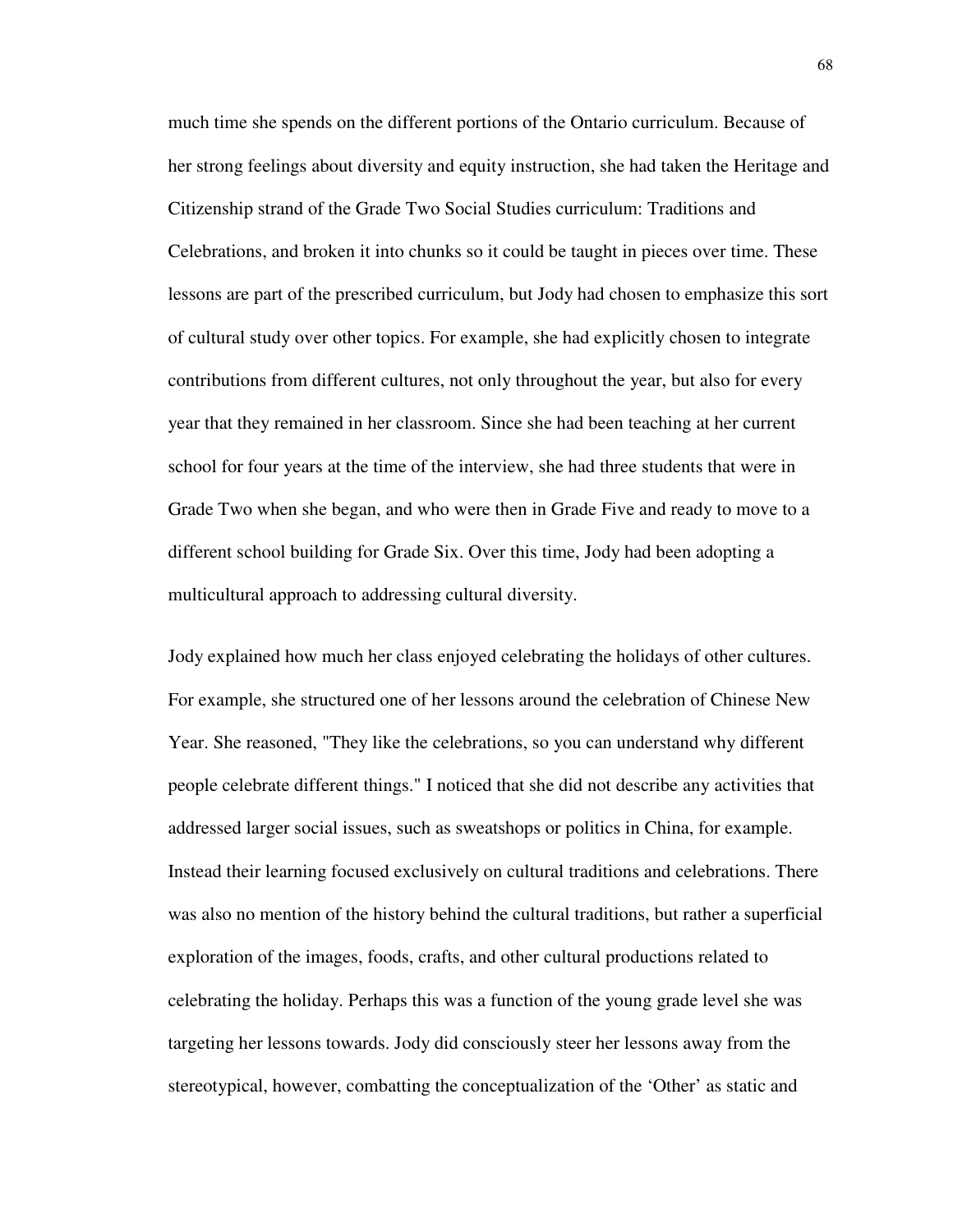monolithic, and attempting to present culture, instead, as diverse (Wood, 2007). Jody explained:

> I got a whole bunch of Chinese foods, different things, not just stir-fry. We tried lychees, and we tried some dragonfruit. We just tried different stuff that they had never been exposed to, basically.

By saying "not just stir-fry," Jody shows her awareness of what 'Chinese food' likely means to her students, and made the pedagogical choice to show them a variety of traditional food options, not just Westernized ones. However, as Banks indicates this additive approach to addressing multiculturalism is limited in its capacity to address social inequities and racial inequalities.

Jody commented that she specifically chose several different kinds of fruit because she has some "fruit fiends" in her class. By choosing to focus on things she knew they liked, she helped them connect to the culture and people but not to really understand the significance of race beyond a simple notion of celebrating diversity. Another choice she made which also helped her students connect their lives to those of people living in China, adding in the Canada and World Connections strand of Grade Two Social Studies: Features of Communities to their study of celebrations, was focusing on wild life. Most of her students had the experience of going fishing, so she showed them a video of Chinese wild life, which included a demonstration of a traditional Chinese fishing method using cormorants. She said, "My students really grasped on to [the wild life connection]. They really liked that." Jody was attempting to build a space where the differences between cultures could be acknowledged, while simultaneously emphasizing the similarities (Schofield, 2010). However, it is important that simply learning about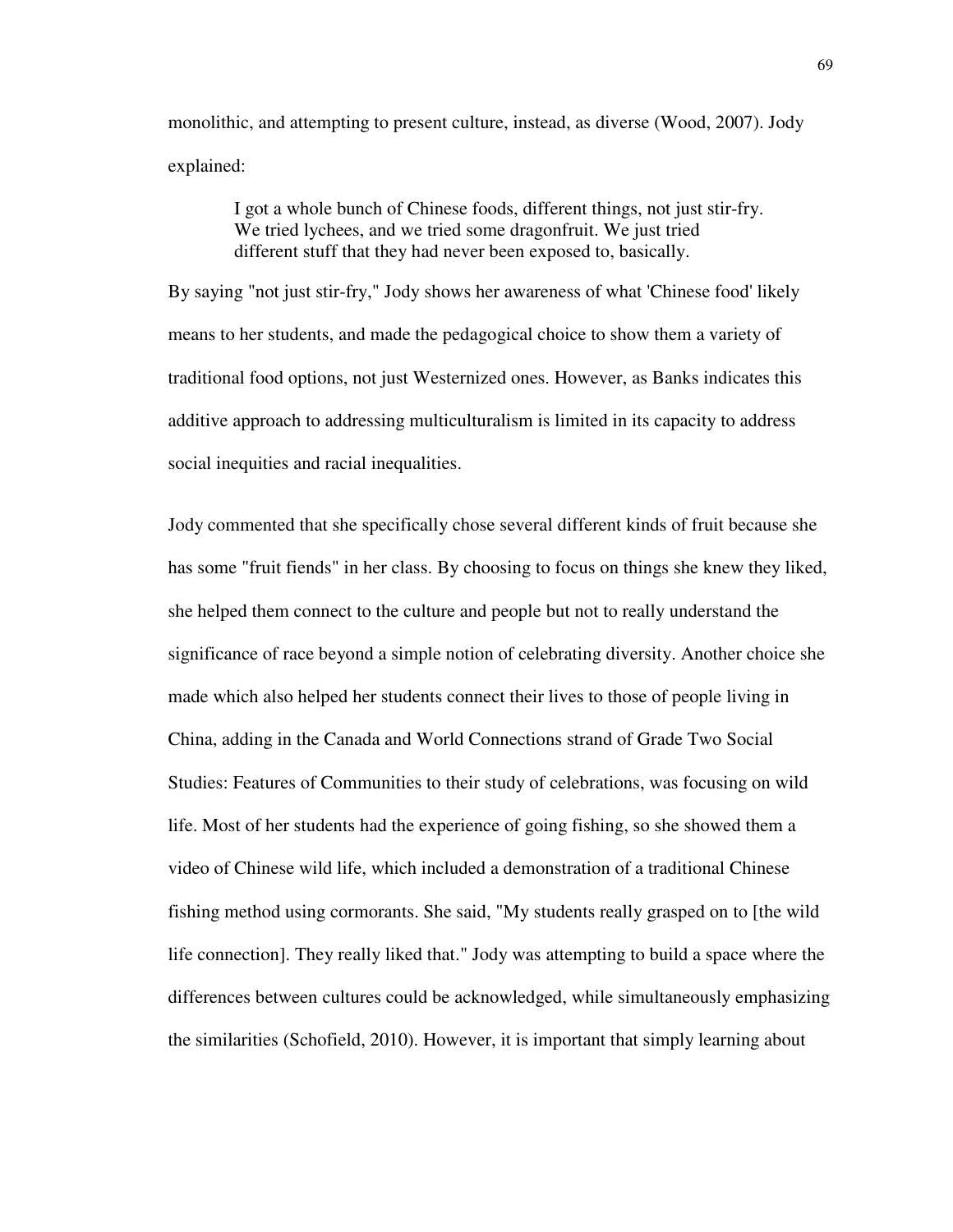the 'Other', as Kumashiro (2000) highlights, is not enough to address broader structural and systemic inequalities that affect racial minorities.

### Transformational Approach

As described by Banks (1994), the Transformational Approach focuses on changing the larger scope of the curriculum itself. In Ontario, the entire province follows the same Ministry-written documents. When I was first reading through the literature around multicultural education, I was myself not familiar with the introduction and program planning sections of the Ontario curriculum documents, which come before the contentspecific expectations. I was a relatively new teacher, and my teaching assignment had changed about ten times in three years - that was a lot of curriculum to learn. Excuses aside, I am surprised that - even in my compulsory course on equity at the Queen's Faculty of Education - no one had directed me to the importance of that first section, which underlies the curriculum, providing the philosophy through which it is to be delivered. For this discussion, the pertinent feature of the front matter is the section titled "Antidiscrimination Education." Teachers are challenged by this section to thoughtfully change their curriculum to include multiple perspectives. None of my participants were aware of this portion of the introductory sections.

Despite not being aware of the call to "enable students to become more sensitive to the experiences and perceptions of others" (Ontario Social Studies Curriculum Document, 2004, p. 17), Jennifer still created a learning experience for her Grade Seven and Eight Geography students that did just that. Through reflection and group discussion after a complex trading game, where the resources were distributed inequitably, Jennifer encouraged her students to recognize the complex interactions between have and have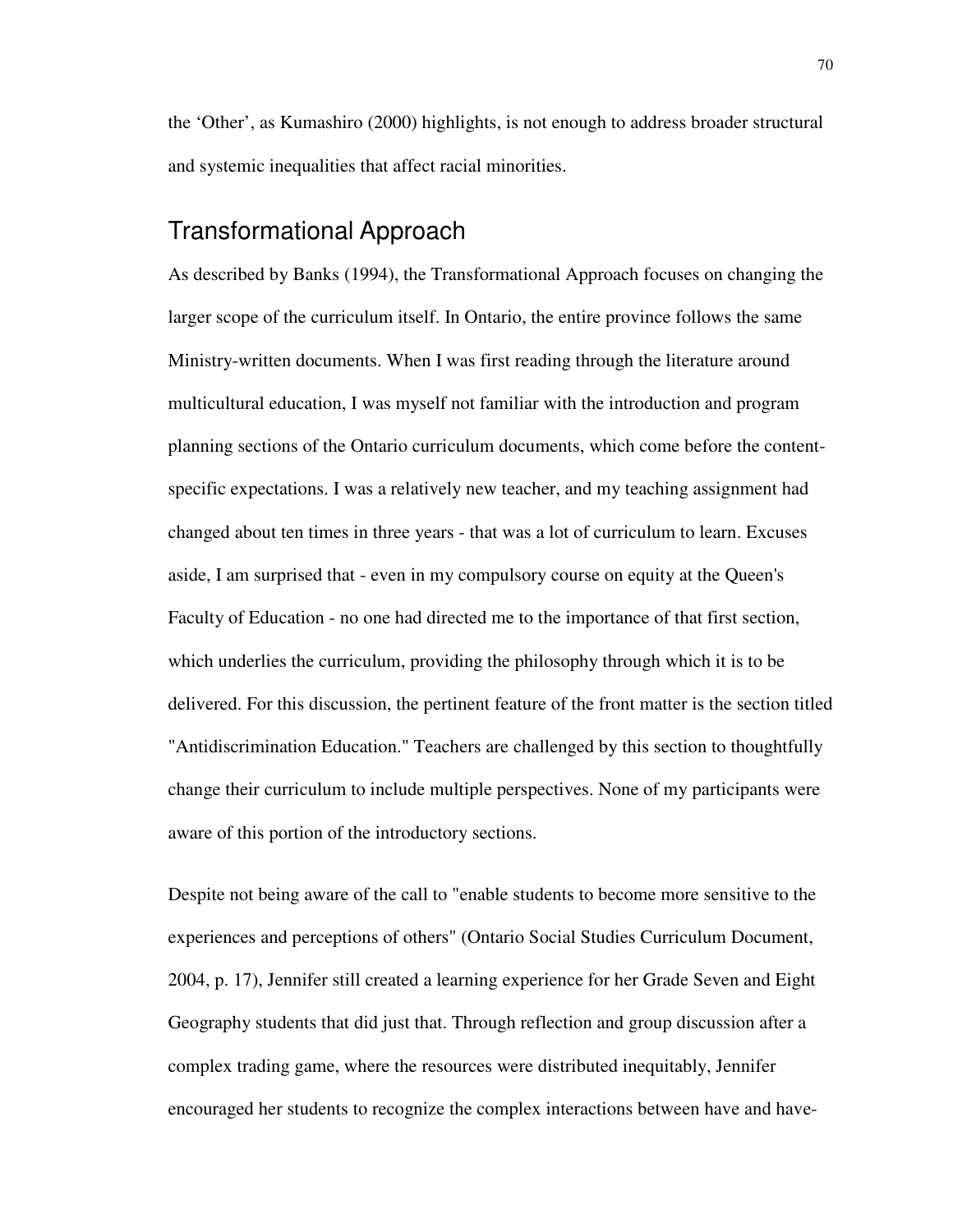not nations and families. She also addressed the issue of hidden bias with her students. She reflected that, after the game:

They looked at [economic diversity] differently, too. I don't think they would have necessarily said 'Oh, are you biased against poor people?' but they weren't willing to give up what they had [in the game] to help the student family that didn't have. We ended up talking about that.

By working through this task with her students, Jennifer gave them the opportunity to experience those multiple perspectives for themselves that might very well 'transform' their viewpoints regarding economic inequality (Banks, 1994). She also presented the task in such a way that her students themselves came to the realization that their conscious viewpoint was not always supported by their actions. In terms of critical pedagogy, Jennifer was able to help her students both form and accept criticisms of their actions (Wood, 2007). In this way, Jennifer's teaching philosophy aligned with that of the Ministry of Education. She insisted: "It's part of our job as a teacher to have these students be accepting of [people with a] different economic status."

## Decision Making and Social Action Approach

This approach moves out of realm of multicultural education and into anti-racist education or the broader-encompassing anti-discrimination education. I will therefore be combining this level of analysis with the next section of Kumashiro's (2000) antidiscrimination education continuum. Once again, I provide examples from teacher interviews which reflect each of the dimensions of Kumashiro's anti-oppression education framework.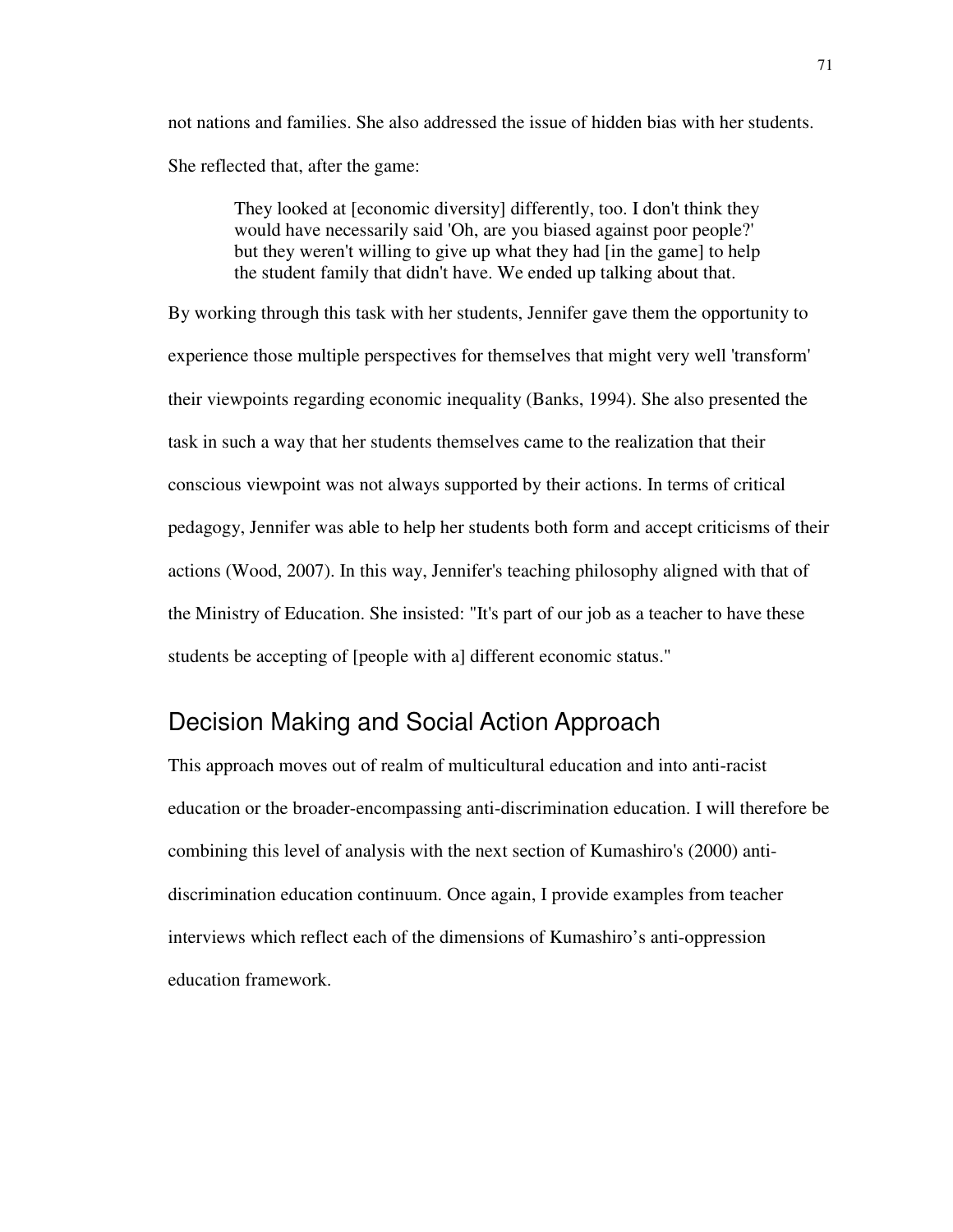## Education for the 'Other'

There were no examples of overt cultural assimilation shared by any participants; that is, none of the participants gave examples of times when their students from non-normative populations were forced to participate in a normative cultural experience. A small side comment was made by Deborah when she was talking about her immigrant students. She said that the "[ESL EA] is still here, and she's quite busy. There's three [English language learners] in this class, and she's got more in Grade Eight." In this situation, the English as a Second Language Educational Assistant works in an itinerant position, covering a certain set of schools in the board, rotating through them on a set schedule, which is determined at the school board level based upon the number of English language learners in the school. The ESL EAs run a pull-out program meant to support students with both their regular classwork and also with English vocabulary building and grammar nuances. This program is viewed as a support for students to help them be successful in school first and in Canadian society second, but I also recognize how it could be considered assimilatory depending on the context of the family. For example, if the student is told that they should put aside their first language use at home in order to improve their English, or if they are led to feel that their first language experience is devalued, the family might feel their child is being pulled away from their culture. Similarly the pull-out Native language class that Jody participated in as a student, while a positive experience for her, might also be conceptualized as an example of Education for the 'Other' (2000), as it involved targeting and separating out Native students to address their particular learning needs.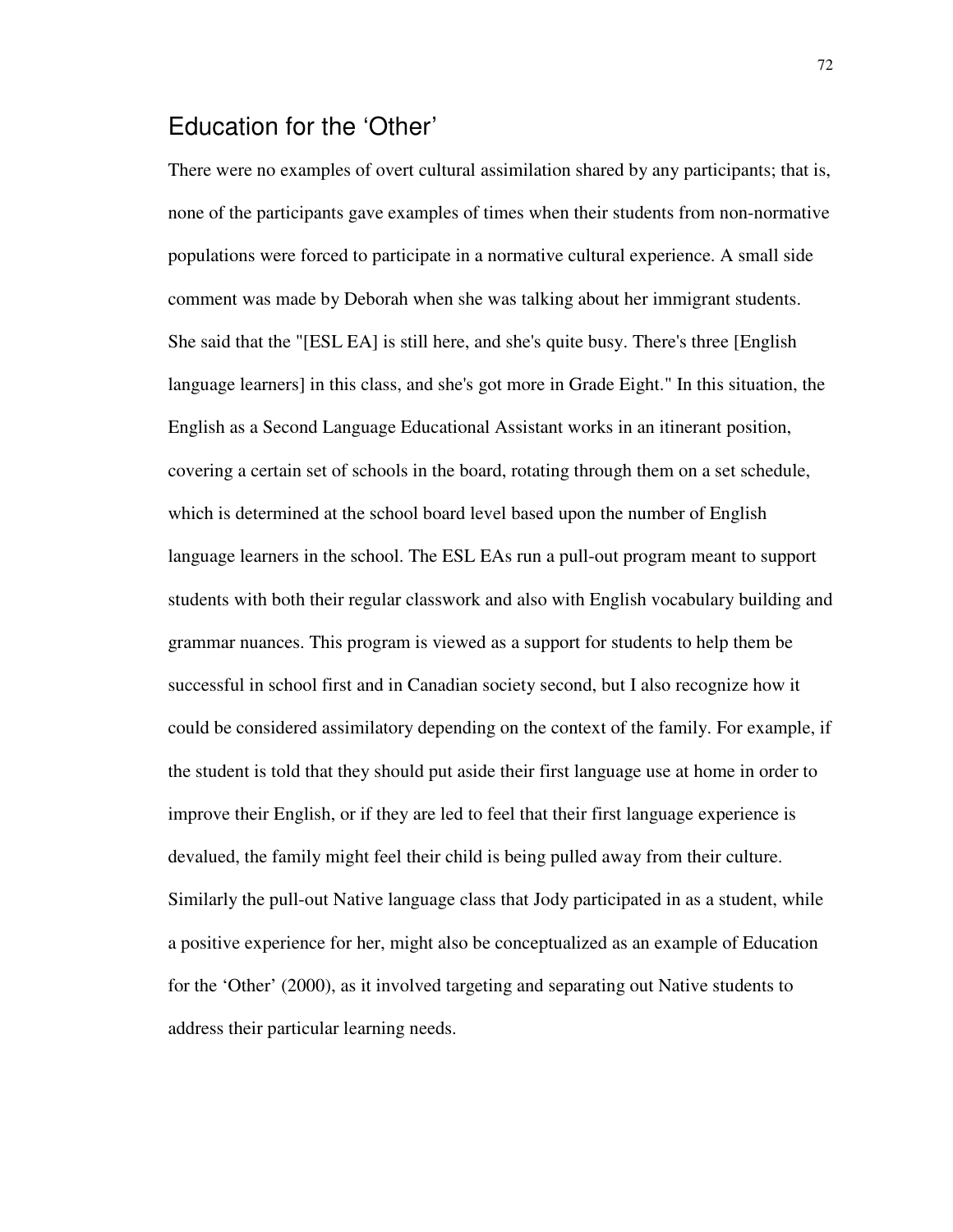## Education about the 'Other'

I consider 'Education about the 'Other'' as equivalent to the combined sections of the Contributions Approach and the Additive Approach of the Multicultural Education section above, which included teaching examples from and perspectives of from Tina, Deborah, and Jody.

## Critical of Privileging and 'Othering'

Over the course of several months, Jennifer worked to transform her students' thinking around the subject of sexual orientation in the context of a Grade Seven and Eight Guidance class. About her students' attitudes towards homosexuality, she said: "that's something that in [grades] Seven and Eight there isn't a lot of acceptance for from the students." Jennifer consciously approached this topic using a variety of instructional strategies. For example, she shared: "We did a lot of role-playing. We did a lot of breaking into groups and getting different scenarios that they would act out." The roleplaying was supplemented by watching prepared educational videos as well as selected media clips to foster discussion around stereotypes and bias. Through our conversation, it became clear that Jennifer's students were living in a subculture where discrimination against homosexuality was defended rather than criticized (Wood, 2007).

Instead, Jennifer wanted her students to be critical thinkers, to move them away from the closed-mindset view described by Wood (2007) where hostility towards homosexuals or perceived homosexuals was normalized by comments like 'That's so gay!' She hoped their exposure to the topic in her class would problematize that hostility, in order to help "to get them away from always thinking the things that are very stereotypical about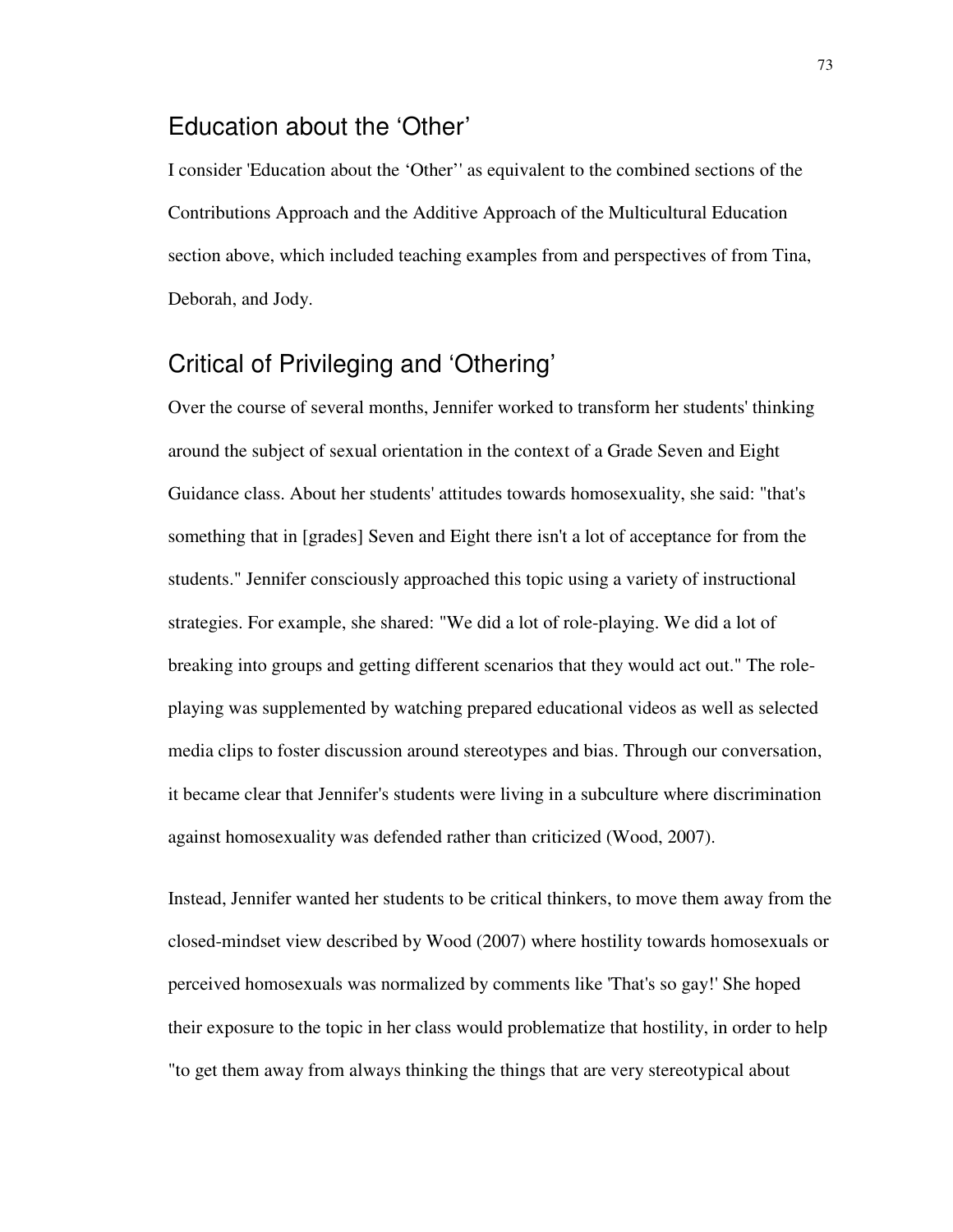people who are homosexual or transsexual that they see on TV and in the media." They also had a lot of whole-class and guided small-group discussion, but with a thoughtfully considered instructional flow: "we did the other things at the beginning and that led into the discussion as they felt more comfortable talking about it." Jennifer had chosen to attend a workshop on teaching about LGTBQ issues offered through her board earlier in the year, and this helped her feel supported as she framed her discussions and teaching strategies. Sleeter & Grant (2008) discussed the impact of institutional philosophy on teacher practice. In this example, Jennifer's school board promoted an institutional culture and philosophy around LGTBQ pedagogy that gave her the confidence to address this issue even in at a school site where this kind of teaching was not the norm.

## Changing Students and Society

Education that 'changes students and society' is comparable in some respects to the Decision Making and Social Action approach from Bank's multicultural education continuum. In Deborah's school, for example, she led a staff movement to encourage student social action several years ago. Instead of giving their teacher a gift for Christmas, as about thirty or forty percent of the students school-wide traditionally did, they were encouraged to give a donation to a charity in their teacher's name. The staff pooled the donations, and then Deborah's students used an international charity's donation catalogue to decide how many pigs, goats, packs of pencils, and other practical items to purchase for a village in a developing country. This experience was framed by the teacher as student decision making and social action, but it was definitely separate from the rest of their curriculum. When the teacher described it as student empowerment, it called to mind Gerin-Lajoie's conception of this fourth stage (2008);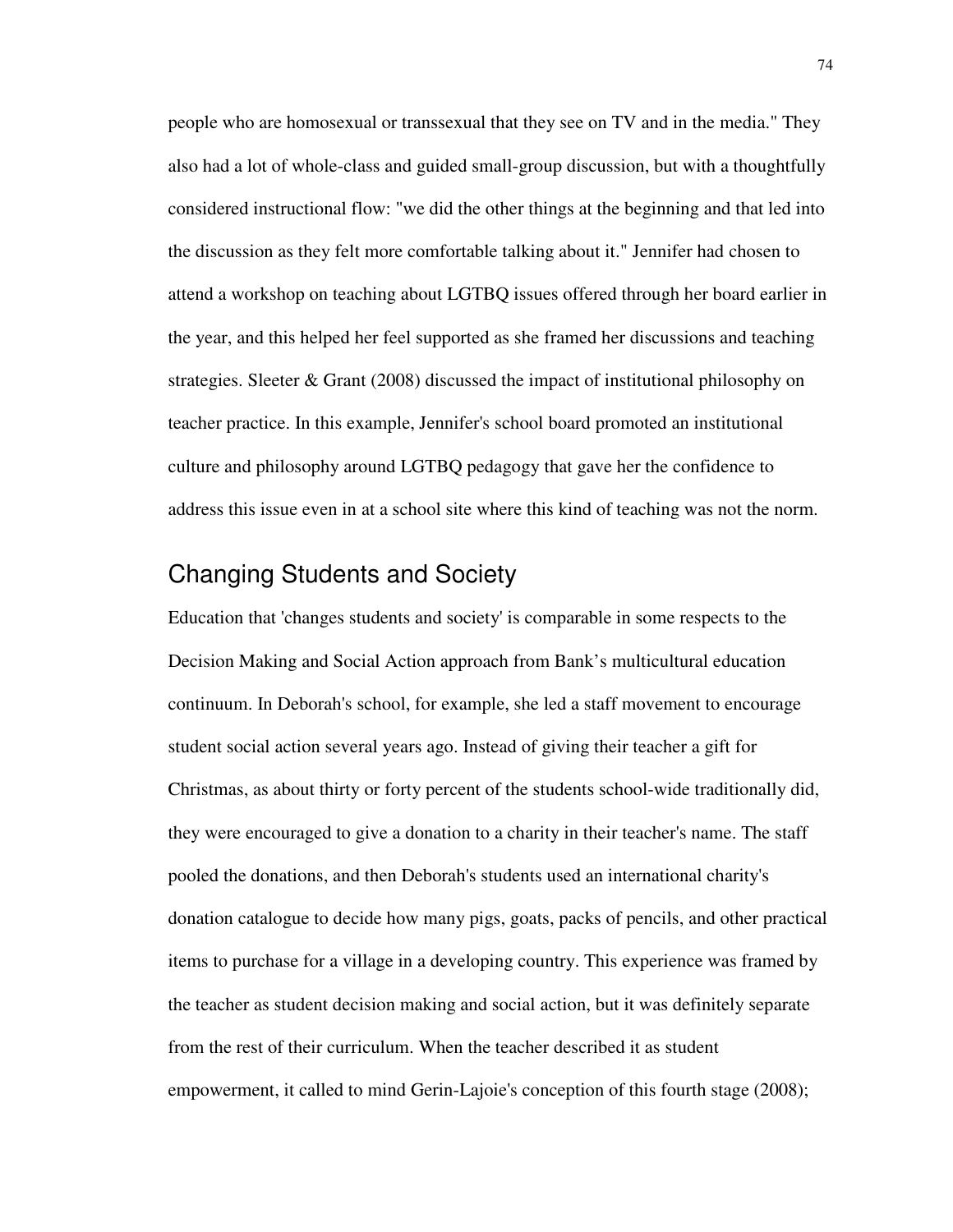however, I still place it in this category with reservations. I am not sure that the process the students went through for this project was critical of privileging and 'Othering', which I believe would be necessary for inclusion in this higher level on the Anti-Oppressive Education continuum. Consequently, I wonder if it is indeed better suited as an example of 'Education about the 'Other',' but I chose to include it here to reflect the way this project and its goals were framed by the teacher.

## Special Education

Although the participants' initial personal definitions of diversity were focused around ethnicity and culture, over half of each of the interviews ended up being spent talking about Special Education. Their previously mentioned qualifications and experiences teaching Special Education may partially explain why each of the four participants, when talking about inclusion and diversity, focused on the diversity of learning needs, learning styles, and learning disabilities in their classes. They seemed to latch on to the mention of 'intellectual ability' in the Ministry of Education definition of diversity and expanded upon it, although they did not use that specific phrase when talking about the needs of their students.

The participants all mentioned the importance of building a safe learning environment where students with special learning needs could feel welcome. Tina shared several examples of how she promoted equity in her classroom. First, she focused on building personal relationships with her students, as well as fostering an atmosphere of risktaking and equal opportunities. Because she has taught many her students over the course of four or five years, she had the opportunity to get to know their strengths and weaknesses, and learn how to encourage those students who wouldn't normally speak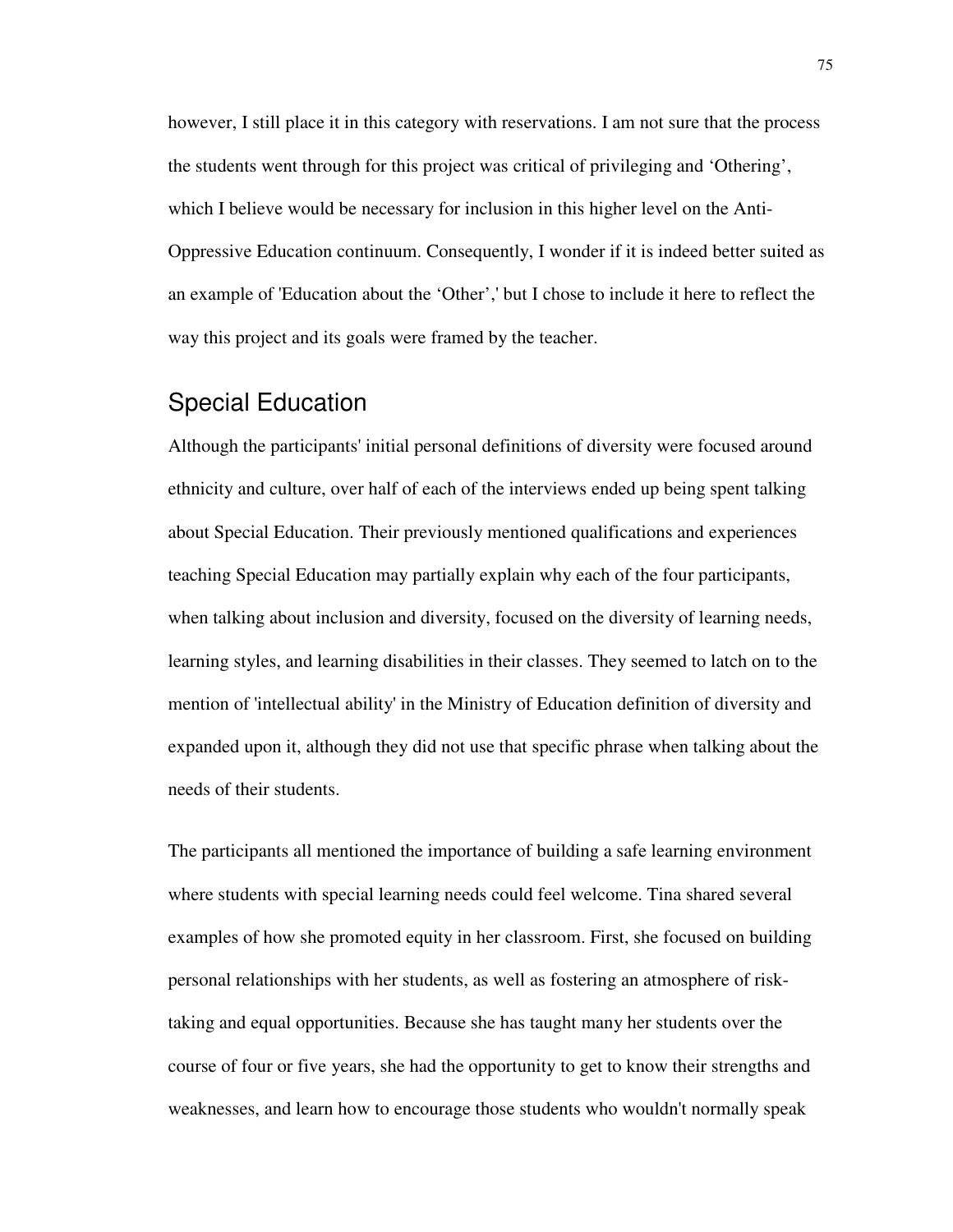up. Tina said: "I give everyone a fair chance for speaking and asking questions, so it's not just the higher level kids doing all the speaking and talking." This practice echoes Hutchinson and Martin's (2012) belief that treating students with exceptionalities in a seemingly similar way to the treatment that the rest of the class receives increases those students' social standing.

At the same time, Hutchinson and Martin (2012) argue that inclusive education is largely about equity of outcome, and so teachers need to provide students with exceptionalities with the learning opportunities and supports they need to be academically successful as well. Tina also explained the ways in which she differentiates their class work based on learning styles as well as learning needs. Since she wants to build their French oral language skills, the students are encouraged to talk in French - as they complete their class work. She regularly uses strategic partnering, seating her students in mixed-ability groupings, so those with reading or writing challenges can be supported by her stronger students. When students do culminating tasks, they have lots of product choices: set their work to music, write booklets, make movies, posters, or puppet plays, for example. Although Tina did not explicitly point out these pedagogical choices to her students or explain why she was making those choices, she was trying to be inclusive of students of varying intellectual abilities, especially those whom she felt were already marginalized.

Deborah used several similar strategies to the ones Tina employed, but mentioned a frustration that occasionally arose when trying to implement those types of accommodations. She said: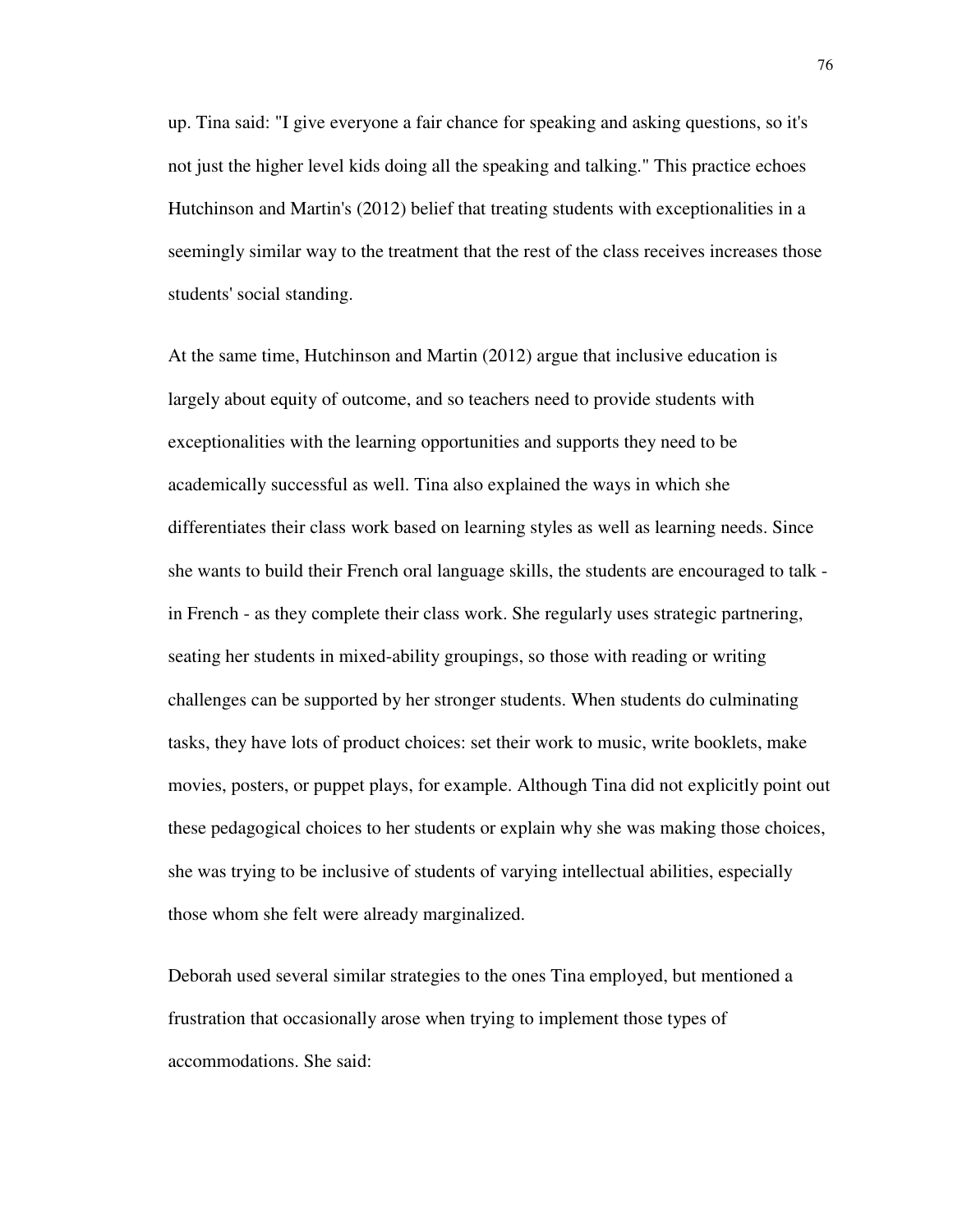I think the greatest challenge is when those who you're trying to include don't always see how hard you're working to include them, and how you are making it a better situation for them. Sometimes they want to revolt because they want to be the same as everyone, but that's not always the best thing for them.

Deborah tried to find the balance between providing her students with the learning environment they needed to be successful, while at the same time helping them to feel included. Hutchinson and Martin (2012) argue that teachers need to model and explicitly teach the students without exceptionalities that students with disabilities are not themselves strange or unusual, but that they do have some different learning requirements. It seems that Deborah also felt the need to convey this message to the students with exceptionalities themselves, so they could become comfortable with their differences, and become advocates for themselves rather than trying to hide or feel ashamed.

Deborah and Jody both spoke strongly about their need to focus on inclusion for their students with exceptionalities. Deborah described her school population as having a high proportion of students with special learning needs compared to other schools in the board and in the province, intellectually as well as in the area of mental health, which tended to be expressed at school in the form of behavioural challenges. In fact, Deborah decided that the ministry definition of diversity was missing one facet. When trying to describe the diversity of her students, we circled around the idea of intellectual ability. However, while she acknowledged that her students had different learning needs, the most pressing equity issue for her was their behaviour. This behaviour - ranging from loud, violent outbursts to students that "could sit there and could play in their little desk with their pencil for six hours a day" - stopped them from being able to be successful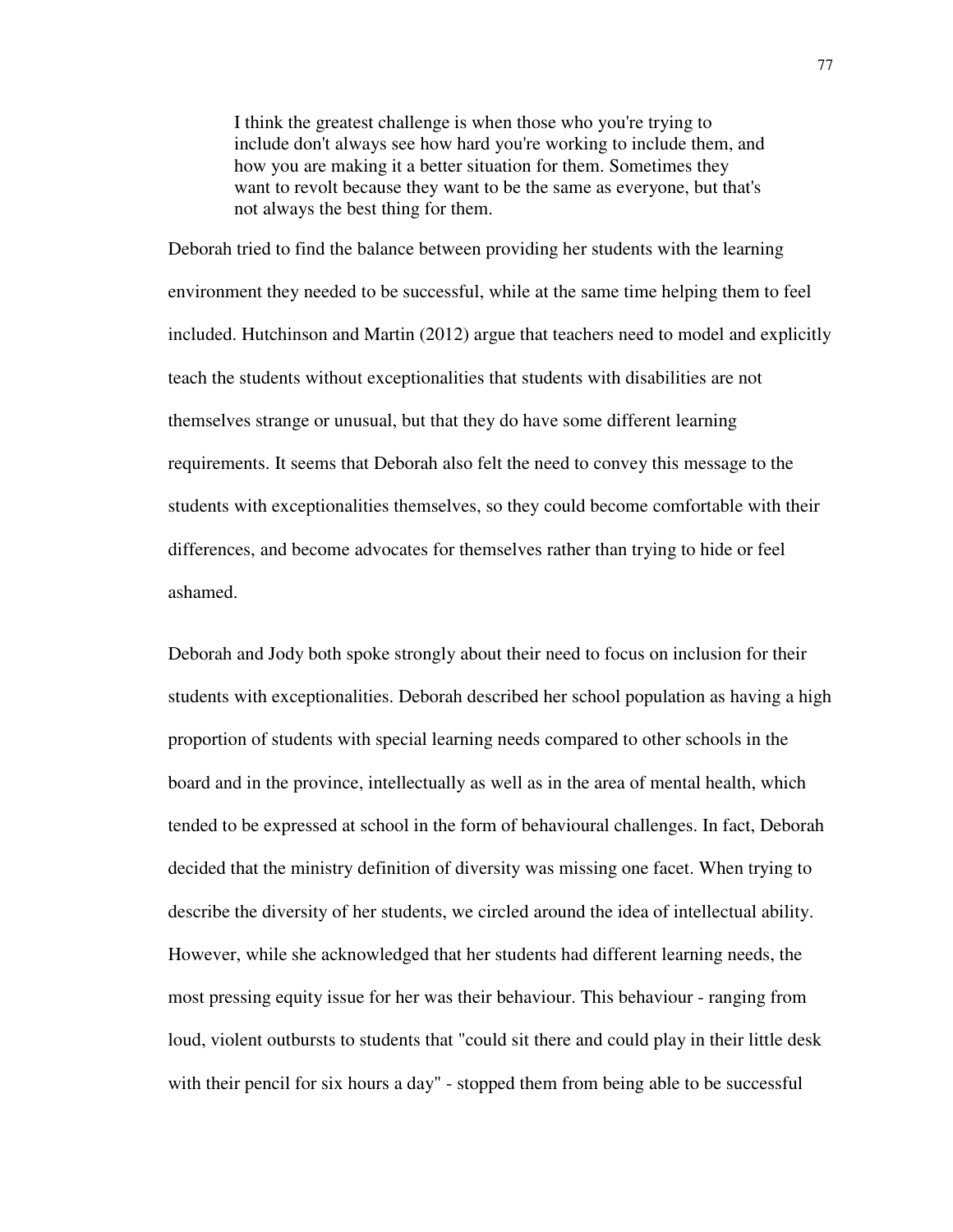academically as well as being a disruption to other students, and was often a function of their mental health needs. In particular, Deborah regularly faced students who had grown up in traumatic situations leaving them with post-traumatic stress disorder as well as other anxiety and self-regulation challenges. Consequently, during our discussion we reframed the concept of intellectual ability to include mental health ability which she felt was the main issue facing her teaching that she needed to address on a daily basis. In order for the rest of her class to have a safe, effective learning environment, she needed to help her challenging students both feel and be included. At times, Deborah and her administrator had to make the difficult decision to remove those students from the regular classroom setting at times, but they tried to keep them in the classroom as much as was considered to be safe for the other students. Bicard and Heward (2010) believe that the default level of intervention should always be the lowest possible which still supports equality of outcome. For Deborah and the rest of her school support team, this philosophy showed in the choices they made around supporting the inclusion of these challenging students.

In contrast, Jody felt her learning diversity needs were largely a function of teaching a multi-age classroom encompassing Grades Two to Five. When asked about the diversity of intellectual ability in her classroom, she laughed while she reminded me that she had four grades in one room, implying a huge, if natural spread of academic capability. Upon reflection, however, Jody commented that it was not just the age differences that led to the diversity, but that "even among students in the same grade there is a lot of different learning styles and abilities." Despite her small class size, Jody still had several students who had been diagnosed with learning disorders particularly in the area of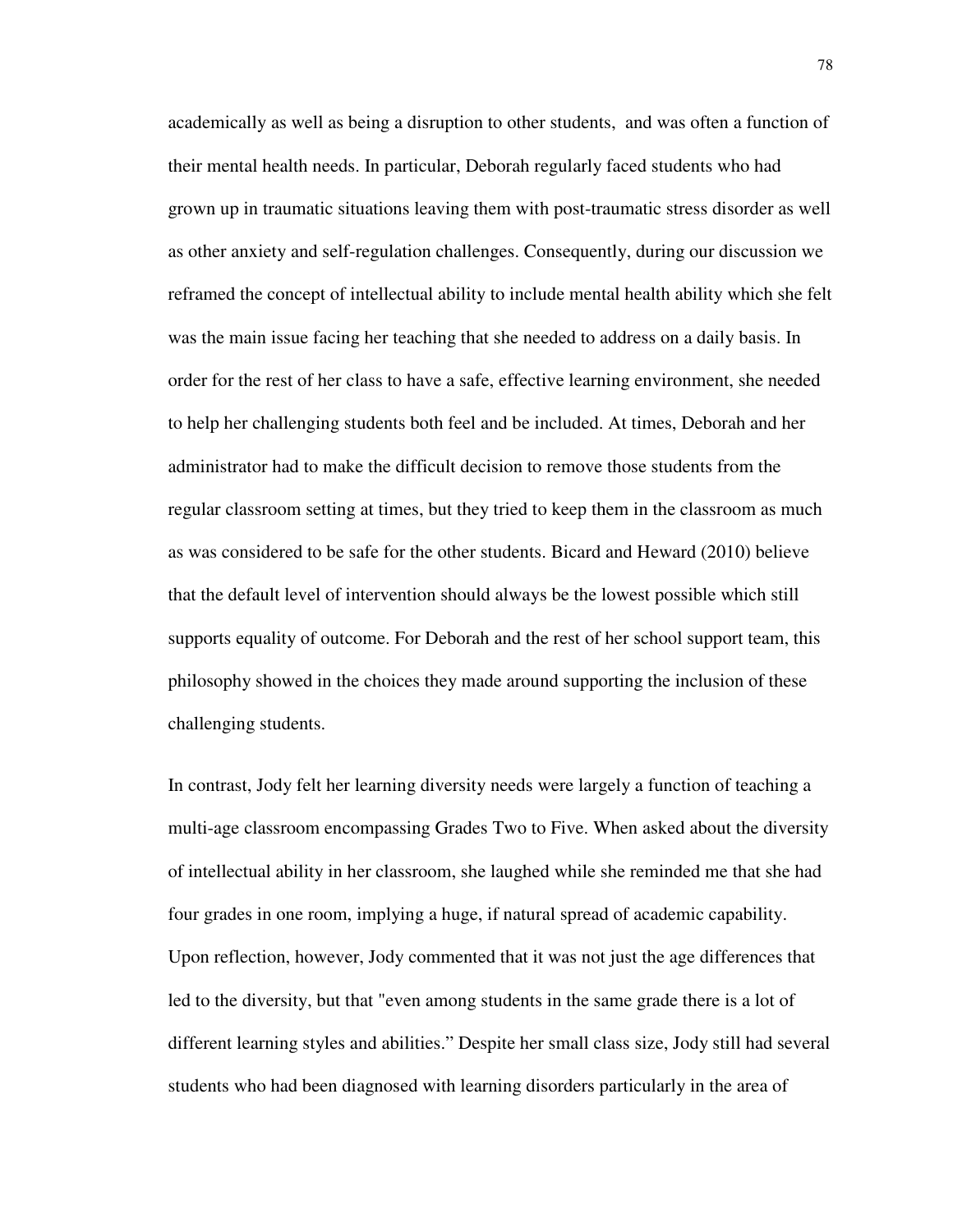communication; she felt they needed special care to feel like they belonged and could be successful. She shows a non-deficit mentality in that she feels that these students with exceptionalities can still belong and be successful, and should not be discarded or ignored. In this way, Jody conceptualized these students, according to Wood (2007) as different, not inferior.

Both Jody and Deborah talked about the special education diversity in their classroom in an open way. They addressed this equity issue directly with their students and did not consider learning diversity issues to be taboo or something that needed to be kept hidden or secret. Jody references her Special Education training, and how she applied that learning to her classroom. She said: "[In my Special Education Part Three course] they talked a lot about inclusion, so when you were giving the definitions, that word stuck out a lot for me." Hutchinson and Martin (2012) use the term inclusion to refer to the philosophy that students with disabilities deserve to participate fully in education, and it is this definition that Jody was familiar with from her courses.

One way that Jody brought her open philosophy about inclusion into her teaching practice was through her weekly sharing circle. She had created a special time where the students could be open about what was happening at school or in their personal lives. Jody explained: "Students know that they're safe when they're talking because everybody knows that what gets shared there doesn't go anywhere. We don't talk about it after it's over." As the teacher, Jody uses this sharing time to explicitly teach her students that the differences between people are just that - differences. This teaching philosophy seems to me to be the intellectual ability equivalent of refusing to be 'colour-blind,' refusing to treat all the students the same, regardless of ability. Jody believes that it is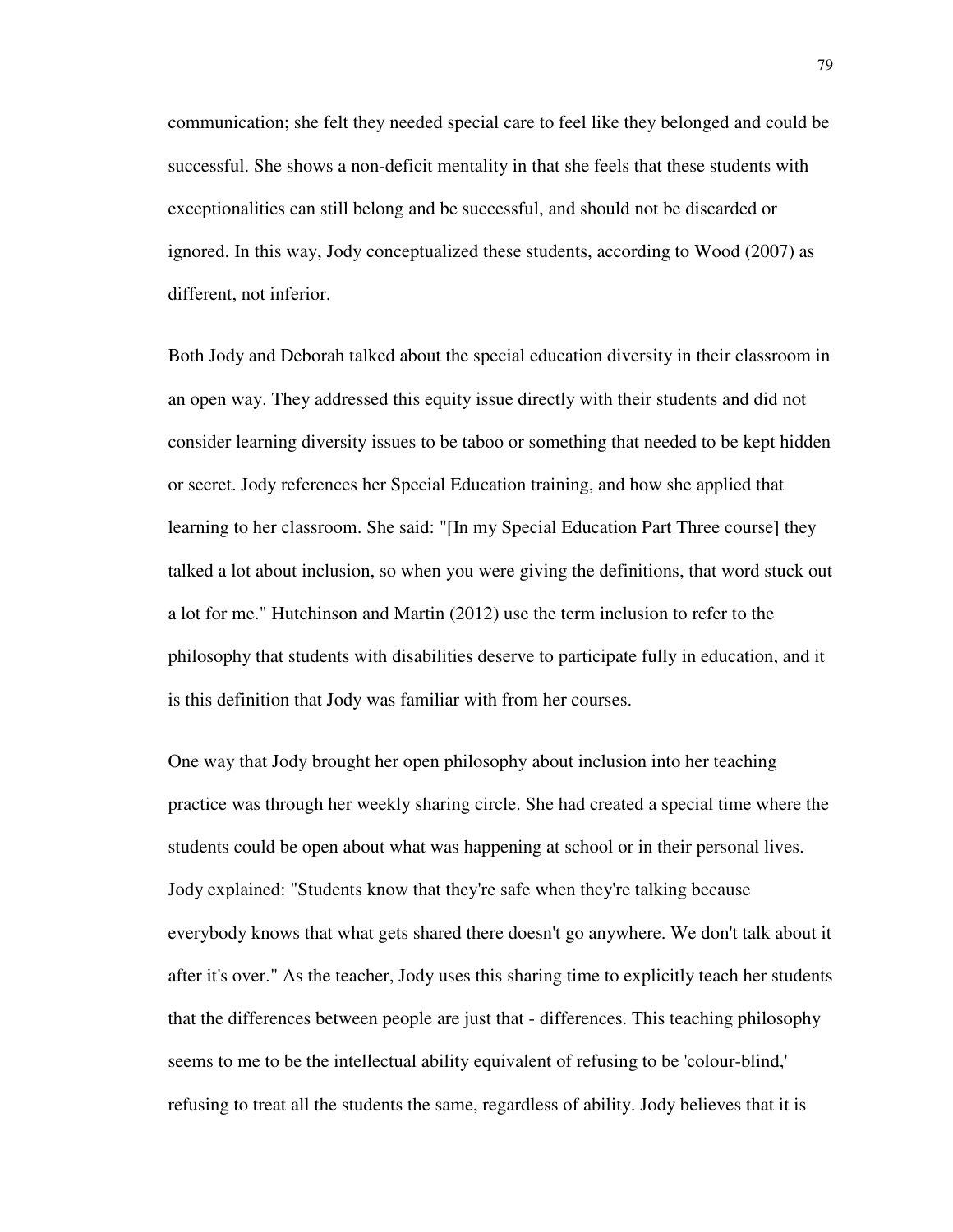crucial for her students to understand that "they're not all the same. Different people have different abilities" she shared. Bunch and Finnegan (2009) would agree that students are all different, but have more in common with one another than they have dissimilarities. Jody shows that she teaches through a similar belief, as she treats her students with exceptionalities from a non-deficit stance, and works to include them in her classroom while simultaneously acknowledging their lived reality of difference.

Similarly, Deborah openly addressed the issue of fairness in her room on a regular basis in every subject, and furthermore felt that the rest of the staff at her school did so as well. She said:

I think we're pretty open in our classrooms when we talk about kids, or situations - not specific kids. And because we have that diversity in our classrooms, and the kids have basically grown up with them, throughout. If in the early grades the understanding is there that Johnny learns a different way and Johnny needs the extra break, or else, you know, it's not going to work out for the rest of us.

Just one of the eight specific examples Deborah gave that showed her openness regarding this topic centered on one student's use of special technology equipment. She brought her student's learning needs into her classroom. She specifically talked about what he did with the rest of the class when he was withdrawn with the itinerant technology resource teacher.

Hutchinson and Martin (2012) describe the impact that the classroom teacher's actions have on the status of a student with exceptionalities. Deborah also elevated this student's status in the class by positioning him as the technology expert, and by having him coteach the class some of the skills he was learning on his computer. She explained how being open with the rest of the class about what this student was doing helped to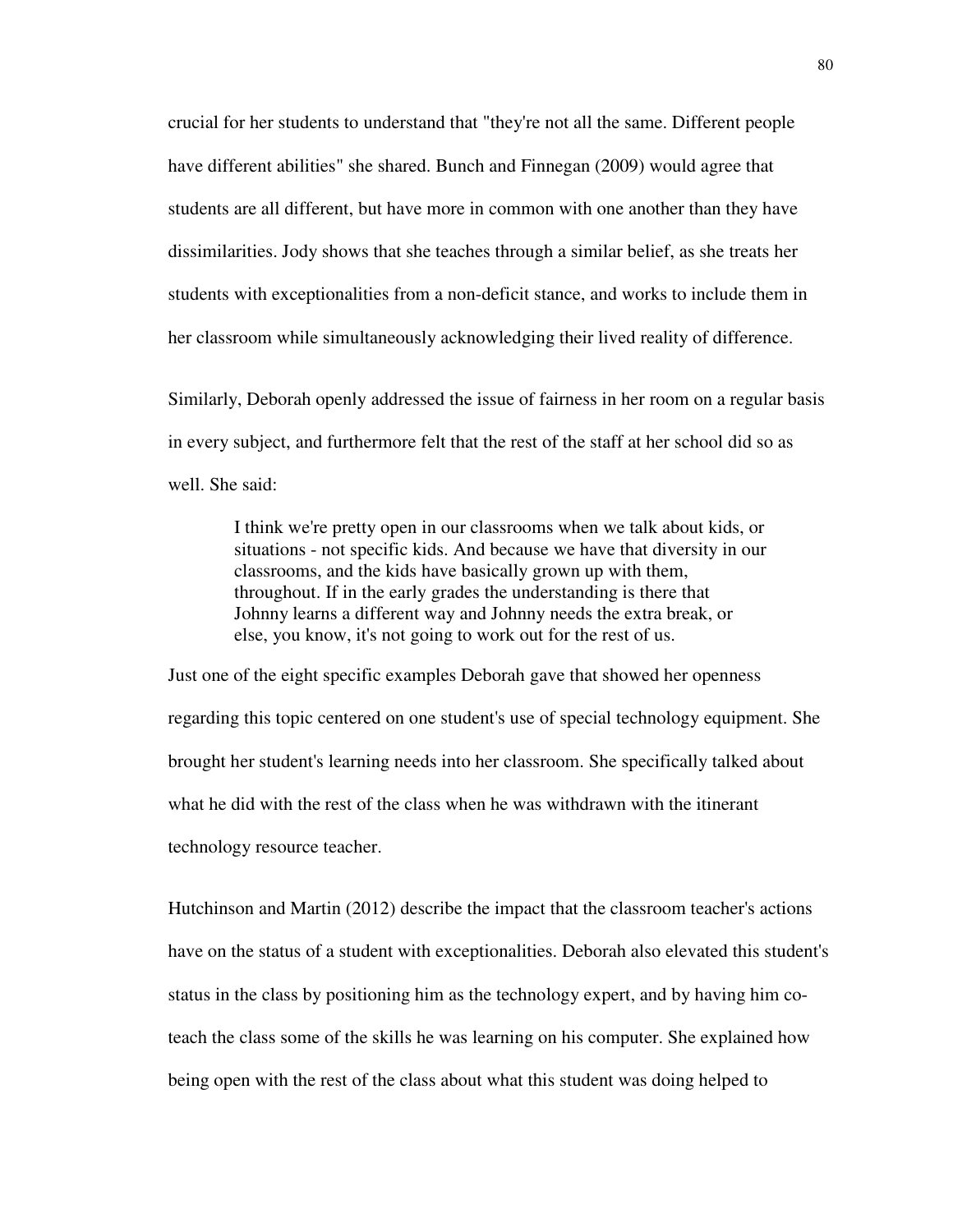alleviate some of the other students' feelings of unfairness: If that one student gets special equipment and gets to leave class, why don't I? Knowing what, and to a certain extent why, helped Deborah's students be more empathetic and understanding. Just withdrawing this student from the regular classroom for these special services would be potentially isolating for him, and would be an example of Education for the 'Other'. Combining this necessary withdrawal time with actions that speak for Education About the 'Other', such as informing the class about his educational needs, as well as Education that Changes Students and Society, such as repositioning him as an expert and valuable member of the class, changes the way the rest of the class experiences his disabilities. Ultimately, Deborah hopes to help to make all the students comfortable with difference (Hutchinson and Martin, 2012, p. 186).

In contrast to the explicit discussions that Jody and Deborah both had in their classrooms around their students' special education learning needs, Jennifer described the way that special education diversity was treated in her building as something that "no one even notices." Jennifer's opinion was that it was important to act in this way:

As a teacher never pointing that [the student needs special help] out. Always acting as is everyone is capable of doing it, and them more discreetly trying to give the kids extra help, help, or changing an assignment a little bit, so it is easier for their learning style, things like that.

Hutchinson and Martin (2012) discussed the impact of school culture on teachers' pedagogical decisions for students with exceptionalities. In Jennifer's school, the regular and expected practice is that when students leave the mainstream classroom to go to work with a resource teacher, reading tutor, or parent volunteer, it happens seamlessly and is not brought to the attention of the other students. Interestingly, Jody actually used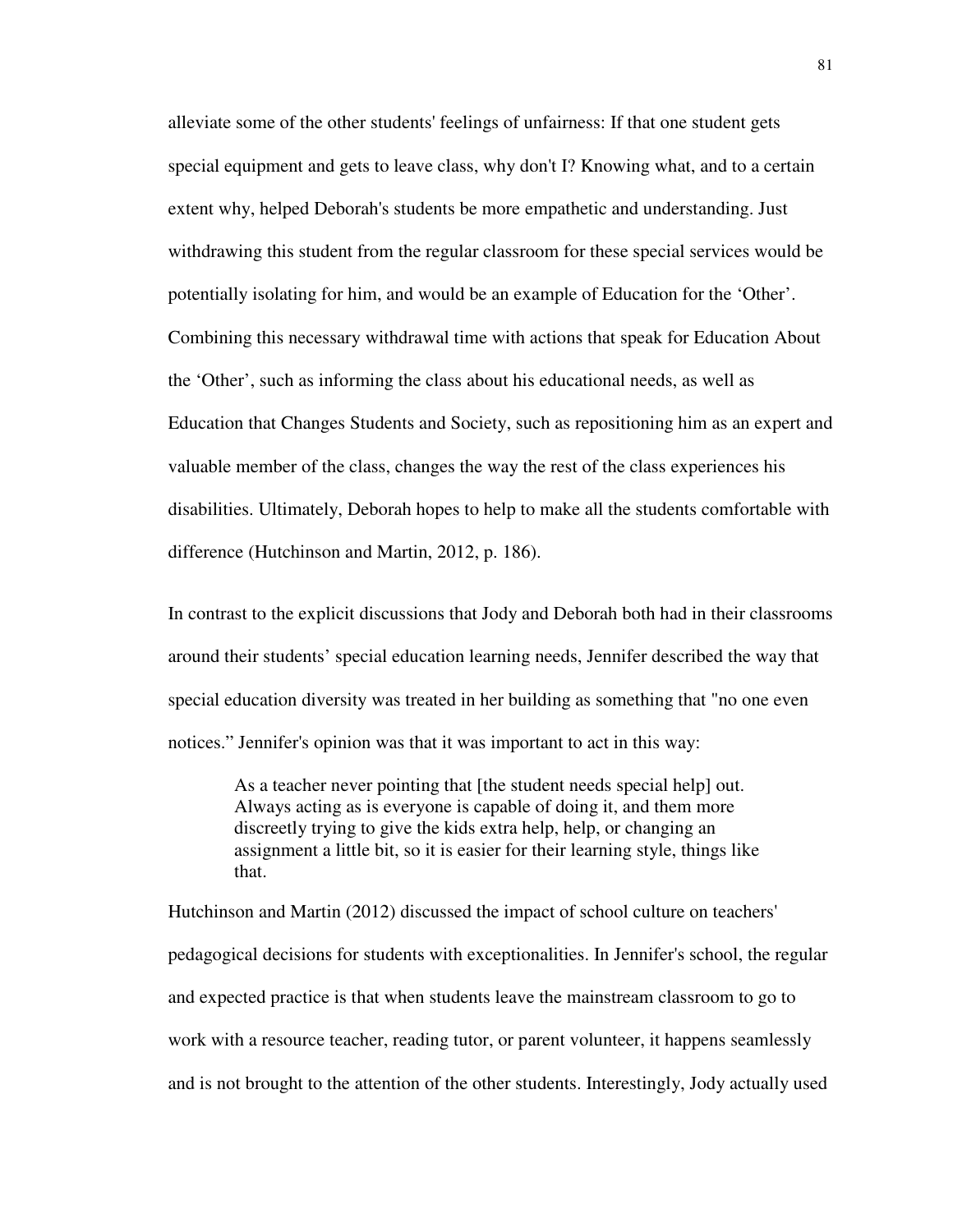a similar hypothetical situation to support an opposing viewpoint. When she was explaining why she did not believe in dealing with students with exceptionalities in this way, she said:

I think in a lot of places, other schools I've been in, they just kind of say, 'Oh, this kid goes out, and it's all hush-hush and never mind' when they go to the resource teacher or whatever. But I think when you try to open kids up and just teach them that other people are different, it just doesn't make it taboo [to talk about how to get help].

One possible explanation for this discrepancy in practice is the perceived diversity of the different student populations. Jennifer made it clear, for example, that there were not a lot of difficult learning needs in her school, that the intellectual ability diversity was low. On the other hand, Deborah and Jody both talked about how the intellectual ability needs of their class were high, though for different reasons. Also the perceived socioeconomic status of Jody's and Deborah's two student populations was similar; compared to Jennifer's school, Deborah and Jody's schools had a wider variety of socioeconomic diversity, whereas Jennifer's population was both more homogenous and more middleclass. These factors together show a similar pattern in the teachers' response to perceived diversity in intellectual ability levels as was seen in their response to the perceived levels of ethnocultural diversity. Jennifer perceived her student population to have a low intellectual diversity level, and so did not regard the issue as a student need that needed to be addressed. Jody and Deborah perceived their student diversity to be high in the area of intellectual and learning differences, and so responded to this perceived student need by directly addressing the issue with their students in an open way. This possible explanation connects to Solomon and Levine-Rasky's (2003) point that Canadian teachers generally only explicitly teach about or for equity when they see a need.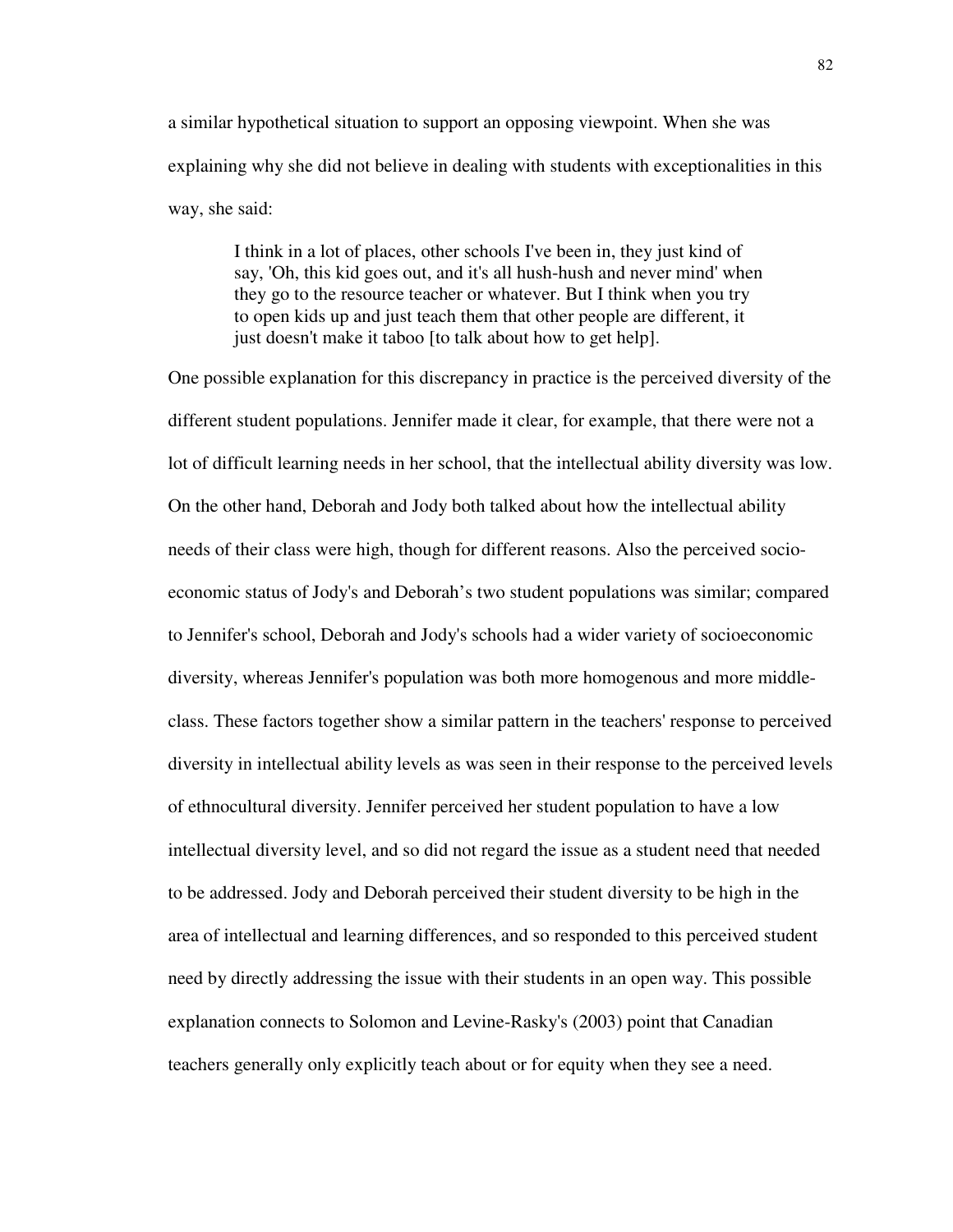## Pedagogical Modes

The methods that the four participants used when they taught about diversity, equity and inclusion are also in line with Solomon and Levine-Rasky's (2003) observations of Canadian teachers' general practices around equity education. Discussions and modeling were the two most common pedagogical modes that the participants reported using when consciously teaching about these topics. When Jennifer was sharing about teaching equity as an Intermediate Guidance teacher, she emphasized with her tone and with repetition just how crucial discussion was as a teaching method - "It was a lot, a lot, a lot of discussion!" - yet similarly included an example of discussing the needs of classmates at a Kindergarten level. Jody considered discussion around challenging issues including equity and inclusion to be so important that she implemented the weekly sharing circle mentioned earlier. She spoke with quiet pride as she described it as "something that's opened students up;" however, it took a lot of work to raise the level of discussion to that point, a concerted effort over several years. When asked how she tended to teach about inclusion and equity issues, Deborah replied:

With the kids? Discussions, small-group discussions. We're good at that. When situations don't go well, [we discuss] how we can, as a group, work together, within the class or within the school.

I think it is important to note that these at times challenging or potentially awkward discussions about diversity, equity, and inclusion were not just happening in Junior and Intermediate classes. They were happening in early Primary as well with students as young as four and five. There is not a right age to have these conversations, according to these teachers.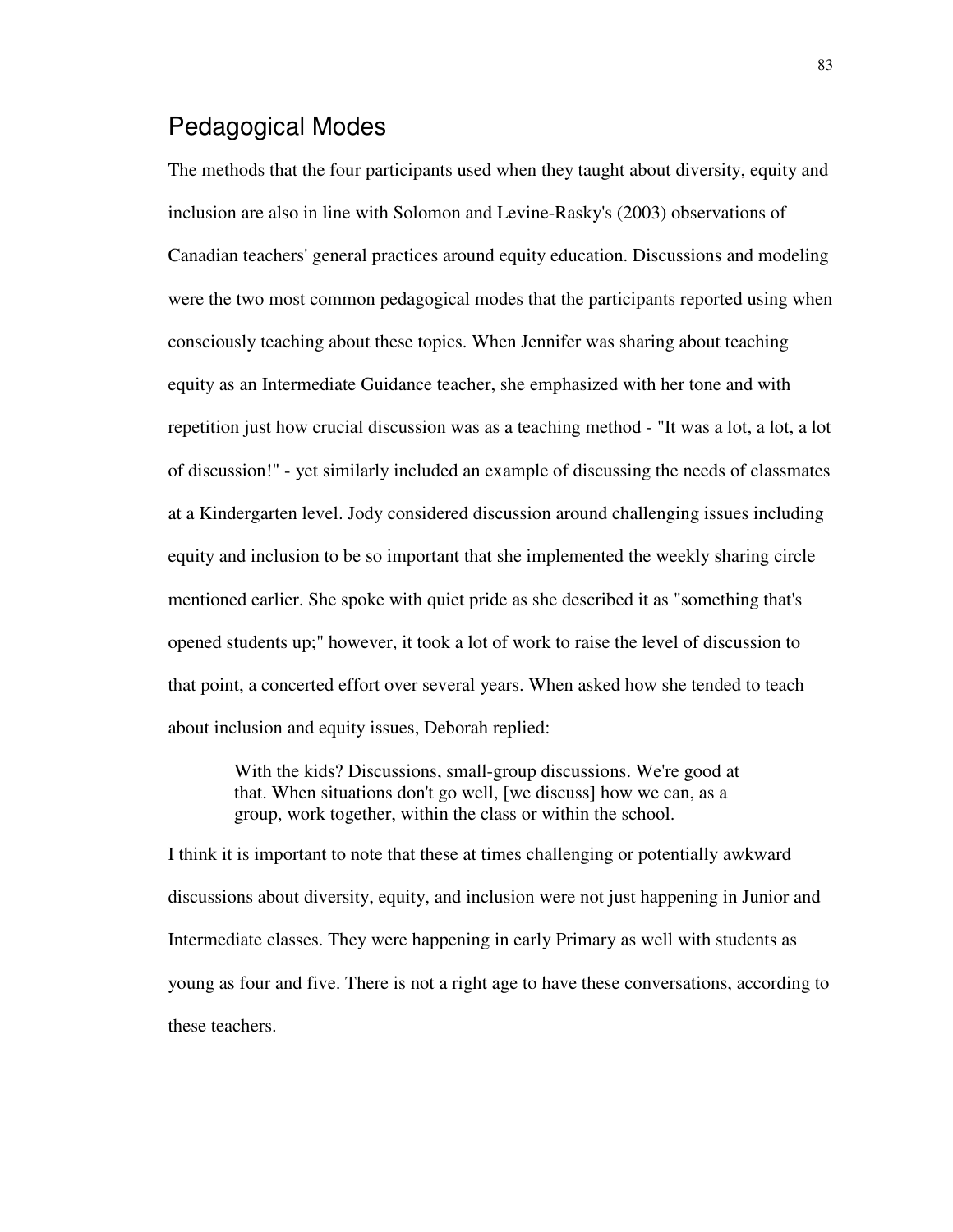For Tina, equity and inclusion were embedded in her practice, and not taught directly, and modeling was a feature of the other participants' teaching as well. While Jennifer tended to address some equity issues more openly, she also wanted her students to interpret and follow her behaviour as an example of how to treat others. "I hope in my teaching that comes across as something, not always as explicitly, but implied in the way I teach and the way I treat the students. [My actions] are examples for what I would expect from them, also." In this way, Jennifer showed her awareness of the hidden or deep curriculum (Dei, 1996) that her words and actions presented to her students. Similarly, Jody shared: "I think modeling has a lot to do with it," particularly around the idea of communication as a key to understanding others. She worked to model respectful listening and sharing, as a pathway to support her students in being empathetic about different students' learning needs. Deborah talked about the importance of first modeling, then helping the students practice specific inclusion skills, such as not overreacting when a student with a behaviour challenge cheats at a game during Physical Education class. When speaking about being an example to her students, she took things one step further, saying: "I also try to give them example from an adult perspective, without being a lecturer, because it's important to see that it applies to me, as well as them."

# Influences on Teacher's Pedagogical Choices

#### Ministry of Education.

The initiatives taken by the Ministry of Education to promote equity education have not consciously changed or informed the teaching practice of any of my participants. As mentioned previously, none of the four participants were familiar with the Anti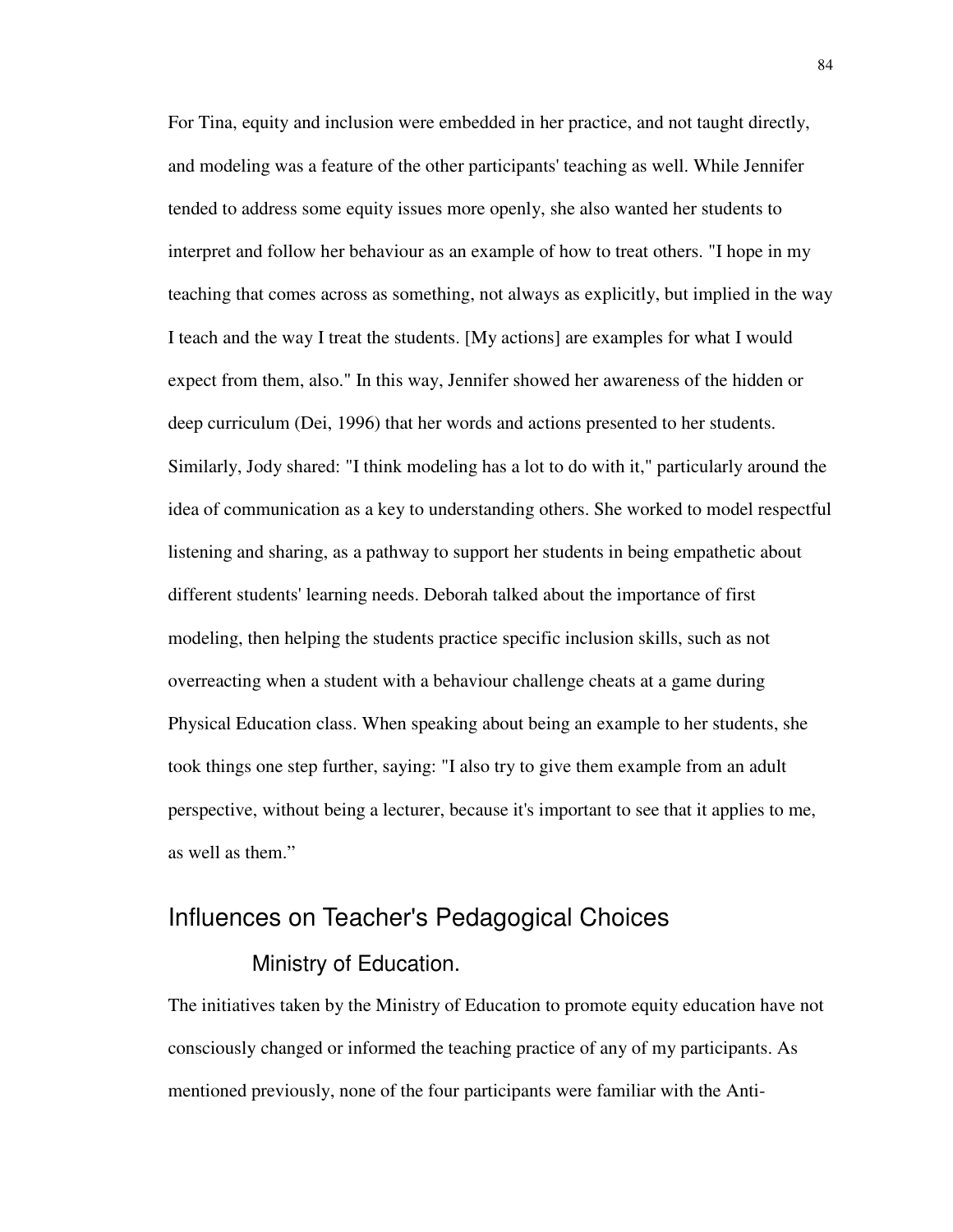Discrimination Education section found in the front matter of the Ontario curriculum documents. Similarly, although the participant interviews were conducted in the Spring of 2011 - the second year of the implementation schedule for of the Ministry of Education's PPM No. 119: Developing and Implementing Equity and Inclusive Education Policies in Ontario Schools - the participants were not familiar with the document, its aims, or its definitions of diversity, equity, and inclusion. When asking what or who influenced their pedagogical choices around equity, I suggested the Ministry of Education as part of a longer list of potential influences. Deborah replied:

I guess the Ministry can tell me what to teach; they always do. But it's not the Ministry when we're talking about equity. What's the Ministry ever given us that would help us do that? C'mon! Really? Anyway, nothing I've seen lately.

None of the other participants chose to speak to the Ministry of Education as an influence on their teaching. I infer that the messages about equity and antidiscrimination education have not been seen as a priority by the rest of the teaching and administrative staff at their school sites as well, because otherwise I believe they would have been aware of the policies at the very least. This lack of priority and consequently of attention is consistent with Dotzert's (1998) experiences in a similarly sized and located school board in Southern Ontario.

#### School and community culture.

George Dei (1996) refers to school culture as one aspect of the deep or hidden curriculum which is taught to students, though teachers may themselves be unaware of it, or not in the habit of reflecting upon it. When invited to reflect on how school culture impacted their thinking about equity issues, each teacher participant had insights to share. Jennifer mentioned how different the school cultures have been at the various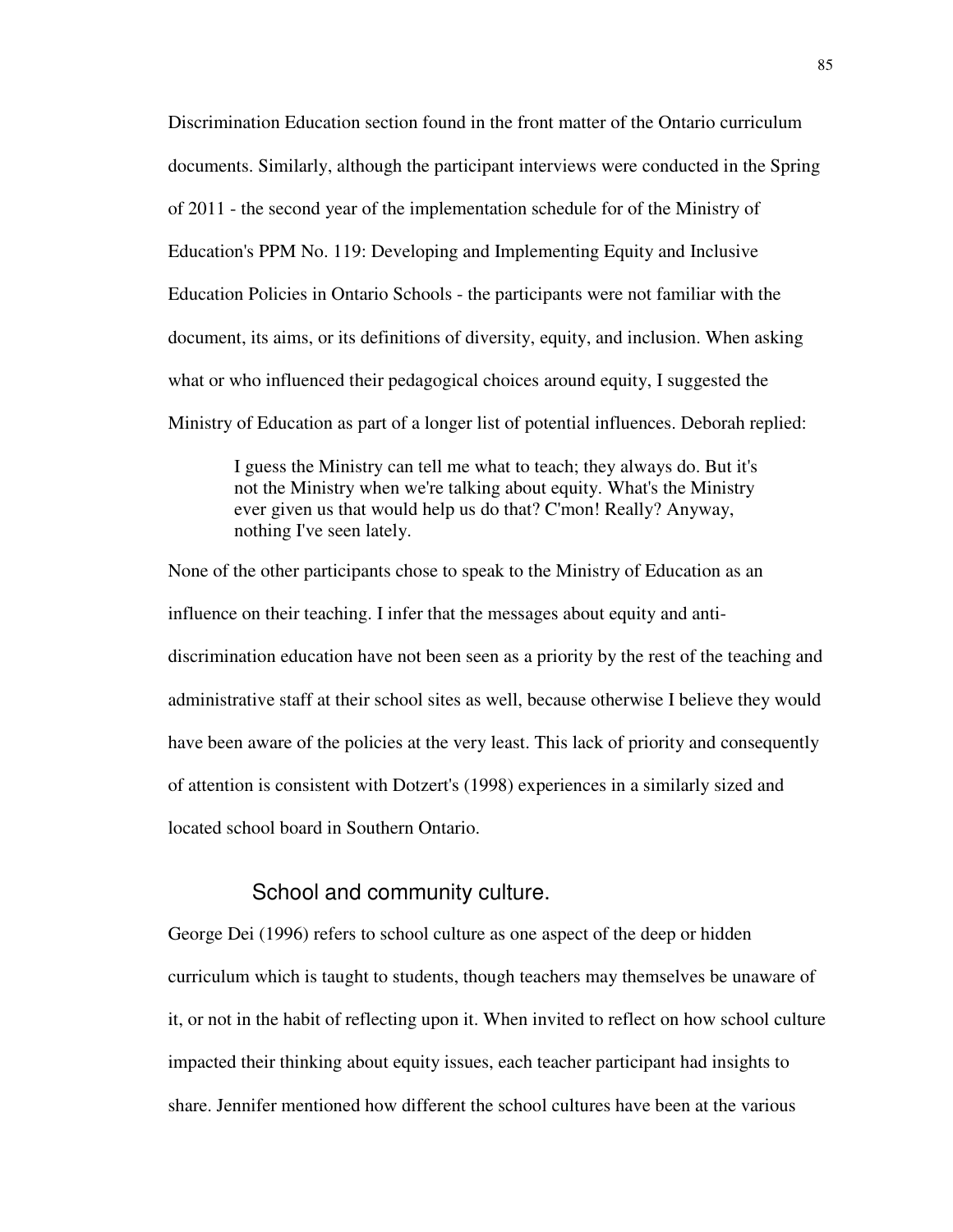school sites where she has taught; this has been my experience as well, and holds true when comparing the responses of the four participants when asked how their school and community culture affected their pedagogical choices about equity education. Tina felt she had little support, Jody had a free rein, Deborah said her school and community pulled together, while Jennifer wished for more discussion.

Tina reported a negative parental and school-wide attitude toward her teaching subject of French. As a consequence, she found it difficult to get support for interesting or challenging project ideas, many of which had an equity or diversity focus. For example, she wanted to host a cafe night for parents to showcase her students' research project on francophone countries and cultures around the world. The idea was rejected by her administration because they thought that they wouldn't get enough parental attendance for it to be worthwhile.

Jody had a great sense of autonomy in her pedagogical choices. While she did not mention any parental influence on her teaching, she shared that her supportive administrator gave her "a lot of freedom" to teach the way she chose in her classroom. This support included giving her the leeway to have the hands-on celebrations for Social Studies, as well as classroom guests, and special programs, like 'Roots of Empathy' which involves bringing a baby into the classroom on a regular basis to build understanding of the needs of others. When speaking about inclusion, Jody described how the current staff had been trying to create a school environment where all the students felt welcome. She shared: "We've been working for the past four years to change and reform the school from how it was running previously. It had quite a different atmosphere." Programs like 'Roots of Empathy' and their weekly classroom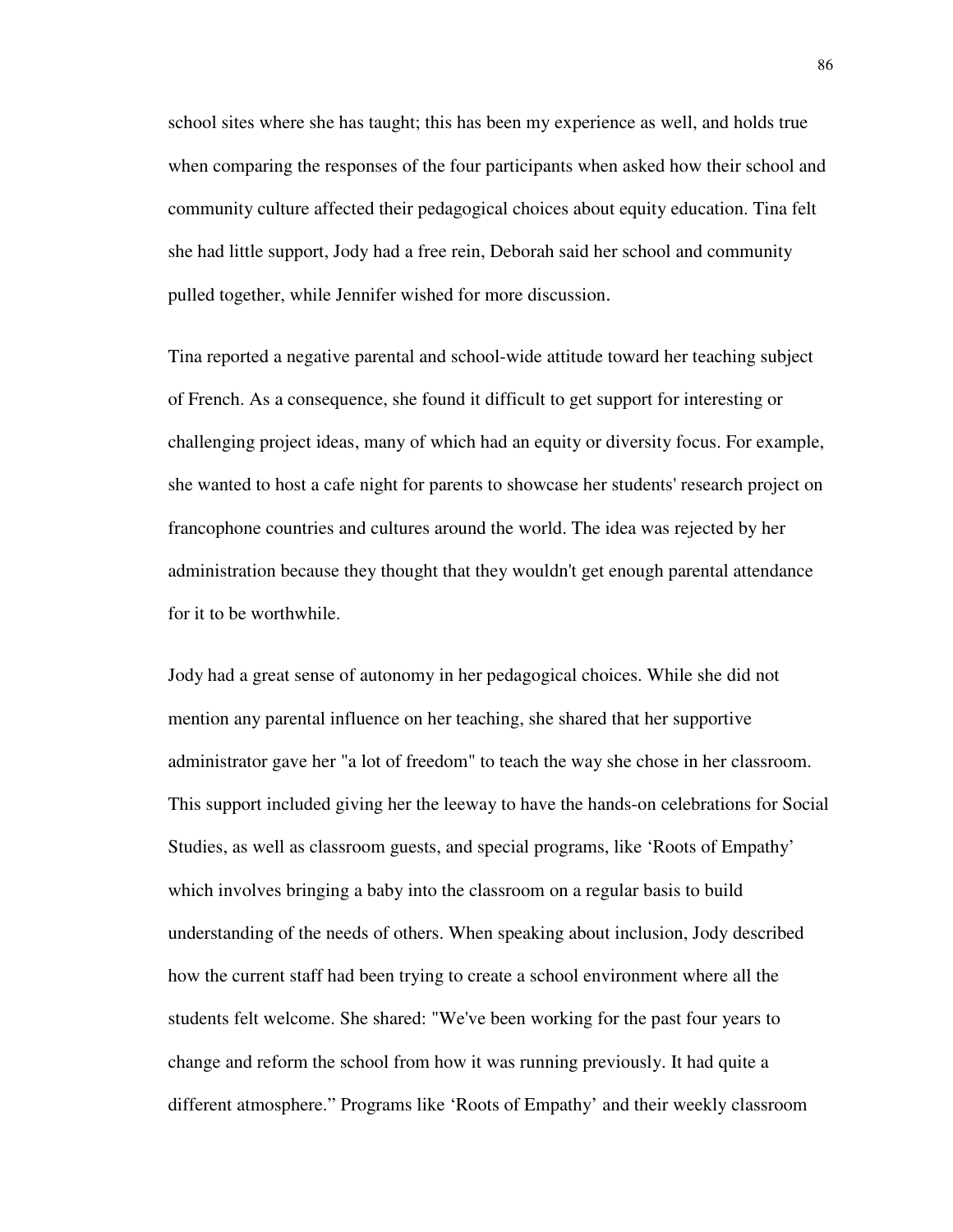conflict resolution circle are two ways that Jody is carrying out her schools' goals for inclusion.

Deborah works with a staff almost ten times the size of Jody's, but the two schools have a similar focus: creating a place where "all students feel respected and welcomed" (Ontario's Equity and Inclusive Education Strategy, 2009, p. 8). Deborah spoke with a mix of pride and resignation, while describing all the inclusion programs they run in their building. The pride came from being a member of a hard-working staff member devoted to improving student success, and the resignation from the repetition of having to deal with the challenging social behaviours that caused the need, in her mind, for the inclusion activities in the first place. The school ran a widely-used daily snack and breakfast program. While some schools make the choice to have students attend their food programs by invitation only, at Deborah's school "any child can come for breakfast any day of the week, doesn't matter who you are." This inclusive practice came out of concerns raised during a staff discussion. One, the concern was that invited students might lose face with their peers or feel embarrassed about being labeled as 'poor', and so remove themselves from a program that could help them; Two, that as a staff they could not know all the details of a students' home life, and therefore miss students who did not appear stereotypically poor, but could really use the extra food. As a companion to the food program, the staff had also turned a storage room into a 'Free Clothing Store', where donated clothing was organized by size and gender, and always available. Deborah remarked several times, with a tone of surprise "I must admit how much it truly is used."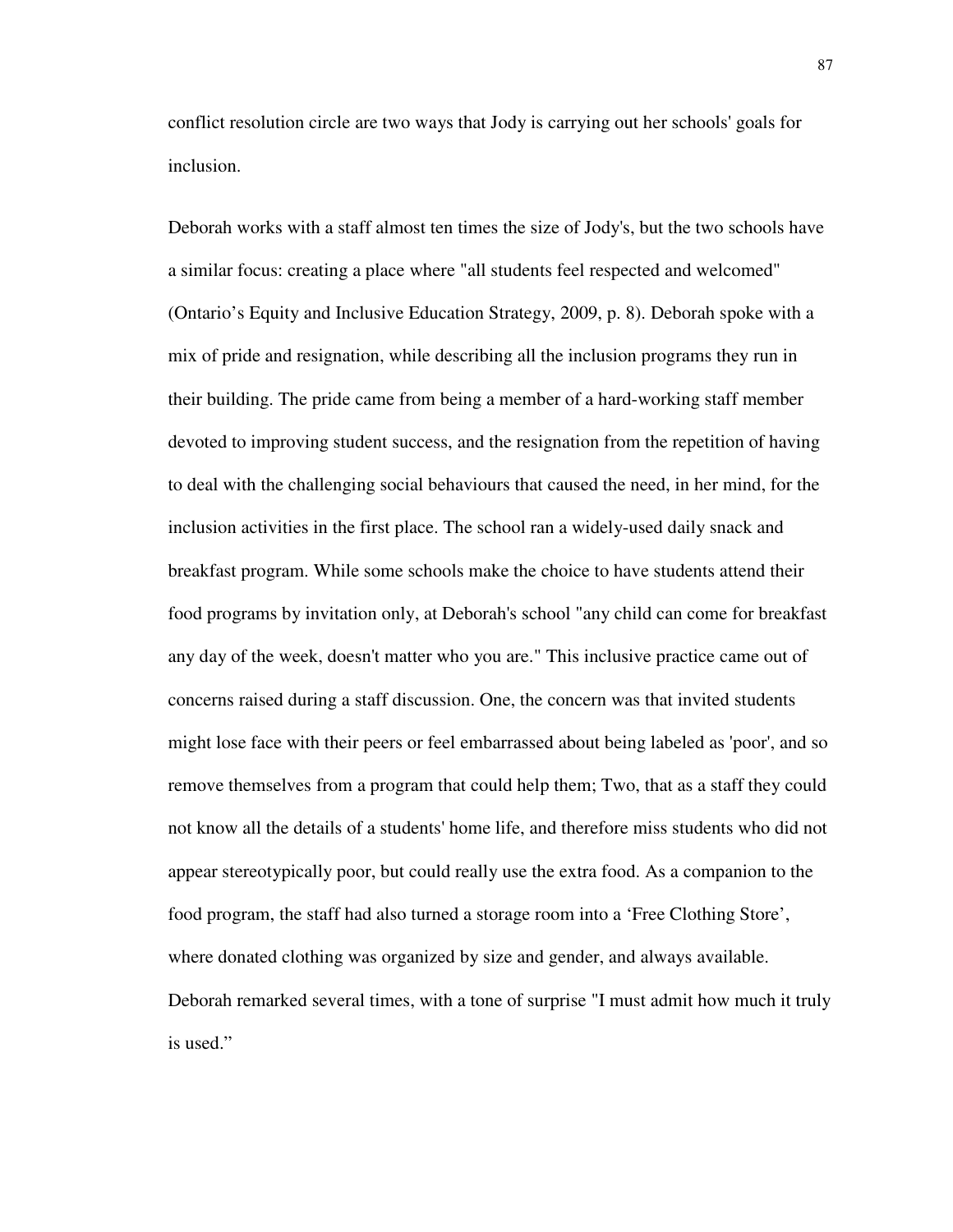In addition to the regular school sports teams - basketball, volleyball, soccer - the staff at Deborah's school also hosted a wide variety of special-interest clubs like fishing, knitting, and reading. The students are also organized into cross-grade groupings called 'Colour Houses.' They stay in these same teams throughout their years at the school, meeting periodically for stories, games, crafts, and other activities. One example Deborah shared was on the topic of fairness:

We had different games that we played to show fairness. The kids really enjoyed them, but I think they also saw the importance of working with the smaller children. They got a different way to do that activity, and yet it was the same activity.

For example, for an egg-and-spoon relay race some student groups decided that it would be fair if the younger students ran a shorter distance, while others allowed them to hold the egg on their spoon with their hands. In this way, the students had the opportunity to live the phrase 'fairness is not sameness'. These more relaxed types of activities allow them to get to know children they might not otherwise get to meet, which hopefully helps them appreciate each other's differences, find similarities, and build a sense of belonging.

In contrast, at Jennifer's school, where she said the students seem to have a homogeneously high socio-economic status, she reported that "students generally listen and want to perform and want to behave." While the staff there did run school teams and clubs, they did not feel the need, as the staff did at Deborah's school site, to purposefully build a sense of inclusion and belonging. In addition to the samples of negative parental attitude mentioned before, about some new students with a perceived lower socioeconomic status, the parents influence the school in other ways. When Jennifer was teaching about LGBTQ issues, she had five families pull their children out for the entire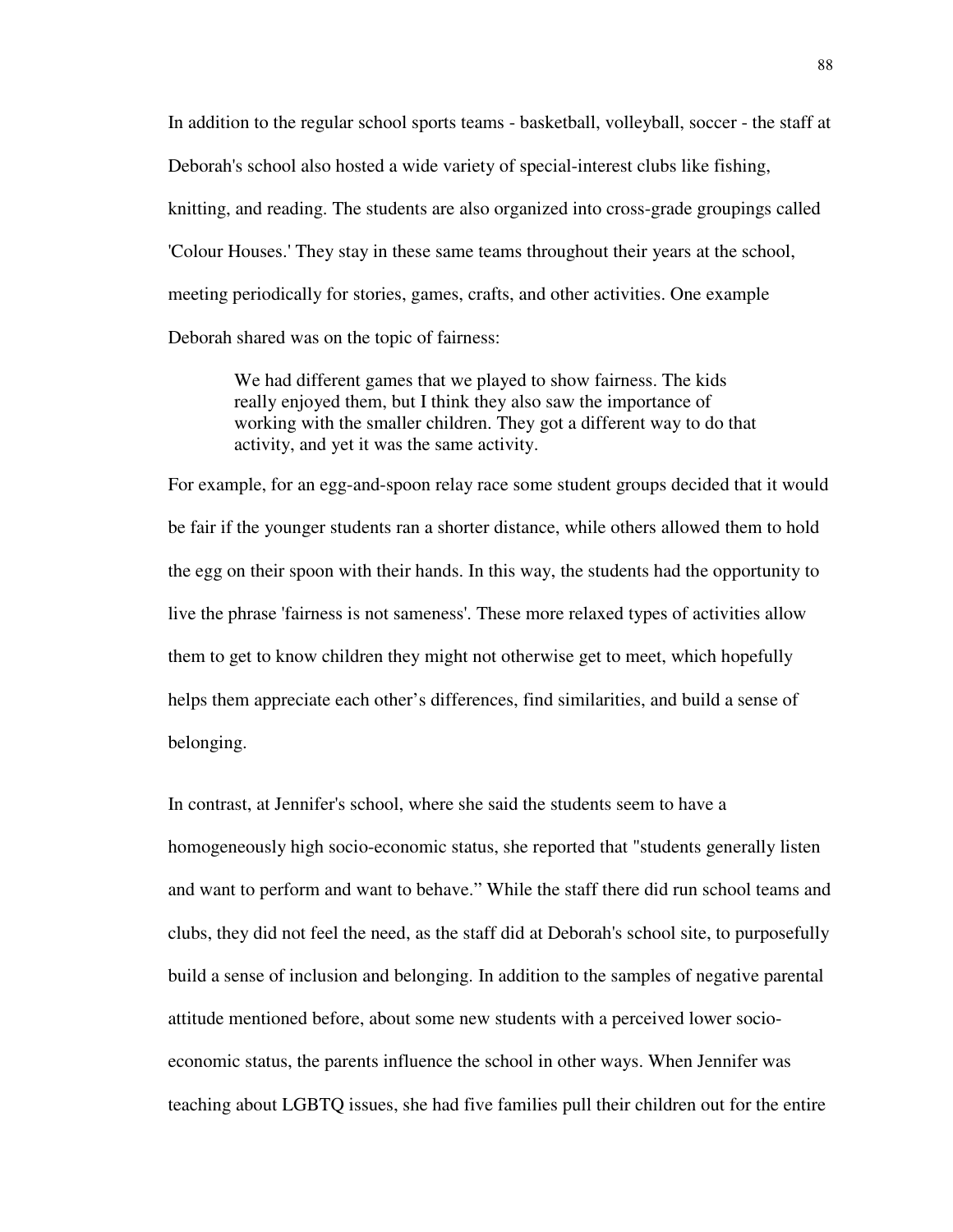unit on sexual education. She was surprised by how many were pulled, but explained it to herself because, as she saw things: "it's a very religious community." While she appeared to be sensitive to parents' views, Jennifer remained strong in her beliefs: "It makes me aware, in my teaching, of their opinions, but I don't think I would change what I was going to teach because of that." When contrasting school cultures at other schools where she had taught or supply taught, she considered this one to be more normative, more "traditional.". She expressed her concerns about the school's culture in this way:

Not talking about the differences of the greater world that's out there is also part of the school culture. That just doesn't get discussed. I don't even think [equity] is anything that's ever even been discussed at a staff meeting.

#### Student need.

The most prevalent influence on these teachers' pedagogical choices was their students. The perceived needs of their classes drove the participants' decisions about what to teach, how much time to spend on a particular area, or whether an issue would be addressed at all.

Tina, for example, discussed how she only needed to address Christmas and Easter, because she had no students that celebrated other holidays – she clearly answered that she did not "need" to teach about non-Christian or Canadian secular holidays simply because they were not relevant to her students' lives. Similarly, Jody chose to focus on teaching her students about their own culture, not the normative Canadian one, so that they could compare and contrast other cultures with a better understanding of their own heritage, traditions, and history. Jennifer described a Kindergarten example, where there were two boys with severe communication disorders, who were non-verbal. The rest of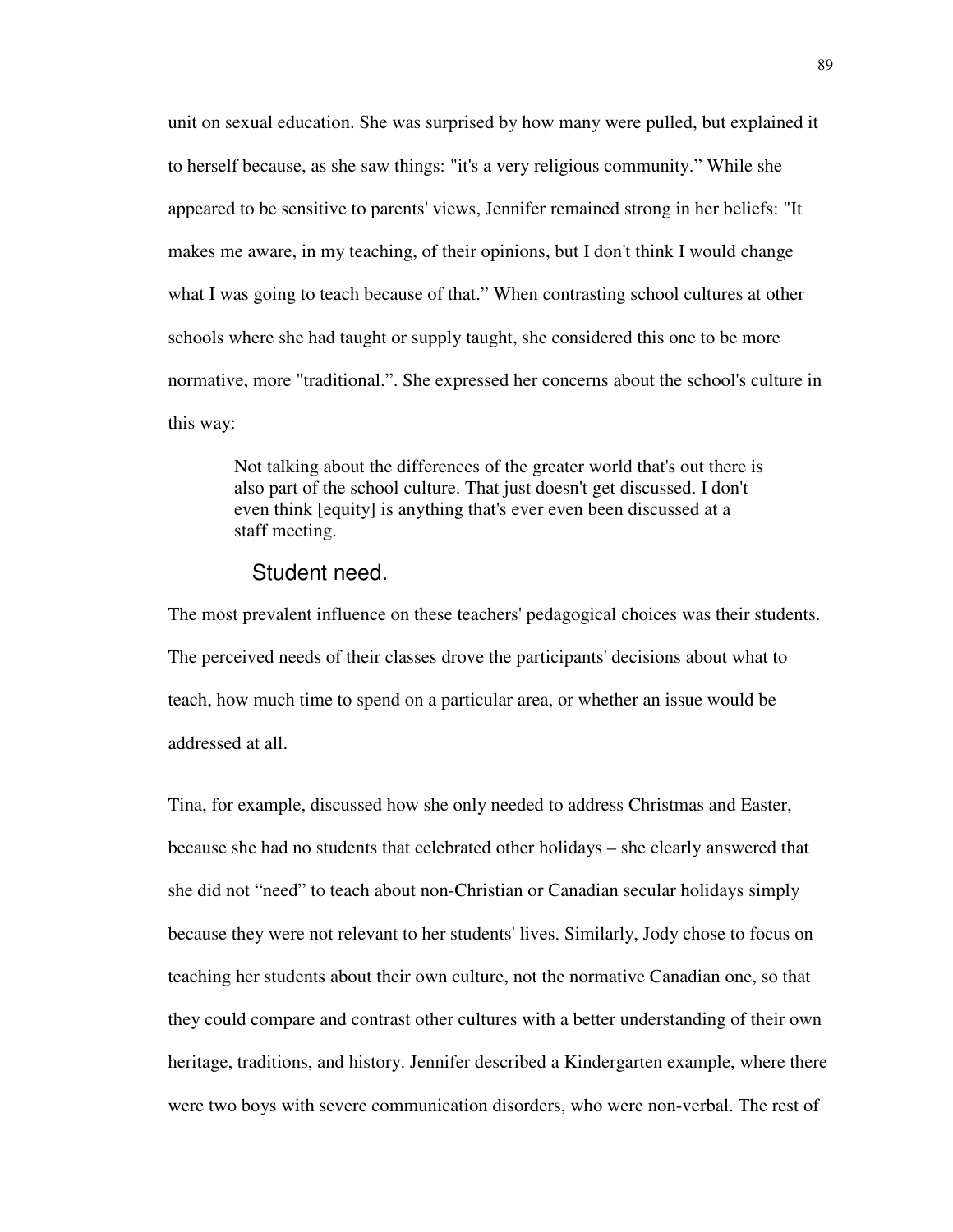the class was being taught strategies by their teachers and the educational assistants for how to deal with the needs and sometimes unusual behaviours of these two children. Finally, Deborah had shared her surprise - pleasant surprise, but surprise nonetheless that the students in her class who were not white were not teased or excluded because of their race. When I asked her what she would do differently if they were, she responded: "Well, I don't know if I'd isolate it, unless it were a really huge issue: 'a Korean boy in our class?!' We would just go over how to make people feel welcome." If it became an issue, Deborah said she would address it in small-group discussions with the individuals involved.

Solomon & Levine-Rasky (2003) noted that in schools with high levels of diversity the teachers talked about equity and diversity on a needs basis, and my participants also shared how they used teachable moments to address issues of equity. Jennifer, who had taught in schools with both high and low levels of ethnocultural diversity, recognized this tendency in her own teaching, saying, "it [equity] is something that you often teach situationally in what's going on, so [here] it doesn't happen." As a consequence, these teachers ended up teaching about the kinds of diversity that were present in their student populations in greater proportions and more often. For example, when ethnocultural diversity was not seen as a pressing student need the teachers taught it superficially, using the Contributions or Additive Approaches, as a form of an 'Education about the 'Other'.' On the other hand, the diversity of intellectual ability - which was seen as a huge need by all teachers - seemed to be driving their instructional decisions. It was a topic that they were more aware of, and more confident with addressing, even though most of them had not conceptualized it as a diversity issue prior to their meeting with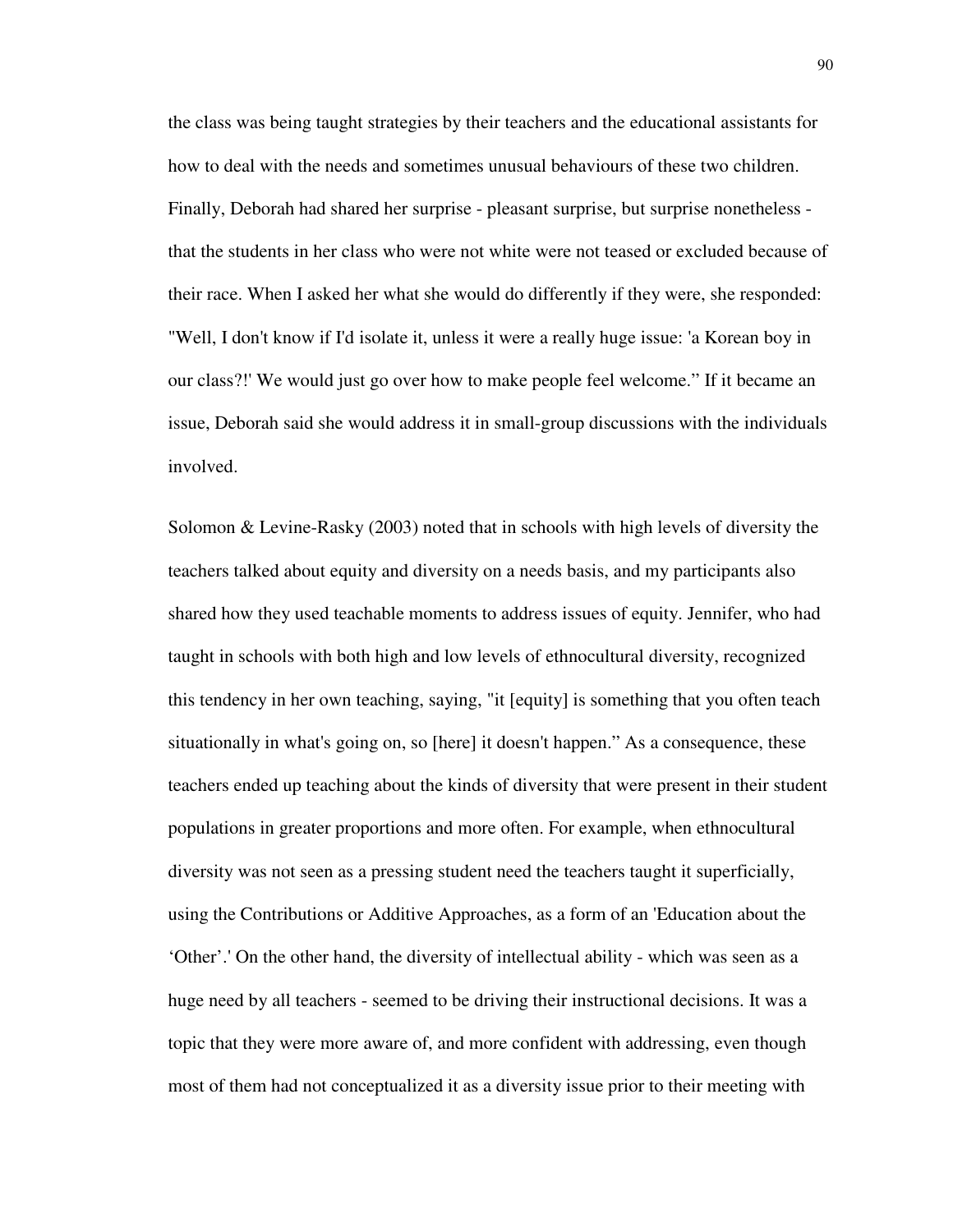me. At times, the teachers indicated through tone or statement that they felt overwhelmed by the level of learning diversity in their classes, and, as mentioned before, this topic took up over half of each participant's interview. This prominence contrasts with the fact that none of them considered ethnocultural diversity as an issue or problem in their buildings.

Equity education was seen by the teachers as something that emerged from student needs. Consequently, areas of perceived low diversity were not seen as issues that the teachers felt they needed to address. There was a prevailing feeling that there are so many initiatives piled on top of the many parts of the curriculum that they had to cover that addressing issues such as cultural or racial diversity in a predominant white community was assigned a low priority. However, when Jennifer was talking about how some parents chose to pull their children out for the discussions about sexual orientation, she explained how she felt it was part of her job to provide her students with a more open perspective on the diversity outside of their small-town-focused lives: "It probably makes it more important to emphasize acceptance and inclusion because I don't always feel like that's out there in the rest of their [the students'] world." Similarly, Deborah, as discussed previously, expressed a wish for a greater ethnocultural diversity in her class, so they could better understand it. However, the expressed levels of each type of diversity in a school generally seem to correlate with the amount of time and complexity of ways that those different kinds of diversity were addressed by the teachers in that building.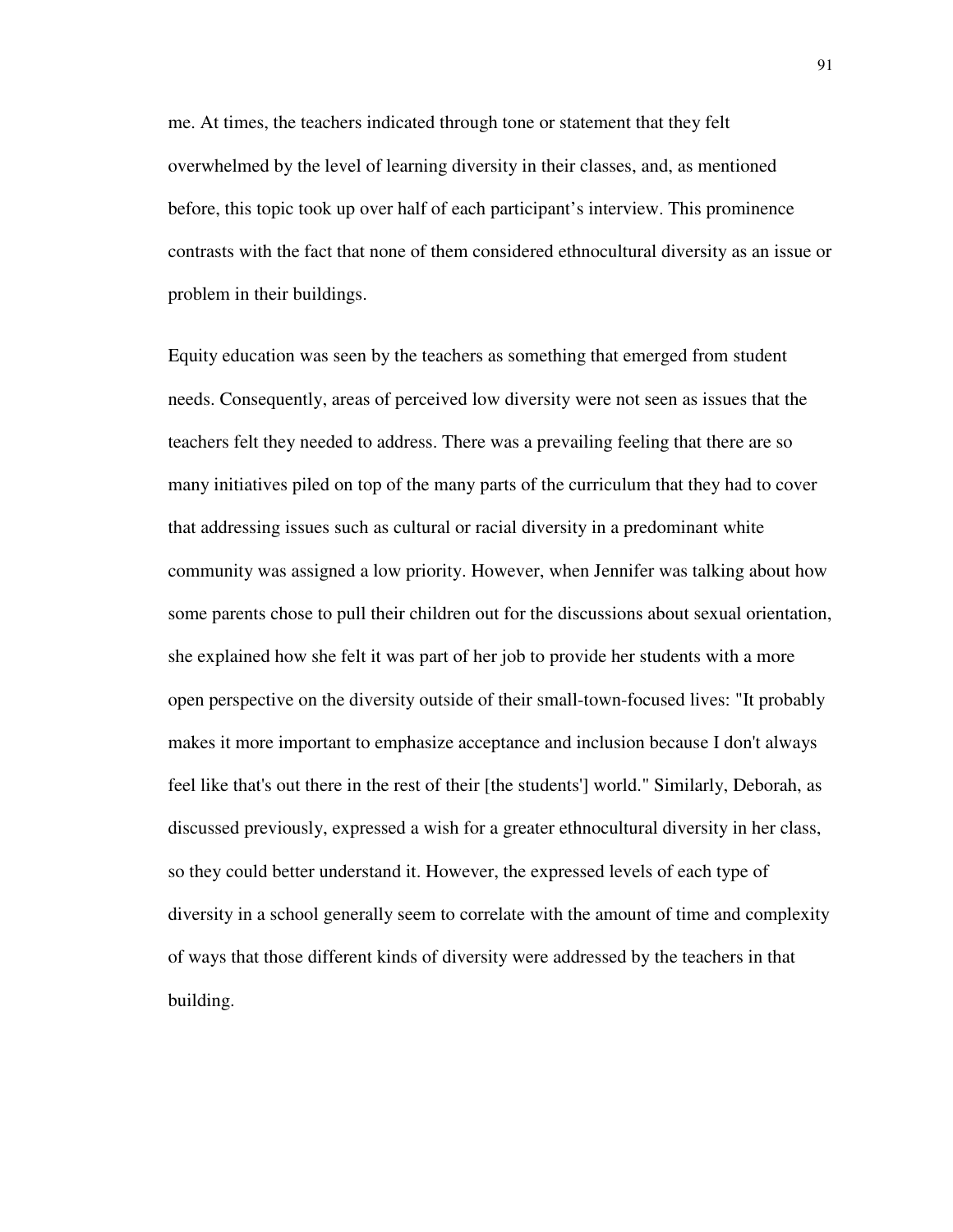## **Conclusion**

The four teachers in this research described the ways in which they consciously taught for equity and inclusion; they most often used activity-based learning, such as hosting a celebration, which was based on a contributions approach or a form of education about and/or for the ''Other''. 'Other' teaching modes included discussion and on-going modeling of appropriate behaviour; however, the discussions and teacher modeling were less likely to be consciously planned or explicitly performed, and more likely arise from the needs of the moment. One challenge of addressing equity issues in these schools was the very lack of diversity itself. The teachers reported teaching about equity mainly when an appropriate time presented itself, but in the course of their daily teaching, they rarely had those natural opportunities, with the exception of Special Education issues. Another one of the challenges Jennifer faced was her school culture. While she was interested in teaching more deeply about equity, it wasn't a priority to the rest of the staff, including administration, nor was any pressure coming from the parent community. She felt hampered by the traditions and unspoken expectations of a very normative Canadian school setting. I wonder if those hidden expectations were present in Deborah's and Tina's schools, and they were just less aware of them because they were more of an Insider to their school's culture.

While the school and community culture had a small effect on the teachers' pedagogical choices, by far the largest influence was the perceived needs of their students. The word 'perceived' is of great importance here. Under what conditions do teachers perceive broad diversity, equity, and inclusion issues to be based on a student need? Jennifer and Jody both felt that it was part of their role as teachers to explicitly address equity with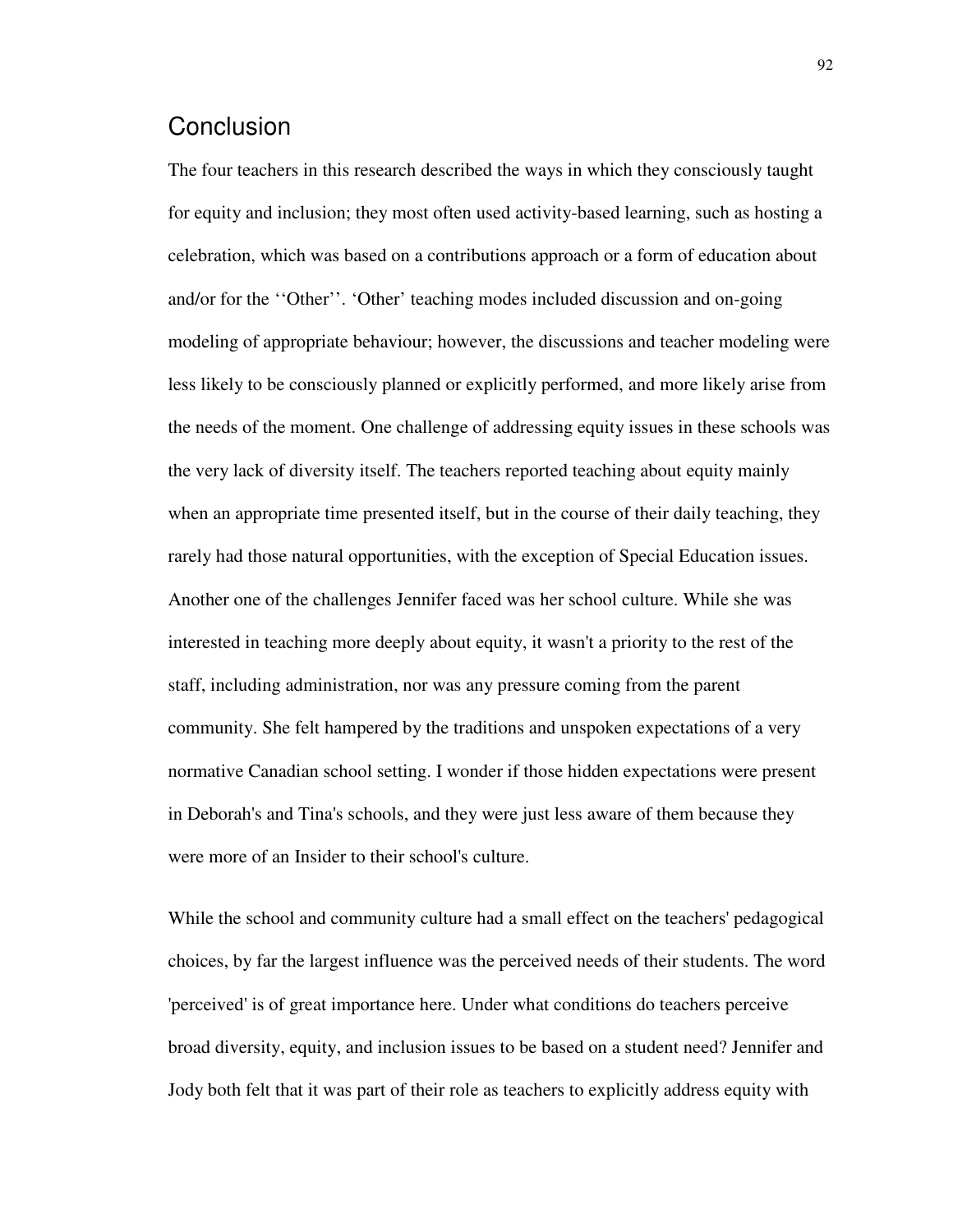their students, no matter where they were living, but why? Their preexisting beliefs, which were formed by foundational past experiences, informed what they saw as a need for their students and what they did not. Jennifer, who felt she had an advantage in the wider world because she was comfortable with diversity, wanted that same advantage for her students; therefore, she believed that their education on matters of equity was something that was her responsibility. Consequently, she sought out times when she could explicitly teach about it. Even so, she didn't feel that she was doing enough. Deborah and Tina, however, who did not have such foundational past experiences, were less likely to see a lack of diversity as a teaching need, but rather as an unproblematized reality of their job site.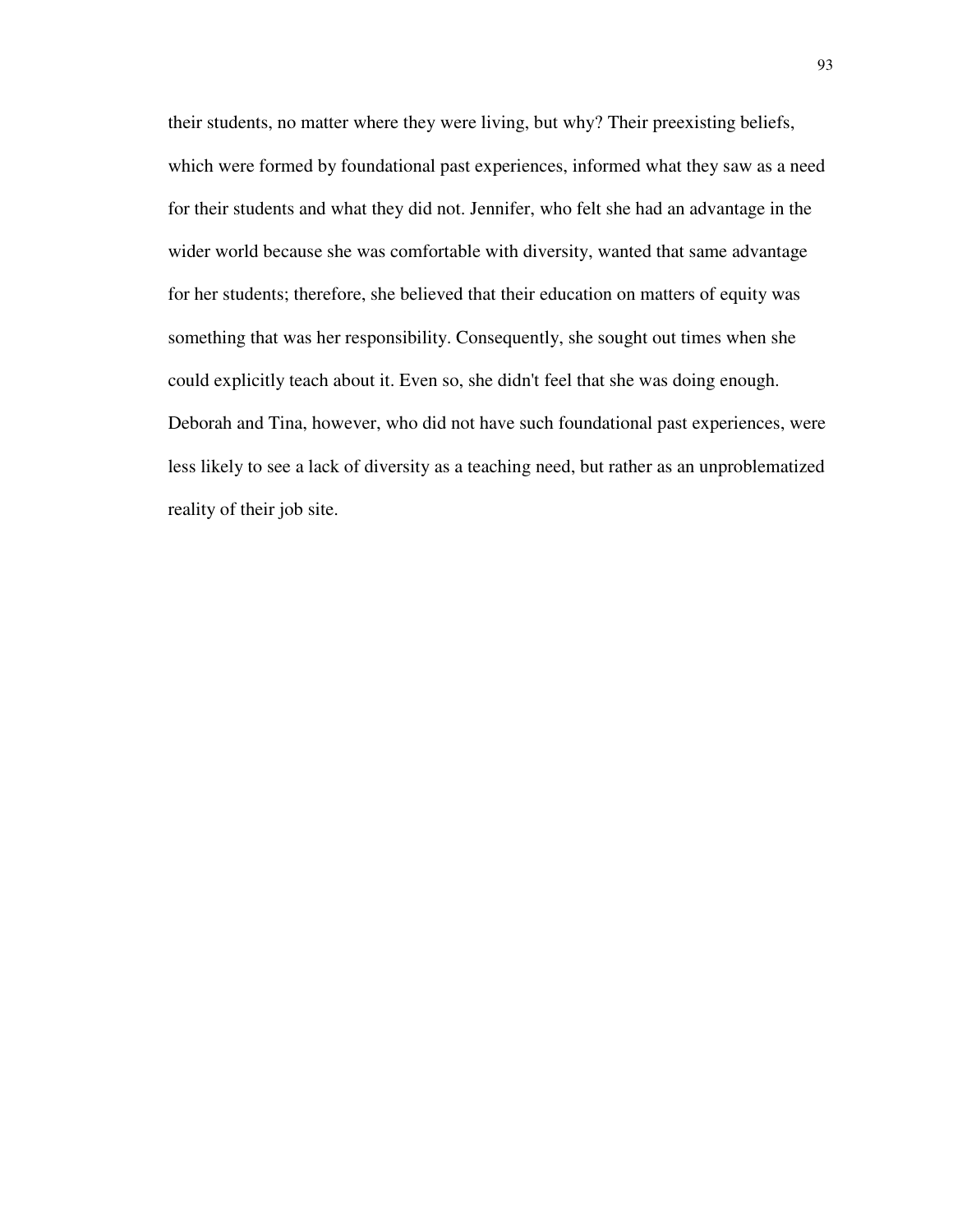# Chapter 6 **Conclusion**

## Research Questions Revisited

The focus of this research was on the perspectives, experiences, and pedagogical choices of four elementary school teachers who work in low-diversity settings. When conceptualizing this project, I subdivided my main question into three parts. How and why do teachers in low-diversity classrooms teach about equity? : the participant's definitions of diversity; their pedagogical choices about equity education; and the influences on those choices. The goal was to examine what decisions these teachers made when teaching about equity as well as how they made those decisions. By drawing on their own words, experiences, and viewpoints through analysis of semi-structured interviews, the perceptions and practices of these four participants were brought to the forefront. In the process of being involved in this research, the teachers themselves acknowledged that they had changed some of their views and attitudes about the level of and variety of diversity in their schools.

Though the literature on multicultural education and diversity issues in education was mainly about teaching in areas with high levels of diversity, it was surprisingly relevant to my research. From the literature, it seemed that teachers in high-diversity schools problematized issues of diversity and equity, where teachers in low-diversity schools did not. This research also touched on inclusive education for students with intellectual exceptionalities. I also included a brief history of diversity issues in Ontario, from forced assimilation programs to the new Equity and Inclusive Education document. Drawing on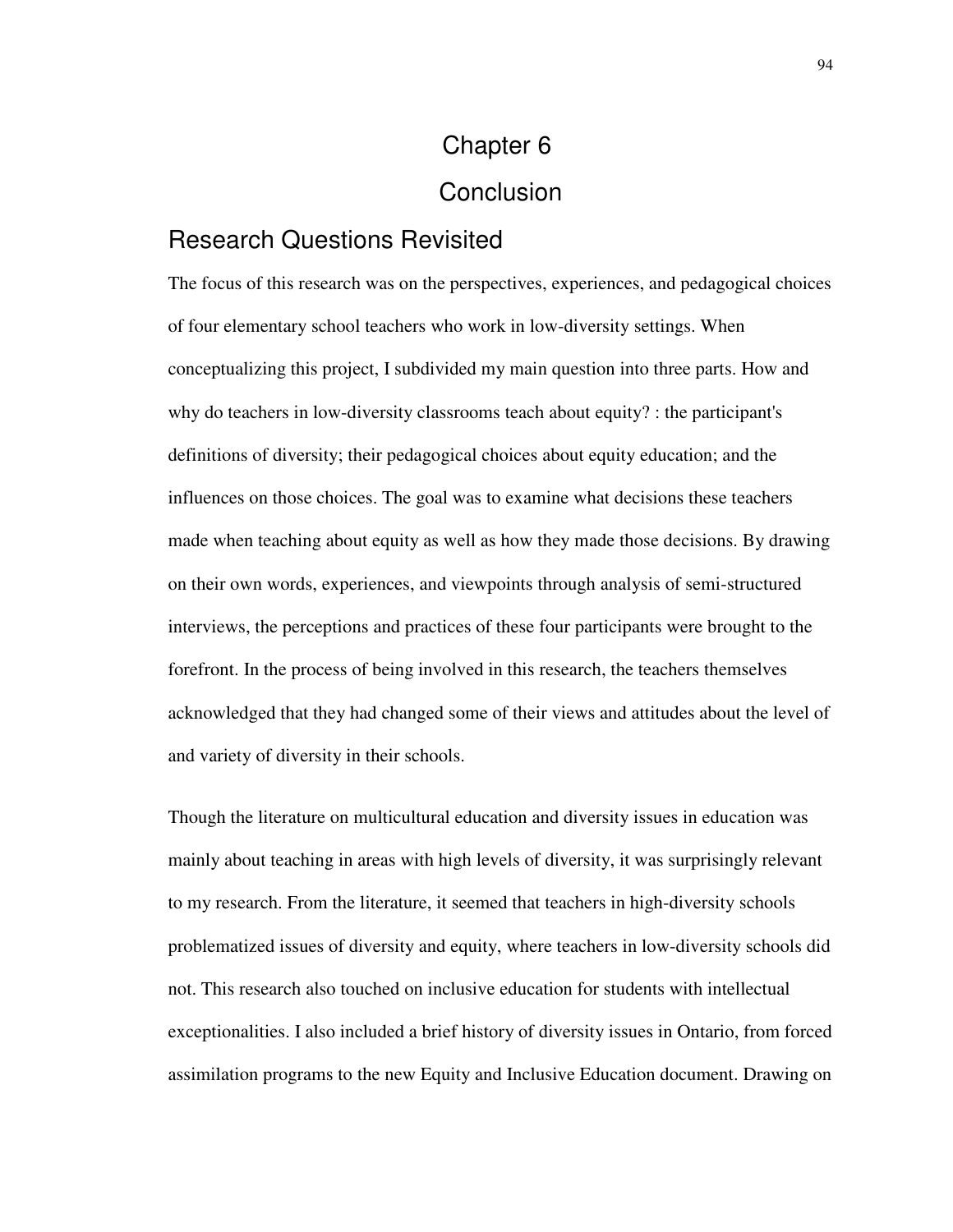both Banks' continuum of multicultural education and Kumashiro's continuum of antioppressive education allowed my research to be informed by a sound theoretical base.

### Implications for Practice

This research highlights the lack of an explicit strategy on the part of practicing teachers to incorporate equity and inclusive education into Ontario schools. While the Ministry of Education has developed a specific policy to support diversity and equity issues, the impact of this policy did not appear to be manifested in widespread changes in practice in the schools where my participants were teaching

From my research findings, I have several recommendations about how to be more strategic about equity education in schools with a low perceived level of diversity.

- 1) Teachers need to be familiarized with a broader definition of diversity and to be provided with frameworks that address a more critical approach to multicultural education and anti-oppressive education such as those elaborated by Kumashiro and Banks. I would hope that when they see that they already have expertise in dealing with one area - intellectual ability via special education - they may be able to consciously extend that expertise to other forms of diversity that create a degree of discomfort.
- 2) Administrators and teacher leaders could work to change the normative school culture mindset of 'if it ain't broke, don't fix it.' Although a lack of experience with different aspects of diversity is not an urgent problem, requiring in-themoment solutions, it is an important one. I wonder how to help teachers who do not have either the personal experience or the philosophical outlook to see that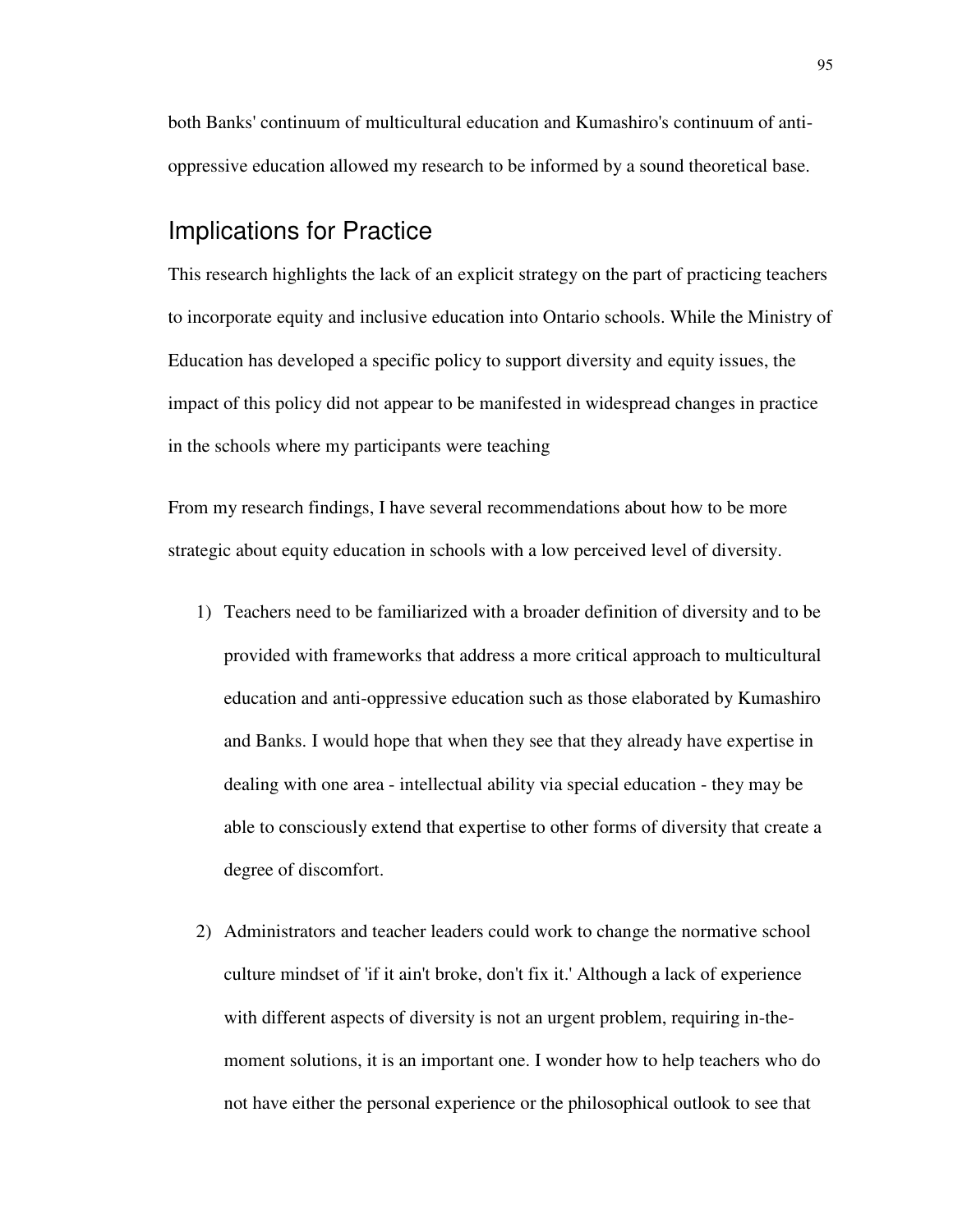learning about broader equity and diversity issues is a need for everyone. Perhaps the answer would be different for each teacher.

#### Limitations

The location of the schools covered a narrow geographic area: South Central Ontario, and all the participants taught in rural schools. Also, since the teachers were volunteers who were willing to give up at least an hour of their time, it may have resulted in teachers participants who already had an interest in equity issues. However, these limitations do not detract significantly from the meaning derived from the participants' experiences and insights that are provided into the pedagogical implications of addressing equity education in predominantly white communities

## Implications for Further Study

Some further avenues for future research along this line of thought might be to more deeply examine the reasons why elementary teachers do or do not prioritize teaching for equity and inclusion and the specific role that teacher education and professional development might play in addressing this matter. Interviewing a wide range of teachers who do actively teach for equity and inclusion, then looking for commonalities between the teachers may better answer just how much of a role is played by past, personal experience, and what other factors might contribute to a more informed approach to equity education in schools. A similar study of teachers who are teaching for inclusion in Special Education settings, as well as those who are not, might give insight into the barriers teachers face in addressing equity and inclusion, since it seemed to be more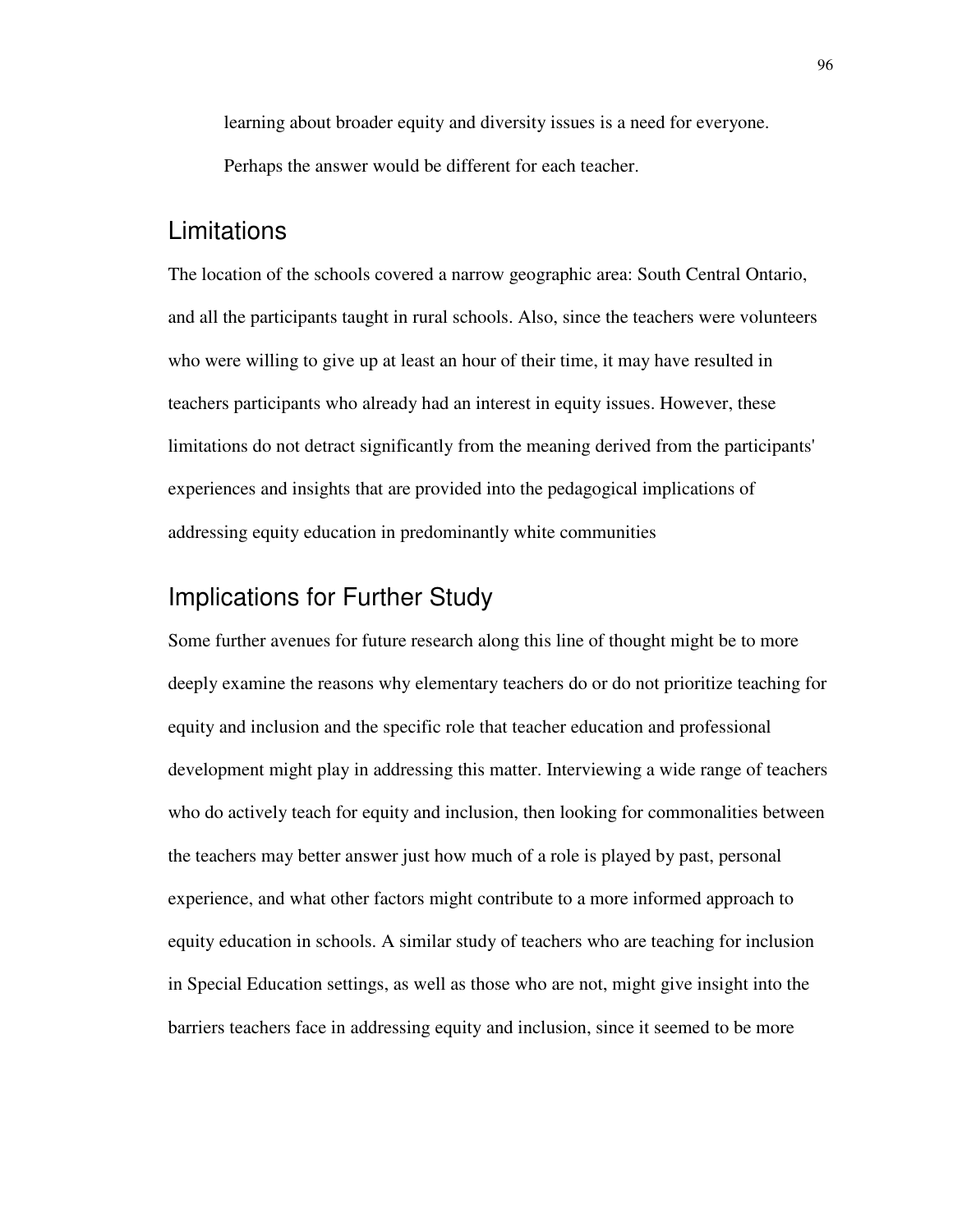straightforward for teachers to address the diversity of intellectual abilities in their daily practice.

## Final Thoughts

Consistent with the findings of Solomon and Levine-Rasky (2003), these teachers in low-diversity classrooms taught about equity when they saw a need in their student population. Since they teach in the moment as the needs arise, they are likely to miss out on teaching more broadly about various kinds of diversity, since they are simply not encountering certain forms of visible difference in their local communities. In contrast, if the teachers see a lack of diversity in their local environment as a problem for the students who will one day be interacting with a multiplicity of people, then the need to teach for equity and inclusion will be seen as ever-present need. With that viewpoint, the teachers become more likely to plan in advance for explicit instruction about equity issues, as well as consciously embed diverse material in their curriculum. In the end, their students will have a similar educational experience to students in more diverse schools, and be better prepared to live in our pluralistic society.

I entered into this project wondering why most of the staff at my rural, low-diversity school did not share my same passion for equity education. I see now that like two of my participants, Jennifer and Jody, I also had a pivotal experience that led me to prioritize equity and inclusive education in my teaching philosophy. For me, it was recognizing that my lack of exposure to people of other cultures had resulted in an unintentional awkwardness around them. Uncomfortable as it may be, addressing and problematizing the dominant white Canadian normative worldview in a rural school community is necessary in order to bring about positive change in our teaching practices that will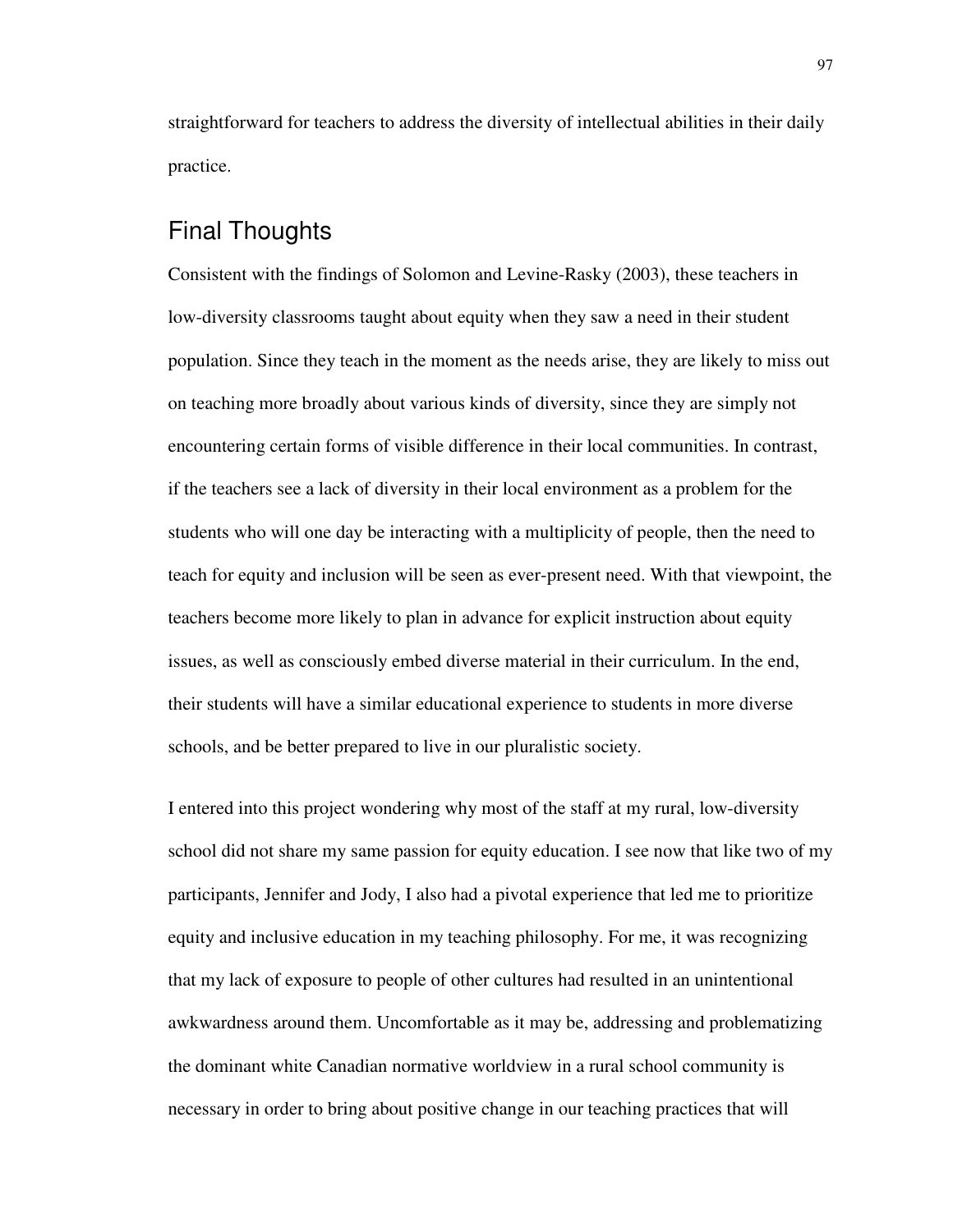resonate through the lives of the students we teach who have yet to be exposed to the diversity they will some day meet.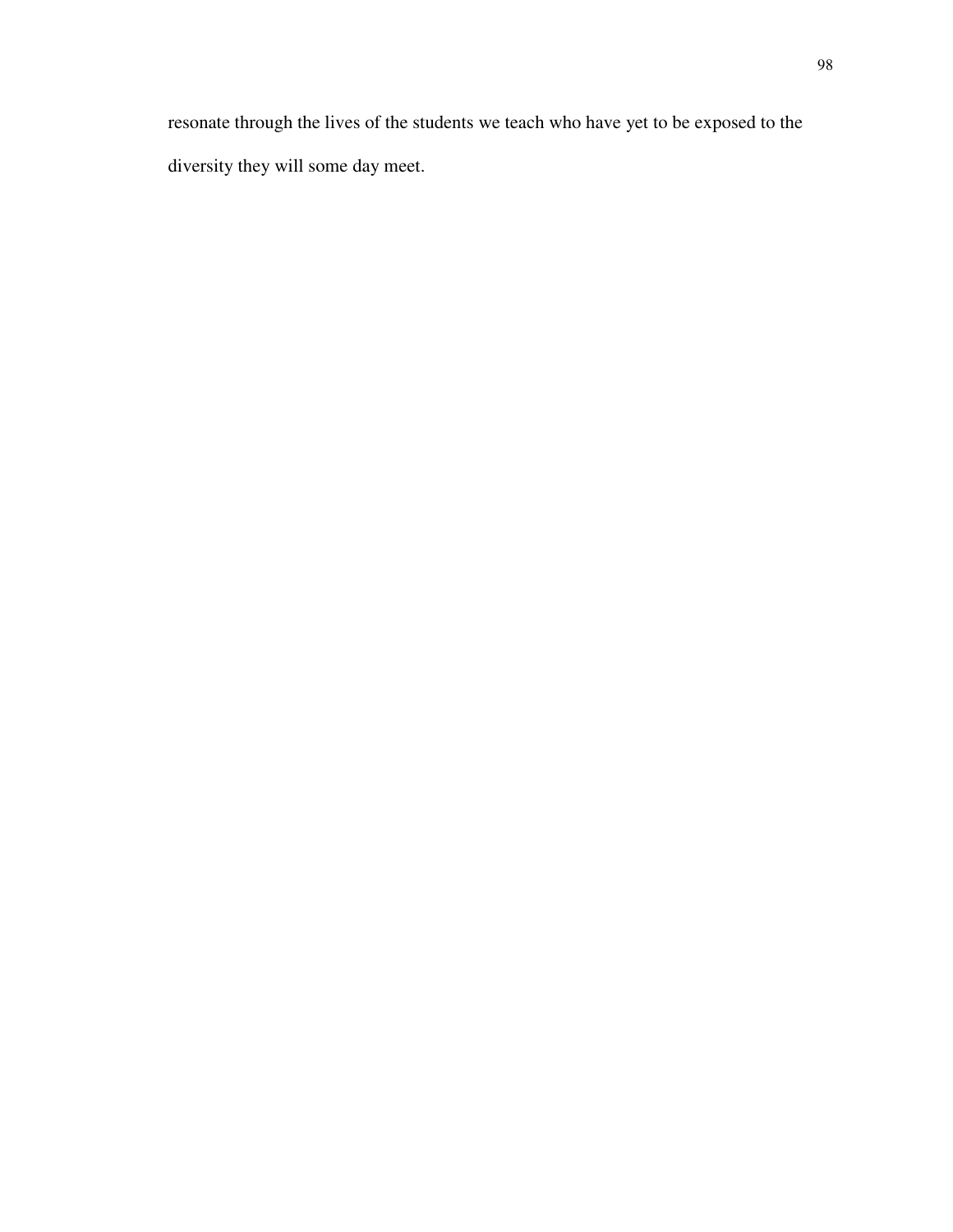#### References

- Ayres, L. (2008). "Thematic Coding and Analysis." In *The Sage Encyclopedia of Qualitative Research Methods (pp. 868-869).* Thousand Oaks, CA: Sage.
- Banks, J. (1994). *Multiethnic education: Theory and practice.* (3rd ed.) Boston, MA: Allyn and Bacon.
- Banks, J. & McGee Banks, C. (Eds). (1995). *Handbook of research on multicultural education*. New York: Macmillan.
- Banks, J. (2005). *Cultural diversity and education: Foundations, curriculum and teaching (5th ed.)*. Boston, MA: Allyn and Bacon.
- Bicard, S. & Heward, W. (2010). Educational equality for students with disabilities. In J. Banks & C. McGee Banks (Eds.), *Multicultural education: Issues and perspectives (7th ed.) (pp. 315-341).* Hoboken, NJ: John Wiley & Sons.
- Bogdan, R. & Biklen, S. (2007). *Qualitative research for education : An introduction to theories and methods (5th ed.)*. Boston, MA : Pearson Allyn & Bacon.
- Bunch, G. & Finnegan, K. (2009). Ontario: Choosing the status quo in Canada's most populous province. In G. Bunch & A. Valeo (Eds.), *Inclusive education: To do or not to do: England, Germany, Croatia, Canada, India, Spain, Malta* (pp. 174- 194). Toronto: Inclusion.
- Darling-Hammond, L. (2002) *Learning to Teach for Social Justice*. New York: Teachers College Press.
- Dei, G., James, I., Karumancherry, L., James-Wilson, S. & Zine, J. (2000). *Removing the margins: The challenges and possibilities of inclusive schooling.* Toronto: Canadian Scholars' Press.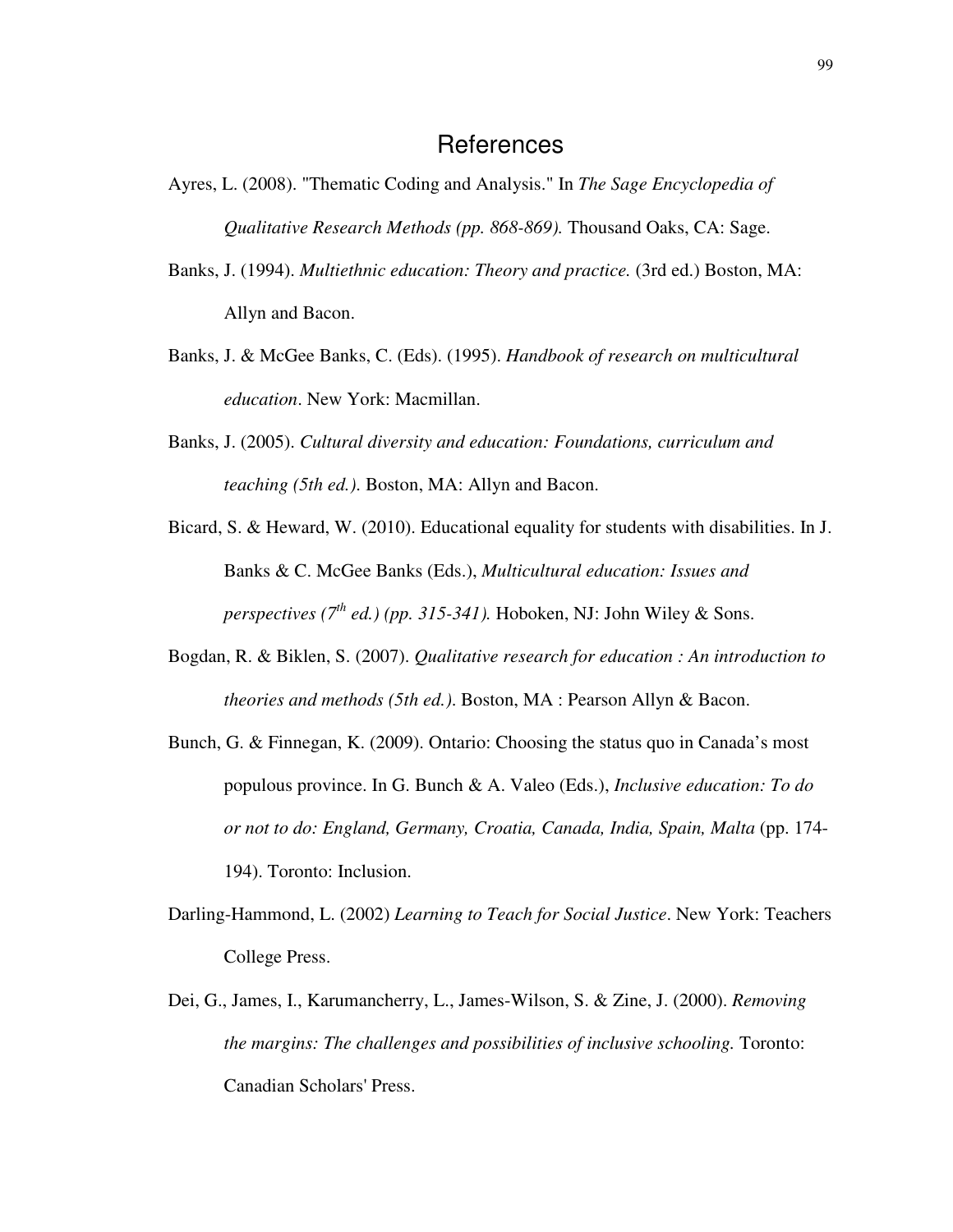- Dei, G., James-Wilson, S. & Zine, J. (2001). *Inclusive schooling : a teacher's companion to removing the margins.* Toronto: Canadian Scholars' Press.
- Dei, G. (1996). *Anti-racism education: Theory and practice.* Halifax, N.S.: Fernwood Publishing.
- Derman-Sparks, L. & Ramsey, P.G. (2006). *What if all the kids are white? Anti-bias multicultural education with young children and families*. New York: Teachers College Press.
- Dotzert, L. (1998). "No problem here": Racial bias and discrimination in a rural board of education. Masters' Thesis, UWO.
- Freebody, P. (2003). *Qualitative research in education: interaction and practice*. London: Sage.
- Gaine, C. (2005). *We're all white, thanks: The persisting myth about 'white' schools*. Stoke on Trent: Trentham Books.
- Gérin-Lajoie, D. (2008). *Educator's discourse on student diversity in Canada: Context, policy and practice.* Toronto: Canadian Scholars' Press.
- Grant, C. & Sleeter, C. (2007). *Doing multicultural education for achievement and equity.* New York: Routledge*.*
- Grant & Zeichner. (2000). On becoming a reflective teacher. In J. Iseke-Barnes & N. Wane (Eds.) *Equity in schools and society* (pp. 25-42)*.* Toronto: Canadian Scholars' Press.
- Grant, C. & Ladson-Billings, G. (1997). *Dictionary of multicultural education.* Phoenix, AZ: Oryx Press.
- Harper, H. (1997). Difference and diversity in Ontario schooling. *Canadian Journal of*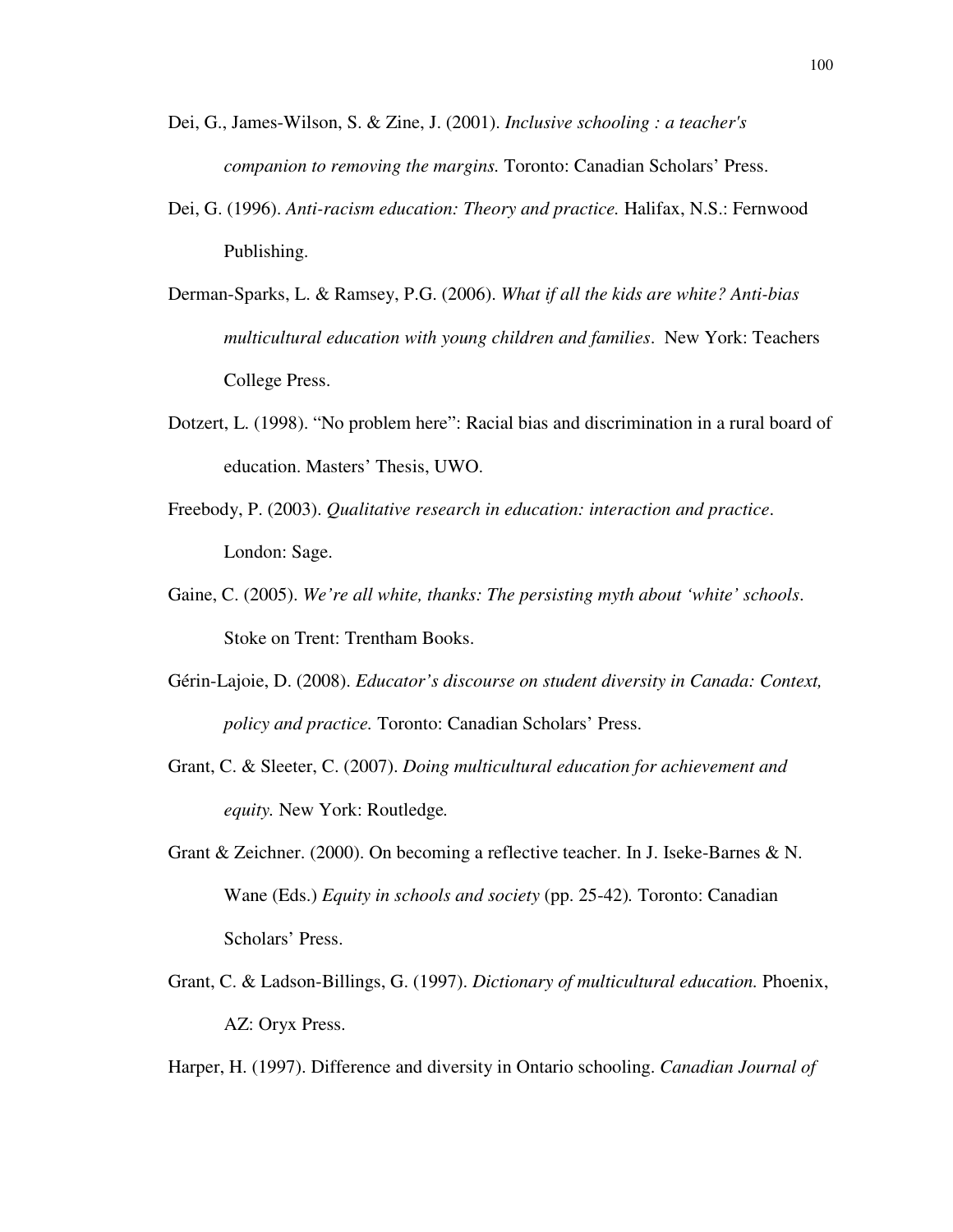*Education, 22*(2), 192-206.

- Hutchinson, N. & Martin, A. (2012). *Inclusive classrooms in Ontario schools*. Toronto: Pearson.
- Hyland, N. (2005). Being a good teacher of Black students? White teachers and unintentional racism. *Curriculum Inquiry, 35*(4), 429-459.
- Fine, M., Weis, L, Weseen, S. & Wong, L. (2002). For whom? Qualitative research, representations and social responsibility. In N. Denzin & Y. Lincoln (Eds.), *The landscape of qualitative research (2nd ed.) (pp. 167-207).* Thousand Oaks, Calif.: Sage.
- Jamal, S. (2005). Critical ethnography: An effective way to conduct anti-racism research. In G. Dei & G. Johal (Eds.), *Critical issues in anti-racist research methodologies* (pp. 225-239). New York: P. Lang.
- James, C. E. (2003). *Seeing Ourselves: Exploring Ethnicity, Race and Culture*. Toronto: Thompson.
- Kumashiro, K. (2000). Toward a Theory of Anti-Oppressive Education. *Review of Educational Research, 70*(1), 25-53.
- Kumashiro, K. (2002). *Troubling Education.* New York and London: Routledge Falmer.
- Ladson-Billings, G. (2001). *Crossing over to Canaan: The journey of new teachers in diverse classrooms.* San Francisco: Jossey-Bass.
- Levine, B. & Young, J. (2000). Chapter 5. In J. Iseke-Barnes & N. Wane (Eds.), *Equity in Schools and Society* (pp. 45-58). Toronto: Canadian Scholars' Press.
- Lund, D. (2003). Educating for Social Justice: Making sense of multicultural and antiracist theory and practice with Canadian teacher activists. *Intercultural*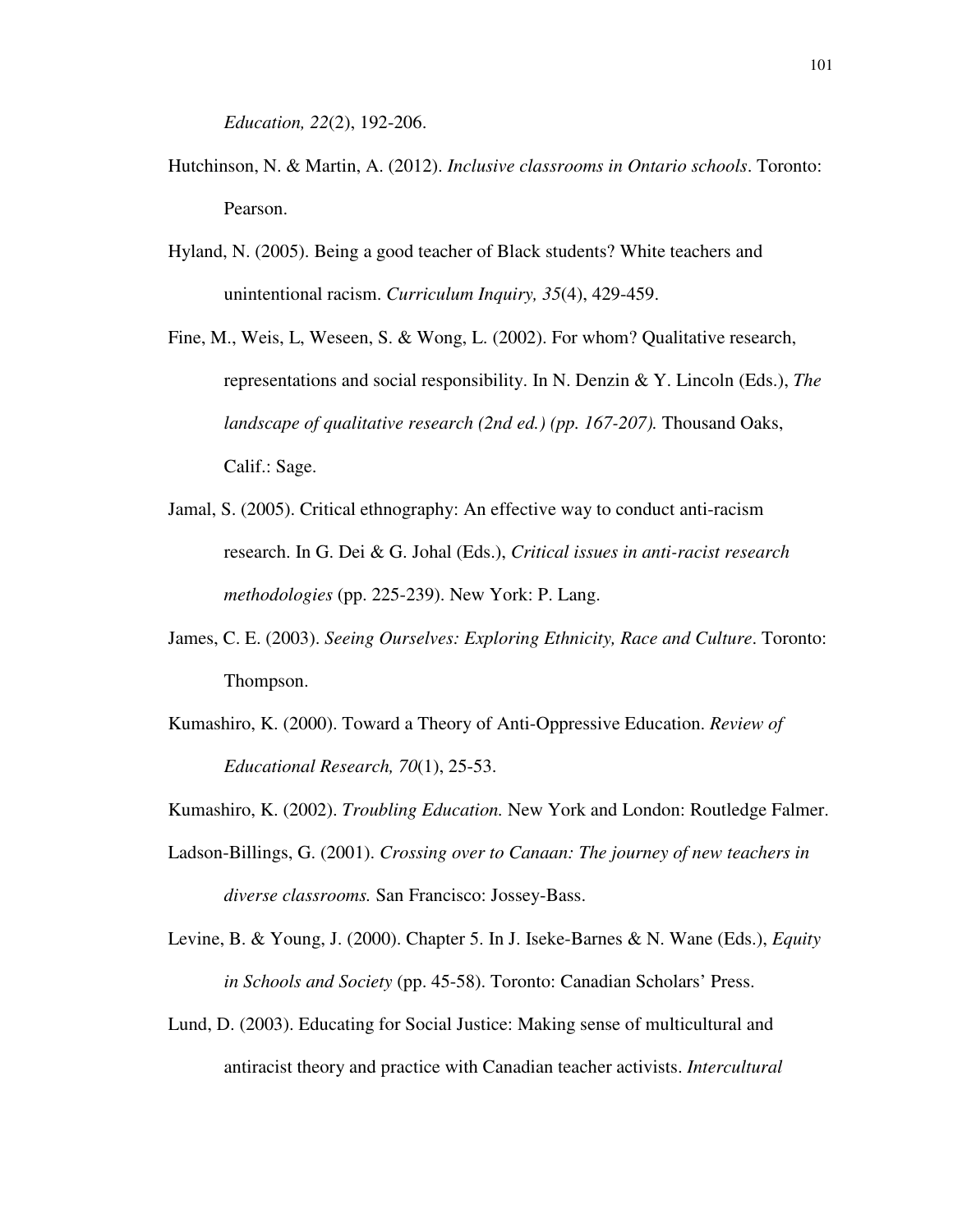*Education*, 14(1), 3-16.

- May, S. & Sleeter, C. (Eds.) (2010). *Critical multiculturalism : theory and praxis.* New York: Routledge.
- McLaren, P. (2007). *Life in schools : an introduction to critical pedagogy in the foundations of education (5th ed.).* Boston: Pearson/Allyn and Bacon.
- Metropolitan Toronto School Board. (1996). *Reflections: Suggestions for an antiracist curriculum (*Video and Guide). Toronto: Author.
- Ontario Ministry of Education. (2010). *The Ontario Curriculum: Health and Physical Education, Grades 1 to 8*, Interim Edition; Toronto: Author.
- Ontario Ministry of Education. (2009). *Ontario's Equity and Inclusive Education Strategy.* Toronto: Author.
- Ontario Ministry of Education. (2009). *The Ontario Curriculum: The Arts, Grades 1 to 8.* Toronto: Author.
- Ontario Ministry of Education. (2007). *The Ontario Curriculum: Science and Technology, Grades 1 to 8*. Toronto: Author.
- Ontario Ministry of Education. (2006). *The Ontario Curriculum: Language, Grades 1 to 8.* Toronto: Author.
- Ontario Ministry of Education. (2005). *The Ontario Curriculum: Mathematics, Grades 1 to 8.* Toronto: Author.
- Ontario Ministry of Education. (2004). *The Ontario Curriculum: Social Studies, Grades 1 to 6; History and Geography, Grades 7 and 8*. Toronto: Author.
- Ontario Ministry of Education. (1998). *The Ontario Curriculum: Health and Physical Education, Grades 1 to 8;* Toronto: Author.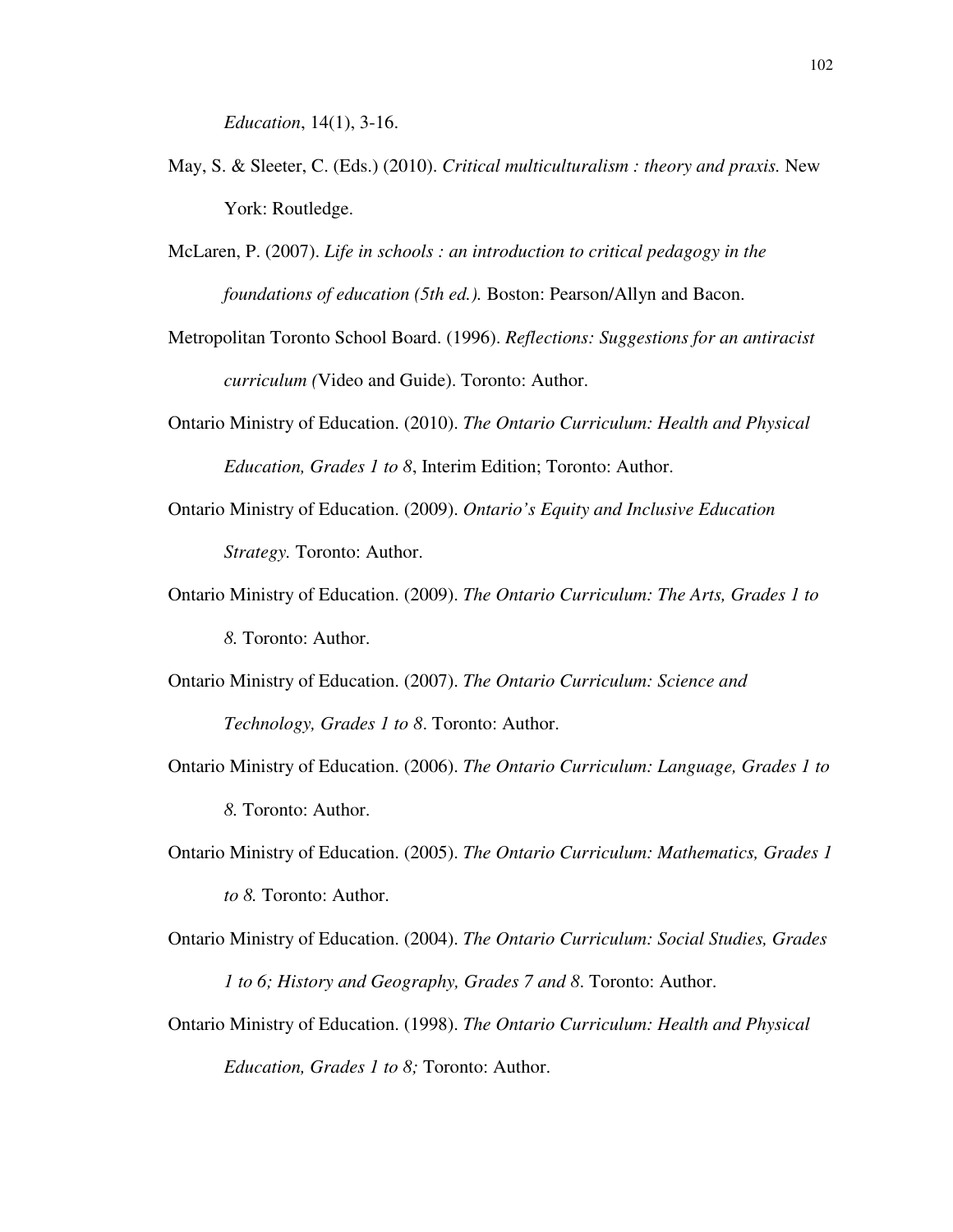- Ontario Ministry of Education and Training (1993). *Antiracism and ethnocultural equity in school boards: Guidelines for policy development and implementation.*  Toronto: Author.
- Okolie, A. (2005). Toward an anti-racist research framework : the case for interventive in-depth interviewing. In G. Dei & G. Johal (Eds.), *Critical issues in anti-racist research methodologies* (pp. 241-268). New York: P. Lang.
- Patton, M. Q. (2002). *Qualitative research and evaluation methods (3rd ed).* Thousand Oaks, CA: Sage.
- Raby, R. (2004). 'There's no racism at my school, it's just joking around': Ramifications for anti-racist education. *Race Ethnicity and Education 7*(4), 367- 383.
- Rezai-Rashti, G. (1995). Multicultural, anti-racist education and critical pedagogy: Reflections on everyday practice. In R. Ng, P. Staton & J. Scane (Eds.), *Antiracism, feminism, and critical approaches to education* (pp. 3-19). Westport, Conn.: Bergin & Garvey.
- Schofield, J. (2010). The colourblind perspective in school: Causes and consequences. In J. Banks & C. McGee Banks (Eds.), *Multicultural education: Issues and perspectives (7th ed.) (pp. 259-283).* Hoboken, NJ: John Wiley & Sons.
- Seidman, I.E. (2006). Interviewing as Qualitative Research (3rd Ed.). New York : Teachers College Press.

Sekayi, D. (2007). Student resistance to culturally irrelevant curriculum and pedagogy :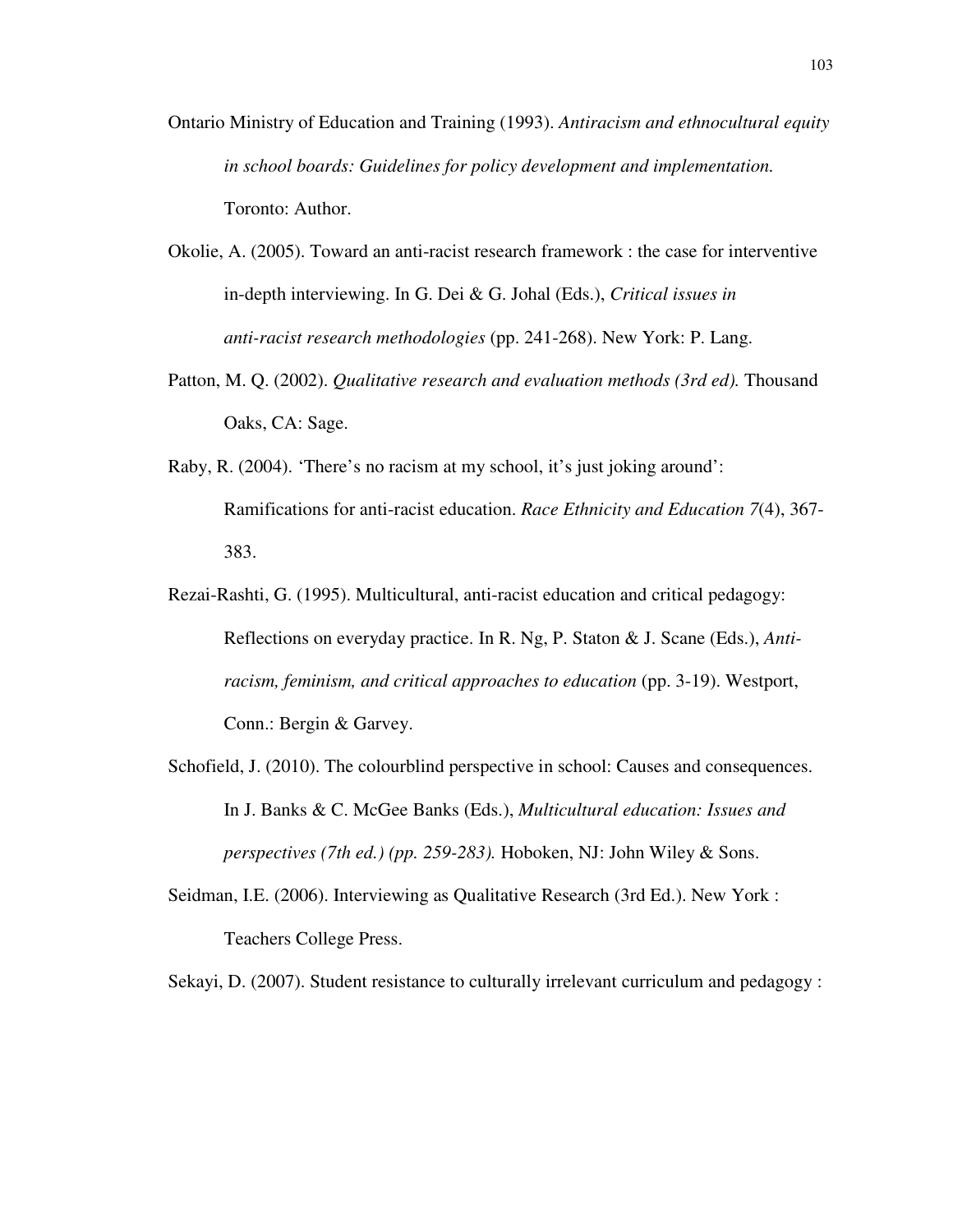the role of critical consciousness. In P. Solomon & D. Sekayi (Eds.), *Urban teacher education and teaching : innovative practices for diversity and social justice* (pp. 165-177). Mahwah, N.J.: Lawrence Erlbaum Associates.

- Sleeter, C. & Grant, C. (2008). *Making choices for multicultural education : five approaches to race, class, and gender.* Hoboken, N.J.: John Wiley.
- Sleeter, C. (2004). How white teachers construct race. In G. Ladson-Billings and D. Gilborn (Eds.), *RoutledgeFalmer reader in multicultural education* (pp. 163- 178). New York: RoutledgeFalmer.
- Smyth, J. (2010). Critical teaching as the counter-hegemony to neo-liberalism. In S. Macrine, P. McLaren & D. Hill (Eds.), *Revolutionizing pedagogy: Education for social justice within and beyond global neo-liberalism (pp. 187-210).* New York: Palgrave Macmillan.
- Solomon, P. & Levine-Rasky, C. (2003) *Teaching for equity and diversity : research to practice.* Toronto: Canadian Scholars' Press.
- Solomon, P. & Rezai-Rashti, G. (2001). *Teacher candidates' racial identity development and its impact on learning to teach.* Toronto: Canadian Race Relations Foundation.
- Stebbins, A. (2008). *Queering the classroom : female sexual minority teachers break the silence*. London, Ont. : Faculty of Graduate Studies, University of Western Ontario.
- Upadhyay, B. (2010). Middle school science teachers' perceptions of social justice: A study of two female teachers. *Equity & Excellence in Education*, 43(1), 56-71.

Warren, C. (2001). Qualitative interviewing. In J. Gubrium & J. Holstein (Eds.)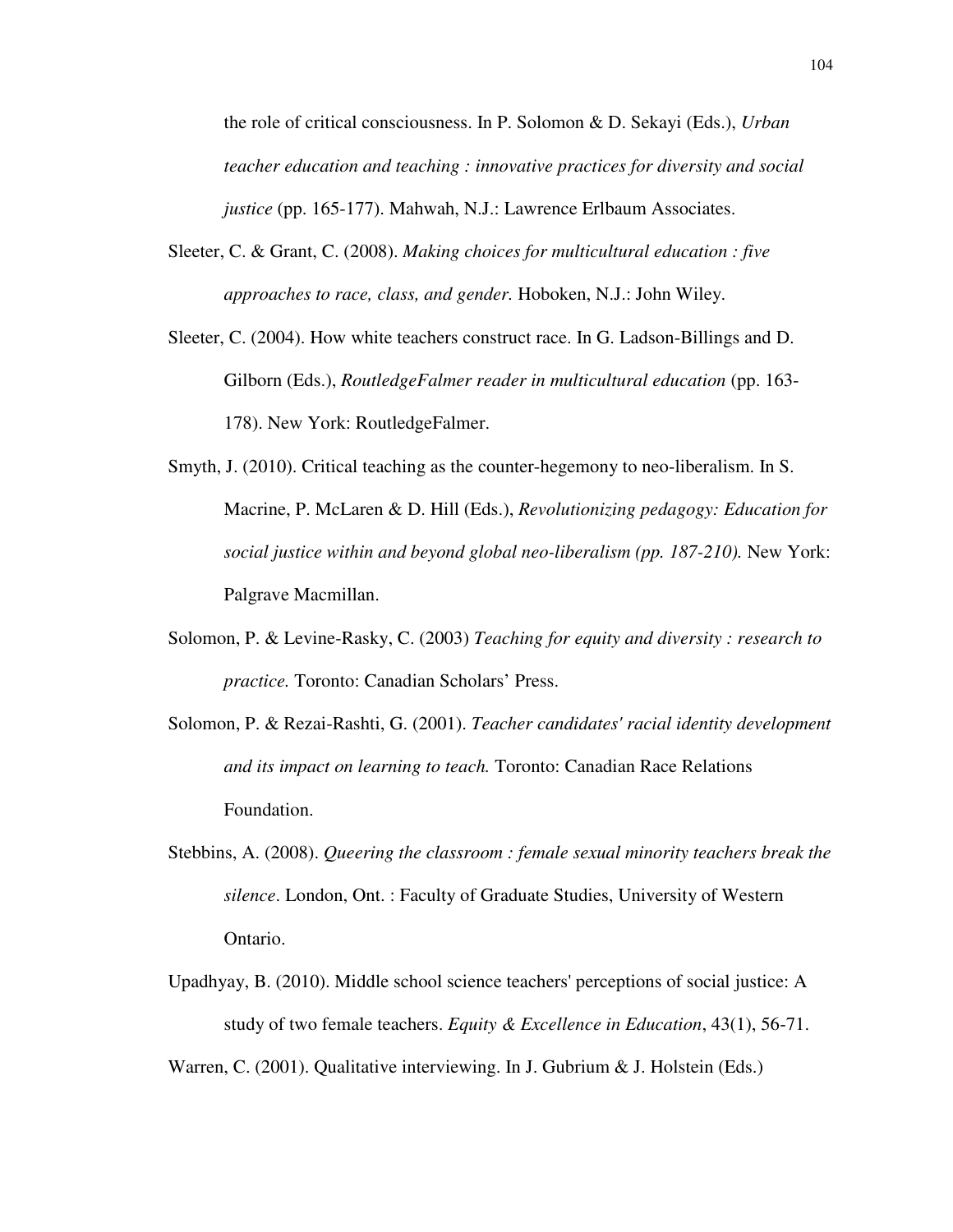*Handbook of interview research : context & method (pp. 83-101). Thousand* Oaks, CA: Sage.

- Wellington Catholic District School Board. (2010). Supply/casual early childhood educators. Retrieved on October 2, 2010 from www.wellingtoncdsb.ca/Human Resources Web/Job Postings.
- Wood, A.G. (2007). *What do we tell the children? Confusion, conflict and complexity*. Sterling, VA: Trentham Books.
- Yin, R. (2005). *Introducing the world of education : a case study reader*. Thousand Oaks, Calif.: Sage Publications.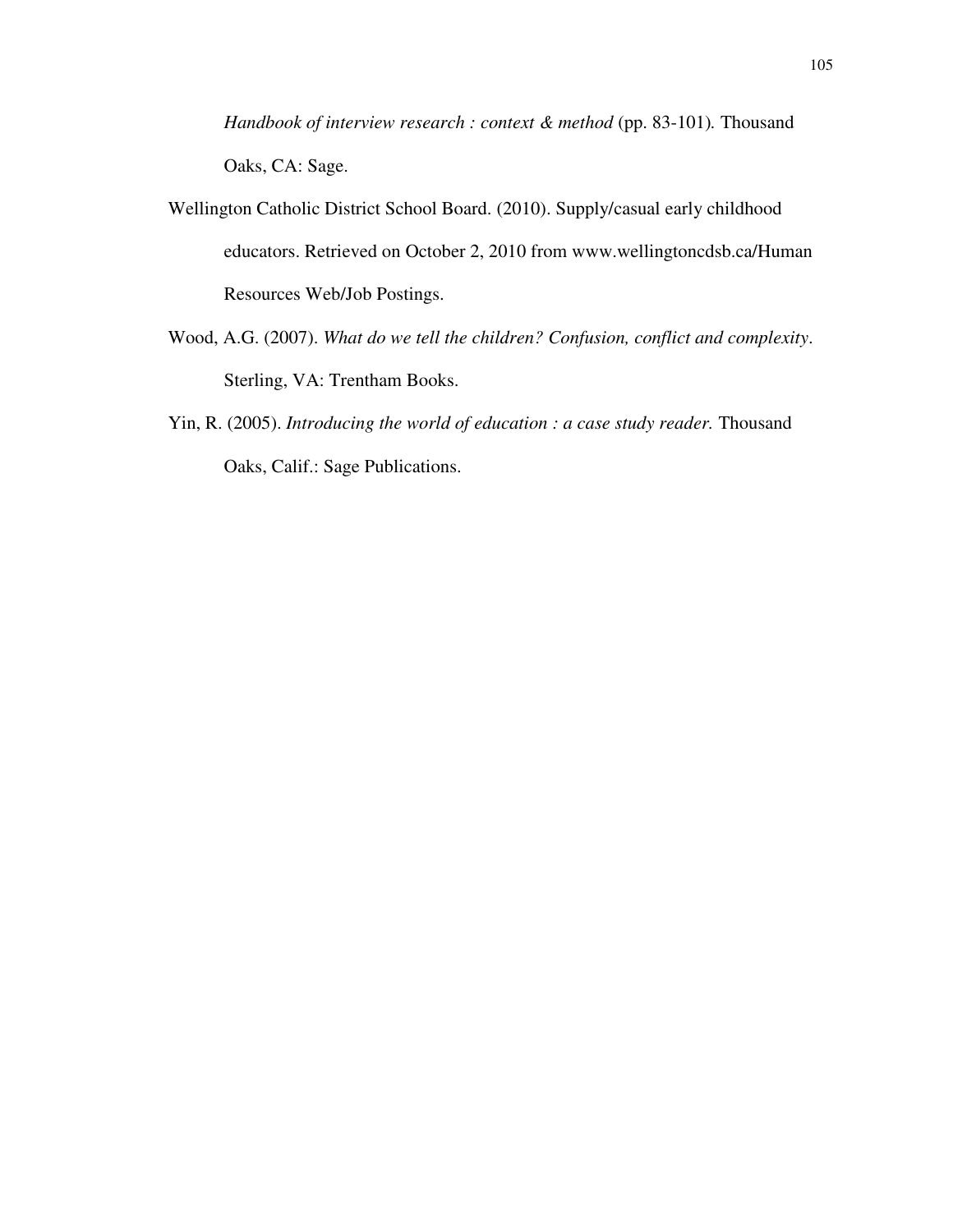## Appendix 1: Semi-Structured Interview Questions

- 1. How long have you been teaching?
- 2. How many years have you taught at your school site?
- 3. What is your current teaching assignment?
- 4. Please consider the idea of student diversity. What does it mean to you?
- 5. The Ministry of Education defines 'diversity' as "The presence of a wide range of human qualities and attributes within a group, organization, or society. The dimensions of diversity include, but are not limited to, ancestry, culture, ethnicity, gender, gender identity, language, physical and intellectual ability, race, religion, sex, sexual orientation, and socio-economic status." [Provide participants with a copy of this definition].
	- a. Using this definition as well as your own, how would you describe the diversity of the student population you work with?
	- b. How would you compare the diversity of your student population with diversity in other parts of your board? Of Ontario?
- 6. The Ministry of Education defines 'equity' as "A condition or state of fair, inclusive, and respectful treatment of all people. Equity does not mean treating people the same without regard for individual differences." [Provide participants with a copy of this definition]
	- a. How do you teach about equity in your classroom?
	- b. Please give some examples of recent lessons or activities that explicitly addressed equity education.
- 7. The Ministry of Education defines 'inclusive education' as "Education that is based on the principles of acceptance and inclusion of all students. Students see themselves reflected in their curriculum, their physical surroundings, and the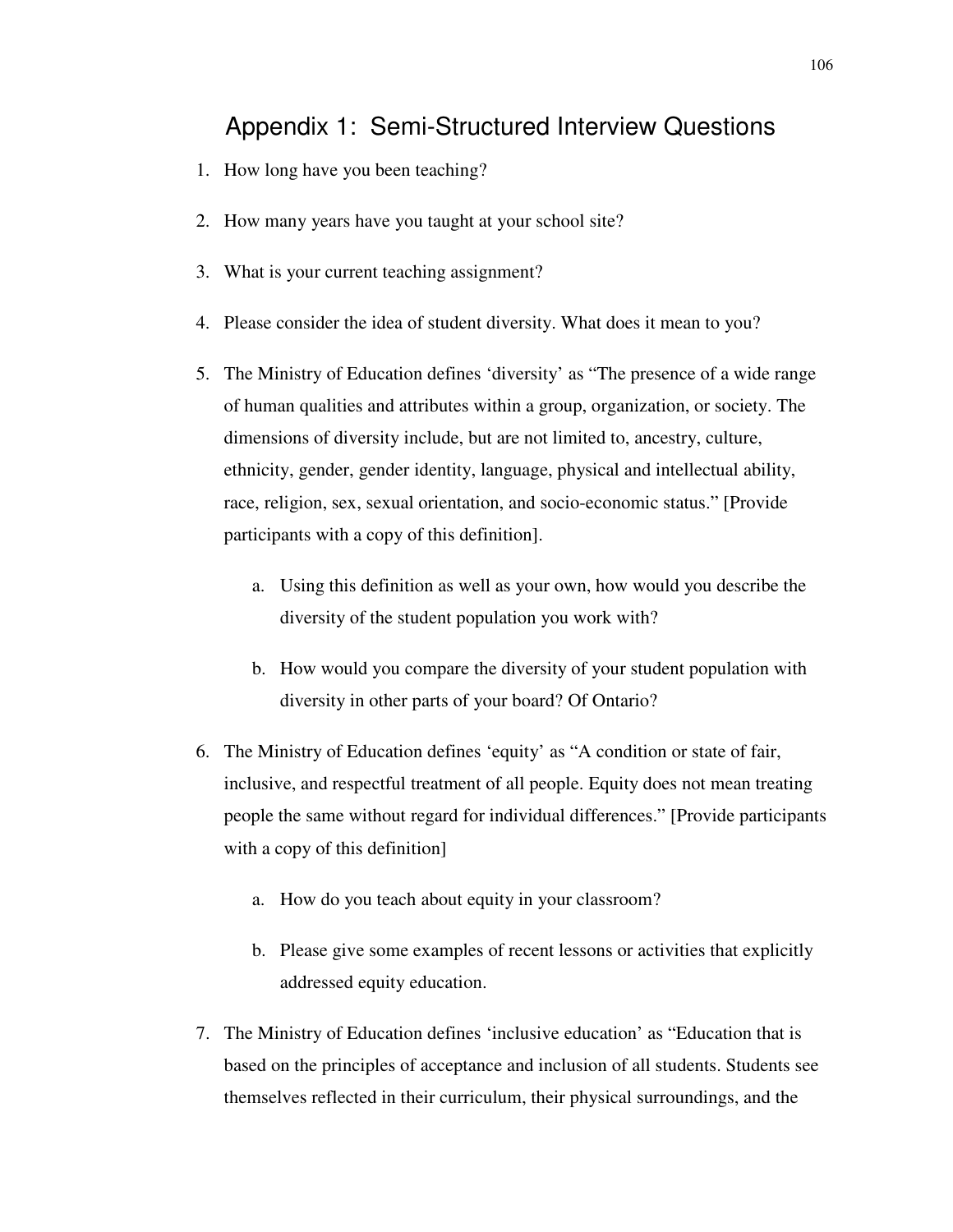broader environment, in which diversity is honoured and all individuals are respected." [Provide participants with a copy of this definition]

- a. Please share any other ways you address issues of equity and inclusive education in your teaching practice.
- b. What do you find challenging when you teach about equity and inclusive education?
- 8. How does the make up of your class affect your teaching decisions about equity?
	- a. If you taught, or have taught, at a school that was more diverse, what, if anything, might/did change about the way you address equity in your teaching? Please provide examples.
	- b. If you taught, or have taught, at a school that was less diverse, what, if anything, might/did change about the way you address equity in your teaching? Please provide examples.
- 9. When considering the decisions you make about equity education, who or what influences them, and how? For example, parents, other teachers, administration, Ontario curriculum documents, school and community culture, past experiences.
- 10. Is there anything else you would like to share about equity and education? Please provide examples.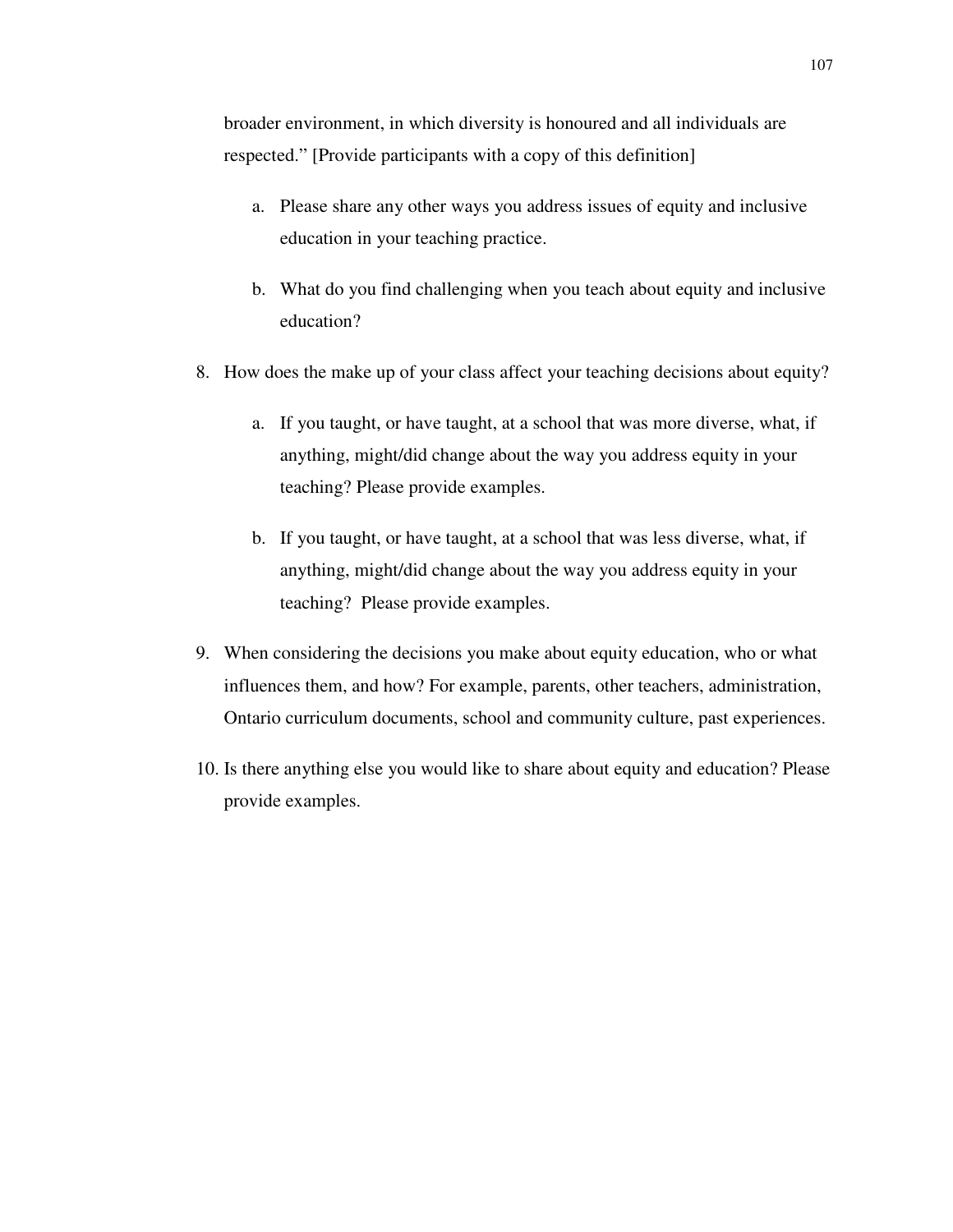## Appendix 2: Letter of Information

Exploring Teachers' Understanding of Equity and Inclusive Education and

Their Pedagogical Choices

## LETTER OF INFORMATION

Dear ,

 My name is Kelley Jones and I am a graduate student at the Faculty of Education at the University of Western Ontario. I am conducting research about equity education, particularly teachers' pedagogical choices. I would like to invite you to participate in this study.

 The aim of this study is to identify if and how the perceived level of student diversity in a school or class affects elementary teachers' choices about what and how they teach about equity. I am particularly interested in schools that are perceived to have less diversity.

 If you agree to participate in this study you will be interviewed about your pedagogical choices around equity education, as well as your perceptions about your student diversity, and how diversity and equity are addressed at your school site. The interview will last approximately one hour and the audio will be recorded. The location of the interview is your choice.

 After I have transcribed the interview, you have the option to meet with me again to review the interview content for accuracy and clarity of your viewpoint. Together we can change or omit any sections of the interview, at your discretion.

 The information collected will be used for research purposes only, and neither your name nor information which could identify you will be used in any publication or presentation of the study results. All information collected for the study will be kept confidential. I will store the recorded interview in a locked cabinet in my house for two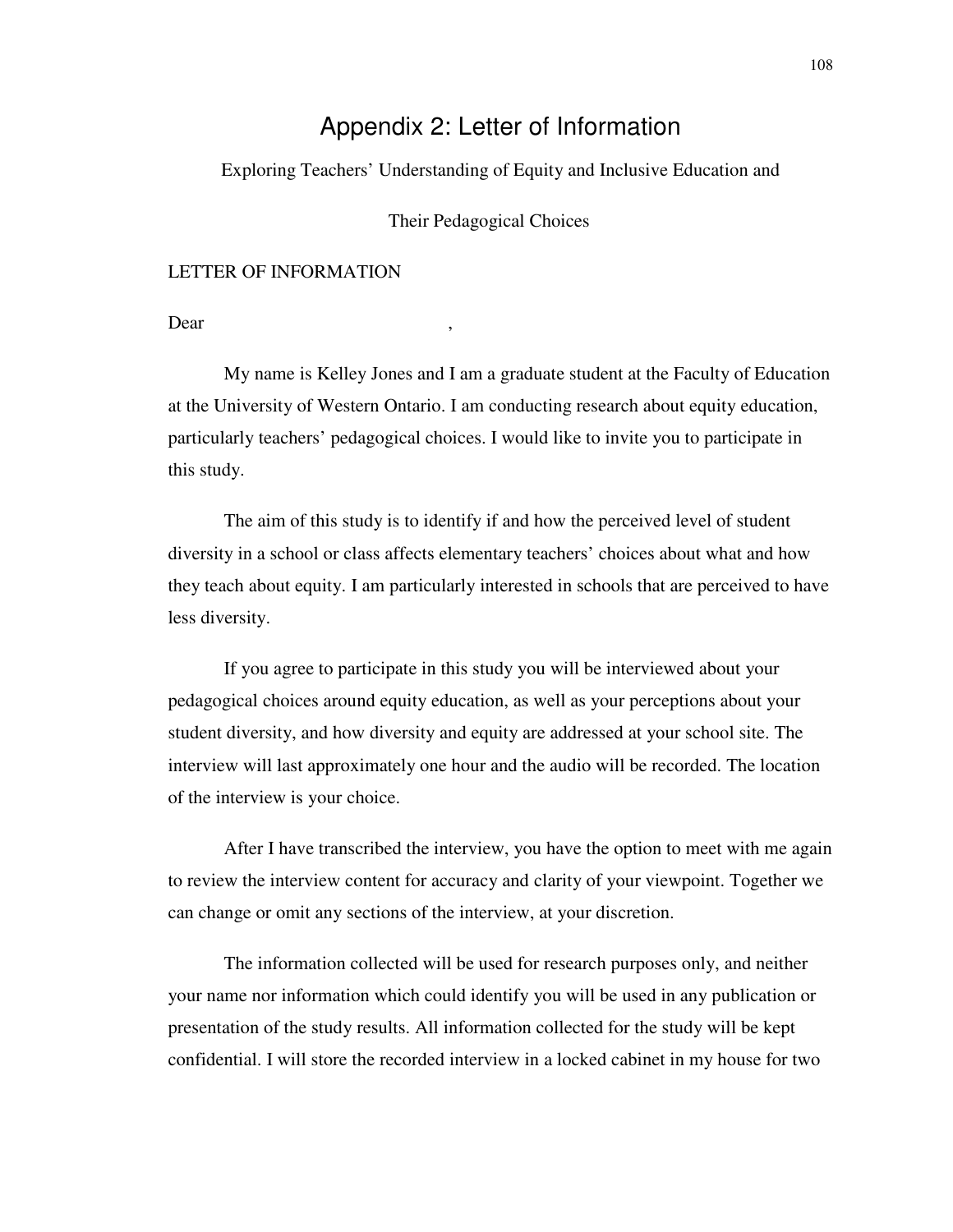years after the research is conducted and them I will delete the information and shred the documents. I will use the transcribed interview for my research.

There are no known risks to participating in this study.

 Participation in this study is voluntary. You many refuse to participate, refuse to answer any questions or withdraw from the study at any time. Please keep this letter for your reference.

 If you have any questions about the conduct of this study or your rights as a research participant you may contact the Director, Office of Research Ethics, The University of Western Ontario at 519-661-3036 or ethics@uwo.ca. If you have any questions about this study, please contact my supervisors Dr. Goli Rezai-Rashti and Dr. Wayne Martino at

[Signature]

Kelley Porteous Jones